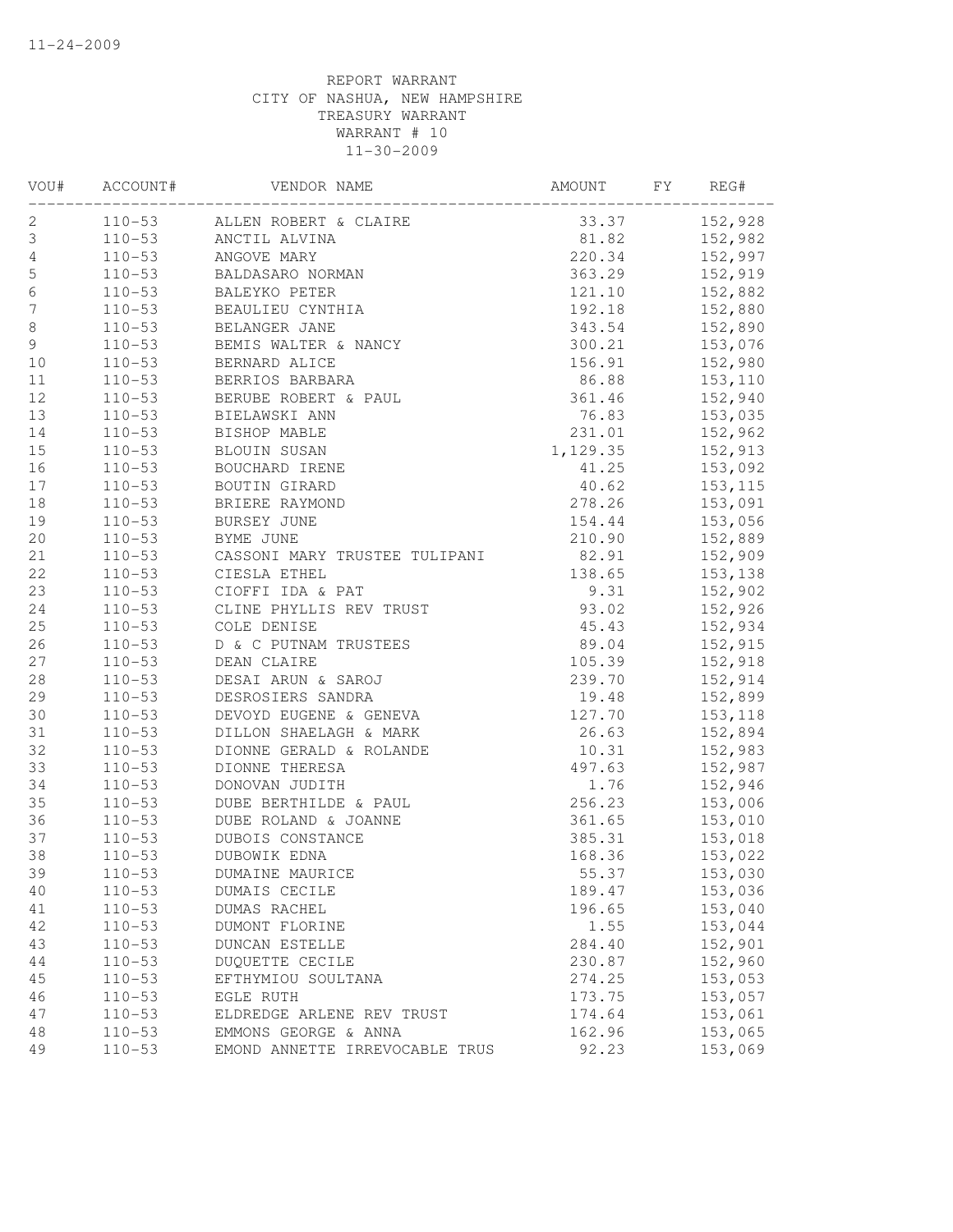| VOU# | ACCOUNT#   | VENDOR NAME                    | AMOUNT   | FY | REG#     |
|------|------------|--------------------------------|----------|----|----------|
| 50   | $110 - 53$ | ERB NANCY                      | 186.91   |    | 152,929  |
| 51   | $110 - 53$ | ERICKSON CONSTANCE             | 25.72    |    | 153,073  |
| 52   | $110 - 53$ | ESTATE OF DOROTHY DUNN         | 2.23     |    | 153,048  |
| 53   | $110 - 53$ | ESTATE OF EVERETTE LAMOINE     | 141.37   |    | 153,023  |
| 54   | $110 - 53$ | ESTATE OF GAIL J ANDREWS       | 158.83   |    | 152,875  |
| 55   | $110 - 53$ | ESTATE OF GENEVIEVE VONDETTE   | 12.29    |    | 153,075  |
| 56   | $110 - 53$ | ESTATE OF HELEN MALASKIEWICZ   | 218.59   |    | 153,094  |
| 57   | $110 - 53$ | EVERRITT JEAN                  | 32.58    |    | 152,900  |
| 58   | $110 - 53$ | EWALT MARY JEAN                | 10.50    |    | 153,052  |
| 59   | $110 - 53$ | FARLAND BEATRICE REV TRUST     | 93.03    |    | 152,964  |
| 60   | $110 - 53$ | FEELEY CATHERINE               | 98.52    |    | 153,072  |
| 61   | $110 - 53$ | FOLEY MARY                     | 183.06   |    | 152,887  |
| 62   | $110 - 53$ | FREEDMAN YVONNE REV TRUST      | 217.76   |    | 153,081  |
| 63   | $110 - 53$ | GAGNON EDMOND                  | 18.27    |    | 153,089  |
| 64   | $110 - 53$ | GAGNON LORETTE                 | 626.22   |    | 153,077  |
| 65   | $110 - 53$ | GAGNON SANDRA                  | 1,347.73 |    | 152,923  |
| 66   | $110 - 53$ | GALLANT ROBERT                 | 428.01   |    | 153,093  |
| 67   | $110 - 53$ | GAUTHIER MADELINE              | 334.33   |    | 153,100  |
| 68   | $110 - 53$ | GAUVEN JEAN                    | 6.23     |    | 152,898  |
| 69   | $110 - 53$ | GAUVIN JUDITH                  | 175.71   |    | 152,892  |
| $70$ | $110 - 53$ | GEER ARLENE TRUST              | 65.90    |    | 153,104  |
| 71   | $110 - 53$ | GELTZ HOWARD                   | 135.23   |    | 153,108  |
| 72   | $110 - 53$ | GENDRON DELORES & MANUEL       | 248.34   |    | 153,002  |
| 73   | $110 - 53$ | GHILARDI LEO                   | 181.42   |    | 152,950  |
| 74   | $110 - 53$ | GIROUARD RUTH                  | 177.26   |    | 153, 112 |
| 75   | $110 - 53$ | GONZALEZ ELENA                 | 56.16    |    | 152,917  |
| 76   | $110 - 53$ | GOODSPEED FLORENCE             | 245.70   |    | 153, 113 |
| 77   | $110 - 53$ | GORHAM CAMILLE                 | 263.34   |    | 153, 114 |
| 78   | $110 - 53$ | GORVETT CAROLYN                | 287.03   |    | 152,921  |
| 79   | $110 - 53$ | GOSS REVOCABLE TRUST           | 66.78    |    | 152,989  |
| 80   | $110 - 53$ | GRAHAM EVERETT & JACQUELIN     | 215.38   |    | 153,026  |
| 81   | $110 - 53$ | GRANT MERTON & PHYLLIS         | 414.27   |    | 153,116  |
| 82   | $110 - 53$ | GRANT WILLIAM & ELEANOR        | 152.78   |    | 153, 117 |
| 83   | $110 - 53$ | GREGOIRE MICHAEL               | 60.25    |    | 153,120  |
| 84   | $110 - 53$ | GREGOIRE SHIRLEY               | 198.32   |    | 152,942  |
| 85   | $110 - 53$ | GRIMOLIZZI GWENDOLYN           | 155.19   |    | 153,121  |
| 86   | $110 - 53$ | GROCHOWSKI LILLIAN LIVING TRUS | 30.72    |    | 153,122  |
| 87   | $110 - 53$ | GRUMBO HIKMET                  | 144.00   |    | 153,124  |
| 88   | $110 - 53$ | GUAY SMITH                     | 65.90    |    | 153,125  |
| 89   | $110 - 53$ | GUERETTE THEODORE              | 100.92   |    | 153,126  |
| 90   | $110 - 53$ | GUILBEAULT JOHN                | 318.33   |    | 153, 127 |
| 91   | $110 - 53$ | H & L SOUCY JR LIVING TRUST    | 27.16    |    | 152,957  |
| 92   | $110 - 53$ | HACKNEY DARIA                  | 8.87     |    | 152,908  |
| 93   | $110 - 53$ | HALEY JOHN & CAROL             | 91.35    |    | 152,941  |
| 94   | $110 - 53$ | HALLIDAY ISABEL REV TRUST      | 53.23    |    | 153,129  |
| 95   | $110 - 53$ | HARKNESS PATRICIA              | 184.89   |    | 152,897  |
| 96   | $110 - 53$ | HASTINGS ALMA                  | 389.82   |    | 153,130  |
| 97   | $110 - 53$ | HAVEN BEVERLY LIVING TRUST     | 64.06    |    | 153, 131 |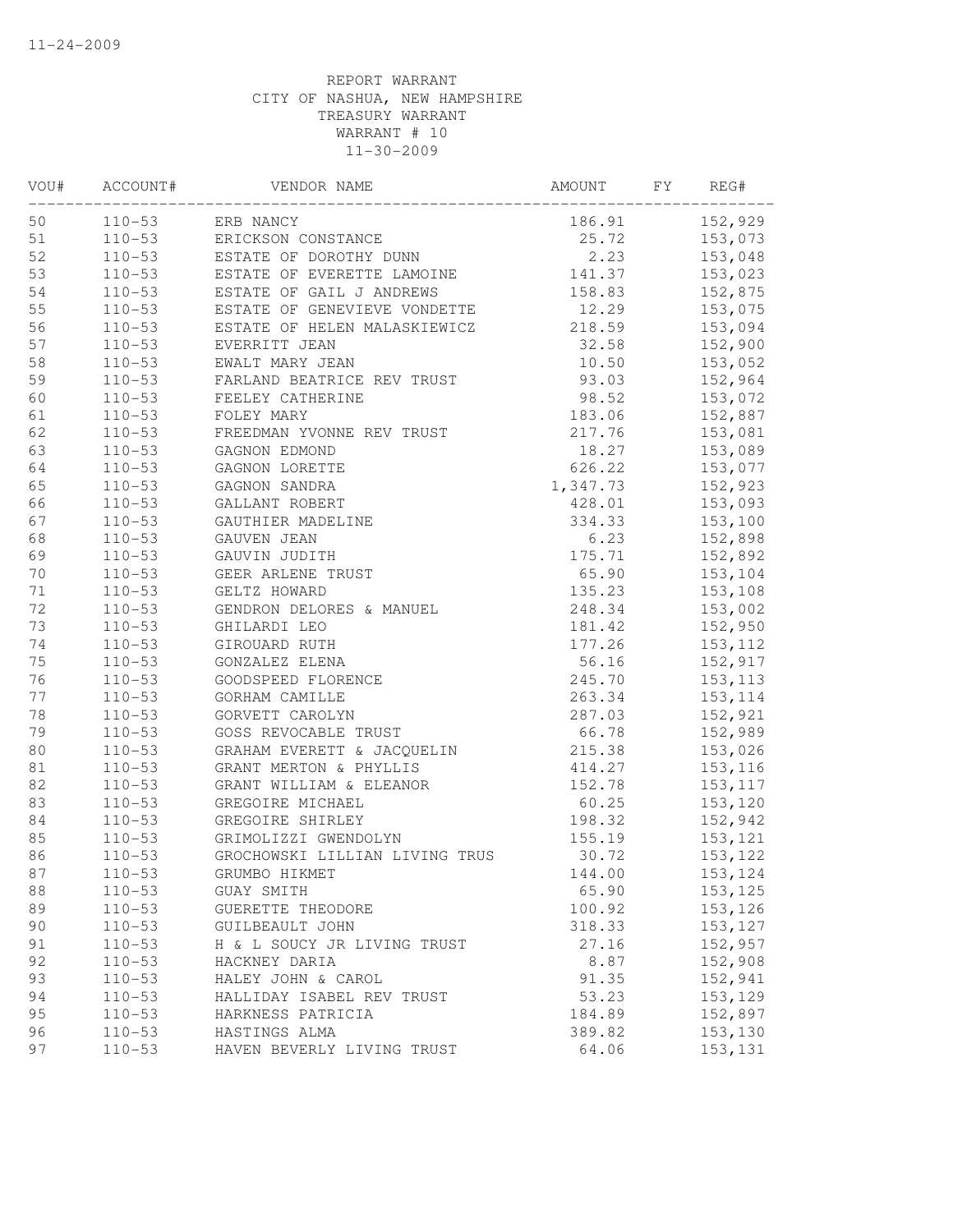| VOU#    | ACCOUNT#   | VENDOR NAME                      | AMOUNT        | FY | REG#           |
|---------|------------|----------------------------------|---------------|----|----------------|
| 98 — 10 |            | 110-53 HAYES MONTY               | 287.82        |    | 152,868        |
| 99      |            | 110-53 HENDERSON FRANK & THERESA |               |    | 11.50 153,132  |
| 100     | $110 - 53$ | HENNESSEY MARGARET               |               |    | 95.35 152,884  |
| 101     | $110 - 53$ | HICKOX MARGARET                  | 100.19        |    | 152,992        |
| 102     | $110 - 53$ | HOLMES MARY                      | 385.31        |    | 153,133        |
| 103     | $110 - 53$ | HOLT RICHARD & HELEN             | 190.51        |    | 153, 134       |
| 104     | $110 - 53$ | HOOD RICHARD                     | 28.64         |    | 153, 135       |
| 105     | $110 - 53$ | HOWARD KATHRYN                   | 99.16         |    | 152,938        |
| 106     | $110 - 53$ | HUGHES AMANDE                    |               |    | 44.97 153,136  |
| 107     | $110 - 53$ | J A P MIDDLE DUNSTABLE LTD PT    | 35.48 152,903 |    |                |
| 108     | $110 - 53$ | JEAN LYNDA/STEWART MICHAELS      | 15.56 152,873 |    |                |
| 109     | $110 - 53$ | JEAN MARY                        | 291.39        |    | 152,870        |
| 110     | $110 - 53$ | JOHANNESEN CHARLOTTE             | 376.14        |    | 152,916        |
| 111     | $110 - 53$ | KAMIENIECKI REV TRUST            | 231.84        |    | 152,922        |
| 112     | $110 - 53$ | KARLONAS CARMEL REV TRUST        | 307.90        |    | 152,932        |
| 113     | $110 - 53$ | KEROUAC EDMOND & BEATRICE        | 147.29        |    | 152,936        |
| 114     | $110 - 53$ | KINVILLE PATRICIA & ROBERT       | 9.66          |    | 152,944        |
| 115     | $110 - 53$ | KNIGHTLY WILLIAM & DOROTHY       | 3.01          |    | 152,967        |
| 116     | $110 - 53$ | KOLESNIK STEPHEN                 | 22.03         |    | 152,948        |
| 117     | $110 - 53$ | KOPKA EDMUND                     | 72.05         |    | 152,952        |
| 118     | $110 - 53$ | KURESEVICZ RITA IRREV TRUST      | 35.19         |    | 152,956        |
| 119     | $110 - 53$ | LABER MARTHA REV TRUST           | 31.82         |    | 152,968        |
| 120     | $110 - 53$ | LACERTE MURIEL                   | 81.61         |    | 152,906        |
| 121     | $110 - 53$ | LACHANCE LEO & SHIRLEY           | 1.85          |    | 152,972        |
| 122     | $110 - 53$ | LACROIX JOHN & AGNES             | 177.35        |    | 152,976        |
| 123     | $110 - 53$ | LAFRANCE BRIAN                   | 53.53         |    | 152,876        |
| 124     | $110 - 53$ | LAJOIE LORETTA                   | 222.98        |    | 152,984        |
| 125     | $110 - 53$ | LALIBERTE BERTHA                 |               |    | 305.37 152,988 |
| 126     | $110 - 53$ | LAMBERT CLAIRE REV TRUST         | 16.76 152,993 |    |                |
| 127     | $110 - 53$ | LANDRY RAYMOND & FAITH           | 244.04        |    | 152,998        |
| 128     | $110 - 53$ | LECLAIRE RALPH & NATALIE         | 269.64        |    | 153,003        |
| 129     | $110 - 53$ | LEFEBVRE OLIVETTE                | 157.16        |    | 153,012        |
| 130     | $110 - 53$ | LEITH GABRIELLE                  | 33.00         |    | 153,015        |
| 131     | $110 - 53$ | LEMIEUX GERARD & PAULINE         | 29.93         |    | 153,019        |
| 132     | $110 - 53$ | LEONARD IRENE                    | 152.84        |    | 153,032        |
| 133     | $110 - 53$ | LEONARD MARGUERITE               | 200.68        |    | 153,027        |
| 134     | $110 - 53$ | LEONE AGNES                      | 192.26        |    | 153,008        |
| 135     | $110 - 53$ | LEONE ARTHUR TRUSTEE             | 198.41        |    | 152,904        |
| 136     | $110 - 53$ | LEPINE ROBERT                    | 950.34        |    | 152,838        |
| 137     | $110 - 53$ | LESSARD LEON                     | 19.51         |    | 153,037        |
| 138     | $110 - 53$ | LEVESQUE LEOPOLD                 | 101.00        |    | 153,049        |
| 139     | $110 - 53$ | LEVITSKY GEORGE & DOROTHY        | 130.84        |    | 153,054        |
| 140     | $110 - 53$ | LIVERMORE ROGER & ANN            | 63.27         |    | 152,907        |
| 141     | $110 - 53$ | LOGAN RONALD                     | 244.83        |    | 153,058        |
| 142     | $110 - 53$ | LOMBARDO OLGA                    | 128.21        |    | 153,062        |
| 143     | $110 - 53$ | LONG NORMAN                      | 384.60        |    | 152,979        |
| 144     | $110 - 53$ | LORANGER ALICE                   | 357.73        |    | 153,070        |
| 145     | $110 - 53$ | LOVEJOY THERESE                  | 380.55        |    | 153,074        |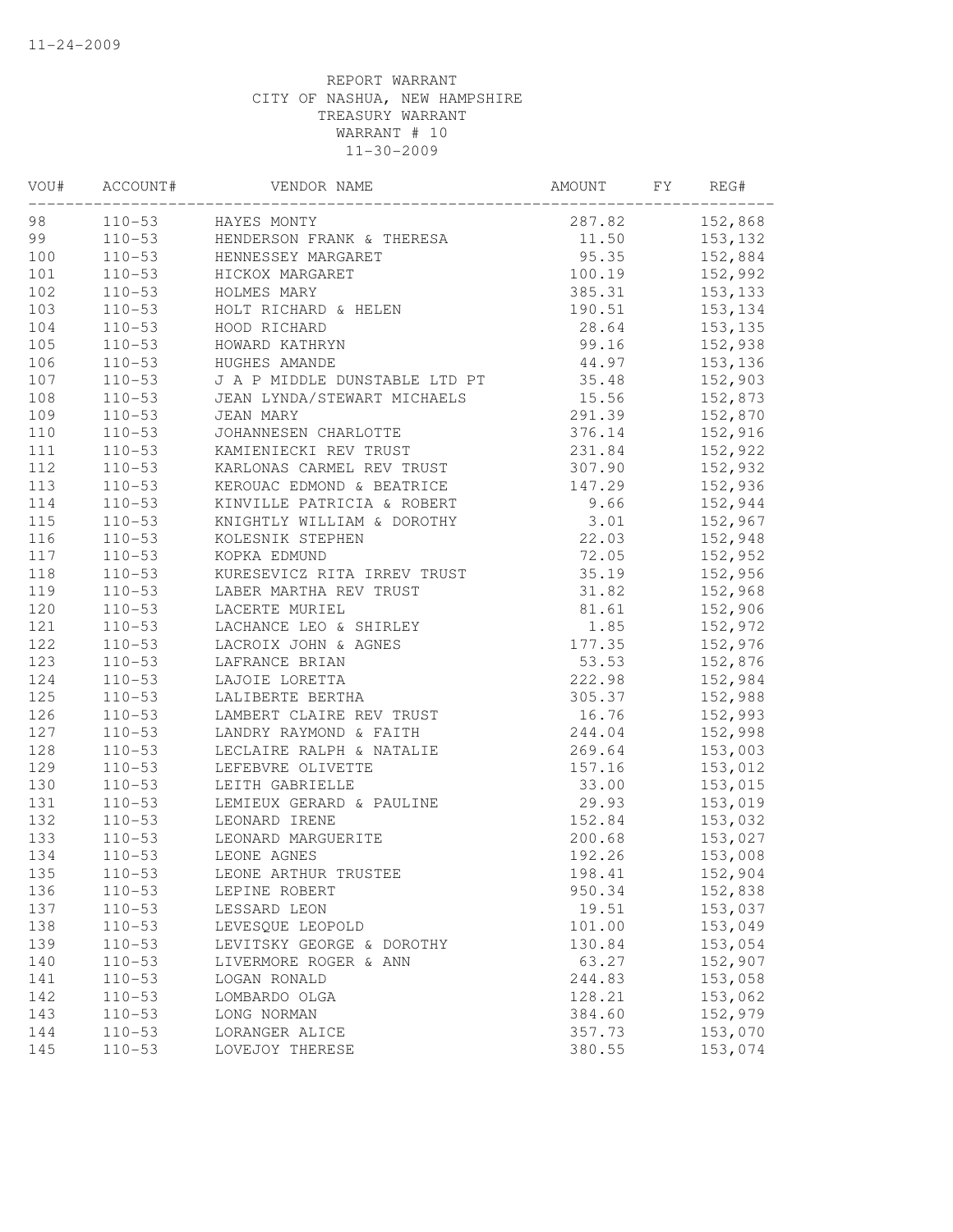| VOU# | ACCOUNT#   | VENDOR NAME                  | AMOUNT        | FY | REG#           |
|------|------------|------------------------------|---------------|----|----------------|
| 146  |            | 110-53 LUKASZEWICZ JULIE     | 335.21        |    | 153,078        |
| 147  |            | 110-53 LUSTENBERGER DORIS    |               |    | 366.67 152,973 |
| 148  | $110 - 53$ | M M BATHALON REV TRUST       |               |    | .88 152,883    |
| 149  | $110 - 53$ | MACK CAROLE                  | 156.38        |    | 153,082        |
| 150  | $110 - 53$ | MADIGAN MARION               | 310.64        |    | 153,066        |
| 151  | $110 - 53$ | MAHFUZ MAY ZION              | 405.39        |    | 153,086        |
| 152  | $110 - 53$ | MAKRIS JEAN                  | 252.72        |    | 153,090        |
| 153  | $110 - 53$ | MARSHALL EVELYN & WILLIAM    | 103.64        |    | 153,101        |
| 154  | $110 - 53$ | MARSHALL ST MILLENNIUM TRUST |               |    | 223.14 152,945 |
| 155  | $110 - 53$ | MAYNARD OVILA                |               |    | 6.23 153,105   |
| 156  | $110 - 53$ | MCCANN RITA                  |               |    | 295.72 153,109 |
| 157  | $110 - 53$ | MCDONALD FLOYD               | 245.70        |    | 152,878        |
| 158  | $110 - 53$ | MCKEON ELIZABETH             | 268.13        |    | 152,925        |
| 159  | $110 - 53$ | MCLAUGHLIN MILDRED REV TRUST | 337.93        |    | 152,958        |
| 160  | $110 - 53$ | MESSIER BARBARA REV TRUST    | 364.91        |    | 152,966        |
| 161  | $110 - 53$ | METCALF JAME REV TRUST       | 149.64        |    | 152,970        |
| 162  | $110 - 53$ | MILKOVITS ERNEST & ERIKA     | 296.48        |    | 152,974        |
| 163  | $110 - 53$ | MILLER CAROL                 | 244.91        |    | 152,978        |
| 164  | $110 - 53$ | MORAROS CECILE               | 64.38         |    | 152,872        |
| 165  | $110 - 53$ | MORGAN ALMA                  | 4.49          |    | 152,986        |
| 166  | $110 - 53$ | MORIN ROBERT J & THERESA     | 148.39        |    | 152,990        |
| 167  | $110 - 53$ | MYERS ELAINE                 | .09           |    | 152,996        |
| 168  | $110 - 53$ | NADEAU MARGARET              | 259.74        |    | 153,001        |
| 169  | $110 - 53$ | NADEAU ROLAND                | 101.00        |    | 153,005        |
| 170  | $110 - 53$ | NANTEL GERARD                | 182.00        |    | 153,009        |
| 171  | $110 - 53$ | NAPOLITANO JOSEPHINE         | 415.94        |    | 153,014        |
| 172  | $110 - 53$ | NEILSON RICHARD              | 40.71 153,045 |    |                |
| 173  | $110 - 53$ | NICHOLS DOROTHY & LAWRENCE   | 48.35 153,021 |    |                |
| 174  | $110 - 53$ | NICHOLS ROBERT & LORETTE     | 88.72         |    | 153,025        |
| 175  | $110 - 53$ | O'BRIEN MICHAEL JR           | 261.59        |    | 152,965        |
| 176  | $110 - 53$ | O'MALY ELLEN TRUSTEE         | 346.70        |    | 153,029        |
| 177  | $110 - 53$ | ORRINO SALVATORE & PATRICIA  | 55.29         |    | 152,891        |
| 178  | $110 - 53$ | OTHOT JOYCE                  | 201.92        |    | 152,924        |
| 179  | $110 - 53$ | OUELLETTE JULIETTE           | 253.60        |    | 153,043        |
| 180  | $110 - 53$ | OUELLETTE PAULINE            | 298.35        |    | 153,039        |
| 181  | $110 - 53$ | OWENS LORETTE                | 215.87        |    | 153,047        |
| 182  | $110 - 53$ | PARENT RITA                  | 76.32         |    | 153,060        |
| 183  | $110 - 53$ | PARNAGIAN ROSEANN            | 243.01        |    | 153,064        |
| 184  | $110 - 53$ | PARRISH MARY LOU             | 286.59        |    | 152,910        |
| 185  | $110 - 53$ | PARZYCH STANLEY & PHYLLIS    | 142.25        |    | 153,068        |
| 186  | $110 - 53$ | PELLETIER ANDRE              | 92.14         |    | 153,041        |
| 187  | $110 - 53$ | PIWOWARSKI JENNIE            | 136.02        |    | 153,080        |
| 188  | $110 - 53$ | PLAMONDON HARVEY & YOLANDE   | 374.70        |    | 153,084        |
| 189  | $110 - 53$ | POIRIER CAMIL & RACHEL       | 253.69        |    | 153,088        |
| 190  | $110 - 53$ | POIRIER DONALD JR            | 133.03        |    | 152,871        |
| 191  | $110 - 53$ | PONTBRIAND MAURICE           | 67.78         |    | 153,095        |
| 192  | $110 - 53$ | PORTER ELEANOR               | 202.79        |    | 153,099        |
| 193  | $110 - 53$ | POWERS JOSEPH                | 287.03        |    | 153,096        |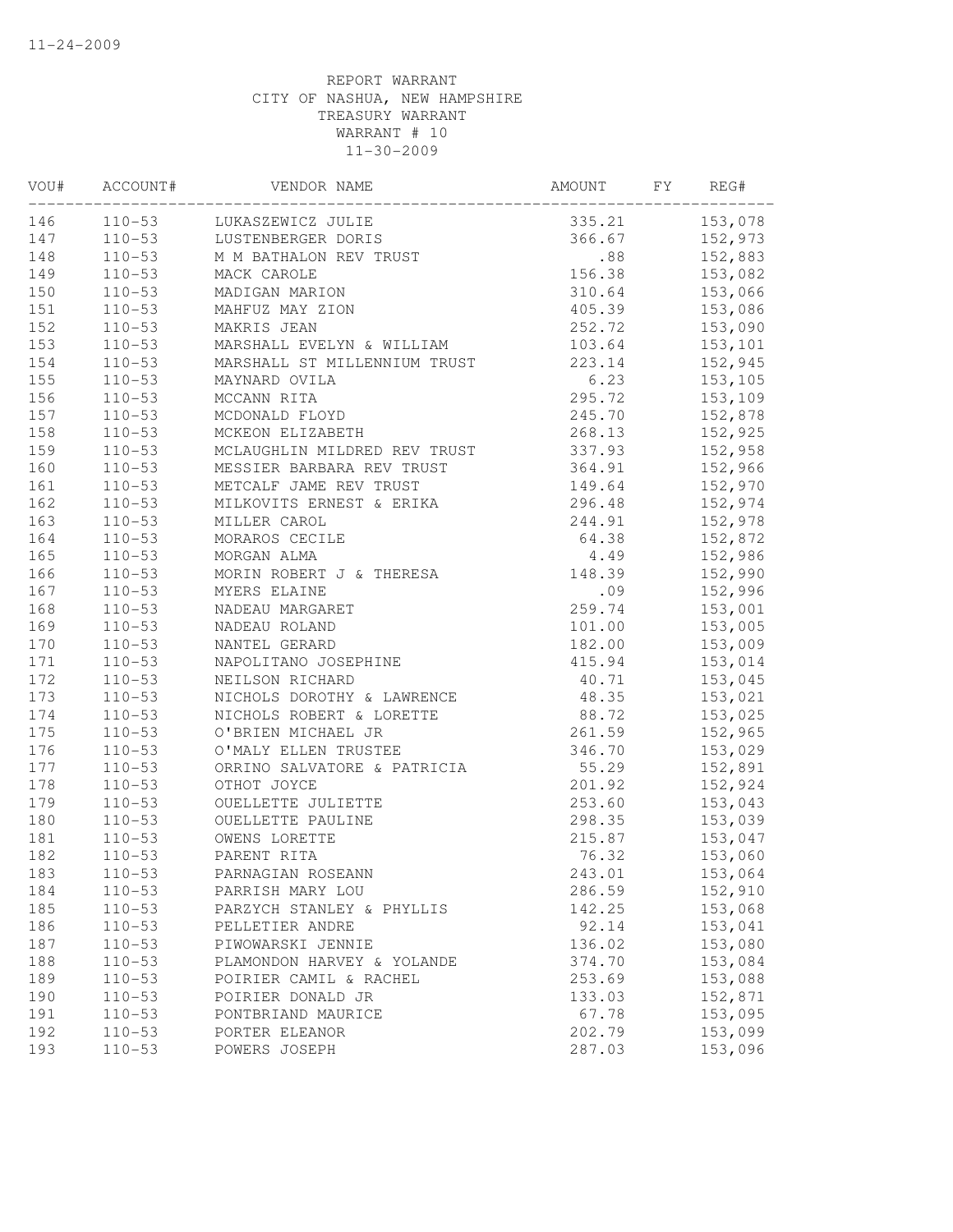| VOU# | ACCOUNT#   | VENDOR NAME                                                                                 | AMOUNT        | FY | REG#           |
|------|------------|---------------------------------------------------------------------------------------------|---------------|----|----------------|
| 194  |            | 110-53 PRIMUS SHIRLEY                                                                       |               |    | 88.57 153,103  |
| 195  |            | 110-53 PROULX LORRAINE                                                                      |               |    | 9.64 153,107   |
| 196  | $110 - 53$ | PROVENCHER CLAIRE                                                                           | 73.34 153,111 |    |                |
| 197  | $110 - 53$ | PUCKETT DONNA                                                                               | 106.56        |    | 152,869        |
| 198  |            | 110-53 PUSHOR RALPH JR                                                                      | 267.05        |    | 152,888        |
| 199  | $110 - 53$ | QUAIN WILLIAM TRUSTEE                                                                       | 181.73        |    | 152,874        |
| 200  | $110 - 53$ | R & L FRIZZELL JOINT LIVING TR                                                              | 225.61        |    | 152,920        |
| 201  | $110 - 53$ | RECHKEMMER HILDEGARD                                                                        | 321.17        |    | 152,927        |
| 202  | $110 - 53$ | RESNICK SACHIKO                                                                             |               |    | 84.33 152,886  |
| 203  | $110 - 53$ | RICHARDSON RICHARD & ANNA                                                                   |               |    | 323.89 152,931 |
| 204  | $110 - 53$ | RIOUX SYLVIO                                                                                |               |    | 337.10 152,935 |
| 205  | $110 - 53$ | ROBBINS DOLORES                                                                             |               |    | 188.84 152,943 |
| 206  | $110 - 53$ | ROBERT JEANNETTE                                                                            | 65.03         |    | 152,947        |
| 207  | $110 - 53$ | ROBERT ROLAND & CLAIRE                                                                      | 8.87          |    | 152,951        |
| 208  | $110 - 53$ | ROBERTS LAURIE                                                                              | 131.00        |    | 153,128        |
| 209  | $110 - 53$ | ROCHETTE PAUL & MICHELLE                                                                    | 317.75        |    | 152,955        |
| 210  | $110 - 53$ | ROSS MARGUERITE LEONA                                                                       | 176.38        |    | 152,959        |
| 211  | $110 - 53$ | ROSSELLI ANNA                                                                               | 158.83        |    | 152,885        |
| 212  | $110 - 53$ | ROTKIEWICZ STELLA                                                                           | 432.61        |    | 152,963        |
| 213  | $110 - 53$ |                                                                                             | 184.89        |    | 152,895        |
| 214  | $110 - 53$ |                                                                                             | 7.99          |    | 152,971        |
| 215  | $110 - 53$ |                                                                                             | 132.59        |    | 152,975        |
| 216  | $110 - 53$ |                                                                                             | 24.09         |    | 152,933        |
| 217  | $110 - 53$ | NOWNTREE MAUREEN<br>ROY BARBARA<br>ROY RITA<br>SANTOS TOMAZ<br>SBAT THERESA<br>SBAT THERESA | 426.48        |    | 152,937        |
| 218  | $110 - 53$ | SEARLE ELEANORE                                                                             | 158.83        |    | 152,877        |
| 219  | $110 - 53$ | SILVA AMALDO & MARIA                                                                        | 184.28        |    | 153,046        |
| 220  | $110 - 53$ | SIX MILDRED                                                                                 |               |    | 332.87 152,949 |
| 221  | $110 - 53$ | SMITH JAMES                                                                                 |               |    | 122.51 152,939 |
| 222  | $110 - 53$ | SMITH NEIL & DARLENE                                                                        |               |    | 69.33 153,102  |
| 223  | $110 - 53$ | SMITH SYLVIA                                                                                | 89.60         |    | 152,953        |
| 224  | $110 - 53$ | SOUCY AGNES                                                                                 | 114.08        |    | 152,961        |
| 225  | $110 - 53$ | SOUTHERN NH MEDICAL CTR                                                                     | 1,088.15      |    | 152,954        |
| 226  | $110 - 53$ | ST JEAN IRENE                                                                               | 234.30        |    | 152,969        |
| 227  | $110 - 53$ | ST PIERRE GISELE                                                                            | 287.85        |    | 152,977        |
| 228  | $110 - 53$ | STAPLETON JUDITH                                                                            | 50.02         |    | 152,930        |
| 229  | $110 - 53$ | STAVINSKY MARGARET & THOMAS                                                                 | 230.00        |    | 152,981        |
| 230  | $110 - 53$ | STEVENS ROBERT                                                                              | 22.91         |    | 152,985        |
| 231  | $110 - 53$ | STORM CONSTANCE                                                                             | 65.34         |    | 152,994        |
| 232  | $110 - 53$ | STULZAFT GAYLE                                                                              | 649.10        |    | 152,911        |
| 233  | $110 - 53$ | STYLIANOS MARY                                                                              | 140.40        |    | 153,000        |
| 234  | $110 - 53$ | SULLIVAN NANCY                                                                              | 282.44        |    | 153,007        |
| 235  | $110 - 53$ | SZEWCZYK HELEN                                                                              | 80.57         |    | 153,004        |
| 236  | $110 - 53$ | TALLEY KATHLEEN                                                                             | 36.07         |    | 152,893        |
| 237  | $110 - 53$ | TANQUAY CLAIRE                                                                              | 289.02        |    | 153,013        |
| 238  | $110 - 53$ | TAYLOR IRENE                                                                                | 9.66          |    | 153,020        |
| 239  | $110 - 53$ | TERRILL NORMA                                                                               | 22.41         |    | 153,024        |
| 240  | $110 - 53$ | TERRIN JOHN                                                                                 | 6.23          |    | 153,097        |
| 241  | $110 - 53$ | TETLOW SUSANNA                                                                              | 313.77        |    | 153,028        |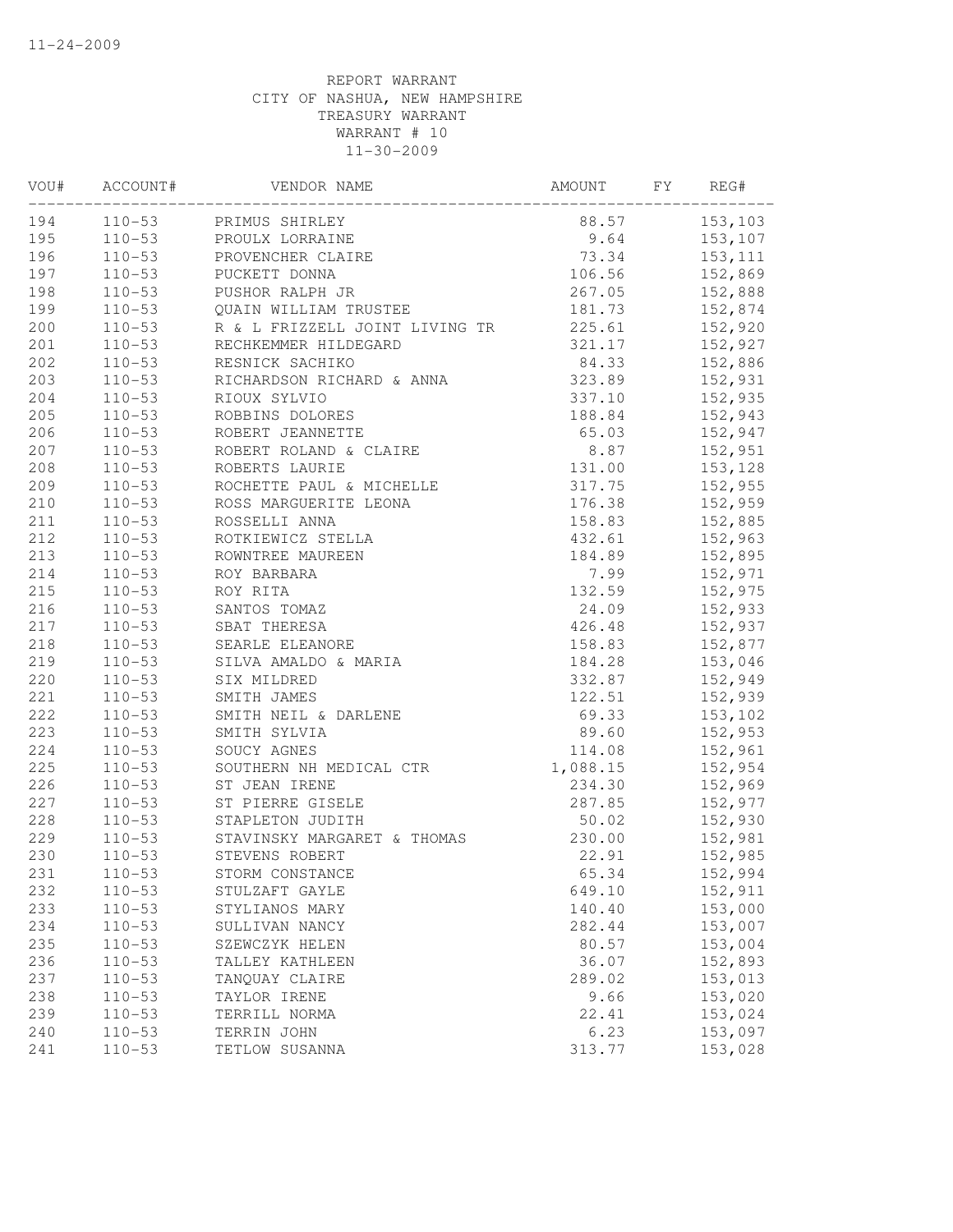| VOU#  | ACCOUNT#      | VENDOR NAME                                                   | AMOUNT      | FY<br>REG#                        |
|-------|---------------|---------------------------------------------------------------|-------------|-----------------------------------|
| 242   | $110 - 53$    | THERRIEN IRENE                                                | 88.63       | 153,033                           |
| 243   | $110 - 53$    | THIBODEAU JULIETTE                                            | 353.72      | 153,038                           |
| 244   | $110 - 53$    | THOMAS BEVERLY REV TRUST                                      | 299.26      | 153,042                           |
| 245   | $110 - 53$    | TRUDEAU RONALD & CARLEEN                                      | 77.00       | 153,051                           |
| 246   | $110 - 53$    | TURGEON MARCEL REV TRUST                                      | 140.49      | 152,866                           |
| 247   | $110 - 53$    | UPHAM LUCIA                                                   | 142.72      | 153,055                           |
| 248   | $110 - 53$    | URBON HELEN                                                   | 174.63      | 152,912                           |
| 249   | $110 - 53$    | VAILLANCOURT JEANNE                                           | 137.52      | 153,059                           |
| 250   | $110 - 53$    | VAILLANCOURT LORRAINE                                         | 226.49      | 153,063                           |
| 251   | $110 - 53$    | VAN LIER MARIA & JACOBUS                                      | 103.72      | 152,896                           |
| 252   | $110 - 53$    | VASILIOU CHARLES                                              | 172.06      | 153,067                           |
| 253   | $110 - 53$    | VERHOEF JOHN & ANNEKE                                         | 130.75      | 153,017                           |
| 254   | $110 - 53$    | VERMETTE EVELYN                                               | 393.55      | 153,071                           |
| 255   | $110 - 53$    | VINCENT DENISE                                                | 748.51      | 152,905                           |
| 256   | $110 - 53$    | WALLACE DORIS                                                 | 296.60      | 153,079                           |
| 257   | $110 - 53$    | WASSER ANN                                                    | 87.84       | 153,083                           |
| 258   | $110 - 53$    | WATTS FRANKLIN REVOC TRUST                                    | 101.88      | 153,087                           |
| 259   | $110 - 53$    | WORCESTER REV TRUST                                           | 53.98       | 153,085                           |
| 260   | $110 - 53$    | WYNOTT RAYMOND                                                | 35.10       | 153,098                           |
| 261   | $110 - 53$    | YANUSKEVICH STANLEY                                           | 13.25       | 153,106                           |
|       |               | TOTAL 110-53 PROPERTY TAX RECEIVABLE 2009                     |             | 48, 138.58                        |
| 262   | $214 - 1$     | NH RETIREMENT SYSTEM                                          | 224, 227.42 | 281                               |
|       | $TOTAL 214-1$ | PENSION 1                                                     |             | 224, 227.42                       |
| 262   | $214 - 2$     | NH RETIREMENT SYSTEM                                          | 119,262.44  | 281                               |
|       |               | ____________________________________<br>TOTAL 214-2 PENSION 2 |             | 119,262.44                        |
| 262   | $214 - 4$     | ___________________________________<br>NH RETIREMENT SYSTEM   | 117,788.80  | 281                               |
|       |               | -----------------------<br>TOTAL 214-4 PENSION 4 - POLICE     |             | 117,788.80                        |
| 262   |               | <u> 22222222222222</u><br>214-5 NH RETIREMENT SYSTEM          | 107, 101.71 | 281                               |
| TOTAL | $214 - 5$     | PENSION 4 - FIRE                                              |             | ._________________<br>107, 101.71 |
|       |               |                                                               |             |                                   |
| 262   | $214 - 8$     | NH RETIREMENT SYSTEM                                          | 965.64      | 281                               |
| TOTAL | $214 - 8$     | PENSION 8                                                     |             | 965.64                            |
| 263   | $214 - BD$    | FEDERAL RESERVE BANK OF CLEVEL                                | 250.00      | 152,392                           |
| 264   | $214 - BD$    | FEDERAL RESERVE BANK OF CLEVEL                                | 400.00      | 152,395                           |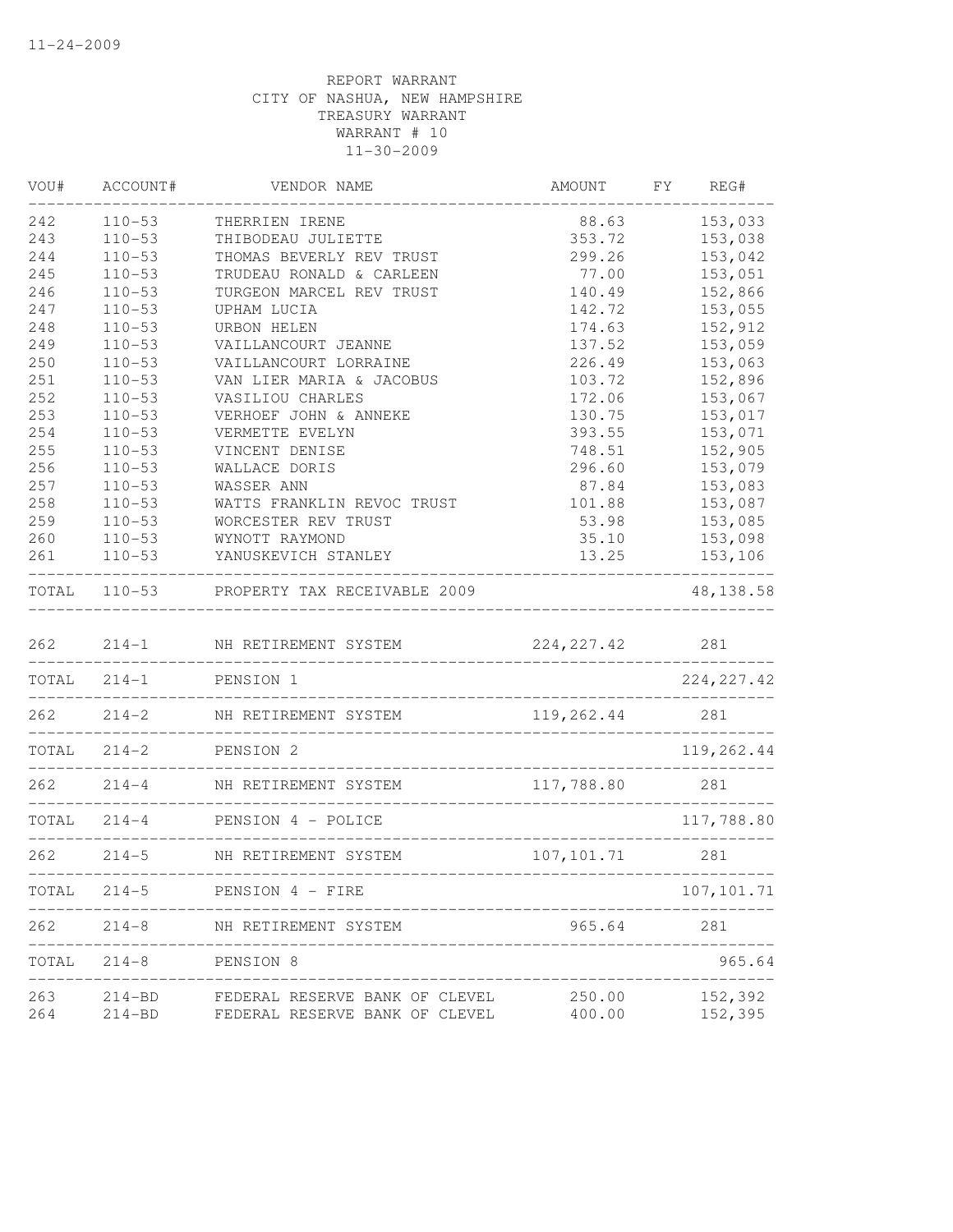|       | VOU# ACCOUNT# | VENDOR NAME                                                   | AMOUNT      | FY.<br>REG#        |
|-------|---------------|---------------------------------------------------------------|-------------|--------------------|
|       |               | TOTAL 214-BD BONDS DEDUCTION                                  |             | 650.00             |
| 265   | $214-DC$      | ALLEN STACEY L                                                | 192.31      | 152,684            |
| 266   | $214-DC$      | ANDERSON RYAN                                                 | 1,365.60    | 152,574            |
| 267   | $214-DC$      | BAXTER KENDRA                                                 | 50.00       | 152,685            |
| 268   | $214-DC$      | BUCACCI MICHELLE                                              | 544.44      | 152,835            |
| 269   | $214-DC$      | COSTANTINI SHELLEY                                            | 76.93       | 152,439            |
| 270   | $214-DC$      | COTE KEITH                                                    | 192.31      | 152,572            |
| 271   | $214-DC$      | DAVIDSON PATRICIA                                             | 180.00      | 152,602            |
| 272   | $214-DC$      | HAMILTON DENNIS L                                             | 288.48      | 152,689            |
| 273   | $214-DC$      | HAMILTON TINA                                                 | 96.16       | 152,690            |
| 274   | $214-DC$      | KARBAN ERICA                                                  | 500.00      | 152,833            |
| 275   | $214-DC$      | MARSH CAROLINE                                                | 192.30      | 152,832            |
| 276   | $214-DC$      | MENARD PAUL                                                   | 192.31      | 152,573            |
| 277   | $214-DC$      | PERAULT DAVID                                                 | 192.32      | 152,504            |
|       |               | TOTAL 214-DC DEPENDENT CARE DEDUCTION                         |             | 4,063.16           |
|       |               | 215,81 214-DI RELIANCE STANDARD LIFE INSURAN 2,067.26 153,188 |             | ------------------ |
| TOTAL |               | 214-DI SCHOOL DISABILITY                                      |             | 2,067.26           |
| 278   |               | 214-TS GREAT AMERICAN PLAN ADVISORS 500.00                    |             | 152,394            |
|       | TOTAL 214-TS  | TSA DEDUCTION                                                 |             | 500.00             |
|       |               |                                                               |             |                    |
| 279   | $255 - 00$    | STATE OF NH-MV                                                | 22,282.08   | 277                |
| 280   | $255 - 00$    | STATE OF NH-MV                                                | 38, 273. 27 | 280                |
| 281   | $255 - 00$    | STATE OF NH-MV                                                | 28,535.53   | 282                |
| 282   | $255 - 00$    | STATE OF NH-MV                                                | 29,694.90   | 287                |
| 283   | $255 - 00$    | STATE OF NH-MV                                                | 26,398.22   | 290                |
| 284   | $255 - 00$    | STATE OF NH-MV                                                | 32,657.24   | 291                |
| 285   | $255 - 00$    | STATE OF NH-MV                                                | 55,002.94   | 293                |
| 286   | $255 - 00$    | STATE OF NH-MV                                                | 21, 228.70  | 294                |
|       | TOTAL 255-00  | STATE MVR                                                     |             | 254,072.88         |
| 287   | $255 - 05$    | STATE OF NH                                                   | 19.25       | 153,260            |
| 288   | $255 - 05$    | STATE OF NH-MV                                                | 19,683.93   | 292                |
| TOTAL | $255 - 05$    | STATE OF NH-FBI FINGERPRNT FEE                                |             | 19,703.18          |
| 289   | $257 - 00$    | DE ARAUJO SERGIO L                                            | 143.20      | 153,145            |
| 290   | $257 - 00$    | HASELTON RUTH A                                               | 135.20      | 153,143            |
| 291   | $257 - 00$    | MCDONALD KAREN A                                              | 35.00       | 153,148            |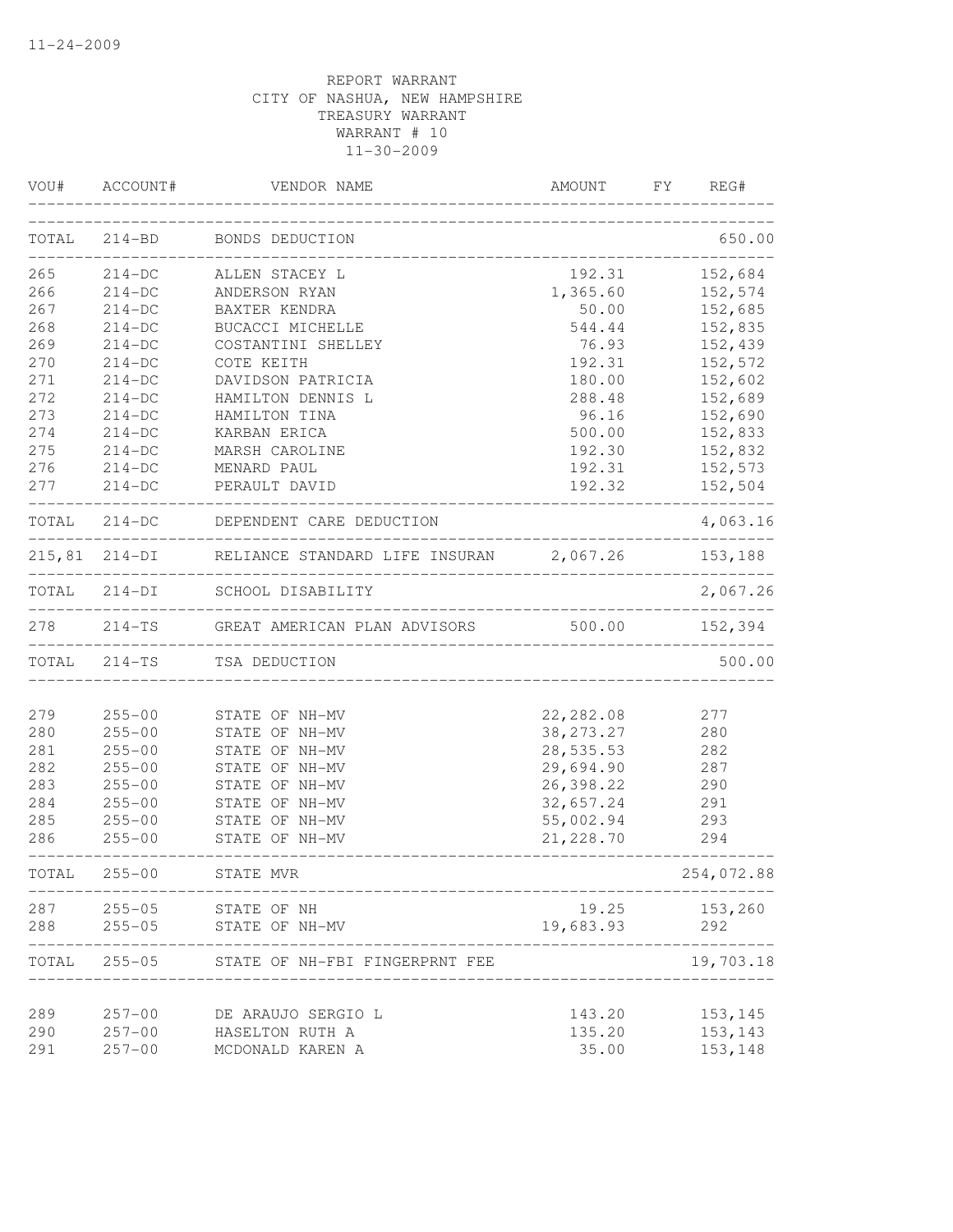| VOU#         | ACCOUNT#   | VENDOR NAME       | AMOUNT | FY F | REG#    |
|--------------|------------|-------------------|--------|------|---------|
| 292          | $257 - 00$ | RHEAULT ADAM      | 60.00  |      | 153,144 |
| TOTAL 257-00 |            | MV REFUND PENDING |        |      | 373.40  |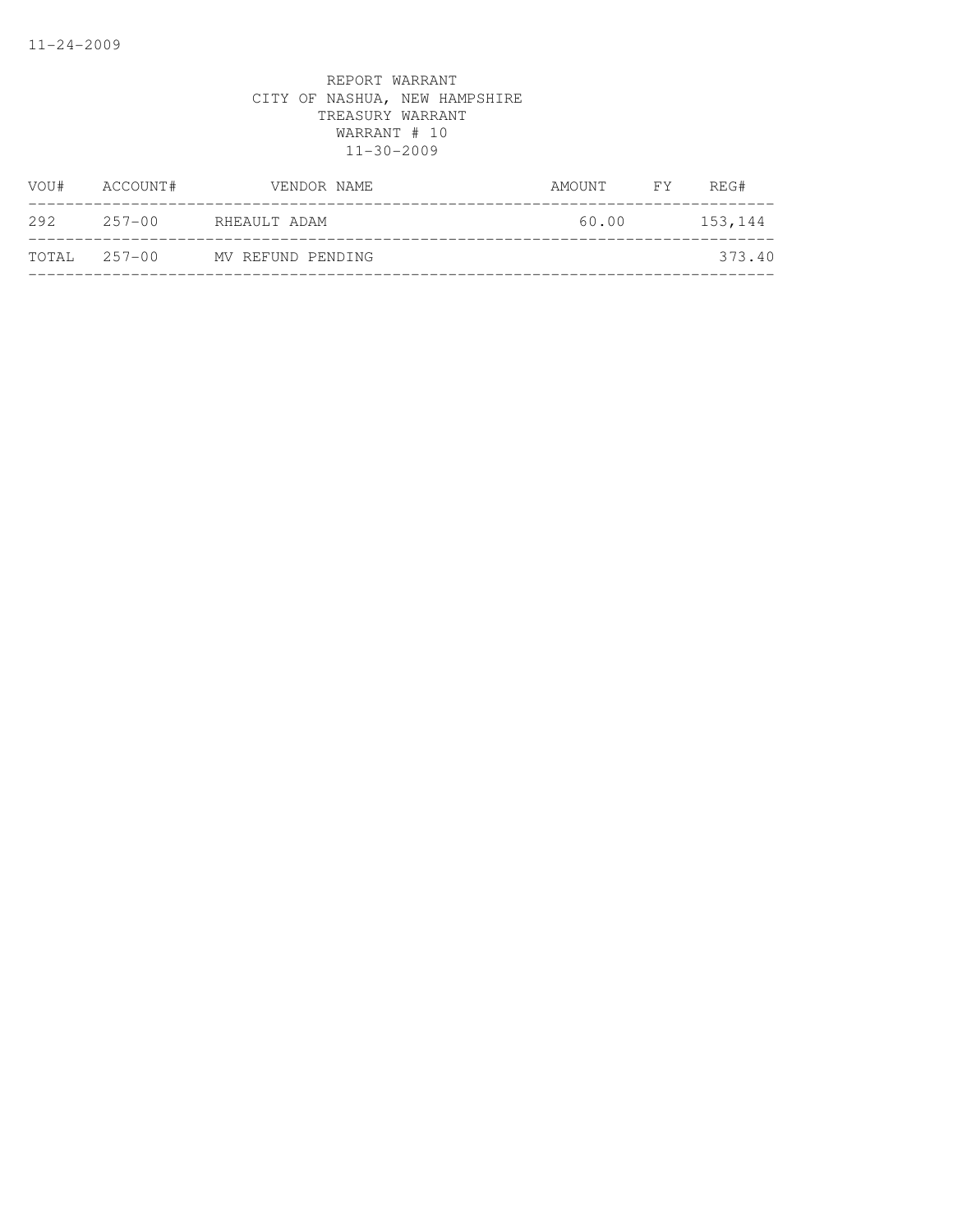| VOU#  | ACCOUNT#             | VENDOR NAME                                       | AMOUNT         | FY | REG#     |
|-------|----------------------|---------------------------------------------------|----------------|----|----------|
|       |                      | 293 305-33005 PENNICHUCK WATER                    | 19.73          |    | 153,239  |
| 294   | 305-34015            | NATIONAL GRID                                     | 14.12          |    | 153,257  |
| 295   | 305-59100            | ANDERSON CECIL                                    | 50.00          |    | 152,599  |
| 296   | 305-59100            | COLLINS JOHN                                      | 50.00          |    | 152,605  |
| 297   | 305-59100            | GUGLIELMINO DEREK                                 | 100.00         |    | 153,164  |
| 298   | 305-59100            | JEYNES MIKE                                       | 412.50         |    | 152,694  |
| 299   | 305-59100            | KING TOM                                          | 150.00         |    | 152,667  |
| 300   | 305-59100            | MCLEAN JIM                                        | 400.00         |    | 152,580  |
| 301   | 305-59100            | O'NEIL TIM                                        | 362.50         |    | 152,583  |
| 302   | ____________________ | 305-59100 WALLENT FRANK J                         | 425.<br>425.00 |    | 152,467  |
| TOTAL | 305                  | SRF - CIVIC & COMM ACTIVITIES                     |                |    | 1,983.85 |
|       |                      |                                                   |                |    |          |
| 303   |                      | 308-59400 ANTHEM BLUE CROSS BLUE SHIELD 75,098.34 |                |    | 283      |
| 304   | 308-59400            | HARVARD PILGRIM HEALTH CARE                       | 14, 127. 47    |    | 284      |
| 305   | 308-59400            | NORTHEAST DELTA                                   | 6,904.23       |    | 285      |
| 306   | 308-59402            | ANTHEM BLUE CROSS BLUE SHIELD                     | 54,983.70      |    | 283      |
| 307   | 308-59402            | HARVARD PILGRIM HEALTH CARE                       | 17,230.11      |    | 284      |
| 308   | 308-59402            | NORTHEAST DELTA                                   | 3,374.99       |    | 285      |
| 309   | 308-83010            | ANTHEM BLUE CROSS BLUE SHIELD 31,426.05           |                |    | 283      |
| 309   | 308-83011            | ANTHEM BLUE CROSS BLUE SHIELD                     | 481.37         |    | 283      |
| 309   | 308-83012            | ANTHEM BLUE CROSS BLUE SHIELD                     | 174,828.81     |    | 283      |
| 309   | 308-83013            | ANTHEM BLUE CROSS BLUE SHIELD                     | 147, 911.60    |    | 283      |
| 310   | 308-83016            | HARVARD PILGRIM HEALTH CARE                       | 61,518.51      |    | 284      |
| 310   | 308-83017            | HARVARD PILGRIM HEALTH CARE                       | 57,672.55      |    | 284      |
| 311   | 308-83018            | ANTHEM BLUE CROSS BLUE SHIELD                     | 51,656.54      |    | 283      |
| 311   | 308-83019            | ANTHEM BLUE CROSS BLUE SHIELD                     | 45,668.04      |    | 283      |
| 312   | 308-83020            | NORTHEAST DELTA                                   | 32,082.67      |    | 285      |
| 312   | 308-83021            | NORTHEAST DELTA                                   | 13,487.98      |    | 285      |
| 313   | 308-83023            | HOLISTIC SELF CARE CENTER (THE                    | 200.00         |    | 152,795  |
| 314   | 308-83040            | CONNECTICUT UNDERWRITERS INC                      | 246.00         |    | 153,254  |
| 315   | 308-83051            | HELFMAN DAVID J OD ELLIOTT F L                    | 65.00          |    | 152,454  |
| 316   | 308-83053            | ANESTHESIA ASSOCIATES PA                          | 1,710.00       |    | 152,520  |
| 317   | 308-83053            | APPLE SERVICES NASHUA                             | 764.00         |    | 152,453  |
| 318   | 308-83053            | CONCORD ORTHOPAEDICS PA                           | 133.00         |    | 152,523  |
| 319   | 308-83053            | FOUR SEASONS ORTHOPAEDIC CTR                      | 250.00         |    | 152,624  |
| 320   | 308-83053            | NH NEUROSPINE INSTITUTE                           | 350.00         |    | 153,292  |
| 321   | 308-83053            | RS MEDICAL                                        | 80.00          |    | 152,410  |
| 322   | 308-83053            | SEACOAST ORTHO & SPORTS MEDICI                    | 75.00          |    | 152,481  |
| 323   | 308-83053            | SO NH REGIONAL MEDICAL CENTER                     | 359.67         |    | 152,606  |
| 324   | 308-83053            | ST JOSEPH'S HOSPITAL                              | 1,014.00       |    | 152,446  |
| 325   | 308-83053            | XRAY PROFESSIONAL ASSOCIATION                     | 27.00          |    | 152,530  |
| 326   | 308-83054            | APPLE SERVICES NASHUA                             | 1,488.00       |    | 152,453  |
| 327   | 308-83054            | CHELMSFORD MRI PC                                 | 120.00         |    | 152,409  |
| 328   | 308-83054            | FOUNDATION MEDICAL PARTNERS                       | 180.00         |    | 152,619  |
| 329   | 308-83054            | FOUR SEASONS ORTHOPAEDIC CTR                      | 3,470.00       |    | 152,624  |
| 330   | 308-83054            | KOIS WILLIAM EDWARD MD                            | 250.00         |    | 152,478  |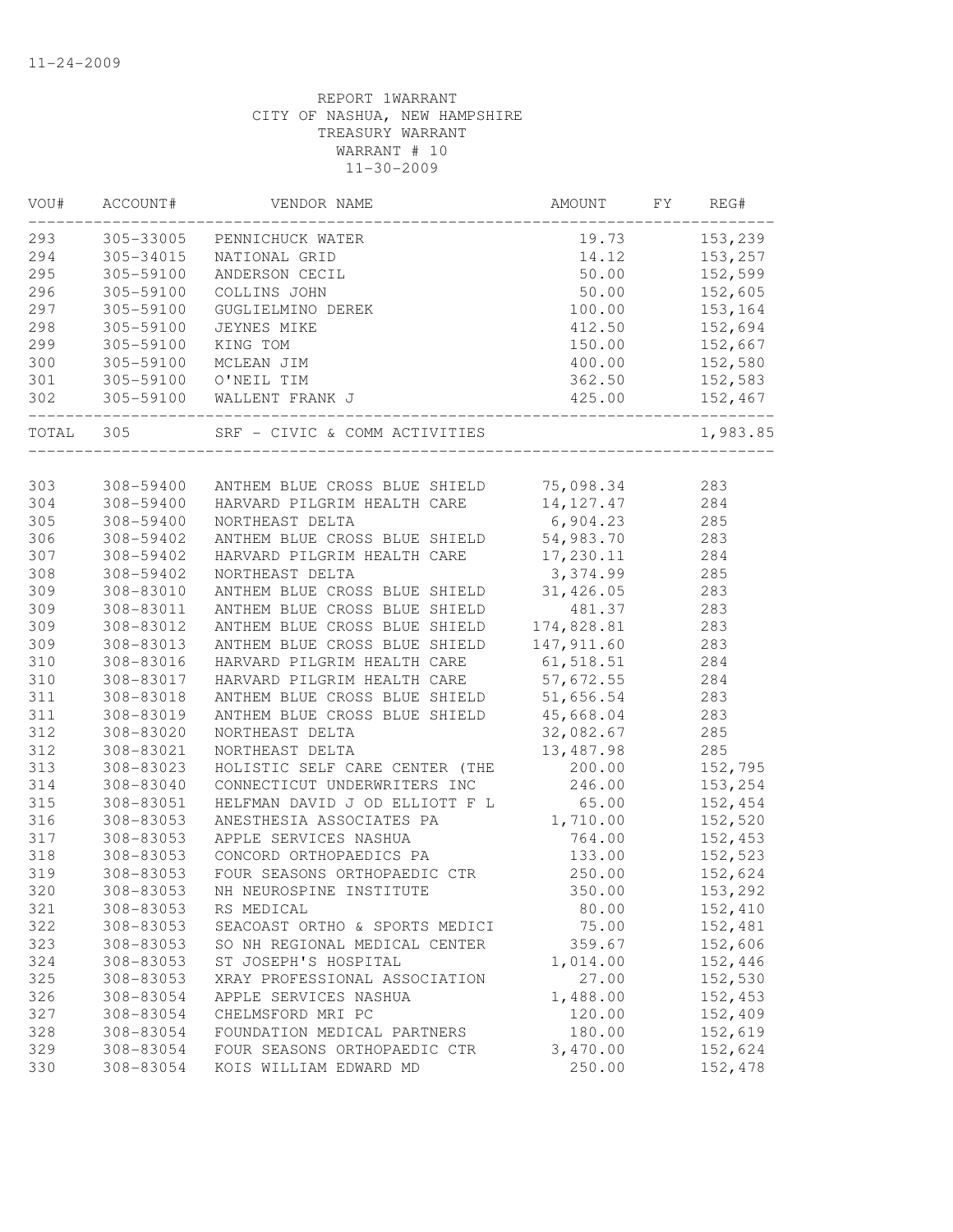| VOU#  | ACCOUNT#           | VENDOR NAME                                | AMOUNT     | FY | REG#       |
|-------|--------------------|--------------------------------------------|------------|----|------------|
| 331   | 308-83054          | MORIARTY KEVIN S DC                        | 282.00     |    | 152,609    |
| 332   | 308-83054          | OCCUPATIONAL HEALTH CTRS SOUTH             | 448.74     |    | 152,521    |
| 333   | 308-83054          | PERFORMANCE REHAB INC                      | 195.00     |    | 152,479    |
| 334   | 308-83054          | RS MEDICAL                                 | 80.00      |    | 152,410    |
| 335   | 308-83054          | SJH SURGICENTER LLCD                       | 5,489.76   |    | 152,567    |
| 336   | 308-83054          | SO NH REGIONAL MEDICAL CENTER              | 986.51     |    | 152,606    |
| 337   | 308-83054          | STONERIVER PHARMACY SOLUTIONS              | 178.67     |    | 152,618    |
| 338   | 308-83055          | STANIUM MICHAEL                            | 7.15       |    | 152,837    |
| 339   | 308-83064          | ST LAURENT COLLISION AUTO INC              | 637.80     |    | 152,393    |
| 340   | 308-83070          | TREASURER STATE OF NH                      | 100.00     |    | 153,275    |
| 341   | 308-83077          | AMERICAN STOP LOSS                         | 69,672.44  |    | 286        |
| TOTAL | 308                | SRF - INSURANCE                            |            |    | 877,312.70 |
|       |                    |                                            |            |    |            |
|       |                    | 215,817 3086-91040 BLAUVELT DARCY          | 207.27     |    | 152,784    |
|       | 215,818 3086-91040 | COTE RICHARD                               | 194.42     |    | 152,701    |
|       | 215,819 3086-91040 | FORAN MARY C                               | 233.29     |    | 152,773    |
| TOTAL | 308                | JAVITS GRANT PROGRAM                       |            |    | 634.98     |
|       |                    | 215,820 3097-41015 POSITIVE PROMOTIONS INC | 469.63     |    | 152,449    |
|       | 215,821 3097-44005 | ACE PRINTING COMPANY                       | 455.00     |    | 152,620    |
|       | 215,822 3097-49075 | CLEAN SOURCE                               | 489.55     |    | 152,797    |
|       | 215,823 3097-49075 | MANSFIELD PAPER CO INC                     | 6,820.78   |    | 152,849    |
|       | 215,824 3097-49085 | BIMBO FOODS BAKERIES INC                   | 3,624.15   |    | 152,847    |
|       | 215,824 3097-49085 | BIMBO FOODS BAKERIES INC                   | 120.25     |    | 152,848    |
|       | 215,825 3097-49085 | BOSTON PIE INC                             | 684.00     |    | 152,863    |
|       | 215,826 3097-49085 | COSTA FRUIT & PRODUCE CO INC               | 25,682.77  |    | 153,168    |
|       | 215,826 3097-49085 | COSTA FRUIT & PRODUCE CO INC               | 24, 293.43 |    | 153,169    |
|       | 215,826 3097-49085 | COSTA FRUIT & PRODUCE CO INC               | 10,818.30  |    | 153,170    |
|       | 215,827 3097-49085 | DOUBLE N INC                               | 2,684.50   |    | 152,723    |
|       | 215,828 3097-49085 | GARELICK FARMS-LYNN                        | 20,961.53  |    | 152,600    |
|       | 215,829 3097-49085 |                                            | 7,078.00   |    | 152,760    |
|       |                    | GILL'S PIZZA CO.                           |            |    |            |
|       | 215,830 3097-49085 | M SAUNDERS INC                             | 6, 225.72  |    | 152,750    |
|       | 215,830 3097-49085 | M SAUNDERS INC                             | 1,494.32   |    | 152,751    |
|       | 215,831 3097-49085 | MANCHESTER COCA-COLA                       | 1,689.00   |    | 152,711    |
|       | 215,832 3097-49085 | MCKEE FOODS CORP                           | 294.24     |    | 152,524    |
|       | 215,833 3097-49085 | NEW ENGLAND ICE CREAM                      | 1,152.07   |    | 152,770    |
|       | 215,834 3097-49085 | ORIGINAL CRISPY PIZZA CRUST CO             | 210.25     |    | 152,558    |
|       | 215,835 3097-49085 | OTIS SPUNKMEYER INC                        | 1,787.00   |    | 152,707    |
|       | 215,836 3097-49085 | SURPLUS DISTRIBUTION SECTION               | 2,142.25   |    | 152,586    |
|       | 215,837 3097-49085 | UNITED COMMODITY GROUP, INC                | 348.50     |    | 152,820    |
|       | 215,838 3097-64045 | COMPUTER HUT OF N E INC                    | 99.95      |    | 153, 123   |
|       | 215,839 3097-707   | DAMBAUGH HOLLY                             | 39.50      |    | 153,180    |
|       | 215,840 3097-707   | GALLEGO BERNARDA                           | 229.00     |    | 153,184    |
|       | 215,841 3097-707   | MCCARTER MARIAN                            | 26.70      |    | 153,181    |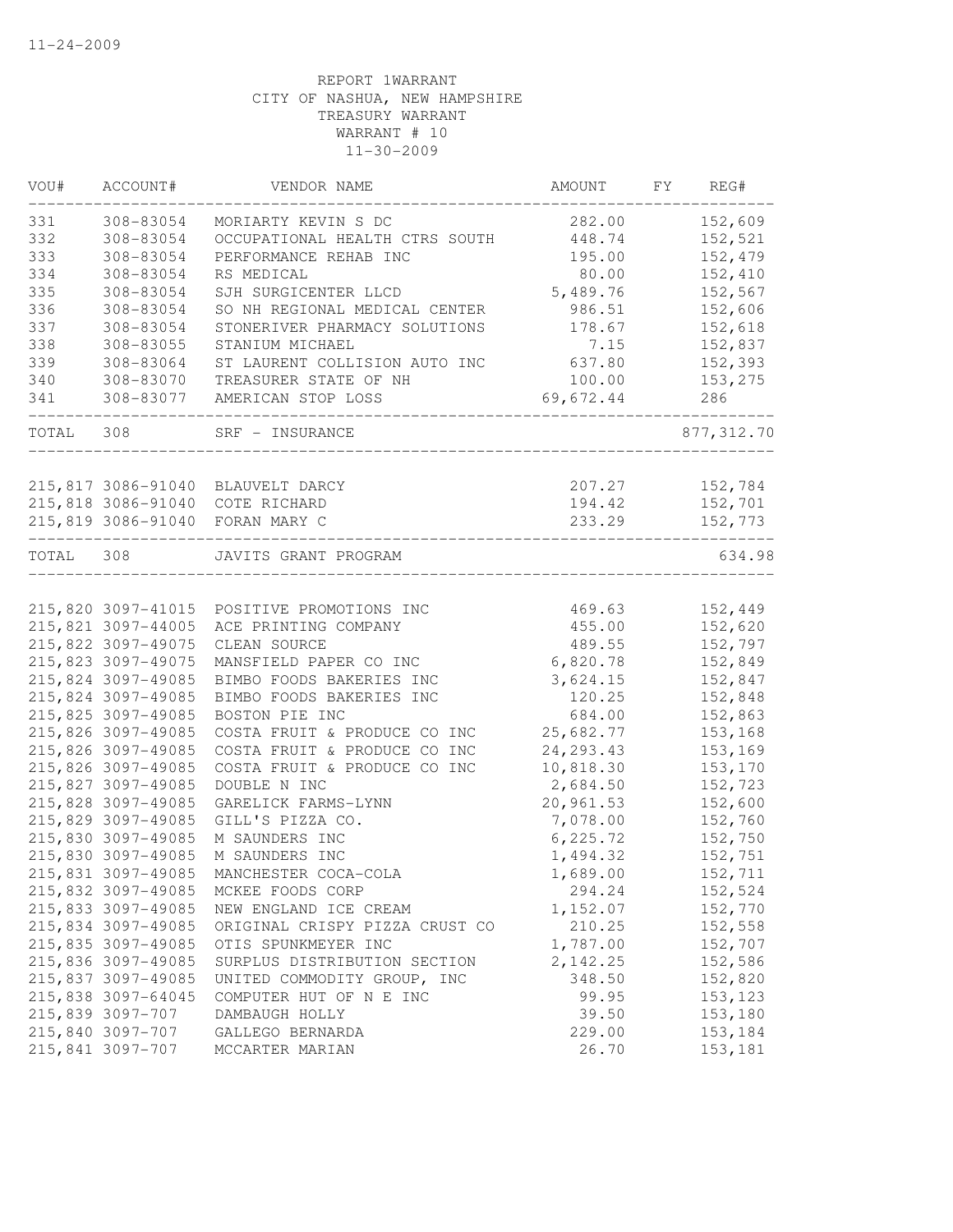| VOU#      | ACCOUNT#                   | VENDOR NAME                                  | AMOUNT                             | FY | REG#           |
|-----------|----------------------------|----------------------------------------------|------------------------------------|----|----------------|
|           | 215,842 3097-74092         | AFFILIATED HVAC SERVICES LLC                 | 66.00                              |    | 152,726        |
|           | 215,843 3097-74092         | GRANITE STATE SEWER AND                      | 185.00                             |    | 152,700        |
|           | 215,844 3097-74092         | HOBART SERVICE                               | 283.50                             |    | 152,430        |
|           | 3097-82025                 | NH RETIREMENT SYSTEM                         | 6,925.22                           |    | 281            |
|           | 215,845 3097-91005         | <b>GUSTIN KAREN</b>                          | 161.01                             |    | 152,745        |
|           | 215,846 3097-94005         | SCHOOL NUTRITION ASSOCIATION                 | 5.00                               |    | 152,772        |
|           | 215,847 3097-94005         | SWANSON ELAINE                               | 135.00                             |    | 152,753        |
| TOTAL     | 309                        | SRF - FOOD SERVICES                          |                                    |    | 127,681.12     |
|           | 215,848 3098-49075         | MANSFIELD PAPER CO INC                       | 47.72                              |    | 152,849        |
|           | 215,849 3098-49085         | M SAUNDERS INC                               | 2,494.10                           |    | 152,751        |
| TOTAL     | 309                        | FRESH FRUIT & VEGETABLE GRANT                |                                    |    | 2,541.82       |
|           | 215,850 3117-66005 LVR INC |                                              | 210.80                             |    | 152,709        |
|           |                            | 215,851 3117-78007 CHUCK'S AUTO REPAIR INC   | 39.00                              |    | 152,746        |
|           |                            |                                              |                                    |    |                |
| TOTAL     | 311                        | DRIVER'S EDUCATION                           |                                    |    | 249.80         |
| 343       | 312-43005                  | PRINTGRAPHICS OF MAINE                       | 794.50                             |    | 279            |
| 344       | $312 - 705$                | D & R TOWING INC                             | 95.00                              |    | 152,844        |
| 345       | 312-705                    | DECELLES AUTO CLINIC INC                     | 285.00                             |    | 152,634        |
| 346       | $312 - 705$                | TILDEN AUTOMOTIVE & TRUCK CTRS               | 245.00                             |    | 152,593        |
| TOTAL     | 312                        | SRF - FINANCIAL SERVICES                     |                                    |    | 1,419.50       |
|           |                            | 215,852 3122-55020 FIRST STUDENT INC         | 83.94                              |    | 152,729        |
|           | 215,853 3122-59165         | NASHUA POLICE DEPARTMENT                     | 185.00                             |    | 152,671        |
| TOTAL     | 312                        | ADULT ED/CONTINUING ED                       |                                    |    | 268.94         |
|           |                            | 3245-82025 NH RETIREMENT SYSTEM              | 251.55                             |    | 281            |
|           |                            | TOTAL 324 YOUTH SAFE HAVEN-PAL               |                                    |    | 251.55         |
|           |                            | 215,854 3247-49075 GREENFIELD INDUSTRIES INC |                                    |    | 119.00 152,766 |
|           |                            | 215,855 3247-64192 COMPUTER HUT OF N E INC   | 249.95                             |    | 153,123        |
| TOTAL 324 |                            | ATHLETICS-ENTERPRISE FUND                    |                                    |    | 368.95         |
|           |                            |                                              | ---------------------------------- |    |                |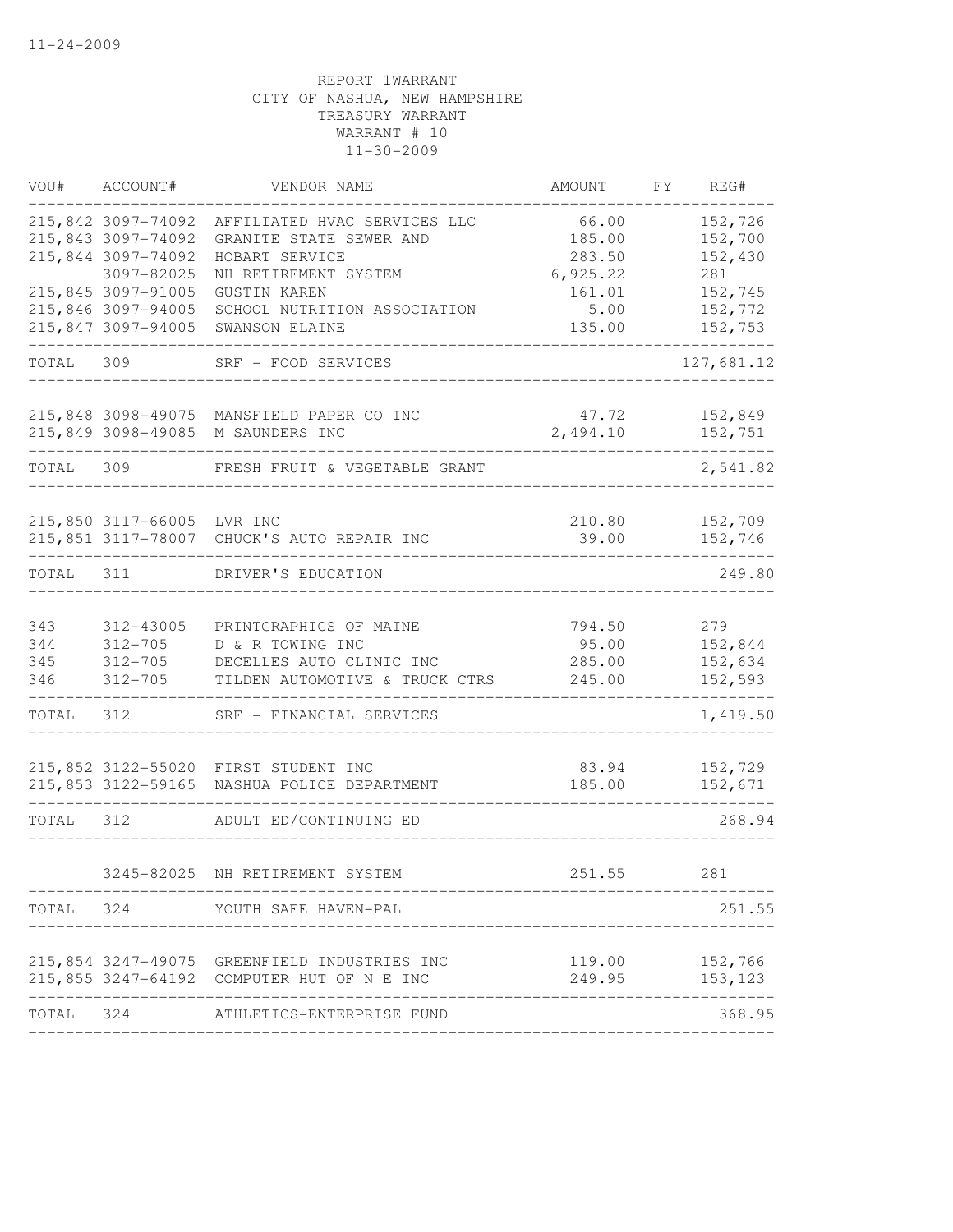|            | VOU# ACCOUNT#               | VENDOR NAME                                        | AMOUNT FY REG#                               |                    |
|------------|-----------------------------|----------------------------------------------------|----------------------------------------------|--------------------|
|            | 215,856 3250-49075 AIA CORP |                                                    | 287.00 152,675                               |                    |
|            |                             | TOTAL 325 SAFE ROUTES TO SCHOOL                    |                                              | 287.00             |
|            |                             | 215,857 3260-49075 COTE MARIE                      | 41.99                                        | 152,730            |
|            |                             | 3260-82025 NH RETIREMENT SYSTEM                    | 286.88                                       | 281                |
|            |                             | 215,857 3260-91040 COTE MARIE                      | 388.27<br>__________________________________ | 152,730            |
|            |                             | TOTAL 326 NH ALTERNATE ASSESS COACH                |                                              | 717.14             |
| 348        | 331-31050                   | USA MOBILITY WIRELESS INC                          | 7.57                                         | 153,256            |
| 349        | 331-78007                   | CARPARTS OF NASHUA                                 | 5.20                                         | 152,414            |
| 350        | 331-82030                   | NH RETIREMENT SYSTEM                               | 7,048.70                                     | 281                |
| 351        | 331-94005                   | BAILEY DAVID                                       | 150.00                                       | 153,192            |
|            |                             | TOTAL 331 SRF - POLICE DEPARTMENT                  |                                              | 7,211.47           |
|            |                             | 215,858 3310-49075 PLOURDE MICHAEL                 | 153.06 152,703                               |                    |
|            |                             | TOTAL 331 ARRA TITLE I SINI-FAIRGROUNDS            | -------------------------------              | 153.06             |
|            |                             | 215,859 3330-49075 HYATT TIFFANY                   |                                              | 75.44 153,179      |
|            |                             | TOTAL 333 TITLE I SCHL IMPRV LEDGE ST              |                                              | 75.44              |
|            |                             |                                                    |                                              |                    |
| 352<br>353 | 341-01962<br>341-01963      | HARBOR HOMES INC<br>SOUTHERN NH HIV/AIDS TASK FORC | 3,313.00<br>12,978.00                        | 152,557<br>152,588 |
| 354        | 341-01968                   | HARBOR HOMES INC                                   | 23, 258.00                                   | 152,557            |
| 354        | 341-01969                   | HARBOR HOMES INC                                   | 1,859.97                                     | 152,557            |
| 355        | 341-01969                   | SOUTHERN NH HIV/AIDS TASK FORC                     | 908.00                                       | 152,588            |
| 356        | 341-41015                   | STAPLES BUSINESS ADVANTAGE                         | 187.90                                       | 152,673            |
| 357        | 341-53025                   | DAVENPORT LOIS C                                   | 195.00                                       | 152,568            |
| 358        | 341-53025                   | GRINLEY PAT                                        | 585.00                                       | 152,614            |
| 359        | $341 - 701$                 | TREASURER STATE OF NH                              | 985.08                                       | 153,280            |
| TOTAL      | 341                         | SRF - COMMUNITY SERVICES                           |                                              | 44,269.95          |
|            |                             |                                                    |                                              |                    |
| 360<br>361 | 342-59133<br>342-91025      | STERICYCLE INC<br>BISSELL NANCY                    | 43.36<br>124.69                              | 152,404<br>152,647 |
| 362        | 342-91025                   |                                                    | 40.70                                        | 152,514            |
| 363        | 342-91025                   | CARON CHRISTINE<br>PORRES LUIS                     | 17.60                                        | 152,555            |
| 364        | 342-91025                   | WENDT BETTY                                        | 28.95                                        | 152,651            |
|            |                             |                                                    |                                              |                    |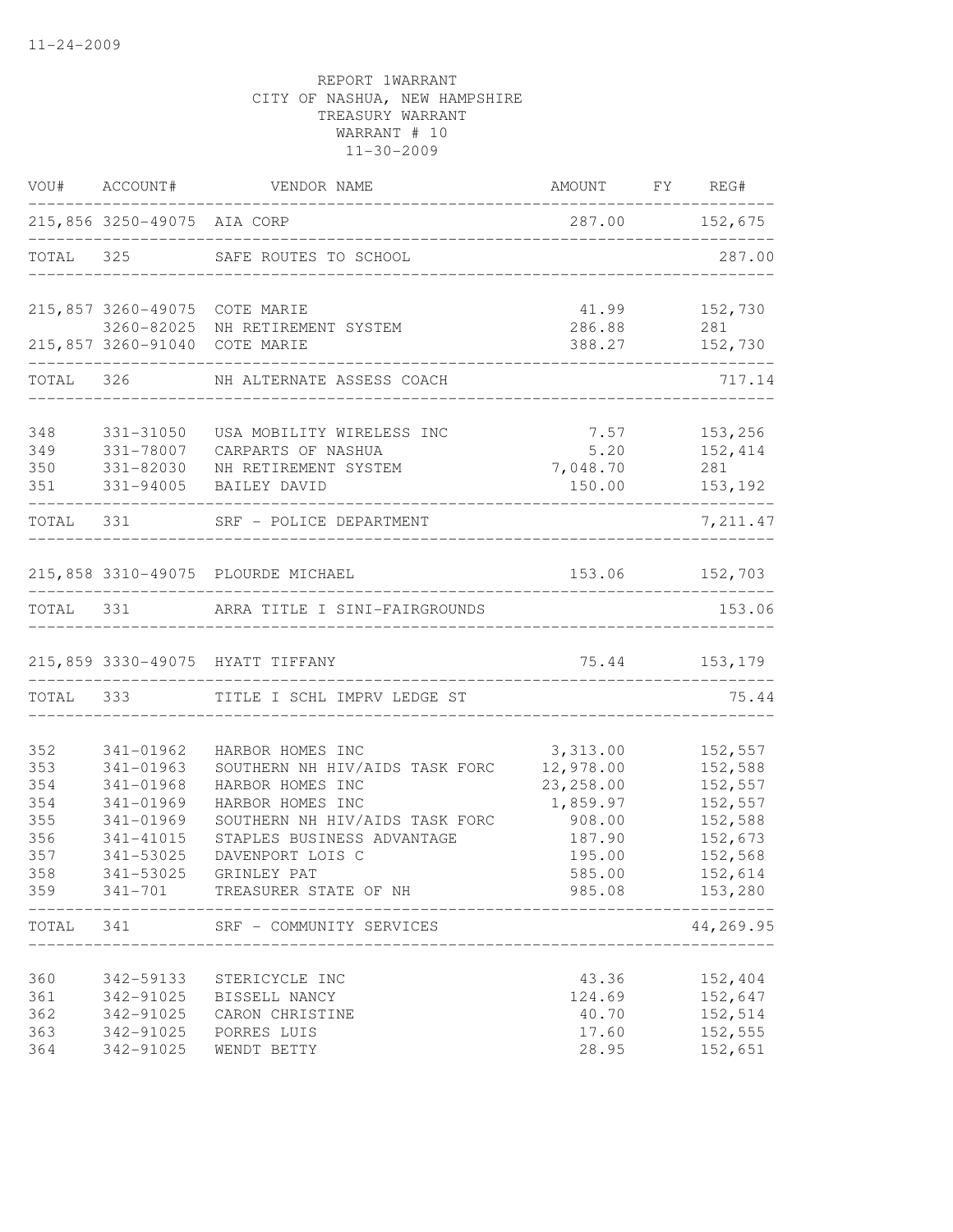|           |                    | VOU# ACCOUNT# VENDOR NAME                                | AMOUNT FY REG#                      |           |
|-----------|--------------------|----------------------------------------------------------|-------------------------------------|-----------|
|           |                    | 365 342-98042 TREASURER STATE OF NH (PHL) 120.00 153,262 |                                     |           |
|           |                    | TOTAL 342 SRF - COMMUNITY HEALTH                         |                                     | 375.30    |
|           | 215,860 3440-31005 | NEXTEL COMMUNICATIONS                                    | 217.50                              | 153,227   |
|           | 215,861 3440-49075 | AC MOORE INC                                             | 20.18                               | 152,738   |
|           | 215,862 3440-49075 | ALL RIGHT PROVISIONS, INC.                               | 1,553.35                            | 152,792   |
|           | 215,863 3440-49075 | GARELICK FARMS-LYNN                                      | 361.27                              | 152,600   |
|           | 215,863 3440-49075 | GARELICK FARMS-LYNN                                      | 81.02                               | 152,601   |
|           | 215,864 3440-49075 | MARKET BASKET                                            | 115.08                              | 152,552   |
|           | 215,865 3440-49075 | ROHAN BARBARA                                            | 62.34                               | 152,858   |
|           | 215,866 3440-49075 | SAM'S CLUB                                               | 111.49                              | 153,295   |
|           | 215,867 3440-49075 | STAPLES BUSINESS ADVANTAGE                               | 301.63                              | 152,616   |
|           |                    | 215,868 3440-49075 WALMART COMMUNITY                     | 258.92                              | 152,677   |
|           |                    | 215,869 3440-55020 FIRST STUDENT INC                     | 84.56                               | 152,729   |
|           |                    | TOTAL 344 AFTER SCHOOL PROGRAM<br>---------------------- |                                     | 3, 167.34 |
|           |                    | 3450-82025 NH RETIREMENT SYSTEM 1,627.59 281             |                                     |           |
|           |                    | <u> De Bernard Bernard Bernard </u>                      |                                     |           |
|           |                    | TOTAL 345 21 ST CENTURY ELEM. AFTER SCHL                 |                                     | 1,627.59  |
|           |                    |                                                          |                                     |           |
|           |                    | 215,870 3460-49075 AC MOORE INC                          | 29.16                               | 152,738   |
|           | 215,871 3460-49075 | ALL RIGHT PROVISIONS, INC.                               | 998.95                              | 152,792   |
|           | 215,872 3460-49075 | ALMEIDA SUSAN                                            | 79.69                               | 152,735   |
|           | 215,873 3460-49075 | CHUNKY'S CINEMA PUB                                      | 384.63                              | 153,187   |
|           | 215,874 3460-49075 | COSTCO WHOLESALE #307                                    | 290.93                              | 153,296   |
|           | 215,875 3460-49075 | HAGEMAN ANGELA                                           | 44.07                               | 152,816   |
|           | 215,876 3460-49075 | KARVELAS KATHLEEN                                        | 40.14                               | 153,172   |
|           | 215,877 3460-49075 | MARKET BASKET                                            | 98.61                               | 152,552   |
|           | 215,878 3460-49075 | SAM'S CLUB                                               | 260.82                              | 153,295   |
|           |                    | 215,879 3460-49075 YOUNG AMANDA                          | 21.97                               | 152,857   |
|           |                    | TOTAL 346 21 ST CENTURY AFTER SCH MIDDLE                 | ___________________________________ | 2,248.97  |
|           |                    | 3468-82025 NH RETIREMENT SYSTEM                          | 483.21                              | 281       |
|           |                    | 215,880 3468-91040 CUPAK SHERRY                          | 108.00                              | 152,813   |
|           | 215,881 3468-91040 | TAFE KATHRYN                                             | 22.12                               | 152,774   |
| TOTAL 346 |                    | SMALLER LEARNING COMMUNITY                               |                                     | 613.33    |
|           |                    |                                                          |                                     |           |
|           |                    | 3500-82025 NH RETIREMENT SYSTEM                          | 1,037.91                            | 281       |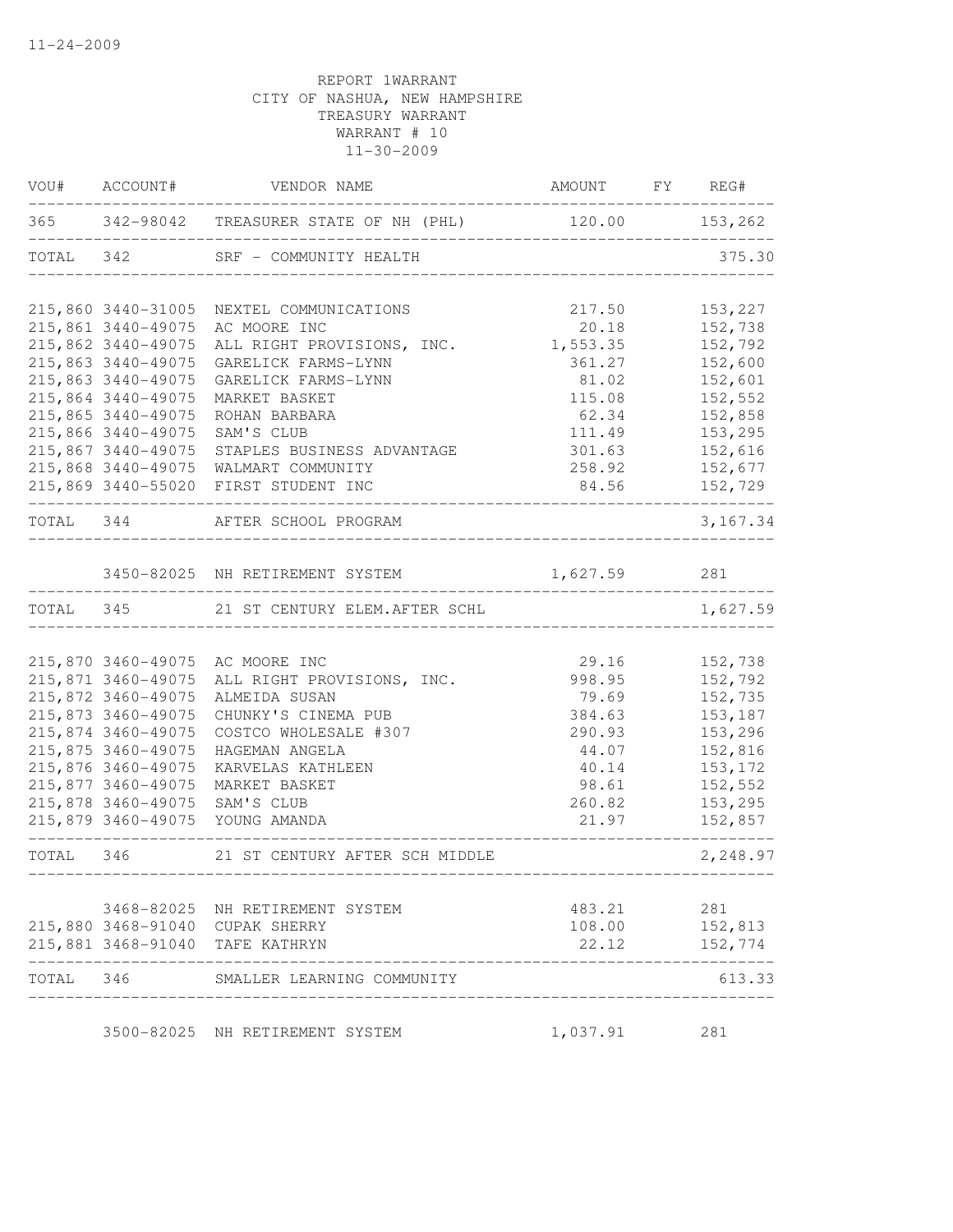| VOU#                                          | ACCOUNT#                                                                                | VENDOR NAME                                                                                                                                                                                                        | AMOUNT                                                                         | FY REG#                                                                    |
|-----------------------------------------------|-----------------------------------------------------------------------------------------|--------------------------------------------------------------------------------------------------------------------------------------------------------------------------------------------------------------------|--------------------------------------------------------------------------------|----------------------------------------------------------------------------|
| TOTAL                                         | 350                                                                                     | TITLE IIA HQT                                                                                                                                                                                                      |                                                                                | 1,037.91                                                                   |
|                                               | 215,883 3509-91040                                                                      | 215,882 3509-49035 TINTLE MARY-FRANCES<br>NE ASCD                                                                                                                                                                  | 61.46<br>259.00                                                                | 152,811<br>152,821<br>----------------                                     |
| TOTAL                                         |                                                                                         | TITLE 11A TEACHER QUALITY                                                                                                                                                                                          |                                                                                | 320.46                                                                     |
| 367                                           |                                                                                         | 352-45290 M & N SPORTS LLC                                                                                                                                                                                         |                                                                                | 678.00 152,539                                                             |
| TOTAL                                         |                                                                                         | 352 SRF - PARKS AND RECREATION                                                                                                                                                                                     |                                                                                | 678.00                                                                     |
|                                               |                                                                                         | 215,884 3657-49050 GANZ USA, LLC                                                                                                                                                                                   |                                                                                | 549.80 152,818                                                             |
| TOTAL 365                                     |                                                                                         | -----------------------<br>NHS - PAW SHOP<br>_____________________________________                                                                                                                                 |                                                                                | 549.80                                                                     |
|                                               |                                                                                         | 215,884 3658-49050 GANZ USA, LLC                                                                                                                                                                                   |                                                                                | 96.11 152,818                                                              |
| TOTAL                                         | 365                                                                                     | SOUTH STUDENT SHOP                                                                                                                                                                                                 |                                                                                | 96.11                                                                      |
| 368                                           |                                                                                         | 372-01043 NASHUA RIVER WATERSHED ASSN 16,457.00 153,238                                                                                                                                                            |                                                                                |                                                                            |
| TOTAL                                         | 372                                                                                     | SRF - PLANNING & BUILDING DEPT                                                                                                                                                                                     |                                                                                | 16, 457.00                                                                 |
| 369<br>370                                    | 373-53025<br>373-53112                                                                  | LOAN PACKAGING LLC<br>THE JORDAN INSTITUTE                                                                                                                                                                         | 1,280.00<br>19,750.00                                                          | 152,592<br>152,687                                                         |
| TOTAL                                         | 373                                                                                     | SRF - ECONOMIC DEVELOPMENT                                                                                                                                                                                         |                                                                                | 21,030.00                                                                  |
| 371<br>372<br>373<br>374<br>375               | 374-01310<br>374-01966<br>374-07040<br>374-07040<br>374-07145                           | CONCRETE CORING CO<br>NEIGHBORHOOD HOUSING SERVICES<br>LAZO JOAQUIN AND MUNOZ CONSTRU<br>MARSHALL SETH AND MUNOZ CONSTR<br>NEIGHBORHOOD HOUSING SERVICES                                                           | 450.00<br>250.00<br>4,465.00<br>6,357.00<br>4,090.91                           | 152,461<br>152,565<br>153,194<br>153,198<br>152,565                        |
| 376<br>377<br>378<br>379<br>380<br>381<br>382 | 374-07163<br>374-07188<br>374-07261<br>374-07340<br>374-07587<br>374-07600<br>374-07600 | M & L HOME IMPROVEMENT AND<br>NEIGHBORHOOD HOUSING SERVICES<br>NH LEGAL ASSISTANCE<br>TELEGRAPH PUBLISHING COMPANY<br>MUNOZ CONSTRUCTION INC &<br>205-209 PINE STREET REALTY LLC<br>56 VINE STREET LLC AND DAD'S A | 4,000.00<br>2,560.45<br>544.53<br>110.10<br>15,100.00<br>17,460.00<br>8,500.00 | 153,201<br>152,565<br>152,529<br>153,304<br>153,196<br>153,197<br>153, 193 |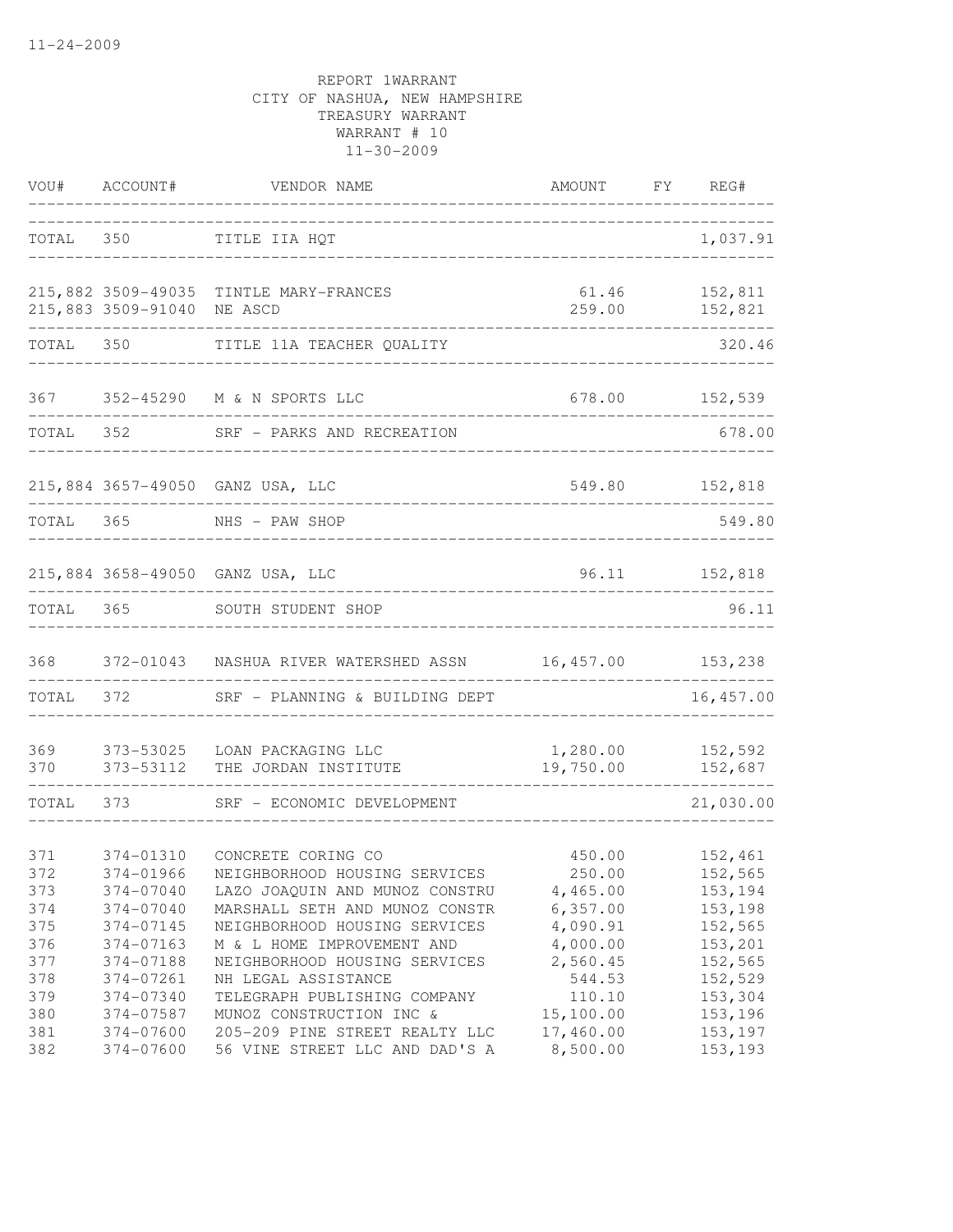| VOU#      | ACCOUNT#           | VENDOR NAME                                               | AMOUNT      | FY | REG#               |
|-----------|--------------------|-----------------------------------------------------------|-------------|----|--------------------|
| 383       | 374-07600          | ABAP LLC                                                  | 10,000.00   |    | 153,202            |
| 384       | 374-07600          | COVVARUBIAS RAMIRO & RITA AND                             | 9,000.00    |    | 153,195            |
| 385       | 374-07600          | HIGHLAND LAKE PROPERTIES LLC &                            | 8,000.00    |    | 153,200            |
| 386       | 374-07600          | ICA PROPERTIES LLC & DAD'S ABA                            | 20,000.00   |    | 153,199            |
| 387       | 374-07600          | INSTITUTE FOR ENVIRONMENTAL ED                            | 200.00      |    | 152,656            |
| 388       | 374-09061          | ARAMARK UNIFORM SERVICES                                  | 121.27      |    | 152,500            |
| 389       | 374-09091          | BALDWIN FILTERS                                           | 434.25      |    | 152,488            |
| 390       | 374-09091          | CUMMINS NORTHEAST INC                                     | 142.83      |    | 152,640            |
| 391       | 374-09091          | FASTENAL CO                                               | 46.45       |    | 152,432            |
| 392       | 374-09091          | FLEETWAY HEAVY DUTY PARTS INC                             | 48.88       |    | 152,468            |
| 393       | 374-09091          | GILLIG LLC                                                | 1,037.30    |    | 152,608            |
| 394       | 374-09091          | GRAINGER                                                  | 202.71      |    | 152,491            |
| 395       | 374-09091          | HOME DEPOT CREDIT SERVICES                                | 8.25        |    | 153,234            |
| 396       | 374-09091          | NAPA AUTO PARTS                                           | 169.36      |    | 152,627            |
| 397       | 374-09091          | NORTHERN BUS SALES INC                                    | 137.92      |    | 152,519            |
| 398       | 374-09091          | PRINT FACTORY                                             | 326.27      |    | 152,397            |
| 399       | 374-09091          | RYDER FLEET PRODUCTS.COM INC                              | 101.57      |    | 152,629            |
| 400       | 374-09091          | SERVICE LIGHTING EXPRESS INC                              | 91.70       |    | 152,683            |
| 401       | 374-09091          | STAPLES BUSINESS ADVANTAGE                                | 51.50       |    | 152,673            |
| 402       | 374-09104          | PSNH                                                      | 192.36      |    | 153,270            |
| 403       | 374-09112          | NATIONAL GRID                                             | 52.25       |    | 153,257            |
| 403       | 374-09115          | NATIONAL GRID                                             | 115.71      |    | 153,257            |
| 404       | 374-09120          | PENNICHUCK WATER                                          | 72.36       |    | 153,239            |
| 405       | 374-09133          | AMERICAN TELECOM SERVICES LLC                             | 945.00      |    | 152,581            |
| 406       | 374-09133          | FAIRPOINT COMMUNICATIONS                                  | 202.85      |    | 153,263            |
| 407       | 374-09230          | FIRST TRANSIT INC                                         | 109, 121.26 |    | 153,231            |
| 408       | 374-09261          | TELEGRAPH PUBLISHING COMPANY                              | 581.50      |    | 153,304            |
| 409       | 374-09261          | THE LOWELL PUBLISHING CO                                  | 380.60      |    | 153,233            |
| 410       | 374-59188          | ATC ASSOCIATES INC                                        | 875.00      |    | 152,553            |
| 411       | 374-59188          | INSTITUTE FOR ENVIRONMENTAL ED                            | 585.00      |    | 152,656            |
| 412       | 374-78120          | GILLIG LLC                                                | 1,653.49    |    | 152,608            |
| 413       | 374-78120          | GRAINGER                                                  | 129.47      |    | 152,491            |
| 414       | 374-78120          | NAPA AUTO PARTS                                           | 371.43      |    | 152,627            |
| TOTAL 374 |                    | SRF - URBAN PROGRAMS                                      |             |    | 229, 286.53        |
|           |                    |                                                           |             |    |                    |
| 415       | 375-45050          | UNIQUE MANAGEMENT SERVICES INC                            | 662.30      |    | 152,497            |
| 416       |                    | 375-57010 PLYMOUTH ROCKET INC                             | 1,200.00    |    | 153,232            |
| 417       | $375 - 705$        | MACRABIE BRIAN                                            | 54.96       |    | 153,162            |
| 418       |                    | 375-705 WARNER ALEC                                       | 55.89       |    | 153,161<br>------- |
|           |                    | TOTAL 375 SRF - PUBLIC LIBRARIES<br>_____________________ |             |    | 1,973.15           |
|           | 215,885 3750-49050 | MCGRAW HILL COMPANIES                                     | 1,042.51    |    | 152,513            |
|           | 215,886 3750-49050 | STAPLES BUSINESS ADVANTAGE                                | 47.81       |    | 152,616            |
|           | 215,887 3750-53101 | RENO JENNIFER                                             | 500.00      |    | 152,824            |
|           |                    |                                                           |             |    |                    |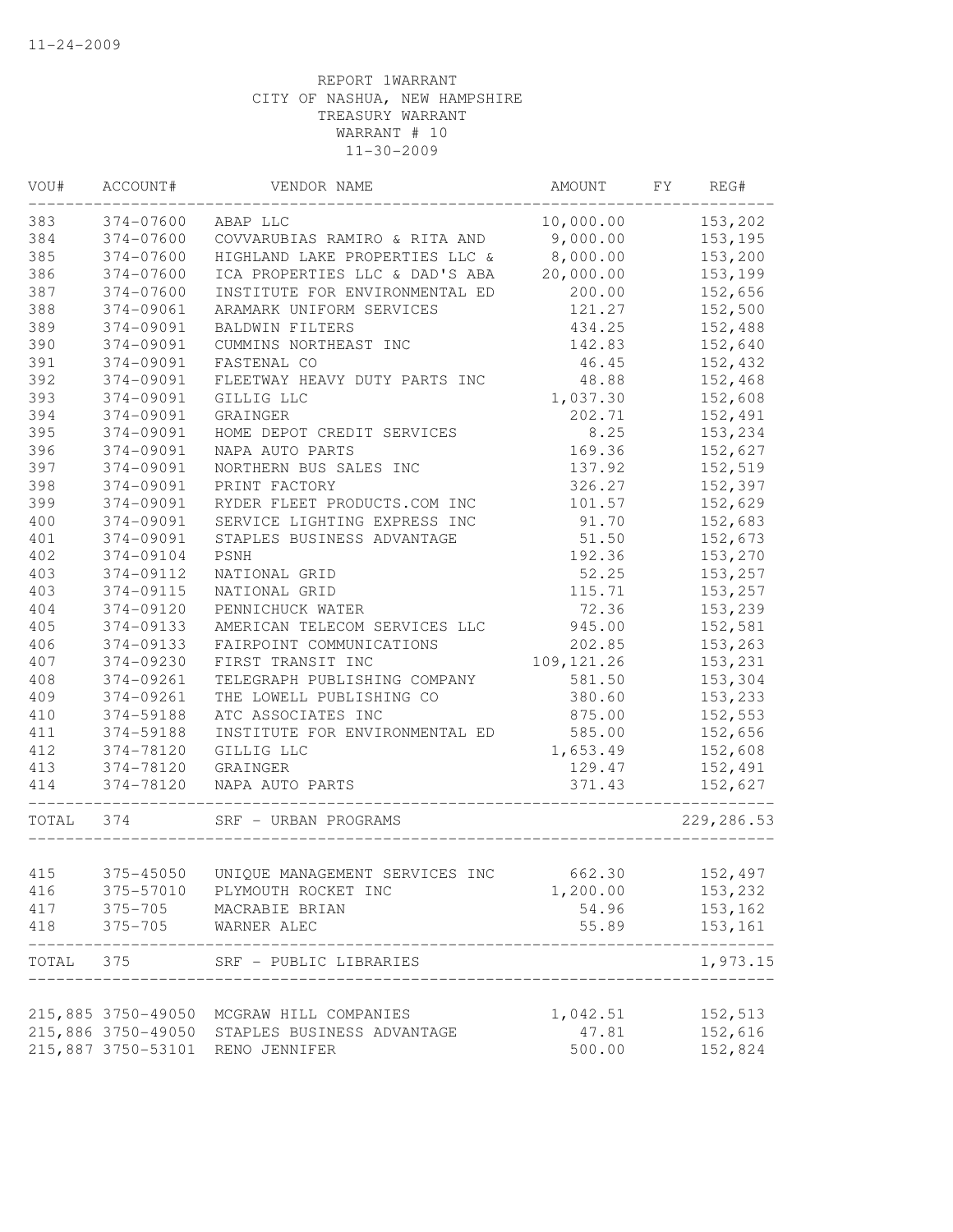| VOU#      | ACCOUNT#           | VENDOR NAME                                                             | AMOUNT           | FY | REG#               |
|-----------|--------------------|-------------------------------------------------------------------------|------------------|----|--------------------|
|           | 215,888 3750-53101 | SHEA DENISE C                                                           | 700.00           |    | 152,787            |
|           | 215,889 3750-53101 | TORTORELLO NARISA M                                                     | 250.00           |    | 152,864            |
|           | 215,890 3750-64045 | CUSTOM COMPUTER SPECIALIST INC                                          | 27,933.00        |    | 152,659            |
|           | 215,891 3750-64045 | DELL MARKETING LP                                                       | 60.00            |    | 152,489            |
|           | 3750-82025         | NH RETIREMENT SYSTEM                                                    | 153.78           |    | 281                |
| TOTAL 375 |                    | TITLE ARRA GRANT                                                        |                  |    | 30,687.10          |
|           | 215,892 3760-49035 | HEINEMANN-RAINTREE                                                      | 209.69           |    | 153,185            |
|           | 215,893 3760-49035 | PARADIS KELLEY I                                                        | 88.55            |    | 152,708            |
|           | 215,894 3760-49035 | SCHOLASTIC BOOK CLUBS                                                   | 540.00           |    | 152,771            |
|           | 215,895 3760-49050 | SCHOOL SPECIALTY                                                        | 266.64           |    | 152,710            |
|           | 215,896 3760-49050 | STAPLES BUSINESS ADVANTAGE                                              | 50.34            |    | 152,616            |
|           | 215,897 3760-49075 | SCHOOL SPECIALTY                                                        | 423.54           |    | 152,710            |
|           | 215,898 3760-49075 | STAPLES BUSINESS ADVANTAGE                                              | 198.38           |    | 152,616            |
|           | 215,899 3760-53101 | BLUNT STEVE                                                             | 200.00           |    | 152,737            |
|           | 215,900 3760-53101 | BRAY CANDICE M                                                          | 1,900.00         |    | 152,823            |
|           | 215,901 3760-53101 | CHADWELL GARY                                                           | 1,441.25         |    | 152,758            |
|           | 215,902 3760-53101 | CROWDER LUCIE L                                                         | 391.80           |    | 152,692            |
|           | 215,903 3760-56020 | FIRST CHURCH                                                            | 3,455.00         |    | 152,486            |
|           | 3760-82025         | NH RETIREMENT SYSTEM                                                    | 1,219.24         |    | 281                |
|           | 215,904 3760-94030 | CLARKE CYNTHIA                                                          | 193.97           |    | 152,793            |
|           | 215,905 3760-94030 | KEANE THERESA                                                           | 299.41           |    | 152,720            |
|           | 215,906 3760-94030 | PAPANICOLAOU PAULA                                                      | 252.59           |    | 152,713            |
|           | 215,907 3760-94030 | PARADIS KELLEY I                                                        | 207.20           |    | 152,708            |
|           | 215,908 3760-94030 | ROGER MARIA                                                             | 154.61           |    | 152,731            |
|           | 215,909 3760-94030 | SHEAFF ALTHEA                                                           | 217.26           |    | 152,757            |
|           | 215,910 3760-94030 | TINTLE MARY-FRANCES                                                     | 213.55           |    | 152,811            |
| TOTAL     | 376                | TITLE I                                                                 |                  |    | 11,923.02          |
|           |                    |                                                                         |                  |    |                    |
|           |                    | 215,911 3769-31005 ONE COMMUNICATIONS<br>3769-53101 MUSCOTT HOWARD ED.D | 5.88<br>3,600.00 |    | 153,277<br>152,733 |
|           |                    |                                                                         |                  |    |                    |
| TOTAL     | 376                | TITLE I ESEA                                                            |                  |    | 3,605.88           |
|           | 215,912 3900-53102 | GAUDETTE GINA                                                           | 312.50           |    | 152,860            |
|           | 215,913 3900-53102 | HASBROUCK TARA L                                                        | 312.50           |    | 152,817            |
|           | 215,914 3900-53102 | MANHEIM ZIMMERMAN AMY B                                                 | 125.00           |    | 152,791            |
|           | 215,915 3900-64040 | ETCAI PRODUCTS                                                          | 1,145.00         |    | 153, 175           |
|           | 215,916 3900-64045 | SIGMANET, INC                                                           | 297.00           |    | 152,780            |
|           | 215,917 3900-64192 | ISC BIOEXPRESS                                                          | 171.91           |    | 153,178            |
|           | 3900-82025         | NH RETIREMENT SYSTEM                                                    | 846.73           |    | 281                |
|           | 215,918 3900-91040 | CAPUTO DIANA                                                            | 99.00            |    | 152,826            |
|           | 215,919 3900-91040 | CONMY KRISTINE                                                          | 49.50            |    | 152,805            |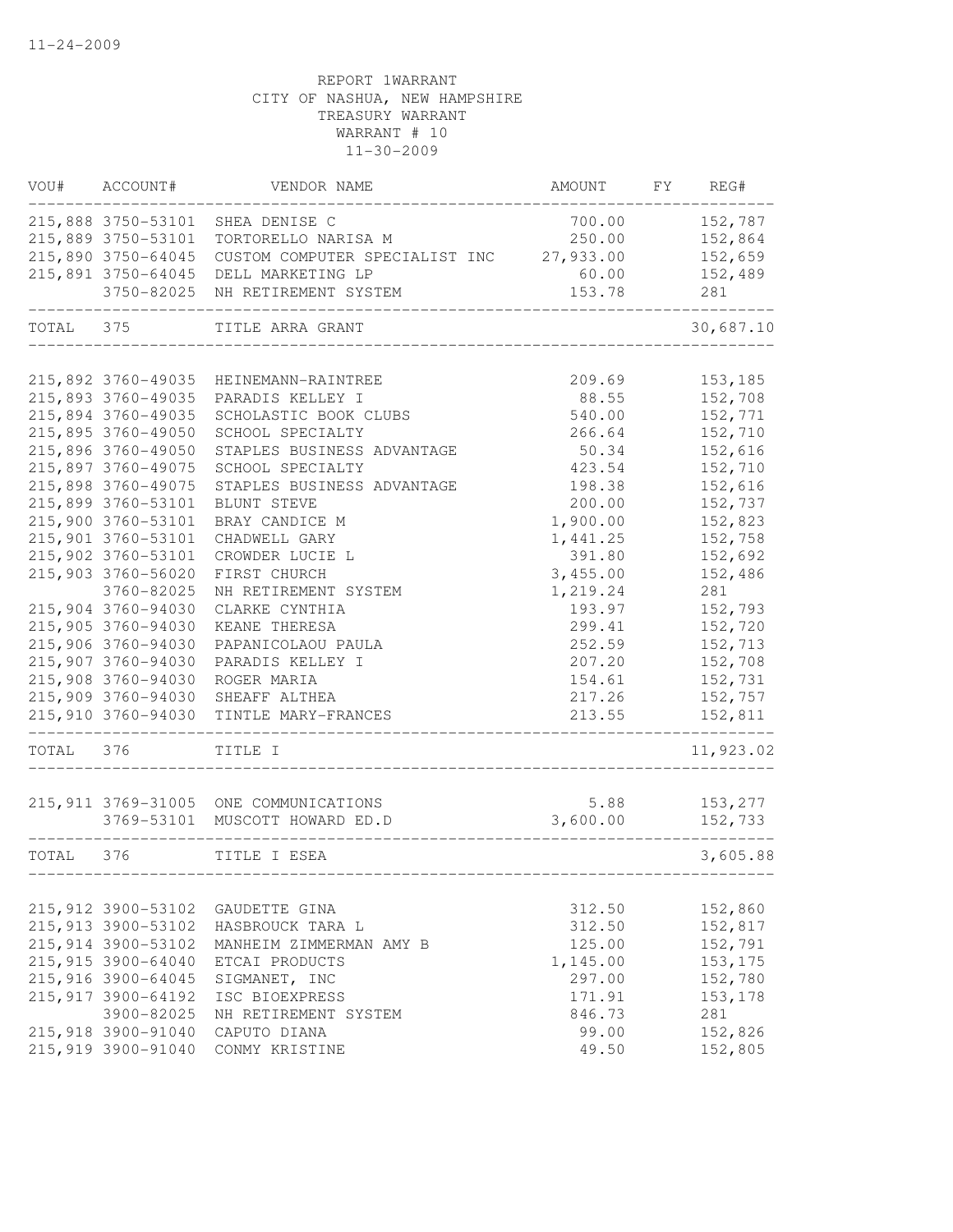| VOU#      | ACCOUNT#                         | VENDOR NAME                                 | AMOUNT             | FΥ | REG#           |
|-----------|----------------------------------|---------------------------------------------|--------------------|----|----------------|
|           | 215,920 3900-91040               | FINOCCHIARO JOHN                            | 99.00              |    | 152,842        |
|           | 215,921 3900-91040               | KLAWES KEITH                                | 49.50              |    | 152,728        |
|           | 215,922 3900-91040               | MORIN DOROTHY                               | 299.72             |    | 152,725        |
|           | 215,923 3900-91040               | OOSTERMAN PAUL                              | 85.00              |    | 152,747        |
|           | 215,924 3900-91040               | QUIMBY DAVID                                | 49.50              |    | 152,829        |
|           | 215,925 3900-91040               | TREMBLAY KATHRYN                            | 99.00              |    | 152,732        |
|           | 215,926 3900-91040               | VERLEY ALAN                                 | 99.00              |    | 152,841        |
| TOTAL 390 |                                  | VOC ED SECONDARY PERKINS                    |                    |    | 4,139.86       |
|           |                                  | 215,927 3909-49050 PROJECT LEAD THE WAY INC | 235.75             |    | 152,722        |
| TOTAL     | 390                              | VOC ED SECONDARY PERKINS                    |                    |    | 235.75         |
|           |                                  |                                             |                    |    |                |
|           | 215,928 3927-49050               | D A BUCCI & SONS INC                        | 27.00              |    | 152,435        |
|           | 215,929 3927-49050               | GENERAL LINEN SERVICE INC                   | 532.63             |    | 152,827        |
|           | 215,930 3927-49050               | NORTHCENTER FOODSERVICE                     | 3,446.23           |    | 152,727        |
| TOTAL 392 |                                  | CULINARY ARTS                               |                    |    | 4,005.86       |
|           |                                  | 3937-82025 NH RETIREMENT SYSTEM             | 151.18             |    | 281            |
| TOTAL 393 |                                  | DAY CARE                                    |                    |    | 151.18         |
|           |                                  |                                             |                    |    |                |
|           | 215,931 3950-53109               | BOLICK TERESA DBA BOLICK TERES              | 200.00             |    | 152,699        |
|           | 215,932 3950-53109               | CARROLL CENTER FOR THE BLIND (              | 2,758.54           |    | 152,769        |
|           | 215,933 3950-53109               | INTERIM HEALTH CARE                         | 1,225.00           |    | 152,420        |
|           | 215,934 3950-53109               | ROWE JAMES & JENNIFER                       | 1,732.25           |    | 153,176        |
|           | 215,935 3950-53109<br>3950-82025 | ST JOSEPH HOSPITAL<br>NH RETIREMENT SYSTEM  | 216.50<br>8,030.54 |    | 153,247<br>281 |
| TOTAL     | 395                              | IDEA B SPECIAL EDUCATION                    |                    |    | 14, 162.83     |
|           |                                  |                                             |                    |    |                |
|           |                                  | 3960-82025 NH RETIREMENT SYSTEM             | 512.10             |    | 281            |
| TOTAL     | 396                              | SPECIAL EDUCATION PRE-SCHOOL                |                    |    | 512.10         |
|           | 215,936 3977-705                 | MERRIMACK SCHOOL DISTRICT                   | 6,300.00           |    | 153,186        |
| TOTAL     | 397                              | SPECIAL ED LOCAL                            |                    |    | 6,300.00       |
|           |                                  |                                             |                    |    |                |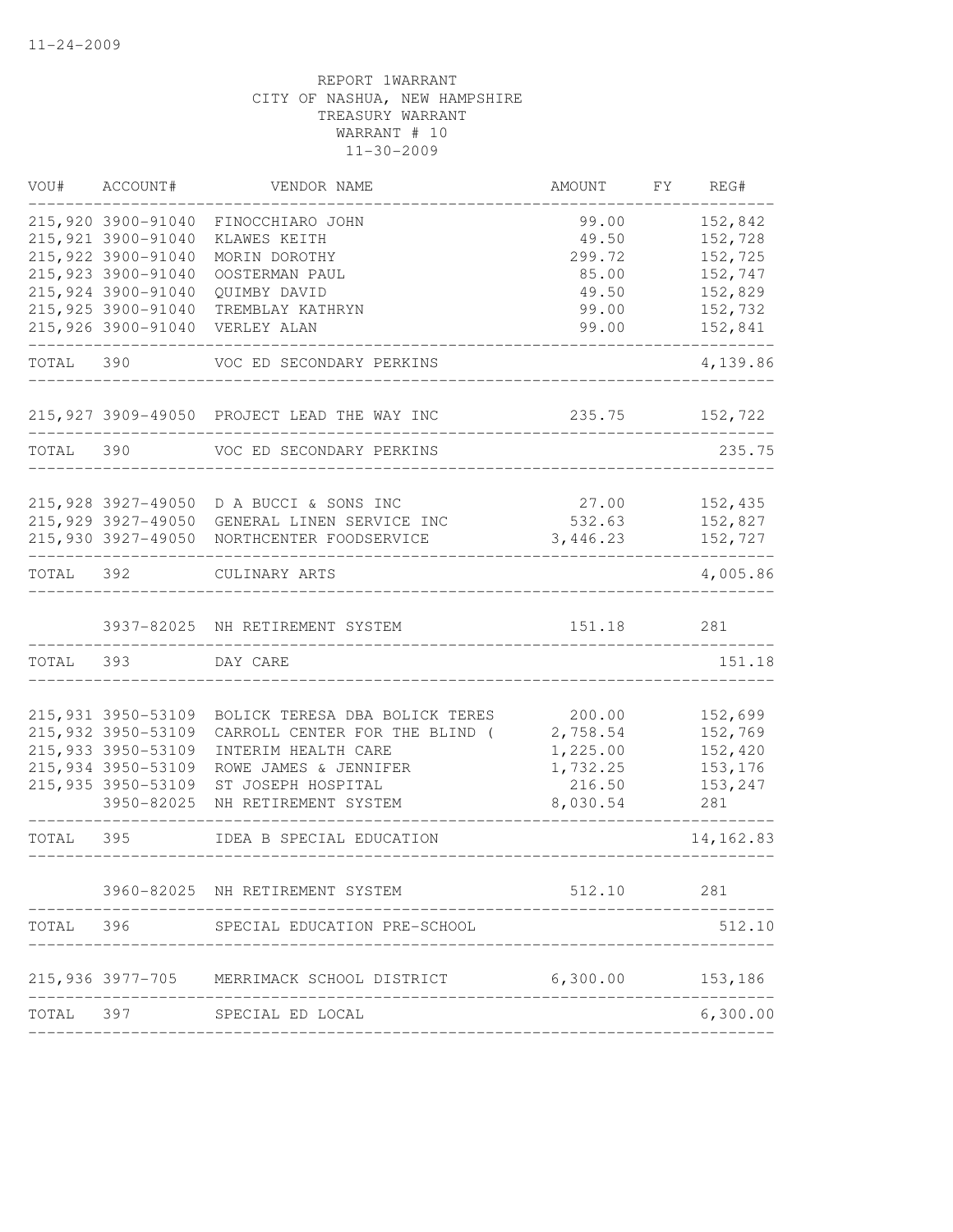| ∣# | ∸<br>__ | ---<br>. <i>.</i> L<br>NAME | A IV | $\overline{\phantom{1}}$<br><b>__</b> | . . |
|----|---------|-----------------------------|------|---------------------------------------|-----|
|    |         |                             |      |                                       |     |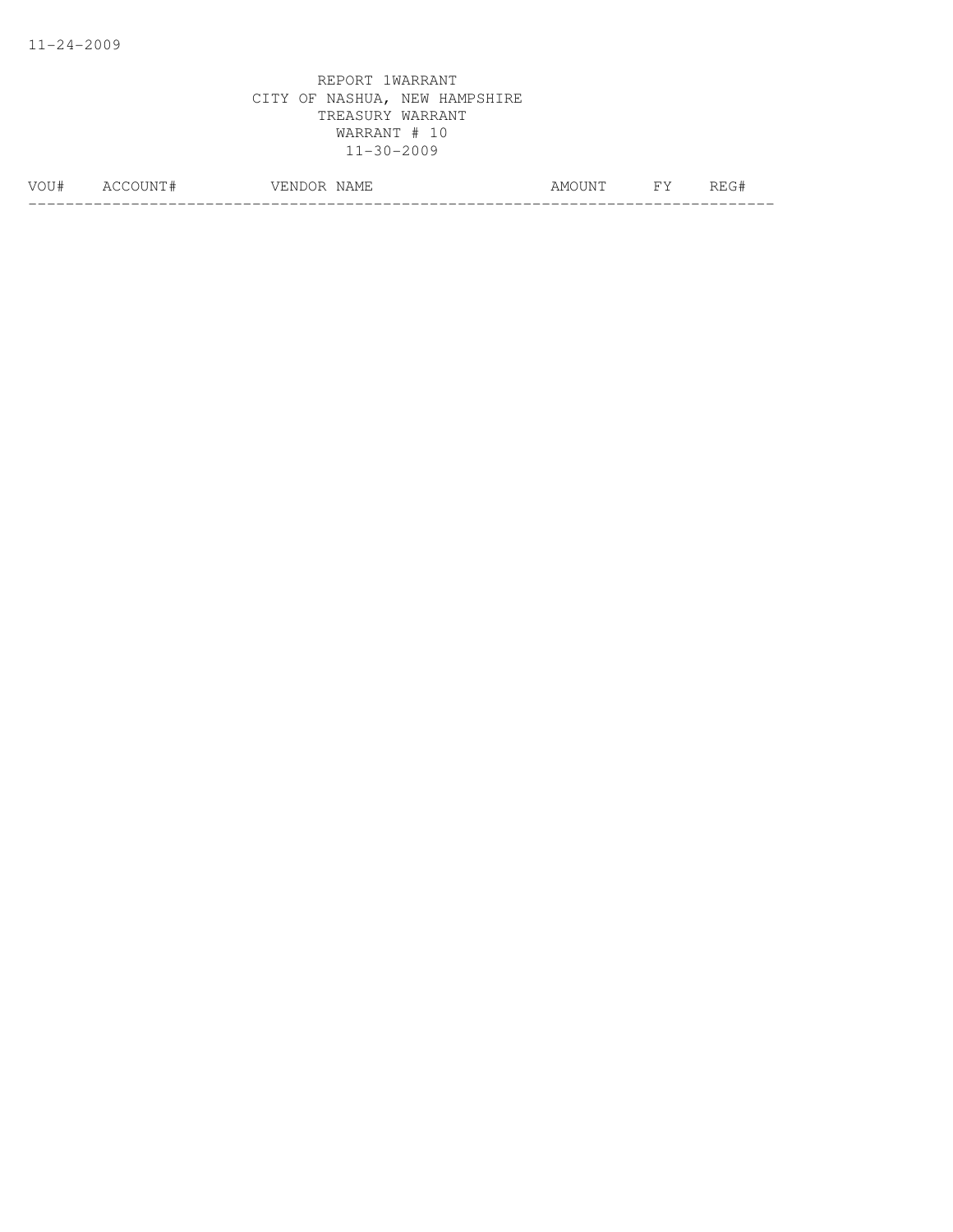| VOU# | ACCOUNT#              | VENDOR NAME                                                                | AMOUNT FY REG#   |               |
|------|-----------------------|----------------------------------------------------------------------------|------------------|---------------|
| 422  | 412-180               | AMICO ROBERT A                                                             | 70.00            | 153,152       |
| 423  | $412 - 180$           | FATER MICHAEL                                                              | 531.00           | 153,154       |
| 424  | $412 - 180$           | MALONEY KEVIN A                                                            | 69.00            | 153,151       |
| 425  | 412-180               | MILLETTE NORMA J                                                           |                  | 48.00 153,149 |
| 426  | 412-180               | PINARD NORMAN J                                                            |                  | 29.00 153,153 |
|      |                       | 427   412-180   VERGATO KEVIN V                                            |                  | 90.00 153,155 |
|      |                       | TOTAL 412-18 FINANCIAL SERVICES<br>AUTO PERMITS                            |                  | 837.00        |
|      |                       | 428 413-203 TREASURER STATE OF NH<br>_____________________________________ | 2,014.00 153,248 |               |
|      |                       | TOTAL 413-20 CITY CLERK'S OFFICE<br>MARRIAGE LICENSES                      |                  | 2,014.00      |
|      |                       |                                                                            |                  |               |
|      |                       | TOTAL 413-30 CITY CLERK'S OFFICE<br>CERTIFIED COPIES                       |                  | 8,165.00      |
|      |                       | 429  431-314  CITY OF NASHUA                                               |                  | 4.93 153,203  |
|      |                       | TOTAL 431-31 POLICE DEPARTMENT<br>SALE OF PHOTOCOPIES                      |                  | 4.93          |
|      |                       | 430 476-192 NASHUA MASTER ELECTRIC INC 16.50 153,244                       |                  |               |
|      | TOTAL 476-19 BUILDING | ELECTRICAL PERMITS                                                         |                  | 16.50         |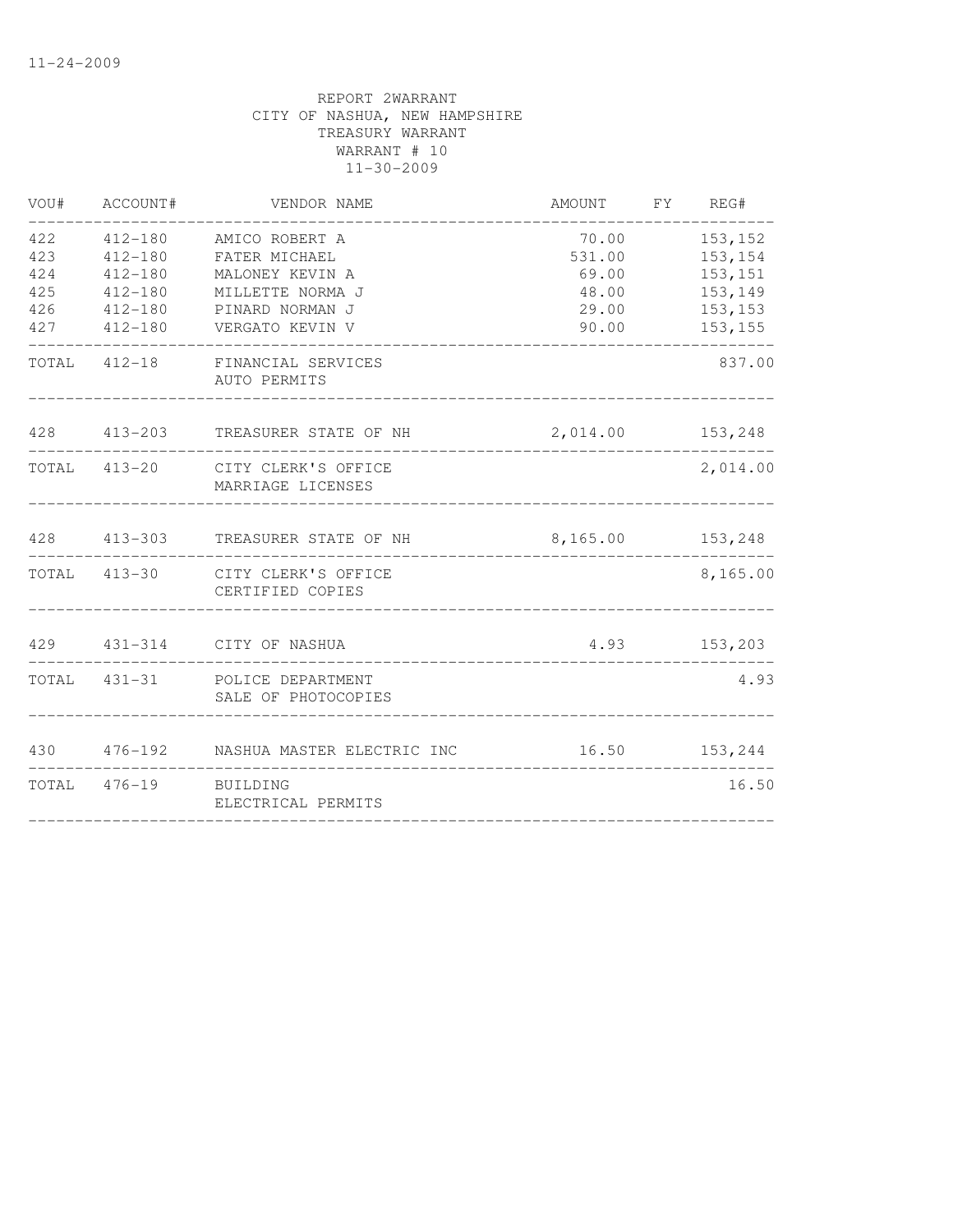| VOU#  | ACCOUNT#      | VENDOR NAME                          | <b>AMOUNT</b> | FY | REG#                      |
|-------|---------------|--------------------------------------|---------------|----|---------------------------|
| 431   | 501-98015     | ACCURATE PRINTING INC                | 280.16        |    | 153,268                   |
| 432   | 501-95010     | THE TELEGRAPH                        | 182.00        |    | 153,253                   |
| TOTAL | 501           | MAYOR'S OFFICE                       |               |    | 462.16                    |
| 433   | 502-43005     | FEDEX                                | 17.36         |    | 153,229                   |
| 434   | 502-51010     | HILLSBOROUGH COUNTY TREASURER        | 58.00         |    | 152,879                   |
| 435   | 502-51010     | MCNAMEE JAMES                        | 50.00         |    | 153,204                   |
| 436   | $502 - 41015$ | STAPLES BUSINESS ADVANTAGE           | 39.13         |    | 152,673                   |
| TOTAL | 502           | LEGAL DEPARTMENT                     |               |    | 164.49                    |
| 437   | 505-81078     | ST JOSEPH COMMUNITY SERVICES I       | 2,596.66      |    | 152,867                   |
| TOTAL | 505           | CIVIC & COMM. ACTIVITIES             |               |    | 2,596.66                  |
| 438   | 506-31005     | ADVANTAGE OPTICS INC                 | 303.84        |    | 152,658                   |
| 439   | 506-31005     | COMPUTER HUT OF N E INC              | 84.95         |    | 153, 123                  |
| 440   | 506-31005     | FAIRPOINT COMMUNICATIONS             | 39.99         |    | 153,263                   |
| 441   | 506-31005     | PAETEC COMMUNICATIONS INC            | 5,282.63      |    | 153,228                   |
| TOTAL | 506           | TELECOMMUNICATIONS                   |               |    | 5,711.41                  |
| 442   | 507-82025     | NEW HAMPSHIRE RETIREMENT SYSTE       | 1,133.19      |    | 152,391                   |
| 443   | 507-82020     | NH RETIREMENT SYSTEM                 | 199,001.37    |    | 281                       |
| 443   | 507-82025     | NH RETIREMENT SYSTEM                 | 117,723.85    |    | 281                       |
| 443   | 507-82030     | NH RETIREMENT SYSTEM                 | 165, 961.77   |    | 281                       |
| 443   | 507-82035     | NH RETIREMENT SYSTEM                 | 324, 437.23   |    | 281                       |
| 443   | 507-82040     | NH RETIREMENT SYSTEM                 | 91,456.90     |    | 281                       |
| TOTAL | 507           | PENSIONS                             |               |    | 899, 714.31               |
| 444   | 512-41055     | ADVANTAGE OFFICE SOLUTIONS INC       | 94.50         |    | 152,648                   |
| 445   | 512-95010     | CCH INC                              | 244.52        |    | 153,293                   |
| 446   |               | 512-43005 PRINTGRAPHICS OF MAINE     | 794.50        |    | 279                       |
| 447   |               | 512-41015 STAPLES BUSINESS ADVANTAGE | 166.91        |    | 152,673                   |
| 448   | 512-95005     | TREASURER STATE OF NH                | 75.00         |    | 153,226                   |
|       |               | TOTAL 512 FINANCIAL SERVICES         |               |    | _____________<br>1,375.43 |
| 449   |               | 513-59026 BROWN'S RIVER MAROTTI CO   | 1,100.00      |    | 153,142                   |
| 449   |               | 513-59095 BROWN'S RIVER MAROTTI CO   | 135.00        |    | 153,142                   |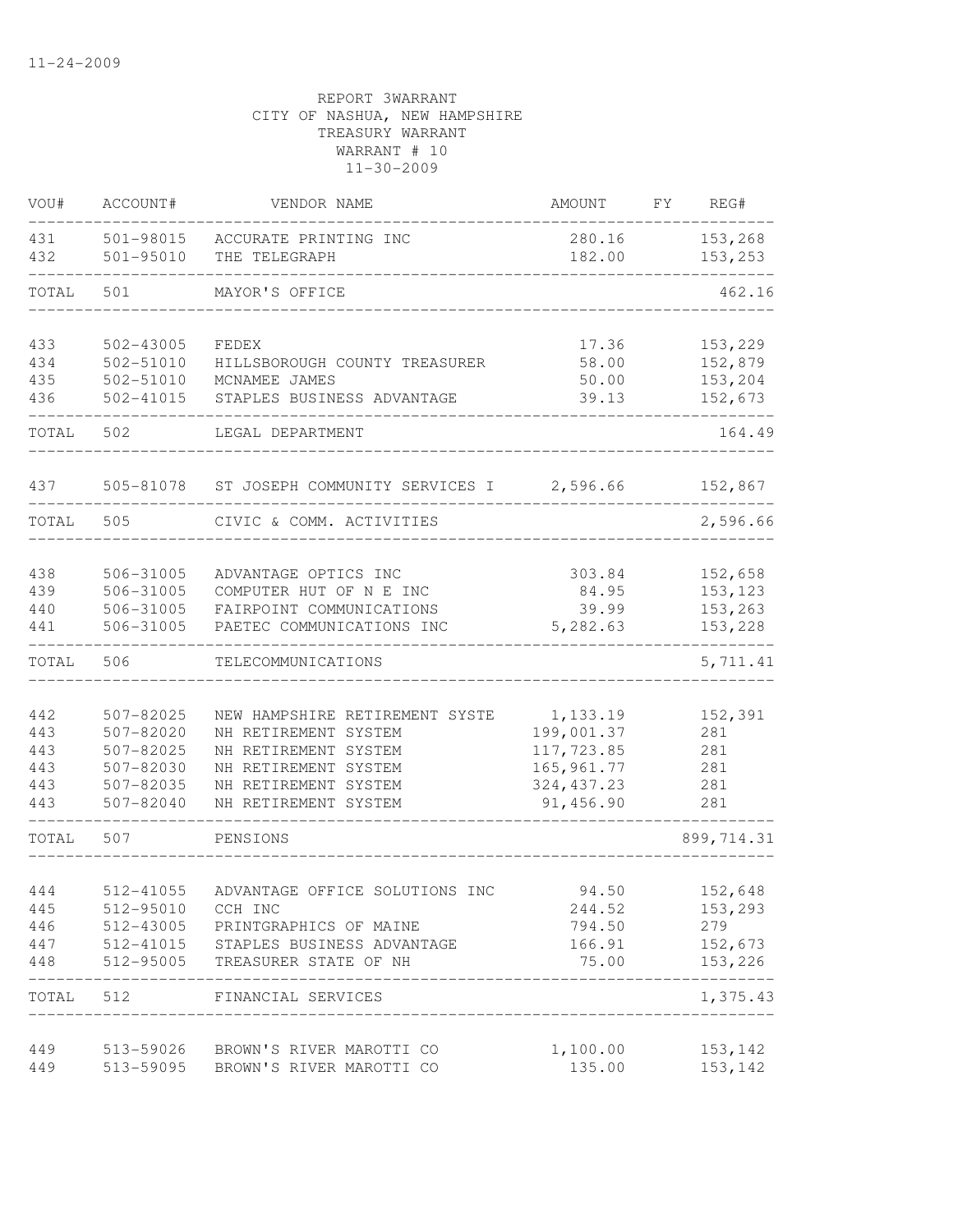| VOU#                                                        | ACCOUNT#                                                                                                          | VENDOR NAME                                                                                                                                                                                      | AMOUNT                                                                               | FY | REG#                                                                                            |
|-------------------------------------------------------------|-------------------------------------------------------------------------------------------------------------------|--------------------------------------------------------------------------------------------------------------------------------------------------------------------------------------------------|--------------------------------------------------------------------------------------|----|-------------------------------------------------------------------------------------------------|
| TOTAL                                                       | 513                                                                                                               | CITY CLERK'S OFFICE                                                                                                                                                                              |                                                                                      |    | 1,235.00                                                                                        |
| 450<br>450                                                  | 515-41005<br>515-41015                                                                                            | STAPLES BUSINESS ADVANTAGE<br>STAPLES BUSINESS ADVANTAGE                                                                                                                                         | 155.75<br>40.48                                                                      |    | 152,673<br>152,673                                                                              |
| TOTAL                                                       | 515                                                                                                               | HUMAN RESOURCES                                                                                                                                                                                  |                                                                                      |    | 196.23                                                                                          |
| 450<br>451<br>451<br>452                                    | 516-45240<br>516-54011<br>516-54016<br>516-54016                                                                  | STAPLES BUSINESS ADVANTAGE<br>TELEGRAPH PUBLISHING COMPANY<br>TELEGRAPH PUBLISHING COMPANY<br>THE LOWELL PUBLISHING CO                                                                           | 200.78<br>2,494.50<br>1,513.62<br>1,222.00                                           |    | 152,673<br>153,304<br>153,304<br>153,233                                                        |
| TOTAL                                                       | 516                                                                                                               | PURCHASING DEPARTMENT                                                                                                                                                                            |                                                                                      |    | 5,430.90                                                                                        |
| 453<br>454<br>455<br>456<br>457<br>458<br>459<br>460<br>461 | 517-75901<br>517-59135<br>517-64192<br>517-75023<br>517-34015<br>517-32005<br>517-32005<br>517-75023<br>517-75023 | B & S LOCKSMITH INC<br>BAIN PEST CONTROL SERVICE INC<br>BATTERIES PLUS<br>HOME DEPOT CREDIT SERVICES<br>NATIONAL GRID<br>PSNH<br>PUBLIC SERVICE OF NH<br>STEVE BIBBO<br>W E AUBUCHON COMPANY INC | 6.00<br>75.00<br>39.98<br>45.92<br>294.57<br>163.09<br>6, 131. 11<br>250.00<br>13.03 |    | 152,587<br>153,050<br>152,653<br>153,234<br>153,257<br>153,270<br>153,274<br>153,160<br>152,422 |
| TOTAL                                                       | 517                                                                                                               | BUILDING MAINT - CITY ADMIN                                                                                                                                                                      |                                                                                      |    | 7,018.70                                                                                        |
| 462<br>463                                                  | 519-94005<br>519-95005                                                                                            | DAME DOUGLAS<br><b>NRAAO</b>                                                                                                                                                                     | 25.00<br>30.00                                                                       |    | 153,205<br>153,285                                                                              |
| TOTAL                                                       | 519                                                                                                               | ASSESSORS                                                                                                                                                                                        |                                                                                      |    | 55.00                                                                                           |
| 464<br>465<br>466<br>TOTAL                                  | 520-59100<br>520-34015<br>520-32005<br>520                                                                        | ERICKSON CLEANING SERVICES LLC<br>J LAWRENCE HALL INC<br>PSNH<br>HUNT BUILDING                                                                                                                   | 152.00<br>1,561.40<br>370.51                                                         |    | 152,511<br>153,165<br>153,270<br>2,083.91                                                       |
| 467                                                         | 522-41015                                                                                                         | STAPLES BUSINESS ADVANTAGE                                                                                                                                                                       | 225.02                                                                               |    | 152,673                                                                                         |
| 468                                                         | 522-91015                                                                                                         | TYRRELL KEN                                                                                                                                                                                      | 42.25                                                                                |    | 152,621                                                                                         |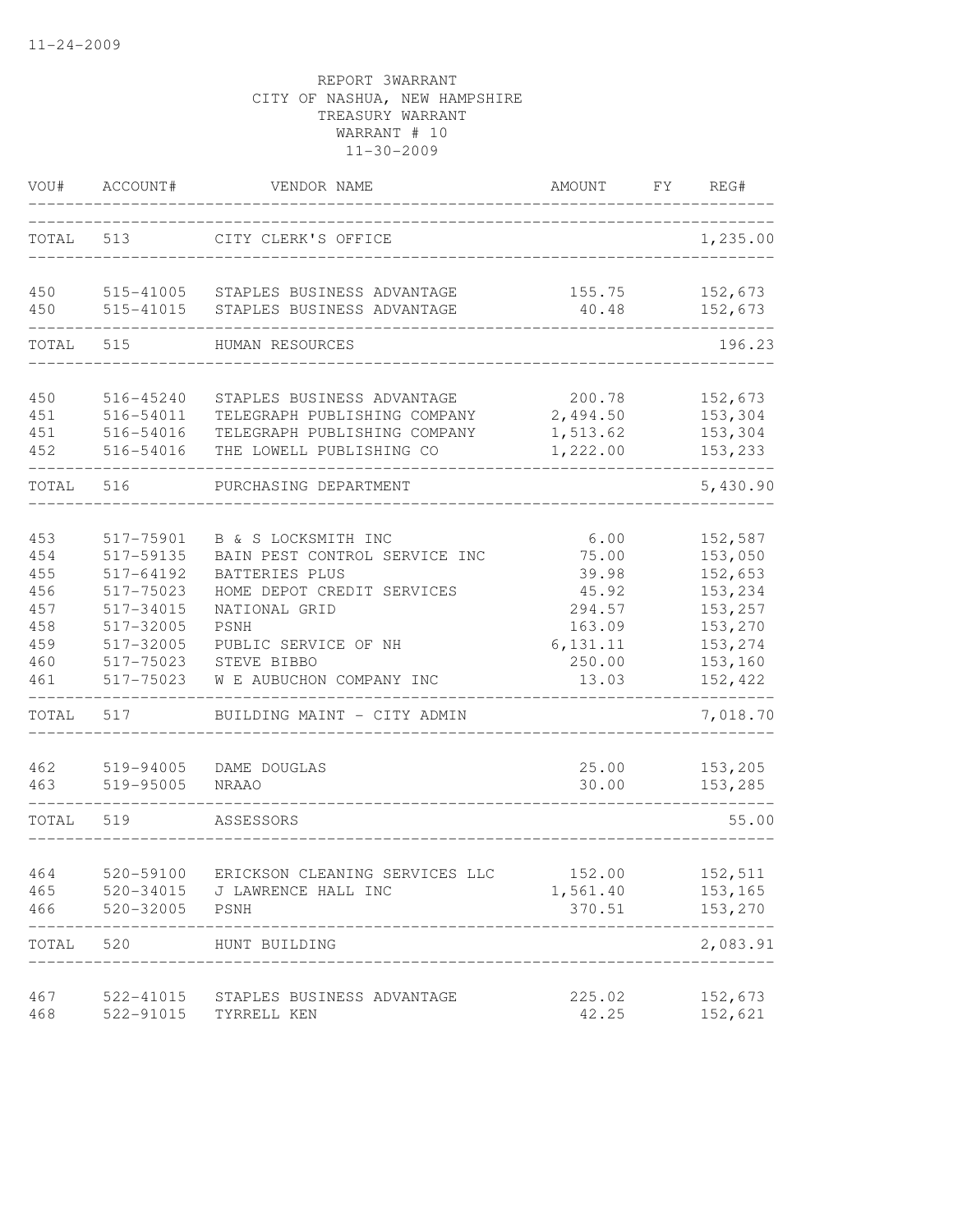|     |               | VOU# ACCOUNT# VENDOR NAME                                                 | AMOUNT FY REG#      |                    |
|-----|---------------|---------------------------------------------------------------------------|---------------------|--------------------|
|     |               | TOTAL 522 INFORMATION TECHNOLOGY                                          |                     | 267.27             |
|     |               | 469 524-64057 DELL MARKETING LP                                           | 3,404.80 152,489    |                    |
|     |               | TOTAL 524 COMPUTERS - CITYWIDE                                            |                     | 3,404.80           |
| 470 |               | 531-94005 ACADEMY FOR SCIENTIFIC INVSTIG 1,000.00                         |                     | 153,246            |
| 471 | 531-78007     |                                                                           |                     |                    |
| 472 | $531 - 46040$ | ADAMSON INDUSTRIES CORP<br>ALEC'S SHOE STORE INC<br>ALEC'S SHOE STORE INC | $64.95$<br>2,730.45 | 152,576<br>152,522 |
| 472 | $531 - 46045$ | ALEC'S SHOE STORE INC                                                     |                     | 354.85 152,522     |
| 473 | 531-46030     | ALL SPORTS HEROES UNIFORMS,                                               | 52.00 152,499       |                    |
| 474 | 531-53070     | ANIMAL HOSPITAL OF NASHUA INC 662.13 152,615                              |                     |                    |
| 475 | 531-74092     | ATLANTIC SIGNAL                                                           |                     | 240.00 152,664     |
| 476 | 531-75023     | B & S LOCKSMITH INC                                                       | 231.00              | 152,587            |
| 477 | 531-59100     | BAER ALEXANDRA                                                            | 236.66              | 152,559            |
| 478 | 531-45125     | BATTERIES PLUS                                                            | 95.98               | 152,653            |
| 479 | $531 - 46040$ | BEN'S UNIFORMS                                                            | 919.73              | 153,141            |
| 480 | 531-78007     | BEST FORD/BEST CYCLE                                                      | 238.74              | 152,415            |
| 481 | $531 - 45005$ | BROWNELLS INC                                                             | 394.64              | 152,617            |
| 482 | $531 - 46040$ | BUKUNT JEFFREY                                                            | 90.74               | 153,213            |
| 483 | 531-53005     | CITY OF NASHUA                                                            | 34.00               | 153,207            |
| 483 | 531-59100     | CITY OF NASHUA                                                            | 25.00 153,207       |                    |
| 483 | 531-98035     | CITY OF NASHUA                                                            | 85.00               | 153,207            |
| 484 | 531-31025     | FAIRPOINT COMMUNICATIONS                                                  | 142.47              | 153,263            |
| 485 | $531 - 46040$ | GEORGE'S APPAREL                                                          | 113.00              | 152,463            |
| 486 | 531-91025     | GILBERT CALEB                                                             | 44.00               | 153,210            |
| 487 | 531-78100     | GOODYEAR AUTO SERVICE CENTER                                              | 38.52               | 152,401            |
| 488 | 531-78065     | GOODYEAR WHOLESALE TIRE CENTER 3,584.56                                   |                     | 152,631            |
| 489 | 531-45005     | INTERSTATE ARMS CORP                                                      |                     | 966.00 152,444     |
| 490 | 531-78007     | IRWIN MARINE                                                              | 55.00 152,669       |                    |
| 491 | 531-46040     | LEDOUX MICHAEL                                                            | 64.38 153,208       |                    |
| 492 | 531-78007     | MAC MULKIN CHEVROLET INC                                                  | 364.37              | 152,845            |
| 493 | 531-78007     | MAYNARD & LESIEUR INCORPORATED                                            | 325.96              | 152,859            |
| 493 | 531-78065     | MAYNARD & LESIEUR INCORPORATED                                            | 338.00              | 152,859            |
| 494 |               | 531-78007 MHQ MUNICIPAL VEHICLES                                          | 1,888.00            | 152,584            |
| 495 | 531-46040     | MOLINARI JOSEPH                                                           | 95.99               | 153,212            |
| 496 | 531-46030     | NASHUA HARLEY DAVIDSON                                                    | 117.00              | 152,456            |
| 497 | 531-34015     | NATIONAL GRID                                                             | 984.47              | 153,257            |
| 498 | 531-78007     | NORTHERN FOREIGN CAR PARTS INC                                            | 780.81              | 153,171            |
| 499 | 531-31025     | PAETEC COMMUNICATIONS INC                                                 | 640.63              | 153,228            |
| 499 | 531-31040     | PAETEC COMMUNICATIONS INC                                                 | 280.79              | 153,228            |
| 500 | 531-33005     | PENNICHUCK WATER                                                          | 18.18               | 153,239            |
| 501 | 531-41015     | PETTY CASH                                                                | 15.00               | 153,209            |
| 501 | 531-43005     | PETTY CASH                                                                | 11.12               | 153,209            |
| 501 | 531-47010     | PETTY CASH                                                                | 17.46               | 153,209            |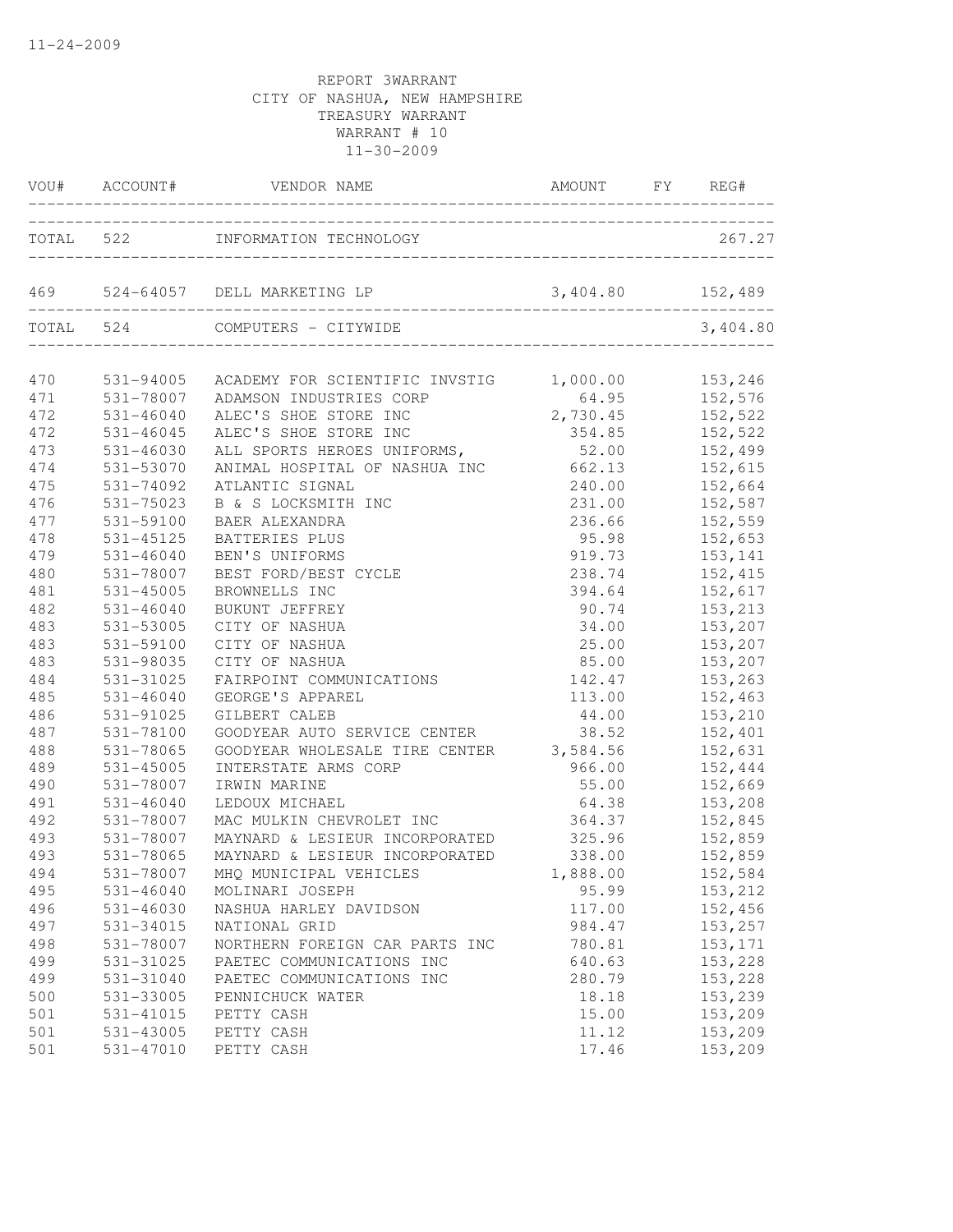| VOU#      | ACCOUNT#      | VENDOR NAME                    | AMOUNT   | FY | REG#               |
|-----------|---------------|--------------------------------|----------|----|--------------------|
| 501       | 531-75023     | PETTY CASH                     | 54.55    |    | 153,209            |
| 501       | 531-78007     | PETTY CASH                     | 31.99    |    | 153,209            |
| 501       | 531-98035     | PETTY CASH                     | 43.98    |    | 153,209            |
| 502       | 531-32035     | PSNH                           | 174.10   |    | 153,270            |
| 503       | 531-78007     | SAM'S CLUB DIRECT              | 58.41    |    | 153,245            |
| 504       | 531-31025     | ST ONGE JOSHUA                 | 45.96    |    | 153,211            |
| 505       | 531-41005     | STAPLES BUSINESS ADVANTAGE     | 362.59   |    | 152,673            |
| 505       | 531-41015     | STAPLES BUSINESS ADVANTAGE     | 1,247.03 |    | 152,673            |
| 506       | 531-46030     | STAR PACKER BADGES             | 290.00   |    | 152,475            |
| 507       | $531 - 46040$ | SULLIVAN MICHAEL               | 114.97   |    | 153,206            |
| 508       | 531-75130     | THE METRO GROUP INC            | 138.00   |    | 152,595            |
| 509       | 531-78007     | TOWERS MOTOR PARTS CORP        | 56.21    |    | 152,632            |
| 510       | 531-31050     | USA MOBILITY WIRELESS INC      | 444.07   |    | 153,256            |
| 511       | 531-31025     | VERIZON WIRELESS               | 86.02    |    | 153,259            |
| 511       | 531-31040     | VERIZON WIRELESS               | 968.35   |    | 153,259            |
| 512       | 531-49025     | WEST PAYMENT CENTER            | 286.00   |    | 152,485            |
| 512       | 531-74035     | WEST PAYMENT CENTER            | 238.20   |    | 152,485            |
| TOTAL 531 |               | POLICE DEPARTMENT              |          |    | 22,982.01          |
| 513       | 532-46015     | AGAN WAYNE                     | 58.70    |    | 152,526            |
| 514       | 532-75023     | AIR CLEANING SPECIALISTS OF NE | 409.50   |    | 152,638            |
| 515       | 532-69035     | <b>BARTON DAN</b>              | 500.00   |    | 153,156            |
| 516       | 532-79040     | BATTERIES PLUS                 | 262.22   |    | 152,653            |
| 517       | 532-75023     | BELLETETES INC                 | 115.35   |    | 152,533            |
| 517       | 532-78100     | BELLETETES INC                 | 29.61    |    | 152,533            |
| 518       | 532-75023     | BRONZE CRAFT CORP              | 2,000.00 |    | 152,717            |
| 519       | 532-75160     | DRAIN-MEDIC                    | 375.00   |    | 152,594            |
| 520       | 532-53025     | DRUKTEINIS MD JD, ALBERT M     | 8,050.00 |    | 153, 157           |
| 521       | 532-49025     | FIRE PROTECTION PUBLICATIONS   | 412.75   |    | 152,434            |
| 522       | 532-64080     | FIRE TECH & SAFETY OF NEW ENGL | 1,840.00 |    | 152,637            |
| 523       | 532-94005     | GOVERNMENT TRAINING, INC       | 299.00   |    | 153,158            |
| 524       | 532-69025     | GRAINGER                       | 108.72   |    | 152,491            |
| 525       | 532-78075     | GREENFIELD INDUSTRIES INC      | 368.00   |    | 152,443            |
| 526       | 532-75023     | HOME DEPOT CREDIT SERVICES     | 82.06    |    | 153,234            |
| 527       | $532 - 46030$ | INDUSTRIAL PROTECTION SERVICES | 6,680.00 |    | 152,455            |
| 528       | 532-75160     | J LAWRENCE HALL INC            | 340.00   |    | 153,165            |
|           |               |                                |          |    |                    |
| 529       | 532-59135     | J P PEST SERVICES              | 85.00    |    | 152,579            |
| 530       | 532-79045     | KERRY FIRE PROTECTION INC      | 1,840.00 |    | 152,542            |
| 531       | 532-94010     | LANZARA THOMAS E               | 15.00    |    | 152,661<br>152,839 |
| 532       | 532-75105     | M & M ELECTRICAL SUPPLY CO INC | 313.06   |    |                    |
| 533       | 532-78075     | MIKE'S CUSTOM KANVAS           | 175.00   |    | 152,418            |
| 534       | 532-78100     | MINUTEMAN TRUCKS INC           | 131.92   |    | 152,578            |
| 535       | 532-75903     | NASHUA WALLPAPER & PAINT CO    | 387.24   |    | 152,550            |
| 536       | 532-34015     | NATIONAL GRID                  | 1,317.15 |    | 153,257            |
| 537       | 532-42010     | NEW ENGLAND PAPER & SUPPLY     | 207.13   |    | 152,563            |
| 537       | 532-42020     | NEW ENGLAND PAPER & SUPPLY     | 115.74   |    | 152,563            |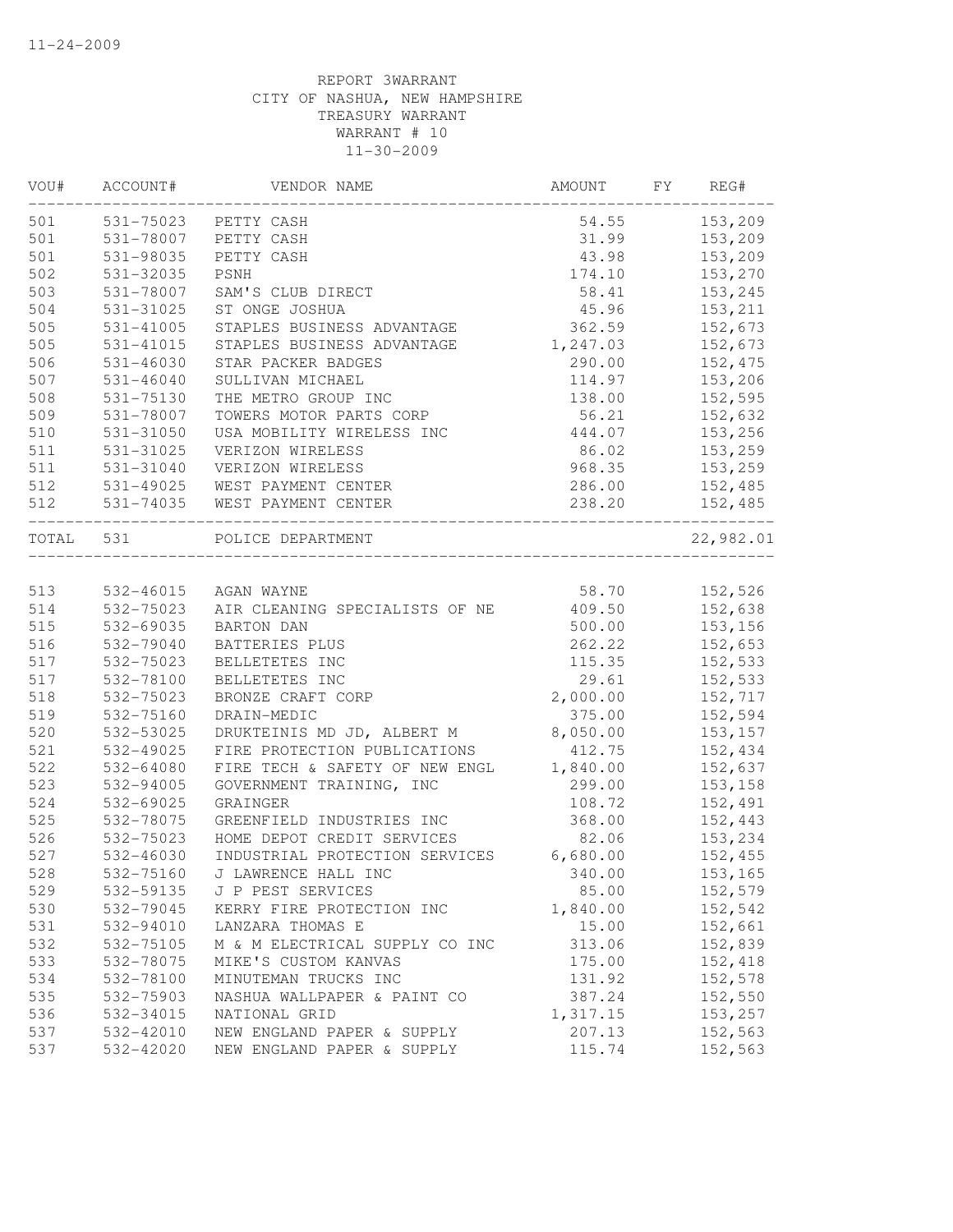| VOU#  | ACCOUNT#  | VENDOR NAME                   | AMOUNT    | FY | REG#      |
|-------|-----------|-------------------------------|-----------|----|-----------|
| 538   | 532-94005 | <b>NHFPS</b>                  | 30.00     |    | 153,258   |
| 539   | 532-31040 | PAETEC COMMUNICATIONS INC     | 15.92     |    | 153,228   |
| 540   | 532-33005 | PENNICHUCK WATER              | 443.00    |    | 153,239   |
| 541   | 532-75023 | PETTY CASH                    | 54.20     |    | 153,214   |
| 541   | 532-78100 | PETTY CASH                    | 9.84      |    | 153,214   |
| 541   | 532-98020 | PETTY CASH                    | 21.00     |    | 153,214   |
| 542   | 532-79025 | PROGRESSIVE ALARM SERVICES    | 1,750.00  |    | 152,762   |
| 543   | 532-32005 | PSNH                          | 4,618.01  |    | 153,270   |
| 544   | 532-79045 | RADIOSHACK                    | 16.99     |    | 153,282   |
| 545   | 532-78007 | SANEL AUTO PARTS CO           | 118.76    |    | 152,540   |
| 546   | 532-41015 | STAPLES BUSINESS ADVANTAGE    | 197.11    |    | 152,673   |
| 546   | 532-45125 | STAPLES BUSINESS ADVANTAGE    | 182.16    |    | 152,673   |
| 547   | 532-78035 | TEXAS REFINERY CORPORATION    | 528.00    |    | 152,506   |
| 548   | 532-64192 | THE FIRE AND RESCUE INSTITUTE | 700.00    |    | 152,836   |
| 549   | 532-98029 | TJ'S DELI                     | 30.50     |    | 152,402   |
| 550   | 532-59100 | TRUE BLUE CLEANERS            | 175.10    |    | 152,577   |
| 551   | 532-46045 | WALKER GEORGE                 | 377.99    |    | 152,412   |
| 552   | 532-31050 | WIRELESS ZONE                 | 72.00     |    | 152,650   |
| 553   | 532-73005 | YANKEE EQUIPMENT SYSTEMS INC  | 142.35    |    | 152,431   |
| 554   | 532-78020 | YANKEE TRUCKS                 | 29.88     |    | 152,429   |
| TOTAL | 532       | FIRE DEPARTMENT               |           |    | 36,030.96 |
| 555   | 534-32020 | PSNH                          | 235.60    |    | 153,270   |
| 556   | 534-32020 | PUBLIC SERVICE OF NH          | 60,956.49 |    | 153,274   |
| TOTAL | 534       | STREET LIGHTING               |           |    | 61,192.09 |
|       |           |                               |           |    |           |
| 557   | 536-74150 | MOTOROLA                      | 393.00    |    | 152,490   |
| 558   | 536-95000 | MTUG                          | 50.00     |    | 152,665   |
| 559   | 536-32035 | PSNH                          | 801.46    |    | 153,270   |
| 560   | 536-31050 | VERIZON WIRELESS              | 126.16    |    | 153,259   |
| TOTAL | 536       | CITYWIDE COMMUNICATIONS       |           |    | 1,370.62  |
| 561   | 541-53165 | LANGUAGE LINE SERVICES        | 93.12     |    | 152,480   |
| 562   | 541-95010 | LIPPINCOTT WILLIAMS & WILKINS | 66.95     |    | 153,278   |
| 563   | 541-32005 | PUBLIC SERVICE OF NH          | 1,077.39  |    | 153,274   |
| 564   | 541-34005 | SHATTUCK MALONE OIL CO        | 878.15    |    | 153,224   |
| 565   | 541-41015 | STAPLES BUSINESS ADVANTAGE    | 138.40    |    | 152,673   |
| 566   | 541-49050 | VILLIOTTI JOCELYN             | 21.46     |    | 152,561   |
|       |           |                               |           |    |           |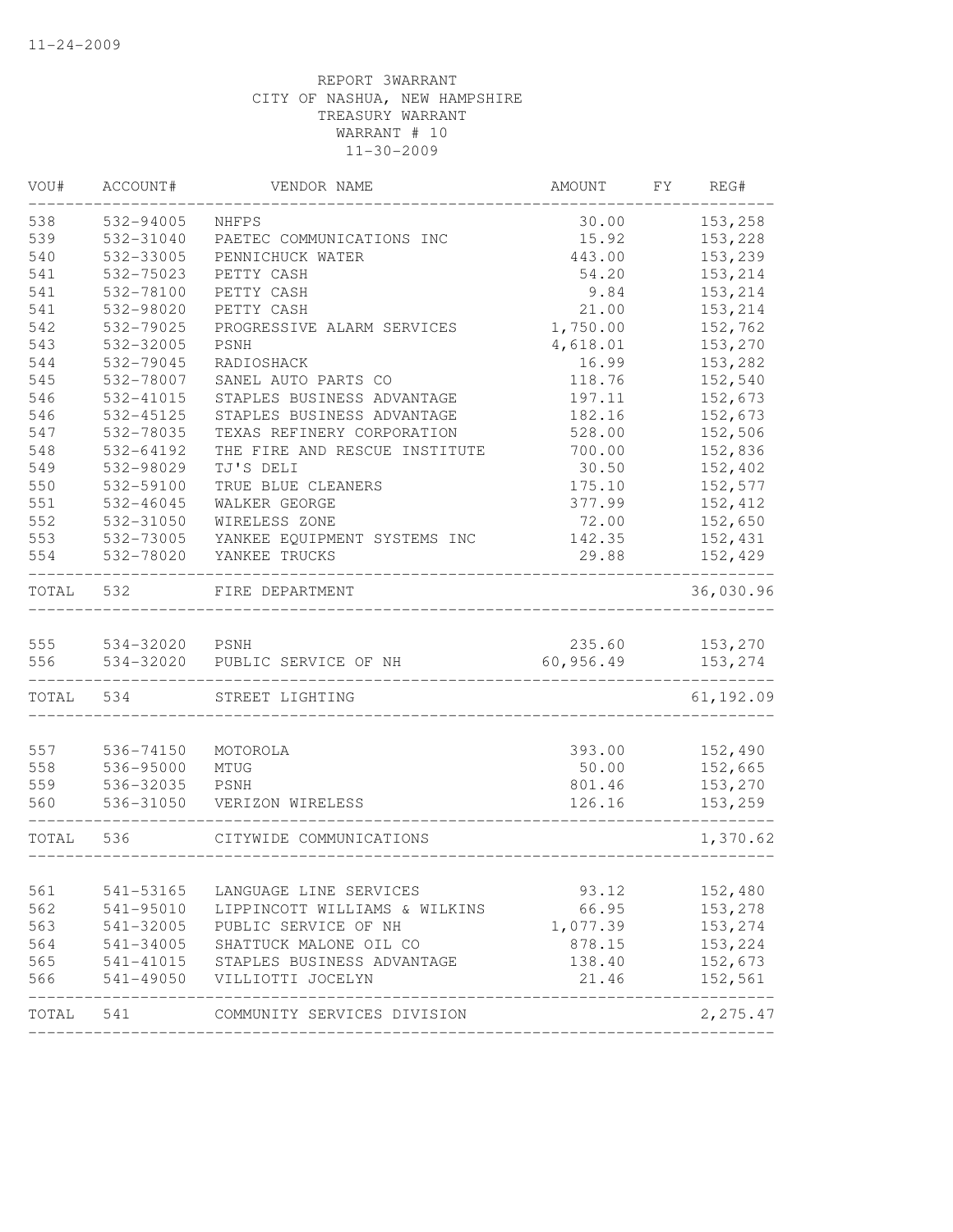|     | VOU# ACCOUNT#           | VENDOR NAME                                                                                  | AMOUNT FY REG#   |                    |
|-----|-------------------------|----------------------------------------------------------------------------------------------|------------------|--------------------|
|     | 567 542-91005 COTE JOAN |                                                                                              | $9.90$ $152,549$ |                    |
|     | TOTAL 542               | COMMUNITY HEALTH                                                                             |                  | 9.90               |
| 569 |                         | 568 543-49070 ENVIRONMENTAL RESOURCE ASSOCIA 251.50<br>543-53025 TREASURER STATE OF NH NHDES | 235.00           | 152,447<br>153,240 |
|     | ----------------------  |                                                                                              |                  |                    |
|     | TOTAL 543               | ENVIRONMENTAL HEALTH DEPT.                                                                   |                  | 486.50             |
|     |                         | 570 544-41015 STAPLES BUSINESS ADVANTAGE                                                     |                  | 37.19 152,673      |
|     | TOTAL 544               | WELFARE ADMINISTRATION                                                                       |                  | 37.19              |
| 571 | 545-97020               | 170 186-LP                                                                                   | 590.00           | 152,545            |
| 572 | 545-97020               | 188 CONCORD ST LLC DBA LILLIAN                                                               | 3,108.04         | 152,604            |
| 573 | 545-97020               | 23-25 TEMPLE ST REALTY LLC                                                                   | 332.60           | 152,607            |
| 574 | 545-97020               | 28-34 RR SQUARE LLC                                                                          | 166.30           | 152,433            |
| 575 | 545-97020               | AMHERST PARK APARTMENTS LLC                                                                  | 326.00           | 152,528            |
| 576 | 545-97020               | ANDREWS IAN                                                                                  | 700.00           | 152,681            |
| 577 | 545-97020               | BLANCHARD BLDG INVESTS/KENNETH                                                               | 600.00           | 152,476            |
| 578 | 545-97020               | BOYER IVON                                                                                   | 239.03           | 152,494            |
| 579 | 545-97020               | CARDIN RICHARD                                                                               | 316.50           | 152,547            |
| 580 | 545-97020               | CLOCKTOWER HOUSING ASSOCIATES                                                                | 313.92           | 152,408            |
| 581 | 545-97020               | COUNTRY BARN MOTEL                                                                           | 882.00           | 152,534            |
| 582 | 545-97020               | CREMATION SOCIETY OF NH                                                                      | 750.00           | 152,538            |
| 583 | 545-97020               | DHG ASSOCIATES                                                                               | 737.00           | 152,406            |
| 584 | 545-97020               | DOBENS SUSAN                                                                                 | 1,590.00         | 152,482            |
| 585 | 545-97020               | DOWNTOWNER NELSON/DAVID A GREG                                                               | 625.00           | 152,426            |
| 586 | 545-97020               | DRURY DANA                                                                                   | 730.00           | 152,589            |
| 587 | 545-97020               | DUTTON STEPHEN C                                                                             | 717.08           | 152,623            |
| 588 | 545-97020               | FAIR PATRICIA                                                                                | 528.81           | 152,679            |
| 589 | 545-97020               | FORCIER JESSICA                                                                              | 825.00           | 152,678            |
| 590 | 545-97015               | FRED FULLER OIL CO                                                                           | 219.90           | 153,242            |
| 591 | 545-97020               | GAUTHIER REALTY/CONNIE GAUTHIE                                                               | 2,949.30         | 152,662            |
| 592 | 545-97020               | HEBERT JOHN W                                                                                | 375.00           | 152,680            |
| 593 | 545-97020               | KIRKMAN RODNEY                                                                               | 1,111.00         | 152,451            |
| 594 | 545-97020               | KOLOCOTRONIS CHARLES                                                                         | 875.00           | 152,465            |
| 595 | 545-97020               | LACASSE RAOUL                                                                                | 350.00           | 152,603            |
| 596 | 545-97020               | LAMERAND ENTERPRISES/KYLE LAME                                                               | 1,390.54         | 152,628            |
| 597 | 545-97020               | LATTI DAVID                                                                                  | 225.00           | 152,452            |
| 598 | 545-97020               | LATVIS JOHN W                                                                                | 886.22           | 152,515            |
| 599 | 545-97020               | LAVOIE NORMAN                                                                                | 725.21           | 152,668            |
| 600 | 545-97020               | LOCUST ST REALTY LLC/TIMOTHY L                                                               | 575.00           | 152,674            |
| 601 | 545-97020               | MIGRELA REALTY TRUST                                                                         | 775.00           | 152,642            |
| 602 | 545-97020               | MOTEL 6                                                                                      | 3,363.57         | 152,630            |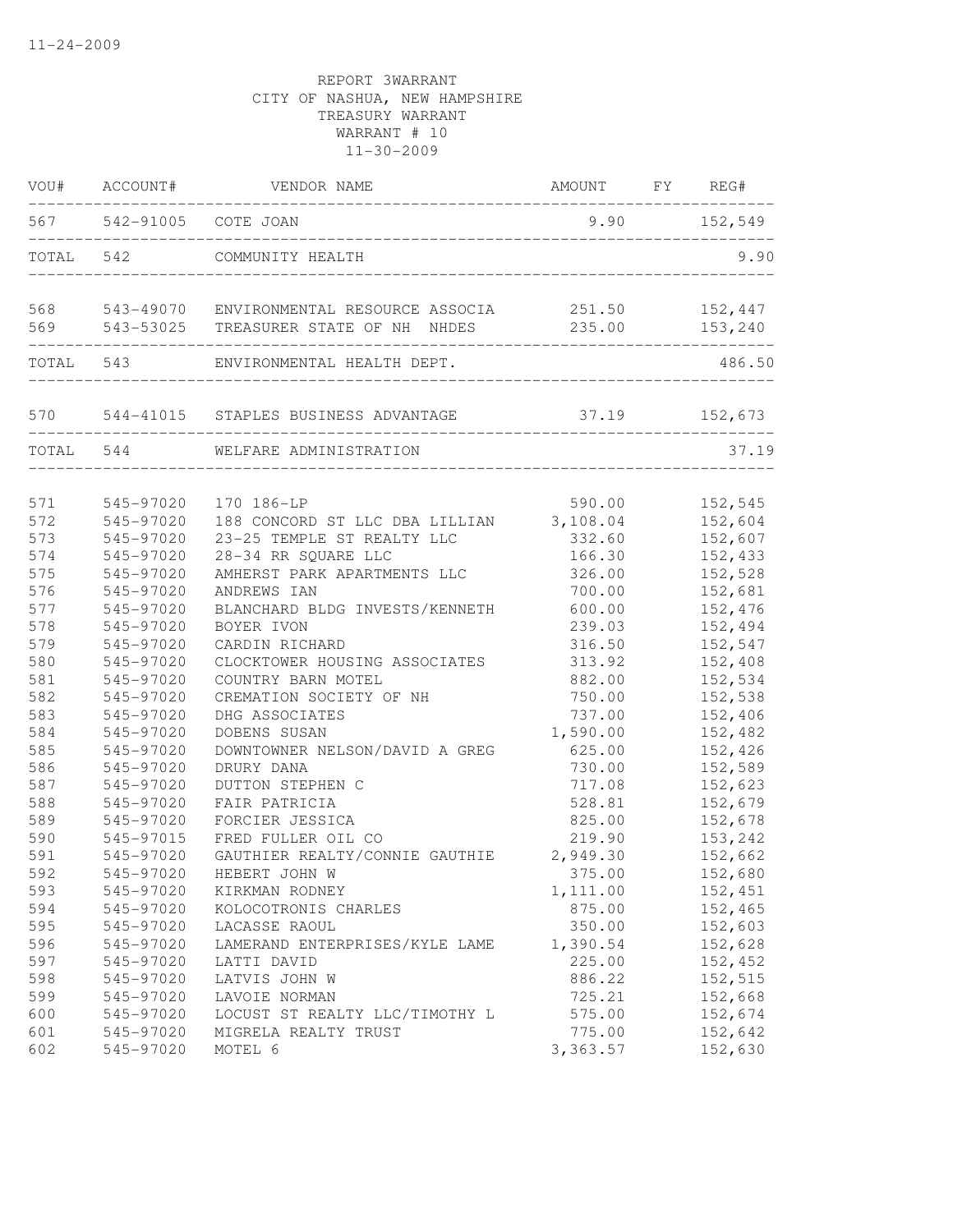| VOU#      | ACCOUNT#      | VENDOR NAME                    | AMOUNT    | FY | REG#           |
|-----------|---------------|--------------------------------|-----------|----|----------------|
| 603       | 545-97015     | NATIONAL GRID                  | 498.04    |    | 153,290        |
| 604       | 545-97015     | PENNICHUCK WATER WORKS INC     | 116.56    |    | 153,236        |
| 605       | 545-97015     | <b>PSNH</b>                    | 926.90    |    | 153,273        |
| 606       | 545-97020     | QUARATIELLO NICHOLAS           | 458.62    |    | 152,400        |
| 607       | 545-97020     | REGENT PARK ASSOCIATES         | 820.21    |    | 152,498        |
| 608       | 545-97015     | RICE'S PHARMACY INC            | 137.09    |    | 153,288        |
| 609       | 545-97020     | SILVA MARIA L                  | 620.61    |    | 152,591        |
| 610       | 545-97020     | TABOR BARBARA                  | 720.00    |    | 152,398        |
| 611       | 545-97020     | THIBODEAU JULIETTE             | 160.00    |    | 152,436        |
| 612       | 545-97020     | ULCICKAS JOHN                  | 528.00    |    | 152,405        |
| 613       | 545-97015     | WINGATE'S PHARMACY INC         | 7,751.20  |    | 153,225        |
| 614       | 545-97020     | WRN REAL ESTATE LLC            |           |    | 800.00 152,613 |
| TOTAL 545 |               | WELFARE COSTS                  |           |    | 41, 435.25     |
|           |               |                                |           |    |                |
| 615       | 551-34015     | NATIONAL GRID                  |           |    | 50.84 153,257  |
| 616       | 551-31040     | PAETEC COMMUNICATIONS INC      | 3.83      |    | 153,228        |
| 617       | 551-33005     | PENNICHUCK WATER               | 72.35     |    | 153,239        |
| 618       | 551-41015     | STAPLES BUSINESS ADVANTAGE     |           |    | 64.42 152,673  |
| 619       | 551-59100     | UNITED PARCEL SERVICE          | 22.58     |    | 153,286        |
| 620       | 551-59100     | VANASSE HANGEN BRUSTLIN INC    | 3,500.00  |    | 152,407        |
|           | TOTAL 551     | PUBLIC WORKS DIV & ENGINEERING |           |    | 3,714.02       |
| 621       | 552-75135     |                                | 96.00     |    |                |
| 622       | 552-75022     | AFFILIATED HVAC SERVICES LLC   | 2.00      |    | 152,517        |
|           |               | B & S LOCKSMITH INC            |           |    | 152,587        |
| 623       | 552-75021     | BELLETETES INC                 | 17.65     |    | 152,533        |
| 623       | 552-75022     | BELLETETES INC                 | 113.61    |    | 152,533        |
| 624       | 552-78100     | CARPARTS OF NASHUA             | 10.88     |    | 152,414        |
| 625       | 552-78007     | CASEY & DUPUIS EQUIPMENT CORP  | 304.71    |    | 152,639        |
| 626       | $552 - 46045$ | EISERMAN MATTHEW               | 129.98    |    | 153,215        |
| 627       | 552-75021     | F W WEBB COMPANY               | 32.38     |    | 152,477        |
| 628       | 552-75021     | GRANITE STATE PRESSURE WASHING | 450.00    |    | 152,424        |
| 628       | 552-75040     | GRANITE STATE PRESSURE WASHING | 1,300.00  |    | 152,424        |
| 629       | 552-75021     | HOME DEPOT CREDIT SERVICES     | 1,208.13  |    | 153,234        |
| 629       | 552-75135     | HOME DEPOT CREDIT SERVICES     | 7.76      |    | 153,234        |
| 630       | 552-75022     | JOHNSON'S ELECTRIC INC         | 1,951.53  |    | 152,484        |
| 631       | 552-46045     | LEHIGH OUTFITTERS              | 82.00     |    | 152,516        |
| 632       | $552 - 46005$ | M & N SPORTS LLC               | 906.10    |    | 152,539        |
| 632       | 552-46045     | M & N SPORTS LLC               | 1,037.35  |    | 152,539        |
| 633       | 552-45285     | MARSHALL SIGNS INC             | 44.00     |    | 153,147        |
| 634       | 552-64192     | MB TRACTOR & EQUIPMENT         | 9,862.00  |    | 153,139        |
| 635       | 552-74085     | NASHUA OUTDOOR POWER EQUIP     | 132.24    |    | 152,546        |
| 636       | 552-34015     | NATIONAL GRID                  | 197.70    |    | 153,257        |
| 637       | 552-31040     | PAETEC COMMUNICATIONS INC      | 20.97     |    | 153,228        |
| 638       | 552-33005     | PENNICHUCK WATER               | 11,360.73 |    | 153,239        |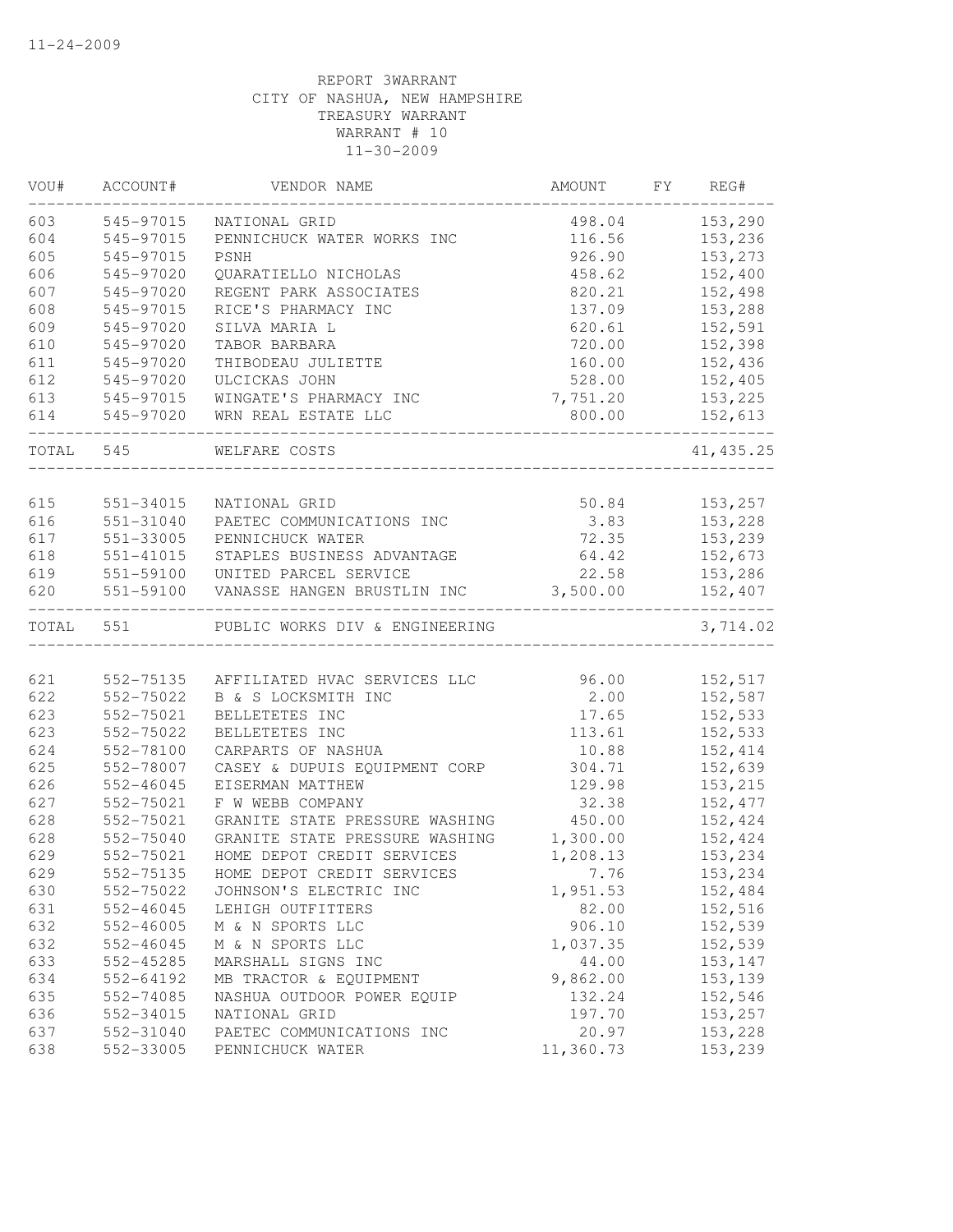| 638<br>1,027.02 153,239<br>552-33045<br>PENNICHUCK WATER<br>552-32005<br>153,270<br>PSNH<br>1,360.42<br>639<br>552-32005<br>153,271<br>PSNH<br>1,482.60<br>639<br>552-32030<br>PSNH<br>237.83<br>153,270<br>639<br>552-32030<br>PSNH<br>41.14<br>153,271<br>640<br>552-32040<br>5,018.53<br>153,274<br>PUBLIC SERVICE OF NH<br>641<br>552-45196<br>130.40<br>152,403<br>RILEIGHS OUTDOOR DECOR<br>642<br>S V MOFFETT CO INC<br>305.24<br>552-78100<br>152,554<br>643<br>552-41015<br>STAPLES BUSINESS ADVANTAGE<br>160.24<br>152,673<br>644<br>552-75021<br>67.48<br>153,016<br>THE RUBBER GROUP<br>645<br>552-78100<br>TURF PRODUCTS CORP<br>338.32<br>152,676<br>552-66000<br>UNITED SITE SERVICES NORTHEAST<br>55.00<br>153,264<br>UNITED SITE SERVICES NORTHEAST<br>552-75021<br>110.00<br>153,264<br>552-94005 VERMONT GREENSCAPE ASSOC<br>385.00<br>153,250<br>TOTAL 552<br>PARKS AND RECREATION<br>648<br>152,473<br>553-42010 BASS FIRST AID SERVICE COMPANY 6.80<br>648<br>$553 - 47010$<br>BASS FIRST AID SERVICE COMPANY<br>198.95<br>152,473<br>649<br>553-45060<br>BELLETETES INC<br>152,533<br>176.06<br>649<br>$553 - 49075$<br>BELLETETES INC<br>222.46<br>152,533<br>649<br>BELLETETES INC<br>553-69025<br>8.09<br>152,533<br>650<br>553-49075<br>152,635<br>CASEY EQUIPMENT & RENTAL CORP<br>193.11<br>651<br>CHAPPELL TRACTOR SALES INC<br>93.09<br>152,442<br>553-49075<br>652<br>559.86<br>152,991<br>$553 - 45015$<br>CONTINENTAL PAVING INC<br>653<br>68.96<br>553-45060<br>CORRIVEAU ROUTHIER INC<br>152,843<br>654<br>553-78100<br>EASTERN NEW ENGLAND HYDRAULICS<br>375.00<br>152,686<br>655<br>553-78100<br>152,477<br>F W WEBB COMPANY<br>141.64<br>656<br>553-49075<br>152,597<br>FASTENAL COMPANY<br>41.68<br>656<br>96.28<br>553-64318<br>FASTENAL COMPANY<br>152,597<br>657<br>553-49075<br>FREIGHTLINER OF NH INC<br>14.16<br>152,641<br>658<br>GATE CITY FENCE CO INC<br>217.00<br>152,510<br>553-45060<br>553-59100<br>GMS HYDRAULICS INC<br>358.00<br>153,163<br>152,491<br>553-69025<br>GRAINGER<br>219.69<br>553-45060<br>HOME DEPOT CREDIT SERVICES<br>23.92<br>153,234<br>553-77020<br>HOWARD P FAIRFIELD, LLC<br>1,425.04<br>152,781<br>553-78100<br>HOWARD P FAIRFIELD, LLC<br>1,271.16<br>152,781<br>663<br>553-46045<br>82.00<br>152,516<br>LEHIGH OUTFITTERS<br>664<br>553-78100<br>LIBERTY INTN'L TRUCKS OF NH LL<br>652.23<br>152,854<br>665<br>553-59100<br>M & B MACHINING AND WELDING<br>80.00<br>152,855<br>666<br>553-78100<br>MILL METALS CORP<br>413.00<br>152,612<br>667<br>97.55<br>152,627<br>553-49075<br>NAPA AUTO PARTS<br>667<br>553-69025<br>95.72<br>152,627<br>NAPA AUTO PARTS<br>667<br>553-78035<br>NAPA AUTO PARTS<br>9.90<br>152,627<br>667<br>553-78100<br>NAPA AUTO PARTS<br>655.84<br>152,627<br>668<br>NATIONAL GRID<br>690.87<br>153,257<br>553-34015<br>669<br>553-31040<br>19.22<br>153,228<br>PAETEC COMMUNICATIONS INC | VOU# | ACCOUNT# | VENDOR NAME | AMOUNT | FY | REG#      |
|-----------------------------------------------------------------------------------------------------------------------------------------------------------------------------------------------------------------------------------------------------------------------------------------------------------------------------------------------------------------------------------------------------------------------------------------------------------------------------------------------------------------------------------------------------------------------------------------------------------------------------------------------------------------------------------------------------------------------------------------------------------------------------------------------------------------------------------------------------------------------------------------------------------------------------------------------------------------------------------------------------------------------------------------------------------------------------------------------------------------------------------------------------------------------------------------------------------------------------------------------------------------------------------------------------------------------------------------------------------------------------------------------------------------------------------------------------------------------------------------------------------------------------------------------------------------------------------------------------------------------------------------------------------------------------------------------------------------------------------------------------------------------------------------------------------------------------------------------------------------------------------------------------------------------------------------------------------------------------------------------------------------------------------------------------------------------------------------------------------------------------------------------------------------------------------------------------------------------------------------------------------------------------------------------------------------------------------------------------------------------------------------------------------------------------------------------------------------------------------------------------------------------------------------------------------------------------------------------------------------------------------------------------------------------------------------------------------------------------------------------------------------------------------------------------------------------------------------------------------------------------------------------------|------|----------|-------------|--------|----|-----------|
|                                                                                                                                                                                                                                                                                                                                                                                                                                                                                                                                                                                                                                                                                                                                                                                                                                                                                                                                                                                                                                                                                                                                                                                                                                                                                                                                                                                                                                                                                                                                                                                                                                                                                                                                                                                                                                                                                                                                                                                                                                                                                                                                                                                                                                                                                                                                                                                                                                                                                                                                                                                                                                                                                                                                                                                                                                                                                                     |      |          |             |        |    |           |
|                                                                                                                                                                                                                                                                                                                                                                                                                                                                                                                                                                                                                                                                                                                                                                                                                                                                                                                                                                                                                                                                                                                                                                                                                                                                                                                                                                                                                                                                                                                                                                                                                                                                                                                                                                                                                                                                                                                                                                                                                                                                                                                                                                                                                                                                                                                                                                                                                                                                                                                                                                                                                                                                                                                                                                                                                                                                                                     | 639  |          |             |        |    |           |
|                                                                                                                                                                                                                                                                                                                                                                                                                                                                                                                                                                                                                                                                                                                                                                                                                                                                                                                                                                                                                                                                                                                                                                                                                                                                                                                                                                                                                                                                                                                                                                                                                                                                                                                                                                                                                                                                                                                                                                                                                                                                                                                                                                                                                                                                                                                                                                                                                                                                                                                                                                                                                                                                                                                                                                                                                                                                                                     |      |          |             |        |    |           |
|                                                                                                                                                                                                                                                                                                                                                                                                                                                                                                                                                                                                                                                                                                                                                                                                                                                                                                                                                                                                                                                                                                                                                                                                                                                                                                                                                                                                                                                                                                                                                                                                                                                                                                                                                                                                                                                                                                                                                                                                                                                                                                                                                                                                                                                                                                                                                                                                                                                                                                                                                                                                                                                                                                                                                                                                                                                                                                     |      |          |             |        |    |           |
|                                                                                                                                                                                                                                                                                                                                                                                                                                                                                                                                                                                                                                                                                                                                                                                                                                                                                                                                                                                                                                                                                                                                                                                                                                                                                                                                                                                                                                                                                                                                                                                                                                                                                                                                                                                                                                                                                                                                                                                                                                                                                                                                                                                                                                                                                                                                                                                                                                                                                                                                                                                                                                                                                                                                                                                                                                                                                                     |      |          |             |        |    |           |
|                                                                                                                                                                                                                                                                                                                                                                                                                                                                                                                                                                                                                                                                                                                                                                                                                                                                                                                                                                                                                                                                                                                                                                                                                                                                                                                                                                                                                                                                                                                                                                                                                                                                                                                                                                                                                                                                                                                                                                                                                                                                                                                                                                                                                                                                                                                                                                                                                                                                                                                                                                                                                                                                                                                                                                                                                                                                                                     |      |          |             |        |    |           |
|                                                                                                                                                                                                                                                                                                                                                                                                                                                                                                                                                                                                                                                                                                                                                                                                                                                                                                                                                                                                                                                                                                                                                                                                                                                                                                                                                                                                                                                                                                                                                                                                                                                                                                                                                                                                                                                                                                                                                                                                                                                                                                                                                                                                                                                                                                                                                                                                                                                                                                                                                                                                                                                                                                                                                                                                                                                                                                     |      |          |             |        |    |           |
|                                                                                                                                                                                                                                                                                                                                                                                                                                                                                                                                                                                                                                                                                                                                                                                                                                                                                                                                                                                                                                                                                                                                                                                                                                                                                                                                                                                                                                                                                                                                                                                                                                                                                                                                                                                                                                                                                                                                                                                                                                                                                                                                                                                                                                                                                                                                                                                                                                                                                                                                                                                                                                                                                                                                                                                                                                                                                                     |      |          |             |        |    |           |
|                                                                                                                                                                                                                                                                                                                                                                                                                                                                                                                                                                                                                                                                                                                                                                                                                                                                                                                                                                                                                                                                                                                                                                                                                                                                                                                                                                                                                                                                                                                                                                                                                                                                                                                                                                                                                                                                                                                                                                                                                                                                                                                                                                                                                                                                                                                                                                                                                                                                                                                                                                                                                                                                                                                                                                                                                                                                                                     |      |          |             |        |    |           |
|                                                                                                                                                                                                                                                                                                                                                                                                                                                                                                                                                                                                                                                                                                                                                                                                                                                                                                                                                                                                                                                                                                                                                                                                                                                                                                                                                                                                                                                                                                                                                                                                                                                                                                                                                                                                                                                                                                                                                                                                                                                                                                                                                                                                                                                                                                                                                                                                                                                                                                                                                                                                                                                                                                                                                                                                                                                                                                     |      |          |             |        |    |           |
|                                                                                                                                                                                                                                                                                                                                                                                                                                                                                                                                                                                                                                                                                                                                                                                                                                                                                                                                                                                                                                                                                                                                                                                                                                                                                                                                                                                                                                                                                                                                                                                                                                                                                                                                                                                                                                                                                                                                                                                                                                                                                                                                                                                                                                                                                                                                                                                                                                                                                                                                                                                                                                                                                                                                                                                                                                                                                                     |      |          |             |        |    |           |
|                                                                                                                                                                                                                                                                                                                                                                                                                                                                                                                                                                                                                                                                                                                                                                                                                                                                                                                                                                                                                                                                                                                                                                                                                                                                                                                                                                                                                                                                                                                                                                                                                                                                                                                                                                                                                                                                                                                                                                                                                                                                                                                                                                                                                                                                                                                                                                                                                                                                                                                                                                                                                                                                                                                                                                                                                                                                                                     | 646  |          |             |        |    |           |
|                                                                                                                                                                                                                                                                                                                                                                                                                                                                                                                                                                                                                                                                                                                                                                                                                                                                                                                                                                                                                                                                                                                                                                                                                                                                                                                                                                                                                                                                                                                                                                                                                                                                                                                                                                                                                                                                                                                                                                                                                                                                                                                                                                                                                                                                                                                                                                                                                                                                                                                                                                                                                                                                                                                                                                                                                                                                                                     | 646  |          |             |        |    |           |
|                                                                                                                                                                                                                                                                                                                                                                                                                                                                                                                                                                                                                                                                                                                                                                                                                                                                                                                                                                                                                                                                                                                                                                                                                                                                                                                                                                                                                                                                                                                                                                                                                                                                                                                                                                                                                                                                                                                                                                                                                                                                                                                                                                                                                                                                                                                                                                                                                                                                                                                                                                                                                                                                                                                                                                                                                                                                                                     | 647  |          |             |        |    |           |
|                                                                                                                                                                                                                                                                                                                                                                                                                                                                                                                                                                                                                                                                                                                                                                                                                                                                                                                                                                                                                                                                                                                                                                                                                                                                                                                                                                                                                                                                                                                                                                                                                                                                                                                                                                                                                                                                                                                                                                                                                                                                                                                                                                                                                                                                                                                                                                                                                                                                                                                                                                                                                                                                                                                                                                                                                                                                                                     |      |          |             |        |    | 39,986.94 |
|                                                                                                                                                                                                                                                                                                                                                                                                                                                                                                                                                                                                                                                                                                                                                                                                                                                                                                                                                                                                                                                                                                                                                                                                                                                                                                                                                                                                                                                                                                                                                                                                                                                                                                                                                                                                                                                                                                                                                                                                                                                                                                                                                                                                                                                                                                                                                                                                                                                                                                                                                                                                                                                                                                                                                                                                                                                                                                     |      |          |             |        |    |           |
|                                                                                                                                                                                                                                                                                                                                                                                                                                                                                                                                                                                                                                                                                                                                                                                                                                                                                                                                                                                                                                                                                                                                                                                                                                                                                                                                                                                                                                                                                                                                                                                                                                                                                                                                                                                                                                                                                                                                                                                                                                                                                                                                                                                                                                                                                                                                                                                                                                                                                                                                                                                                                                                                                                                                                                                                                                                                                                     |      |          |             |        |    |           |
|                                                                                                                                                                                                                                                                                                                                                                                                                                                                                                                                                                                                                                                                                                                                                                                                                                                                                                                                                                                                                                                                                                                                                                                                                                                                                                                                                                                                                                                                                                                                                                                                                                                                                                                                                                                                                                                                                                                                                                                                                                                                                                                                                                                                                                                                                                                                                                                                                                                                                                                                                                                                                                                                                                                                                                                                                                                                                                     |      |          |             |        |    |           |
|                                                                                                                                                                                                                                                                                                                                                                                                                                                                                                                                                                                                                                                                                                                                                                                                                                                                                                                                                                                                                                                                                                                                                                                                                                                                                                                                                                                                                                                                                                                                                                                                                                                                                                                                                                                                                                                                                                                                                                                                                                                                                                                                                                                                                                                                                                                                                                                                                                                                                                                                                                                                                                                                                                                                                                                                                                                                                                     |      |          |             |        |    |           |
|                                                                                                                                                                                                                                                                                                                                                                                                                                                                                                                                                                                                                                                                                                                                                                                                                                                                                                                                                                                                                                                                                                                                                                                                                                                                                                                                                                                                                                                                                                                                                                                                                                                                                                                                                                                                                                                                                                                                                                                                                                                                                                                                                                                                                                                                                                                                                                                                                                                                                                                                                                                                                                                                                                                                                                                                                                                                                                     |      |          |             |        |    |           |
|                                                                                                                                                                                                                                                                                                                                                                                                                                                                                                                                                                                                                                                                                                                                                                                                                                                                                                                                                                                                                                                                                                                                                                                                                                                                                                                                                                                                                                                                                                                                                                                                                                                                                                                                                                                                                                                                                                                                                                                                                                                                                                                                                                                                                                                                                                                                                                                                                                                                                                                                                                                                                                                                                                                                                                                                                                                                                                     |      |          |             |        |    |           |
|                                                                                                                                                                                                                                                                                                                                                                                                                                                                                                                                                                                                                                                                                                                                                                                                                                                                                                                                                                                                                                                                                                                                                                                                                                                                                                                                                                                                                                                                                                                                                                                                                                                                                                                                                                                                                                                                                                                                                                                                                                                                                                                                                                                                                                                                                                                                                                                                                                                                                                                                                                                                                                                                                                                                                                                                                                                                                                     |      |          |             |        |    |           |
|                                                                                                                                                                                                                                                                                                                                                                                                                                                                                                                                                                                                                                                                                                                                                                                                                                                                                                                                                                                                                                                                                                                                                                                                                                                                                                                                                                                                                                                                                                                                                                                                                                                                                                                                                                                                                                                                                                                                                                                                                                                                                                                                                                                                                                                                                                                                                                                                                                                                                                                                                                                                                                                                                                                                                                                                                                                                                                     |      |          |             |        |    |           |
|                                                                                                                                                                                                                                                                                                                                                                                                                                                                                                                                                                                                                                                                                                                                                                                                                                                                                                                                                                                                                                                                                                                                                                                                                                                                                                                                                                                                                                                                                                                                                                                                                                                                                                                                                                                                                                                                                                                                                                                                                                                                                                                                                                                                                                                                                                                                                                                                                                                                                                                                                                                                                                                                                                                                                                                                                                                                                                     |      |          |             |        |    |           |
|                                                                                                                                                                                                                                                                                                                                                                                                                                                                                                                                                                                                                                                                                                                                                                                                                                                                                                                                                                                                                                                                                                                                                                                                                                                                                                                                                                                                                                                                                                                                                                                                                                                                                                                                                                                                                                                                                                                                                                                                                                                                                                                                                                                                                                                                                                                                                                                                                                                                                                                                                                                                                                                                                                                                                                                                                                                                                                     |      |          |             |        |    |           |
|                                                                                                                                                                                                                                                                                                                                                                                                                                                                                                                                                                                                                                                                                                                                                                                                                                                                                                                                                                                                                                                                                                                                                                                                                                                                                                                                                                                                                                                                                                                                                                                                                                                                                                                                                                                                                                                                                                                                                                                                                                                                                                                                                                                                                                                                                                                                                                                                                                                                                                                                                                                                                                                                                                                                                                                                                                                                                                     |      |          |             |        |    |           |
|                                                                                                                                                                                                                                                                                                                                                                                                                                                                                                                                                                                                                                                                                                                                                                                                                                                                                                                                                                                                                                                                                                                                                                                                                                                                                                                                                                                                                                                                                                                                                                                                                                                                                                                                                                                                                                                                                                                                                                                                                                                                                                                                                                                                                                                                                                                                                                                                                                                                                                                                                                                                                                                                                                                                                                                                                                                                                                     |      |          |             |        |    |           |
|                                                                                                                                                                                                                                                                                                                                                                                                                                                                                                                                                                                                                                                                                                                                                                                                                                                                                                                                                                                                                                                                                                                                                                                                                                                                                                                                                                                                                                                                                                                                                                                                                                                                                                                                                                                                                                                                                                                                                                                                                                                                                                                                                                                                                                                                                                                                                                                                                                                                                                                                                                                                                                                                                                                                                                                                                                                                                                     |      |          |             |        |    |           |
|                                                                                                                                                                                                                                                                                                                                                                                                                                                                                                                                                                                                                                                                                                                                                                                                                                                                                                                                                                                                                                                                                                                                                                                                                                                                                                                                                                                                                                                                                                                                                                                                                                                                                                                                                                                                                                                                                                                                                                                                                                                                                                                                                                                                                                                                                                                                                                                                                                                                                                                                                                                                                                                                                                                                                                                                                                                                                                     |      |          |             |        |    |           |
|                                                                                                                                                                                                                                                                                                                                                                                                                                                                                                                                                                                                                                                                                                                                                                                                                                                                                                                                                                                                                                                                                                                                                                                                                                                                                                                                                                                                                                                                                                                                                                                                                                                                                                                                                                                                                                                                                                                                                                                                                                                                                                                                                                                                                                                                                                                                                                                                                                                                                                                                                                                                                                                                                                                                                                                                                                                                                                     |      |          |             |        |    |           |
|                                                                                                                                                                                                                                                                                                                                                                                                                                                                                                                                                                                                                                                                                                                                                                                                                                                                                                                                                                                                                                                                                                                                                                                                                                                                                                                                                                                                                                                                                                                                                                                                                                                                                                                                                                                                                                                                                                                                                                                                                                                                                                                                                                                                                                                                                                                                                                                                                                                                                                                                                                                                                                                                                                                                                                                                                                                                                                     |      |          |             |        |    |           |
|                                                                                                                                                                                                                                                                                                                                                                                                                                                                                                                                                                                                                                                                                                                                                                                                                                                                                                                                                                                                                                                                                                                                                                                                                                                                                                                                                                                                                                                                                                                                                                                                                                                                                                                                                                                                                                                                                                                                                                                                                                                                                                                                                                                                                                                                                                                                                                                                                                                                                                                                                                                                                                                                                                                                                                                                                                                                                                     | 659  |          |             |        |    |           |
|                                                                                                                                                                                                                                                                                                                                                                                                                                                                                                                                                                                                                                                                                                                                                                                                                                                                                                                                                                                                                                                                                                                                                                                                                                                                                                                                                                                                                                                                                                                                                                                                                                                                                                                                                                                                                                                                                                                                                                                                                                                                                                                                                                                                                                                                                                                                                                                                                                                                                                                                                                                                                                                                                                                                                                                                                                                                                                     | 660  |          |             |        |    |           |
|                                                                                                                                                                                                                                                                                                                                                                                                                                                                                                                                                                                                                                                                                                                                                                                                                                                                                                                                                                                                                                                                                                                                                                                                                                                                                                                                                                                                                                                                                                                                                                                                                                                                                                                                                                                                                                                                                                                                                                                                                                                                                                                                                                                                                                                                                                                                                                                                                                                                                                                                                                                                                                                                                                                                                                                                                                                                                                     | 661  |          |             |        |    |           |
|                                                                                                                                                                                                                                                                                                                                                                                                                                                                                                                                                                                                                                                                                                                                                                                                                                                                                                                                                                                                                                                                                                                                                                                                                                                                                                                                                                                                                                                                                                                                                                                                                                                                                                                                                                                                                                                                                                                                                                                                                                                                                                                                                                                                                                                                                                                                                                                                                                                                                                                                                                                                                                                                                                                                                                                                                                                                                                     | 662  |          |             |        |    |           |
|                                                                                                                                                                                                                                                                                                                                                                                                                                                                                                                                                                                                                                                                                                                                                                                                                                                                                                                                                                                                                                                                                                                                                                                                                                                                                                                                                                                                                                                                                                                                                                                                                                                                                                                                                                                                                                                                                                                                                                                                                                                                                                                                                                                                                                                                                                                                                                                                                                                                                                                                                                                                                                                                                                                                                                                                                                                                                                     | 662  |          |             |        |    |           |
|                                                                                                                                                                                                                                                                                                                                                                                                                                                                                                                                                                                                                                                                                                                                                                                                                                                                                                                                                                                                                                                                                                                                                                                                                                                                                                                                                                                                                                                                                                                                                                                                                                                                                                                                                                                                                                                                                                                                                                                                                                                                                                                                                                                                                                                                                                                                                                                                                                                                                                                                                                                                                                                                                                                                                                                                                                                                                                     |      |          |             |        |    |           |
|                                                                                                                                                                                                                                                                                                                                                                                                                                                                                                                                                                                                                                                                                                                                                                                                                                                                                                                                                                                                                                                                                                                                                                                                                                                                                                                                                                                                                                                                                                                                                                                                                                                                                                                                                                                                                                                                                                                                                                                                                                                                                                                                                                                                                                                                                                                                                                                                                                                                                                                                                                                                                                                                                                                                                                                                                                                                                                     |      |          |             |        |    |           |
|                                                                                                                                                                                                                                                                                                                                                                                                                                                                                                                                                                                                                                                                                                                                                                                                                                                                                                                                                                                                                                                                                                                                                                                                                                                                                                                                                                                                                                                                                                                                                                                                                                                                                                                                                                                                                                                                                                                                                                                                                                                                                                                                                                                                                                                                                                                                                                                                                                                                                                                                                                                                                                                                                                                                                                                                                                                                                                     |      |          |             |        |    |           |
|                                                                                                                                                                                                                                                                                                                                                                                                                                                                                                                                                                                                                                                                                                                                                                                                                                                                                                                                                                                                                                                                                                                                                                                                                                                                                                                                                                                                                                                                                                                                                                                                                                                                                                                                                                                                                                                                                                                                                                                                                                                                                                                                                                                                                                                                                                                                                                                                                                                                                                                                                                                                                                                                                                                                                                                                                                                                                                     |      |          |             |        |    |           |
|                                                                                                                                                                                                                                                                                                                                                                                                                                                                                                                                                                                                                                                                                                                                                                                                                                                                                                                                                                                                                                                                                                                                                                                                                                                                                                                                                                                                                                                                                                                                                                                                                                                                                                                                                                                                                                                                                                                                                                                                                                                                                                                                                                                                                                                                                                                                                                                                                                                                                                                                                                                                                                                                                                                                                                                                                                                                                                     |      |          |             |        |    |           |
|                                                                                                                                                                                                                                                                                                                                                                                                                                                                                                                                                                                                                                                                                                                                                                                                                                                                                                                                                                                                                                                                                                                                                                                                                                                                                                                                                                                                                                                                                                                                                                                                                                                                                                                                                                                                                                                                                                                                                                                                                                                                                                                                                                                                                                                                                                                                                                                                                                                                                                                                                                                                                                                                                                                                                                                                                                                                                                     |      |          |             |        |    |           |
|                                                                                                                                                                                                                                                                                                                                                                                                                                                                                                                                                                                                                                                                                                                                                                                                                                                                                                                                                                                                                                                                                                                                                                                                                                                                                                                                                                                                                                                                                                                                                                                                                                                                                                                                                                                                                                                                                                                                                                                                                                                                                                                                                                                                                                                                                                                                                                                                                                                                                                                                                                                                                                                                                                                                                                                                                                                                                                     |      |          |             |        |    |           |
|                                                                                                                                                                                                                                                                                                                                                                                                                                                                                                                                                                                                                                                                                                                                                                                                                                                                                                                                                                                                                                                                                                                                                                                                                                                                                                                                                                                                                                                                                                                                                                                                                                                                                                                                                                                                                                                                                                                                                                                                                                                                                                                                                                                                                                                                                                                                                                                                                                                                                                                                                                                                                                                                                                                                                                                                                                                                                                     |      |          |             |        |    |           |
|                                                                                                                                                                                                                                                                                                                                                                                                                                                                                                                                                                                                                                                                                                                                                                                                                                                                                                                                                                                                                                                                                                                                                                                                                                                                                                                                                                                                                                                                                                                                                                                                                                                                                                                                                                                                                                                                                                                                                                                                                                                                                                                                                                                                                                                                                                                                                                                                                                                                                                                                                                                                                                                                                                                                                                                                                                                                                                     |      |          |             |        |    |           |
|                                                                                                                                                                                                                                                                                                                                                                                                                                                                                                                                                                                                                                                                                                                                                                                                                                                                                                                                                                                                                                                                                                                                                                                                                                                                                                                                                                                                                                                                                                                                                                                                                                                                                                                                                                                                                                                                                                                                                                                                                                                                                                                                                                                                                                                                                                                                                                                                                                                                                                                                                                                                                                                                                                                                                                                                                                                                                                     |      |          |             |        |    |           |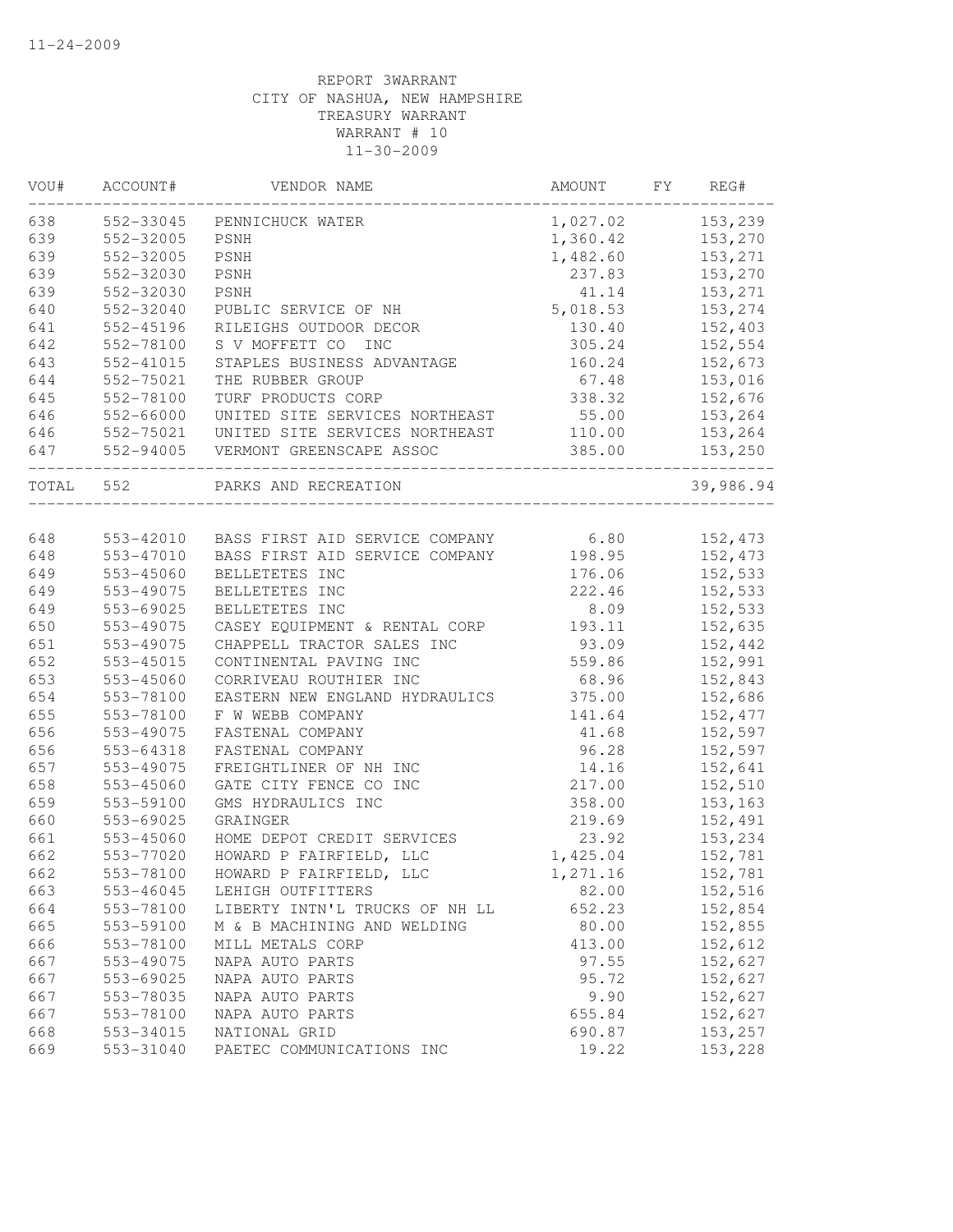| VOU#  | ACCOUNT#               | VENDOR NAME                                      | AMOUNT        | FY | REG#               |
|-------|------------------------|--------------------------------------------------|---------------|----|--------------------|
| 670   | 553-49075              | PINE MOTOR PARTS                                 | 32.49         |    | 152,861            |
| 671   | 553-49075              | R WHITE EQUIPMENT CENTER INC                     | 20.00         |    | 152,862            |
| 671   | 553-69030              | R WHITE EQUIPMENT CENTER INC                     | 55.45         |    | 152,862            |
| 672   | 553-64318              | RADIOSHACK                                       | 455.13        |    | 153,282            |
| 673   | 553-69025              | RO-BRAND PRODUCTS INC                            | 237.53        |    | 152,636            |
| 674   | 553-49075              | ROBBINS AUTO PARTS                               | 170.34        |    | 152,814            |
| 674   | 553-69030              | ROBBINS AUTO PARTS                               | 29.94         |    | 152,814            |
| 674   | 553-78035              | ROBBINS AUTO PARTS                               | 127.34        |    | 152,814            |
| 675   | 553-49075              | SANEL AUTO PARTS CO                              | 28.21         |    | 152,540            |
| 675   | 553-69025              | SANEL AUTO PARTS CO                              | 554.70        |    | 152,540            |
| 675   | 553-78035              | SANEL AUTO PARTS CO                              | 115.30        |    | 152,540            |
| 675   | 553-78100              | SANEL AUTO PARTS CO                              | 46.05         |    | 152,540            |
| 676   | 553-49075              | SOUTHWORTH-MILTON INC                            | 318.72        |    | 152, 417           |
| 676   | 553-78100              | SOUTHWORTH-MILTON INC                            | 201.51        |    | 152, 417           |
| 677   | $553 - 46045$          | SUNBELT RENTALS                                  | 163.00        |    | 152,570            |
| 678   | 553-64318              | TRAFFIC PARTS INC                                | 2,097.57      |    | 152,396            |
| 679   | 553-46045              | UNIFIRST CORPORATION                             | 1,067.52      |    | 152,643            |
| 680   | 553-75100              | UNLIMITED DOOR SERVICE/STEVEN                    | 165.00        |    | 153,146            |
| 681   | 553-69025              | USP OF NEW ENGLAND                               | 77.36         |    | 152,622            |
| 681   | 553-78100              | USP OF NEW ENGLAND                               | 82.00         |    | 152,622            |
| TOTAL | 553                    | STREET DEPARTMENT                                |               |    | 14,552.44          |
| 682   |                        |                                                  |               |    |                    |
| 683   | 555-47010<br>555-75023 | BASS FIRST AID SERVICE COMPANY                   | 44.40<br>4.67 |    | 152,473            |
| 684   | 555-75023              | BELLETETES INC                                   | 30.00         |    | 152,533            |
| 685   | 555-34015              | DEAN'S CARPET MILL OUTLET<br>ENERGYNORTH PROPANE | 697.99        |    | 152,590<br>153,235 |
| 686   | 555-45288              | M & M ELECTRICAL SUPPLY CO INC                   | 748.92        |    | 152,839            |
| 687   | 555-31040              | PAETEC COMMUNICATIONS INC                        | 19.21         |    | 153,228            |
| 688   | 555-45285              | PERMA-LINE CORP OF NEW ENGLAND                   | 1,163.65      |    | 152,428            |
| 689   | 555-32025              | PSNH                                             | 1,678.22      |    | 153,271            |
| 689   | 555-32025              | PSNH                                             | 1,210.42      |    | 153,272            |
| 690   | 555-78140              | SANEL AUTO PARTS CO                              | 23.59         |    | 152,540            |
| 691   | $555 - 41015$          | STAPLES BUSINESS ADVANTAGE                       | 201.61        |    | 152,673            |
| TOTAL | 555                    | TRAFFIC DEPARTMENT                               |               |    | 5,822.68           |
|       |                        |                                                  |               |    |                    |
| 692   | 557-31040              | PAETEC COMMUNICATIONS INC                        | 2.83          |    | 153,228            |
| 693   | 557-32005              | PSNH                                             | 444.66        |    | 153,272            |
| 694   | 557-32005              | PUBLIC SERVICE OF NH                             | 4,685.82      |    | 153,274            |
| TOTAL | 557                    | PARKING LOTS                                     |               |    | 5, 133.31          |
| 695   |                        | 561-48015 DENNIS K BURKE INC                     | 442.22        |    | 153,287            |
| 696   | 561-75023              | HOME DEPOT CREDIT SERVICES                       | 30.91         |    | 153,234            |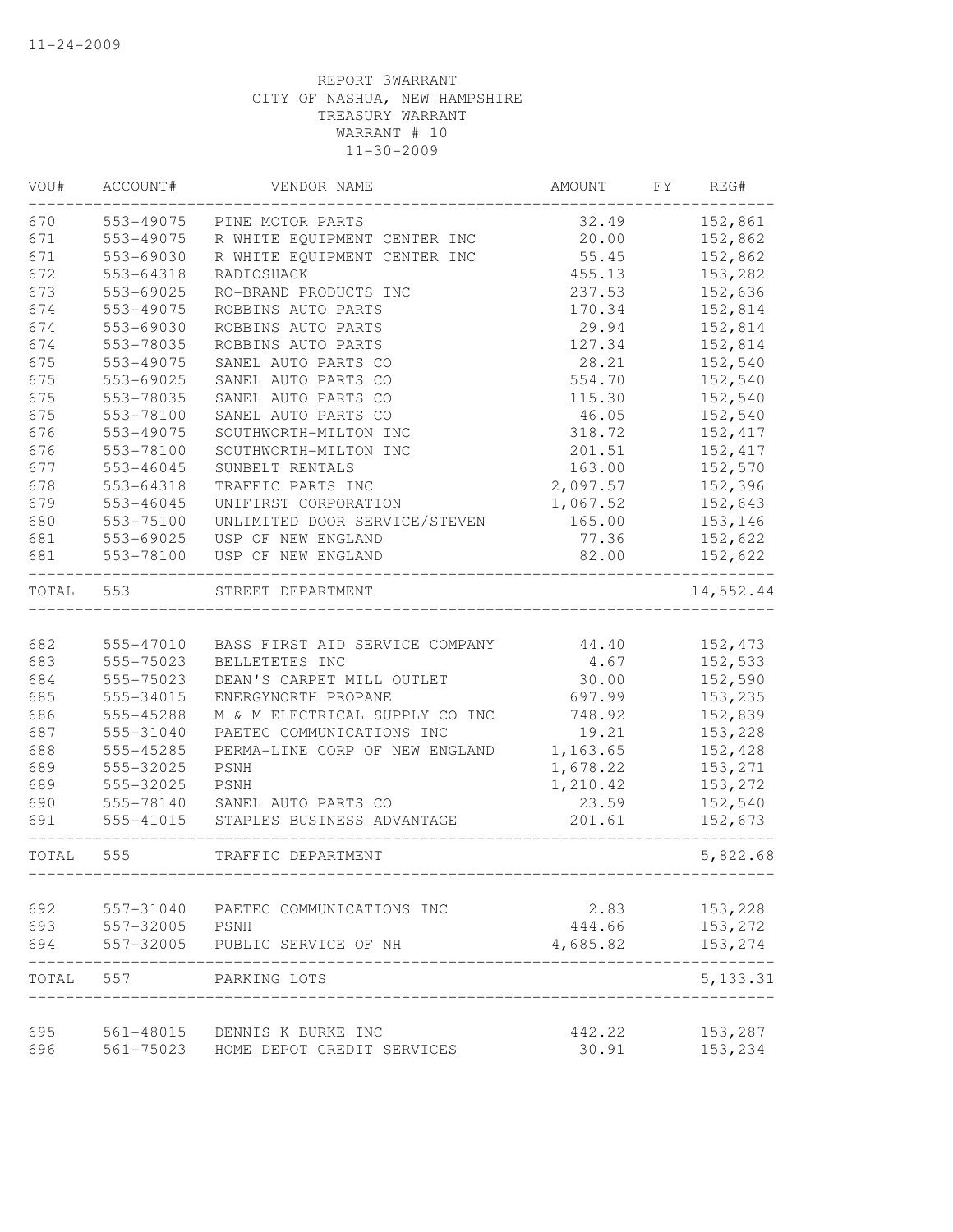| VOU#  | ACCOUNT#      | VENDOR NAME                   | AMOUNT   | FY | REG#     |
|-------|---------------|-------------------------------|----------|----|----------|
| 697   | 561-33005     | PENNICHUCK WATER              | 111.10   |    | 153,239  |
| 698   | $561 - 48005$ | SHATTUCK MALONE OIL CO        | 187.87   |    | 153,224  |
| 698   | 561-59100     | SHATTUCK MALONE OIL CO        | 155.00   |    | 153,224  |
| 699   | $561 - 75023$ | W E AUBUCHON COMPANY INC      | 71.98    |    | 152,422  |
| TOTAL | 561           | EDGEWOOD CEMETERY             |          |    | 999.08   |
| 700   | 563-48015     | DENNIS K BURKE INC            | 442.39   |    | 153,287  |
| 701   | 563-75160     | F W WEBB COMPANY              | 15.18    |    | 152,477  |
| 702   | $563 - 75023$ | HOME DEPOT CREDIT SERVICES    | 213.39   |    | 153,234  |
| 703   | 563-34015     | NATIONAL GRID                 | 125.37   |    | 153,257  |
| 704   | 563-31040     | PAETEC COMMUNICATIONS INC     | 7.97     |    | 153,228  |
| 705   | 563-32005     | PSNH                          | 230.63   |    | 153,272  |
| 706   | 563-78007     | SANEL AUTO PARTS CO           | 24.17    |    | 152,540  |
| TOTAL | 563           | WOODLAWN CEMETERY             |          |    | 1,059.10 |
| 707   |               | 571-41015 B & S LOCKSMITH INC | 68.20    |    | 152,587  |
| TOTAL | 571           | COMMUNITY DEVELOPMENT         |          |    | 68.20    |
| 708   | 572-91005     | SULLIVAN CHRISTOPHER          | 74.25    |    | 153,216  |
| TOTAL | 572           | PLANNING DEPARTMENT           |          |    | 74.25    |
| 709   | 573-54025     | MAJOR MAIL INC                | 533.50   |    | 152,654  |
| 710   | 573-41015     | STAPLES BUSINESS ADVANTAGE    | 57.86    |    | 152,673  |
| TOTAL | 573           | ECONOMIC DEVELOPMENT          |          |    | 591.36   |
| 711   | 575-95005     | AMERICAN LIBRARY ASSN         | 180.00   |    | 153,279  |
| 712   | $575 - 45050$ | BAKER & TAYLOR                | 2,590.87 |    | 152,469  |
| 712   | 575-45050     | BAKER & TAYLOR                | 1,613.97 |    | 152,470  |
| 712   | 575-45050     | BAKER & TAYLOR                | 2,522.45 |    | 152,471  |
| 713   | 575-45085     | BAKER & TAYLOR ENTERTAINMENT  | 64.32    |    | 152,460  |
| 713   | 575-45315     | BAKER & TAYLOR ENTERTAINMENT  | 1,302.75 |    | 152,460  |
| 714   | 575-45220     | BRODART COMPANY               | 290.78   |    | 152,852  |
| 715   | 575-41005     | CARTRIDGE WORLD NASHUA        | 173.98   |    | 153,284  |
| 716   | 575-45220     | DEMCO INC                     | 32.51    |    | 152,466  |
| 717   | 575-45050     | GALE                          | 186.98   |    | 152,633  |
| 718   | 575-45220     | GAYLORD BROS INC              | 180.50   |    | 152,999  |
| 719   | 575-45220     | GENERAL BOOK COVERS           | 140.58   |    | 152,421  |
| 720   | 575-45220     | GRESSCO LTD                   | 1,549.25 |    | 152,503  |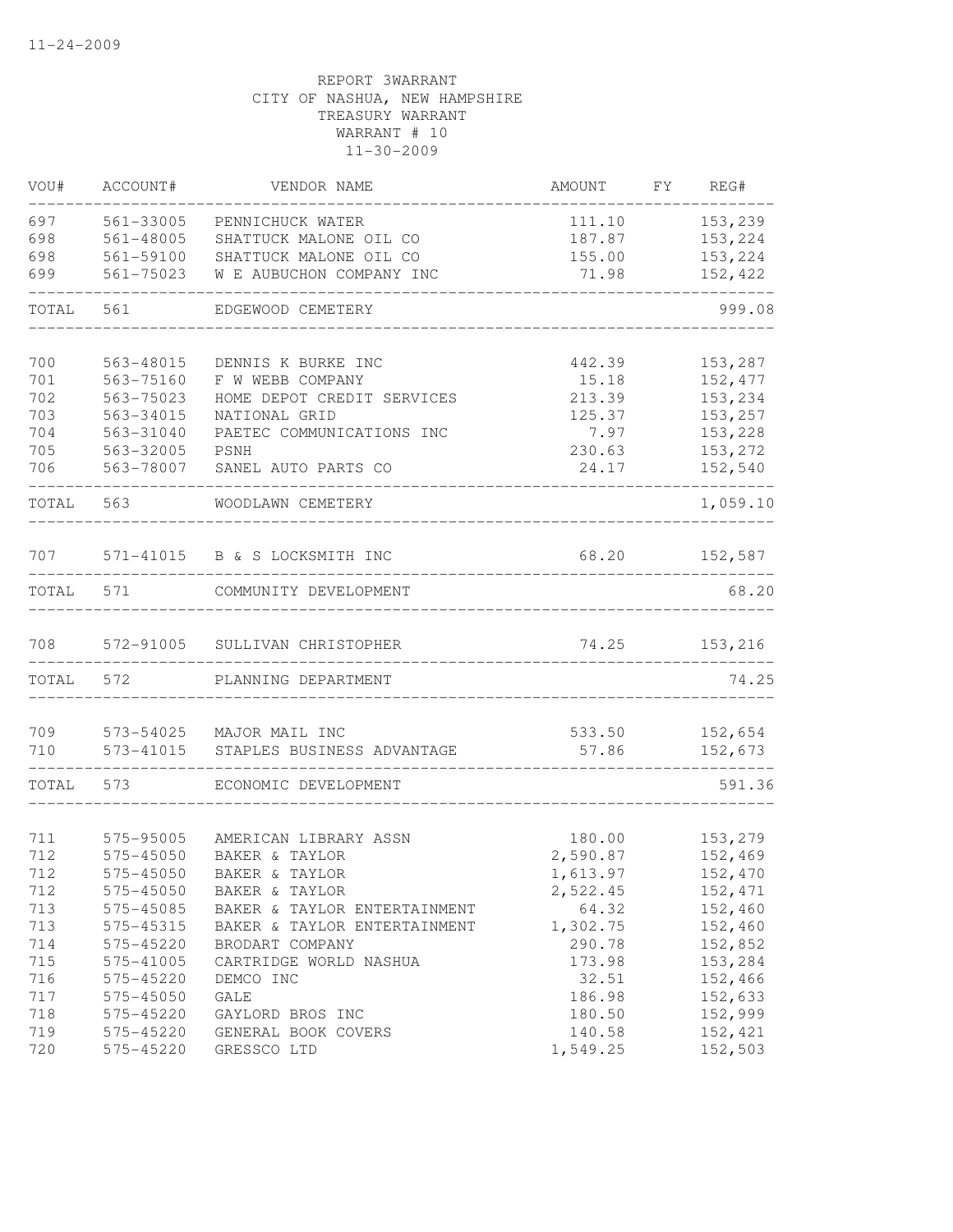| VOU#      | ACCOUNT#           | VENDOR NAME                   | AMOUNT    | FY | REG#      |
|-----------|--------------------|-------------------------------|-----------|----|-----------|
| 721       | 575-75160          | HARRY W WELLS & SON INC       | 507.96    |    | 152,742   |
| 722       | 575-45903          | INFO USA MARKETING INC        | 7,938.00  |    | 153,243   |
| 723       | 575-45050          | INGRAM LIBRARY SERVICES       | 1,574.63  |    | 152,663   |
| 724       | 575-45315          | INSTRUCTIONAL VIDEO           | 122.85    |    | 153,291   |
| 725       | 575-75130          | JOHNSON CONTROLS INC          | 1,066.33  |    | 152,509   |
| 726       | 575-45315          | MARKS BRUCE                   | 733.21    |    | 152,551   |
| 727       | 575-45085          | MICROMARKETING LLC            | 442.70    |    | 152,532   |
| 728       | 575-45315          | MULTICULTURAL BOOKS & VIDEOS  | 107.75    |    | 152,556   |
| 729       | 575-34015          | NATIONAL GRID                 | 261.54    |    | 153,257   |
| 730       | 575-31040          | PAETEC COMMUNICATIONS INC     | 10.48     |    | 153,228   |
| 731       | 575-45050          | PERMA-BOUND                   | 2,997.87  |    | 152,881   |
| 732       | 575-45085          | RECORDED BOOKS LLC            | 482.80    |    | 152,646   |
| 733       | 575-45050          | SAGE PUBLICATIONS INC         | 532.00    |    | 153,261   |
| 734       | 575-41015          | STAPLES BUSINESS ADVANTAGE    | 220.04    |    | 152,673   |
| 735       | 575-45050          | WMUR TV                       | 29.95     |    | 153,265   |
| TOTAL 575 |                    | PUBLIC LIBRARIES              |           |    | 27,857.05 |
|           |                    |                               |           |    |           |
| 736       | 576-95010          | JOURNAL OF LIGHT CONSTRUCTION | 64.95     |    | 153,223   |
| 737       | 576-94005          | JRT TRADE EDUCATION           | 390.00    |    | 153,159   |
| TOTAL 576 |                    | BUILDING DEPARTMENT           |           |    | 454.95    |
|           |                    |                               |           |    |           |
|           | 215,937 581-49050  | A+ COMPASS                    | 130.00    |    | 153,177   |
|           | 215,938 581-53101  | ADULT LEARNING CENTER         | 26,000.00 |    | 152,645   |
|           | 215,939 581-42110  | ALARMAX DISTRIBUTORS INC      | 1,557.88  |    | 152,696   |
|           | 215,940 581-59080  | ALL AMERICAN SPORTS CORP      | 3,295.00  |    | 152,706   |
|           | 215,940 581-74092  | ALL AMERICAN SPORTS CORP      | 7,475.00  |    | 152,706   |
|           | 215,941 581-59130  | ALPERIN ROBERT                | 60.00     |    | 152,822   |
|           | 215,942 581-44005  | ALPHAGRAPHICS                 | 789.17    |    | 152,541   |
|           | 215,943 581-59130  | ANDRICK JOHN                  | 120.00    |    | 152,799   |
|           | 215,944 581-59130  | ANDRUS WILLIAM                | 60.00     |    | 152,851   |
|           | 215,945 581-94010  | ARBOGAST JAIME                | 1,008.00  |    | 152,744   |
|           | 215,946 581-78007  | AUTO ELECTRIC WAREHOUSE INC   | 159.00    |    | 152,399   |
|           | 215,947 581-49075  | B & S LOCKSMITH INC           | 286.05    |    | 152,587   |
|           | 215,948 581-49050  | BANNON CYNTHIA                | 39.62     |    | 152,754   |
|           | 215,949 581-59130  | BARBERIAN MICHAEL             | 45.00     |    | 152,800   |
|           | 215,950 581-42110  | BATTERY SPECIALISTS OF NH LLC | 143.11    |    | 152,801   |
|           | 215,951 581-49050  | BEARD RAQUEL                  | 99.76     |    | 153,182   |
|           | 215,952 581-42120  | BEARINGS SPECIALTY CO INC     | 105.16    |    | 152,649   |
|           | 215,953 581-49050  | BELLETETES INC                | 243.84    |    | 152,533   |
|           | 215, 953 581-49075 | BELLETETES INC                | 447.20    |    | 152,533   |
|           | 215,954 581-49050  | BLICK ART MATERIALS           | 632.73    |    | 152,782   |
|           | 215,955 581-59130  | BOLDUC KEVIN                  | 165.00    |    | 152,783   |
|           | 215,956 581-91005  | BRIGGS DEBORAH                | 72.33     |    | 152,806   |
|           | 215,957 581-44005  | BROTHERS BINDERY AND PRINTING | 3,024.45  |    | 152,803   |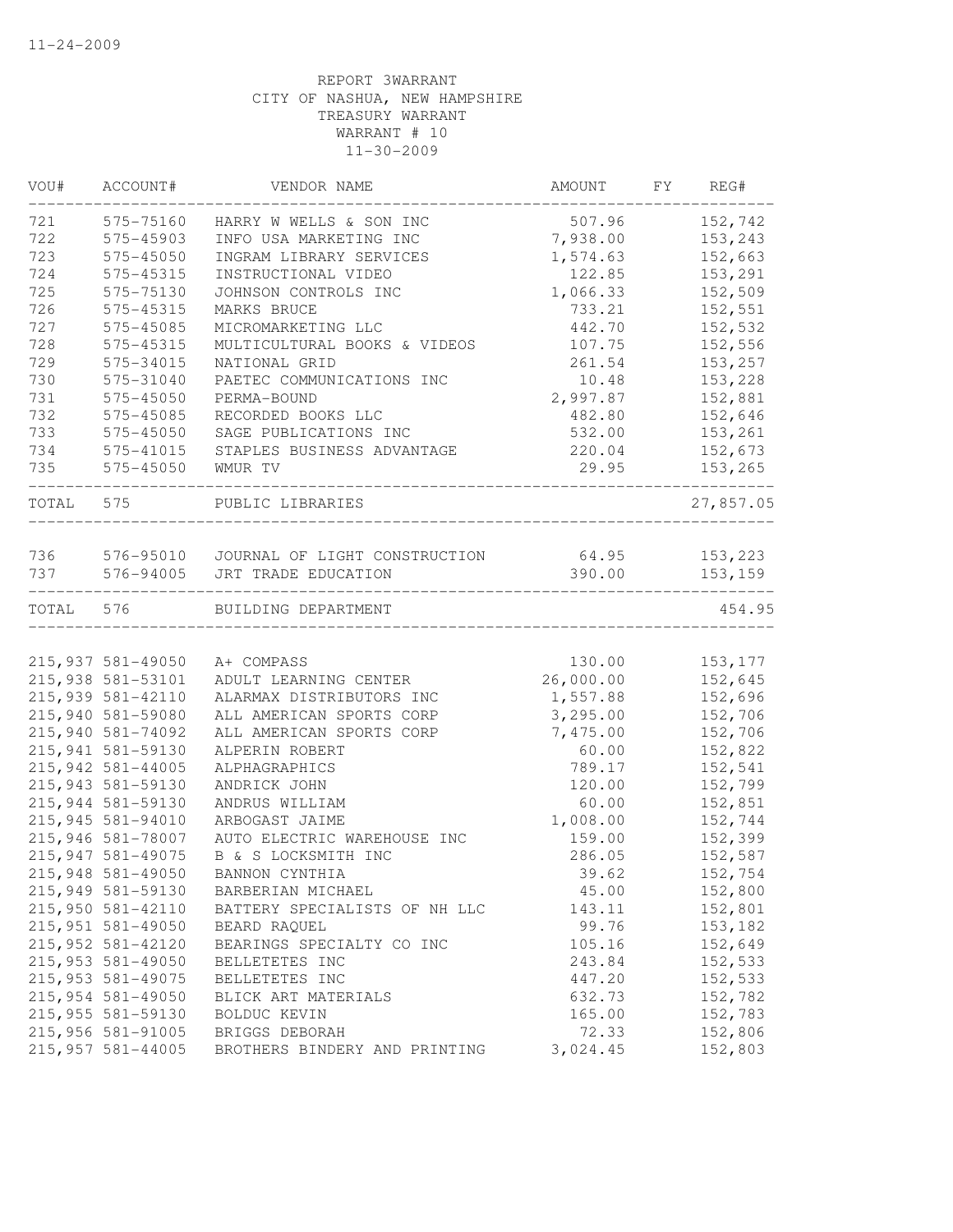| VOU# | ACCOUNT#          | VENDOR NAME                    | AMOUNT     | FY | REG#    |
|------|-------------------|--------------------------------|------------|----|---------|
|      | 215,958 581-91005 | BROWN LYNNE                    | 5.50       |    | 152,743 |
|      | 215,959 581-49910 | BROX INDUSTRIES INC            | 325.87     |    | 152,440 |
|      | 215,960 581-55010 | BUDGET CAR & TRUCK RENTAL      | 481.78     |    | 152,734 |
|      | 215,961 581-91005 | BURKE CHRISTINE                | 23.10      |    | 152,796 |
|      | 215,962 581-49050 | BUSBY ANGELA                   | 51.91      |    | 153,173 |
|      | 215,963 581-49050 | CALLOWAY HOUSE INC             | 175.88     |    | 152,438 |
|      | 215,964 581-42130 | CAPP INC                       | 3,029.00   |    | 152,688 |
|      | 215,965 581-49050 | CARPARTS OF NASHUA             | 26.18      |    | 152,840 |
|      | 215,966 581-49050 | CARTRIDGE WORLD                | 187.89     |    | 152,777 |
|      | 215,967 581-42010 | CCM & SUPPLY CO LLC            | 115.68     |    | 152,807 |
|      | 215,968 581-42110 | <b>CED</b>                     | 199.00     |    | 152,462 |
|      | 215,969 581-42010 | CENTRAL PAPER PRODUCTS CO      | 125.10     |    | 153,011 |
|      | 215,970 581-53103 | CLARK ASSOCIATES/DEBBIE CLARK  | 25, 136.00 |    | 152,448 |
|      | 215,971 581-49050 | CLASSROOMDIRECT                | 3.99       |    | 152,809 |
|      | 215,972 581-43005 | CMRS-POC                       | 2,000.00   |    | 153,297 |
|      | 215,973 581-49075 | COFFEE PAUSE                   | 100.00     |    | 152,828 |
|      | 215,974 581-49050 | CONNECTICUT VALLEY BIOLOGICAL  | 47.03      |    | 152,853 |
|      | 215,975 581-49910 | CORRIVEAU ROUTHIER INC         | 582.87     |    | 152,843 |
|      | 215,976 581-91005 | COVART VIRGINIA L              | 17.22      |    | 152,815 |
|      | 215,977 581-95005 | CRISIS PREVENTION INSTITUTE IN | 100.00     |    | 152,691 |
|      | 215,978 581-49050 | CRYSTAL ROCK BOTTLED WATER     | 142.04     |    | 152,789 |
|      | 215,979 581-75023 | D & M STRIPING                 | 999.99     |    | 152,416 |
|      | 215,980 581-74092 | DAVID H BAILEY                 | 500.00     |    | 152,714 |
|      | 215,981 581-59130 | DUPRAT DANIEL                  | 60.00      |    | 152,531 |
|      | 215,982 581-59130 | <b>DUSTIE TERRENCE</b>         | 90.00      |    | 152,865 |
|      | 215,983 581-91005 | DYER JENNIFER                  | 49.50      |    | 152,535 |
|      | 215,984 581-45910 | EBSCO INFORMATION SERVICES     | 394.02     |    | 152,995 |
|      | 215,985 581-53101 | EDUCATION INC                  | 1,443.05   |    | 152,741 |
|      | 215,986 581-42130 | F W WEBB COMPANY               | 539.12     |    | 152,477 |
|      | 215,986 581-49050 | F W WEBB COMPANY               | 187.40     |    | 152,477 |
|      | 215,987 581-31005 | FAIR POINT COMMUNICATIONS INC  | 52.25      |    | 153,300 |
|      | 215,988 581-31005 | FAIRPOINT COMMUNICATIONS INC   | 115.48     |    | 153,299 |
|      | 215,989 581-31005 | FAIRPOINT COMMUNICATIONS INC   | 46.63      |    | 153,301 |
|      | 215,990 581-31005 | FAIRPOINT COMMUNICATIONS INC   | 28.48      |    | 153,302 |
|      | 215,991 581-55020 | FIRST STUDENT INC              | 212.90     |    | 152,721 |
|      | 215,992 581-55005 | FIRST STUDENT INC              | 2,570.57   |    | 152,729 |
|      | 215,993 581-49030 | FOLLETT LIBRARY RESOURCES      | 525.09     |    | 152,425 |
|      | 215,993 581-49055 | FOLLETT LIBRARY RESOURCES      | 178.09     |    | 152,425 |
|      | 215,994 581-49050 | FREY SCIENTIFIC                | 31.75      |    | 152,508 |
|      | 215,995 581-49050 | <b>GOPHER</b>                  | 42.86      |    | 152,697 |
|      | 215,996 581-42130 | GRAINGER                       | 177.32     |    | 152,491 |
|      | 215,997 581-49075 | GRANITE STATE SPECIALTIES LLC  | 434.50     |    | 153,191 |
|      | 215,998 581-91005 | GREENBERG ELLEN                | 738.28     |    | 152,788 |
|      | 215,999 581-49075 | GREENFIELD INDUSTRIES INC      | 304.00     |    | 152,443 |
|      | 216,000 581-74092 | HARRIS EQUIPMENT REPAIR SERVIC | 33.92      |    | 152,856 |
|      | 216,001 581-78007 | HEAVY DUTY TRUCK & DIESEL SERV | 165.00     |    | 152,846 |
|      | 216,002 581-47010 | HENRY SCHEIN INC               | 5.69       |    | 152,755 |
|      | 216,003 581-59130 | HOEMKE CRAIG                   | 60.00      |    | 152,810 |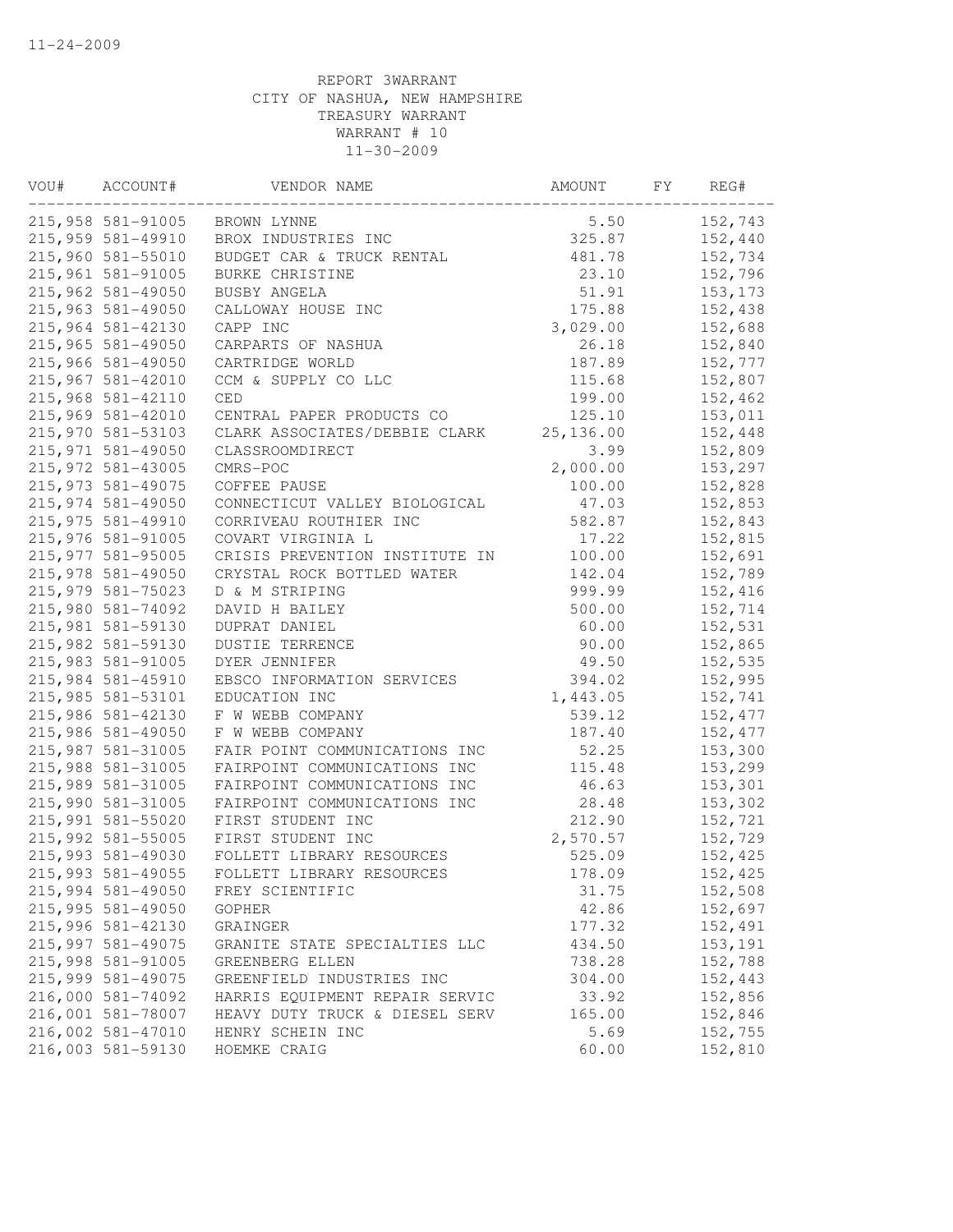| VOU# | ACCOUNT#                               | VENDOR NAME                    | AMOUNT    | FY | REG#     |
|------|----------------------------------------|--------------------------------|-----------|----|----------|
|      | 216,004 581-49075                      | HOME DEPOT CREDIT SERVICES     | 674.87    |    | 152,716  |
|      | 216,005 581-49050                      | HOME DEPOT CREDIT SERVICES     | 268.45    |    | 152,739  |
|      | 216,006 581-49050                      | HOME DEPOT CREDIT SERVICES     | 43.76     |    | 152,764  |
|      | 216,007 581-78007                      | HOWARD P FAIRFIELD, LLC        | 81.75     |    | 152,781  |
|      | 216,008 581-91040                      | INSINGA SCOTT                  | 126.23    |    | 153,167  |
|      | 216,009 581-41040                      | INTEGRATED OFFICE SOLUTIONS    | 932.00    |    | 152,798  |
|      | 216,010 581-49050                      | J W PEPPER & SON INC           | 188.50    |    | 152,495  |
|      | 216,011 581-34015                      | KEYSPAN ENERGY DELIVERY        | 47.65     |    | 152,724  |
|      | 216,012 581-49050                      | KLAWES KEITH                   | 116.00    |    | 152,728  |
|      | 216,013 581-91005                      | KOSOW CARMEN                   | 39.46     |    | 152,715  |
|      | 216,014 581-49050                      | LAERDAL MEDICAL CORP           | 110.45    |    | 152,626  |
|      | 216,015 581-49035                      | LAKESHORE LEARNING MATERIALS   | 292.39    |    | 152,501  |
|      | 216,016 581-59130                      | LOCONTE CARMINE                | 105.00    |    | 153,174  |
|      | 216,017 581-42110                      | M & M ELECTRICAL SUPPLY CO INC | 3,183.97  |    | 152,839  |
|      | 216,018 581-59130                      | MAKARAWICZ WILLIAM             | 60.00     |    | 152,458  |
|      | 216,019 581-49050                      | MARKET BASKET                  | 724.39    |    | 152,552  |
|      | 216,020 581-75090                      | MARVELL PLATE GLASS INC        | 773.00    |    | 152,419  |
|      | 216,021 581-78007                      | MAYNARD & LESIEUR INCORPORATED | 229.50    |    | 152,859  |
|      | 216,022 581-53103                      | MCCARTNEY AMY                  | 4,617.00  |    | 152,790  |
|      | 216,023 581-49050                      | MCGILL'S INC                   | 1,062.00  |    | 153, 137 |
|      | 216,024 581-49035                      | MCGRAW HILL COMPANIES          | 2,094.88  |    | 152,513  |
|      | 216,025 581-49050                      | MCINTIRE BUSINESS PRODUCTS INC | 386.08    |    | 153,166  |
|      | 216,026 581-59130                      | MEISEL WILLIAM II              | 60.00     |    | 152,548  |
|      | 216,027 581-49075                      | MERRIMACK BUILDING SUPPLY INC  | 478.00    |    | 152,695  |
|      | 216,028 581-34015                      | METROMEDIA ENERGY INC          | 43,510.39 |    | 153,298  |
|      | 216,029 581-42130                      | MILL METALS CORP               | 69.00     |    | 152,612  |
|      | 216,030 581-53100                      | MULTI-STATE BILLING SERVICES L | 3,343.95  |    | 152,794  |
|      | 216,031 581-49050                      | MUSIC & ART CENTERS            | 1,073.84  |    | 152,831  |
|      | 216,032 581-49050                      | NASCO                          | 41.76     |    | 153,031  |
|      | 216,033 581-49910                      | NASHUA OUTDOOR POWER EQUIP     | 360.62    |    | 152,546  |
|      | 216,034 581-34015                      | NATIONAL GRID                  | 12,069.34 |    | 153,303  |
|      | 216,035 581-49075                      | NELSON WILLIAM                 | 53.93     |    | 152,786  |
|      | 216,036 581-59130                      | NEVERETT WILLIAM               | 60.00     |    | 152,611  |
|      | 216,037 581-31005                      | NEXTEL COMMUNICATIONS          | 2,130.58  |    | 153,227  |
|      | 216,038 581-49050                      | NHTM                           | 35.00     |    | 152,761  |
|      | 216,039 581-59130                      | NICHOLSON MORRIS               | 60.00     |    | 152,492  |
|      | 216,040 581-45410                      | NIHOA-NH INC                   | 120.00    |    | 152,518  |
|      | 216,041 581-49050                      | NORTHCENTER FOODSERVICE        | 1,425.35  |    | 152,727  |
|      |                                        |                                |           |    |          |
|      | 216,042 581-42110<br>216,043 581-91005 | NORTHEAST ELECTRICAL           | 90.29     |    | 153,190  |
|      |                                        | O'DEA MAUREEN                  | 30.53     |    | 152,736  |
|      | 216,044 581-49050                      | OFFTECH NEW ENGLAND            | 119.20    |    | 152,652  |
|      | 216,045 581-31005                      | ONE COMMUNICATIONS             | 6,174.07  |    | 153,277  |
|      | 216,045 581-31040                      | ONE COMMUNICATIONS             | 801.84    |    | 153,277  |
|      | 216,046 581-49050                      | OXFORD UNIVERSITY PRESS INC    | 78.91     |    | 153,034  |
|      | 216,047 581-49050                      | PAUL MELANIE                   | 36.48     |    | 152,748  |
|      | 216,048 581-49050                      | PAXTON-PATTERSON               | 200.10    |    | 152,560  |
|      | 216,049 581-49050                      | PBS DISTRIBUTION LLC           | 65.91     |    | 152,493  |
|      | 216,050 581-49035                      | PEARSON EDUCATION              | 95.37     |    | 152,756  |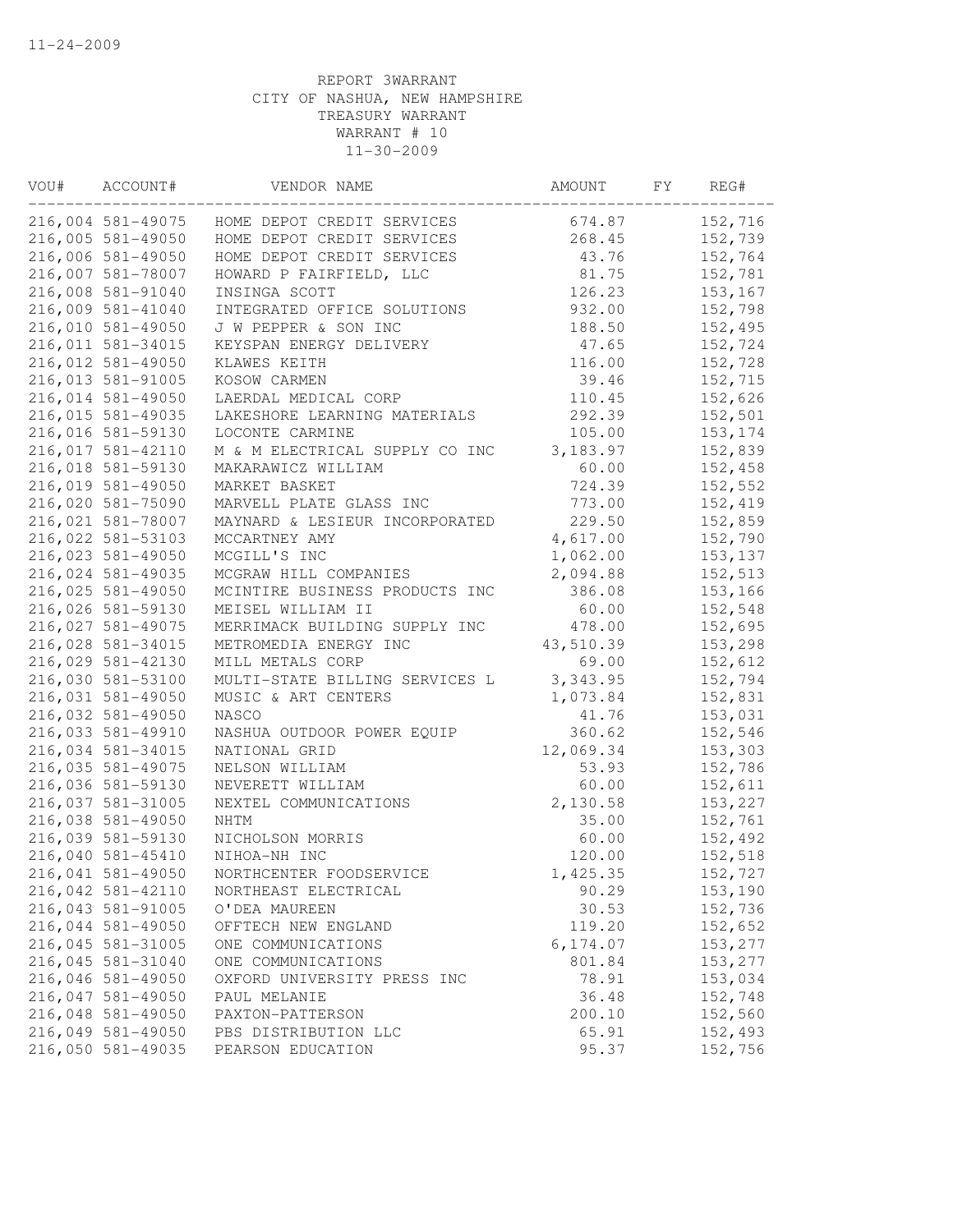| VOU# | ACCOUNT#          | VENDOR NAME                         | AMOUNT     | FY | REG#     |
|------|-------------------|-------------------------------------|------------|----|----------|
|      |                   | 216,050 581-49050 PEARSON EDUCATION | 1,233.19   |    | 152,756  |
|      | 216,051 581-33005 | PENNICHUCK WATER WORKS INC          | 5,770.48   |    | 153,230  |
|      | 216,052 581-41015 | PETTY CASH                          | 13.89      |    | 153,217  |
|      | 216,052 581-43005 | PETTY CASH                          | 12.48      |    | 153,217  |
|      | 216,052 581-49050 | PETTY CASH                          | 60.89      |    | 153,217  |
|      | 216,053 581-41015 | PETTY CASH                          | 75.97      |    | 153,218  |
|      | 216,053 581-91040 | PETTY CASH                          | 15.00      |    | 153,218  |
|      | 216,054 581-49075 | PETTY CASH                          | 549.50     |    | 153,220  |
| 738  | 581-53100         | PITNEY BOWES INC                    | 465.00     |    | 152,672  |
|      | 216,055 581-49075 | PITNEY BOWES INCORPORATED           | 201.42     |    | 153, 119 |
|      | 216,056 581-91005 | PLACE PATRICIA                      | 55.14      |    | 152,702  |
|      | 216,057 581-64192 | PRO AV SYSTEMS INC                  | 5,152.00   |    | 152,778  |
|      | 216,058 581-32005 | PSNH                                | 716.76     |    | 153,276  |
|      | 216,059 581-32005 | PUBLIC SERVICE OF NH                | 50, 142.19 |    | 153,274  |
|      | 216,060 581-59130 | REDDICK BARRY                       | 60.00      |    | 152,808  |
|      | 216,061 581-49910 | REEDS FERRY LUMBER CORP             | 209.95     |    | 152,445  |
|      | 216,062 581-42110 | REXEL CLS                           | 29.54      |    | 152,785  |
|      | 216,063 581-49050 | SANE                                | 864.30     |    | 152,719  |
|      | 216,064 581-78007 | SANEL AUTO PARTS CO                 | 126.53     |    | 152,540  |
|      | 216,065 581-49050 | SARGENT-WELCH                       | 160.38     |    | 152,459  |
|      | 216,066 581-49050 | SAX ARTS & CRAFTS                   | 249.53     |    | 152,705  |
|      | 216,067 581-47010 | SCHOOL HEALTH CORP                  | 133.03     |    | 152,423  |
|      | 216,068 581-47010 | SCHOOL NURSE SUPPLY INC             | 215.72     |    | 152,698  |
|      | 216,069 581-41015 | SCHOOL SPECIALTY                    | 50.36      |    | 152,710  |
|      | 216,069 581-49050 | SCHOOL SPECIALTY                    | 1,692.23   |    | 152,710  |
|      | 216,069 581-49110 | SCHOOL SPECIALTY                    | $-9.69$    |    | 152,710  |
|      | 216,070 581-49050 | SERVICE REPRODUCTION COMPANY        | 119.67     |    | 152,502  |
|      | 216,071 581-42130 | SIEMENS BUILDING TECHNOLOGIES       | 1,525.12   |    | 152,759  |
|      | 216,072 581-91005 | SILVA AMANDA                        | 39.18      |    | 152,802  |
|      | 216,073 581-42110 | SIMPLEXGRINNELL                     | 4,101.49   |    | 152, 411 |
|      | 216,073 581-49035 | SIMPLEXGRINNELL                     | 606.22     |    | 152, 411 |
|      | 216,074 581-49050 | SNOW PATRICIA                       | 49.21      |    | 152,704  |
|      | 216,075 581-41015 | STAPLES BUSINESS ADVANTAGE          | 972.59     |    | 152,616  |
|      | 216,075 581-41045 | STAPLES BUSINESS ADVANTAGE          | 107.95     |    | 152,616  |
|      | 216,075 581-49050 | STAPLES BUSINESS ADVANTAGE          | 1,143.60   |    | 152,616  |
|      | 216,075 581-49110 | STAPLES BUSINESS ADVANTAGE          | 262.48     |    | 152,616  |
|      | 216,076 581-53100 | STATE OF NH CRIMINAL RECORDS        | 738.75     |    | 153,219  |
|      | 216,077 581-59130 | TANGUAY PETER                       | 80.00      |    | 152,775  |
|      | 216,078 581-49050 | TEACHER CREATED RESOURCES           | 49.93      |    | 152,779  |
|      | 216,079 581-53100 | TERMINIX                            | 579.00     |    | 152,768  |
|      | 216,080 581-59130 | THEODORE KEVIN                      | 60.00      |    | 152,819  |
|      | 216,081 581-49035 | TOADSTOOL BOOKSHOP                  | 576.19     |    | 152,505  |
|      | 216,082 581-42120 | TOTAL AIR SUPPLY INC                | 56.84      |    | 152,610  |
|      | 216,083 581-78007 | TOWERS MOTOR PARTS CORP             | 15.90      |    | 152,632  |
|      | 216,084 581-43005 | UNITED PARCEL SERVICE               | 51.66      |    | 152,693  |
|      | 216,085 581-83102 | UNUM LIFE INSURANCE CO OF AMER      | 1,349.35   |    | 152,825  |
|      | 216,085 581-83103 | UNUM LIFE INSURANCE CO OF AMER      | 1,717.60   |    | 152,825  |
|      | 216,086 581-75180 | VIKING ROOFING, INC.                | 1,425.00   |    | 152,767  |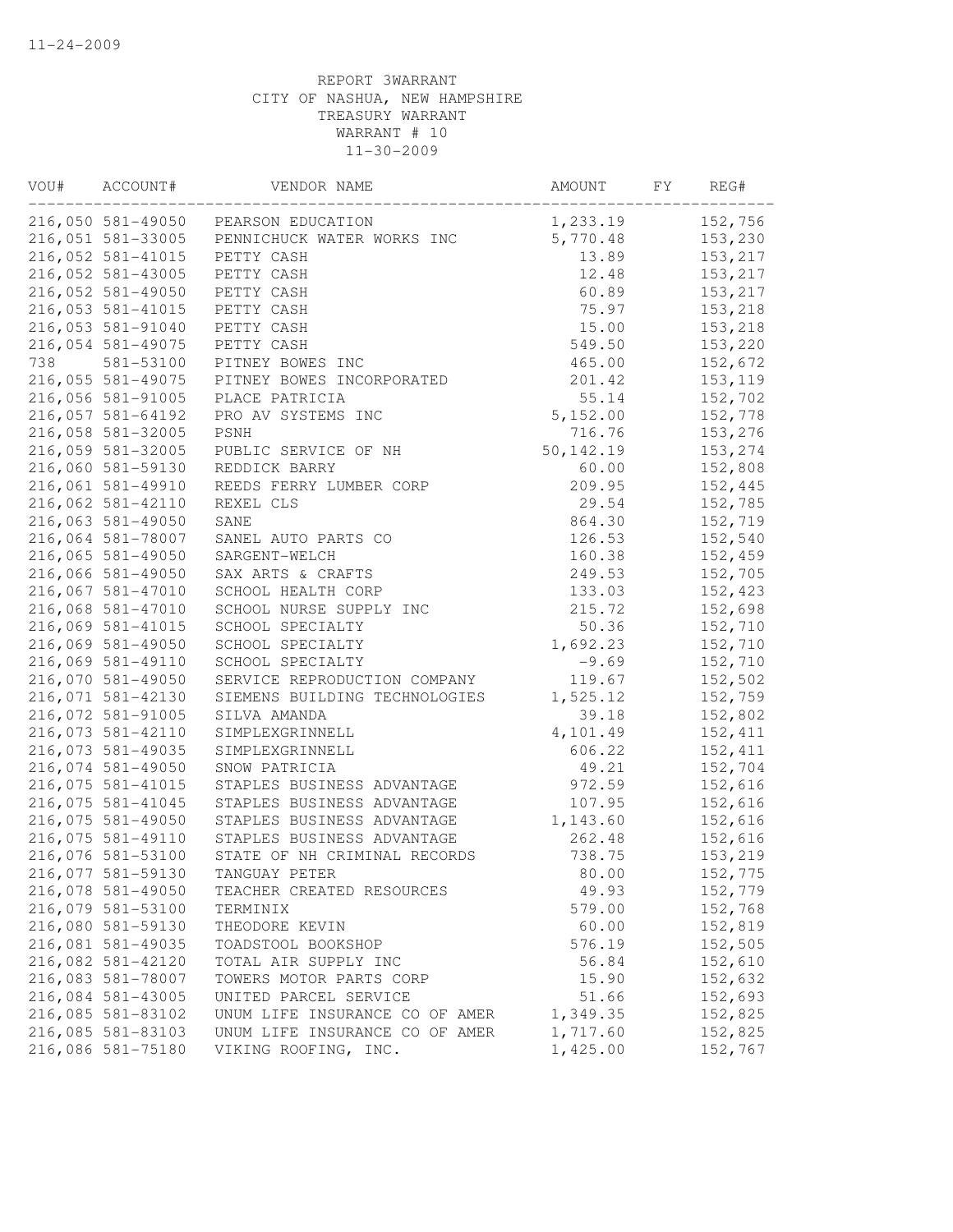| VOU#      | ACCOUNT#          | VENDOR NAME                           | AMOUNT      | FY | REG#       |
|-----------|-------------------|---------------------------------------|-------------|----|------------|
|           | 216,087 581-49075 | W E AUBUCHON CO INC                   | 53.56       |    | 153,294    |
|           | 216,088 581-49050 | WALCH EDUCATION                       | 68.98       |    | 152,765    |
|           | 216,089 581-49050 | WALMART COMMUNITY                     | 66.28       |    | 152,677    |
|           | 216,090 581-59130 | WALSH GARY                            | 80.00       |    | 152,850    |
|           | 216,091 581-41045 | WB MASON COMPANY INC                  | 4,987.50    |    | 152,437    |
|           | 216,092 581-59130 | WEBSTER DAVID                         | 60.00       |    | 152,625    |
|           | 216,093 581-49095 | WESTERN PSYCHOLOGICAL SERVICES        | 218.35      |    | 152,752    |
|           | 216,094 581-49050 | WILLIAM V. MACGILL & COMPANY          | 65.75       |    | 152,507    |
|           | 216,095 581-59130 | WILLIAMS BRIAN                        | 45.00       |    | 152,776    |
|           | 216,096 581-42110 | WILLIAMS COMMUNICATIONS SERVIC        | 279.50      |    | 152,749    |
|           | 216,097 581-49050 | WOODWORKING MACHINERY AND             | 122.12      |    | 153,189    |
|           | 216,098 581-53100 | YORK MS CCC/SLP TRICIA                | 425.00      |    | 152,804    |
|           | 216,099 581-49050 | YRC                                   | 217.19      |    | 153,183    |
|           | 216,100 581-64040 | ZONES                                 | 152, 457.19 |    | 152,712    |
| TOTAL 581 |                   | SCHOOL DEPARTMENT                     |             |    | 420,581.96 |
|           | 739 590-24576     | <b>TEC</b>                            | 7,307.40    |    | 152,830    |
|           |                   | 216,101 590-24581 F W WEBB COMPANY    | 3,073.80    |    | 152,477    |
|           |                   | 216,102 590-24581 MUSIC & ART CENTERS | 72.00       |    | 152,831    |
| TOTAL 590 |                   | PRIOR YEAR OBLIGATIONS                |             |    | 10,453.20  |
| 740       | 599-64045         | DELL MARKETING LP                     | 8,644.00    |    | 152,489    |
| TOTAL     | 599               | "CERF" - EQUIPMENT PURCHASES          |             |    | 8,644.00   |
|           |                   |                                       |             |    |            |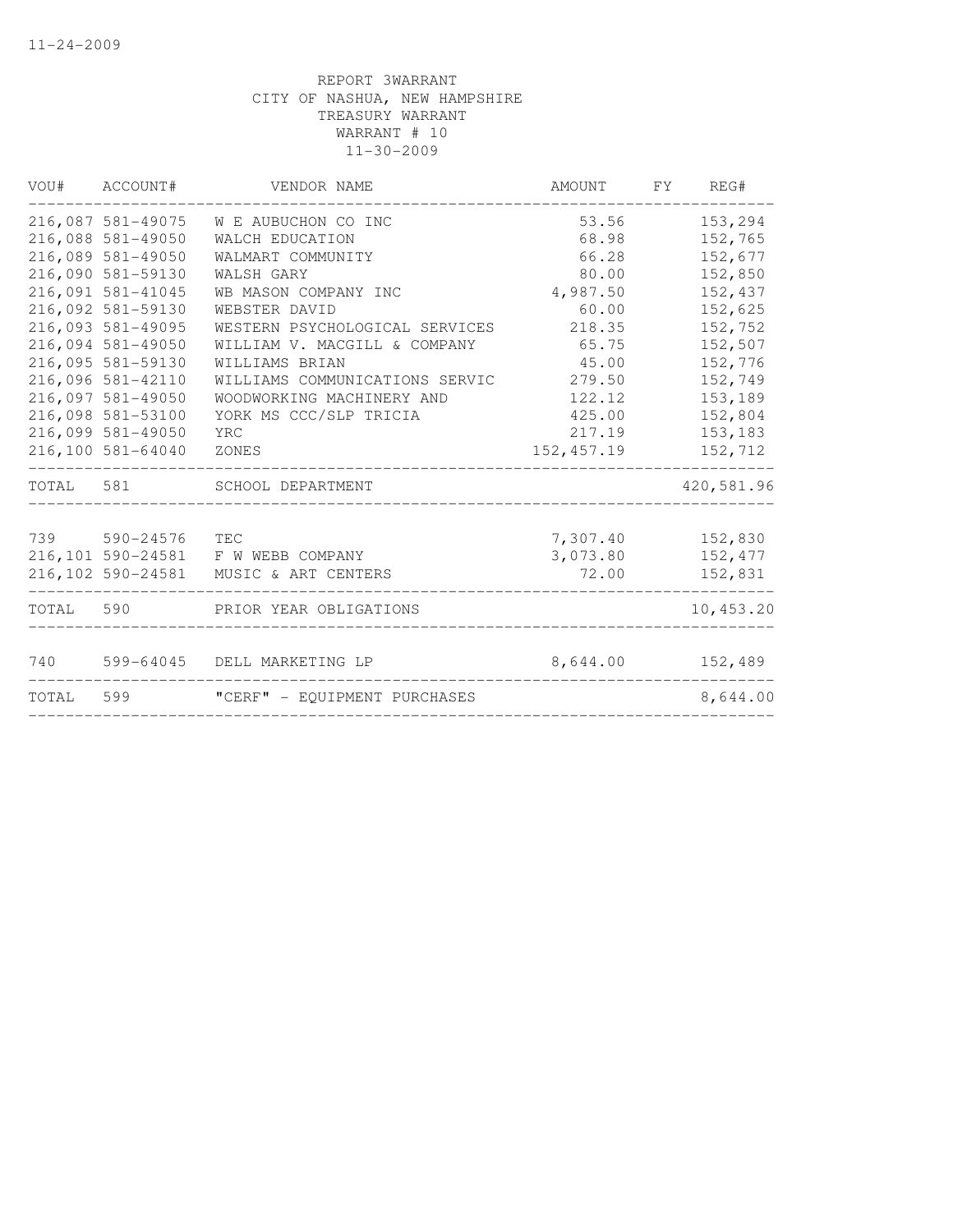|     | VOU# ACCOUNT# | VENDOR NAME                                                                                   | AMOUNT FY REG#       |            |
|-----|---------------|-----------------------------------------------------------------------------------------------|----------------------|------------|
|     |               | 741 617-01 THE JORDAN INSTITUTE                                                               | 12,664.57 152,687    |            |
|     |               | TOTAL 617-01 CAP IMP - BUILDING MAINT<br>GENERAL REPAIRS - CITY HALL                          |                      | 12,664.57  |
|     |               | 742 653-09 MILL CITY CONTRACTING                                                              | 50,730.05 152,834    |            |
|     |               | TOTAL 653-09 CAP IMP - STREET DEPT<br>SIDEWALK CONSTR & REPLACEMENT                           |                      | 50,730.05  |
|     |               | 742 653-18 MILL CITY CONTRACTING                                                              | 12, 154. 31 152, 834 |            |
|     |               | TOTAL 653-18 CAP IMP - STREET DEPT<br>SIDEWALK CONSTR & REPLACEMENT                           |                      | 12, 154.31 |
|     |               | 743 653-20 GRANITE STATE CONCRETE CO INC 1,205.50 152,655<br>744 653-20 MILL CITY CONTRACTING | 63,730.96            | 152,834    |
|     |               | TOTAL 653-20 CAP IMP - STREET DEPT<br>SIDEWALK CONSTR & REPLACEMENT                           |                      | 64,936.46  |
| 745 |               | 699-07 C W DOWNER & CO                                                                        | 1, 179.65 152, 682   |            |
|     |               | TOTAL 699-07 OTHER EXPENSES<br>WATER SUPPLY ACOUISITION                                       |                      | 1,179.65   |
|     |               |                                                                                               |                      |            |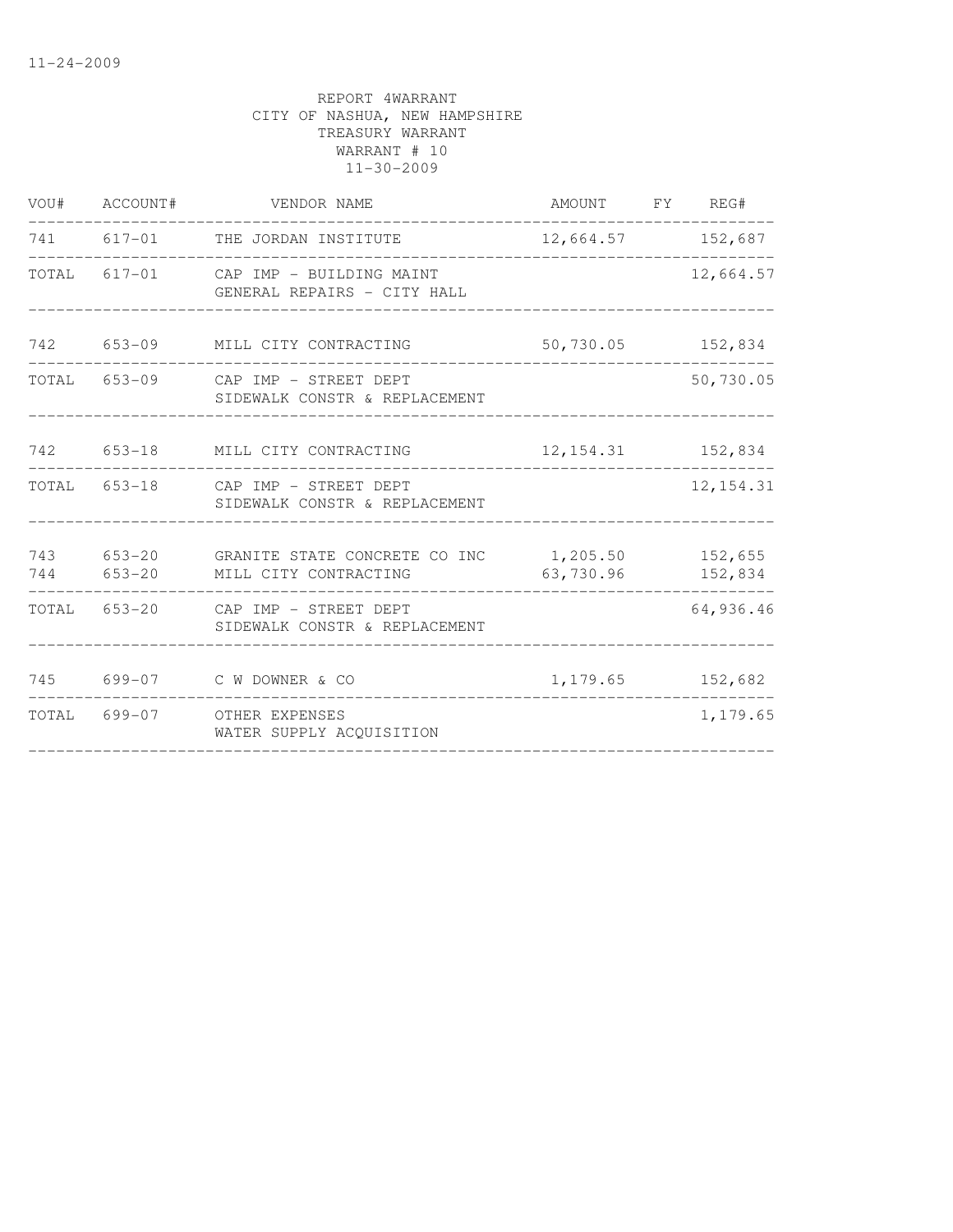| VOU#         | ACCOUNT#  | PROGRAM<br>VENDOR NAME                                      |                          | AMOUNT FY REG# |
|--------------|-----------|-------------------------------------------------------------|--------------------------|----------------|
| 746          | 753-53075 | 3740 HAYNER/SWANSON INC                                     | 15,465.85                | 152,450        |
| 747          |           | 753-53075 3740 NASHUA REGIONAL PLANNING COMMI               | 66,973.60                | 153,150        |
| TOTAL        | 753       | CPF-STREET DEPT                                             | 82, 439.45               |                |
| 748          | 792-54005 | 3743 TELEGRAPH PUBLISHING COMPANY                           | 256.90                   | 153,304        |
| 748          | 792-54005 | 3791 TELEGRAPH PUBLISHING COMPANY                           | 55.05                    | 153,304        |
| 748          | 792-54005 | 3794 TELEGRAPH PUBLISHING COMPANY                           | 146.80                   | 153,304        |
| 748          | 792-54005 | 3797 TELEGRAPH PUBLISHING COMPANY                           | 73.40                    | 153,304        |
| 748          | 792-54010 | 3743 TELEGRAPH PUBLISHING COMPANY                           | 440.40                   | 153,304        |
| 749          | 792-54010 | 3743 UNION LEADER CORPORATION                               | 770.70                   | 153,269        |
| 750          | 792-59231 | 3744 NEW ENGLAND TRAFFIC CONTROL SV                         | 220.00                   | 152,472        |
| 750          | 792-59231 | 3795 NEW ENGLAND TRAFFIC CONTROL SV                         | 462.00                   | 152,472        |
| 751<br>TOTAL | 792-59232 | 3742 PARK CONSTRUCTION CORP<br>792 CPF-WASTEWATER USER FUND | 170,421.84<br>172,847.09 | 152,487        |
|              |           |                                                             |                          |                |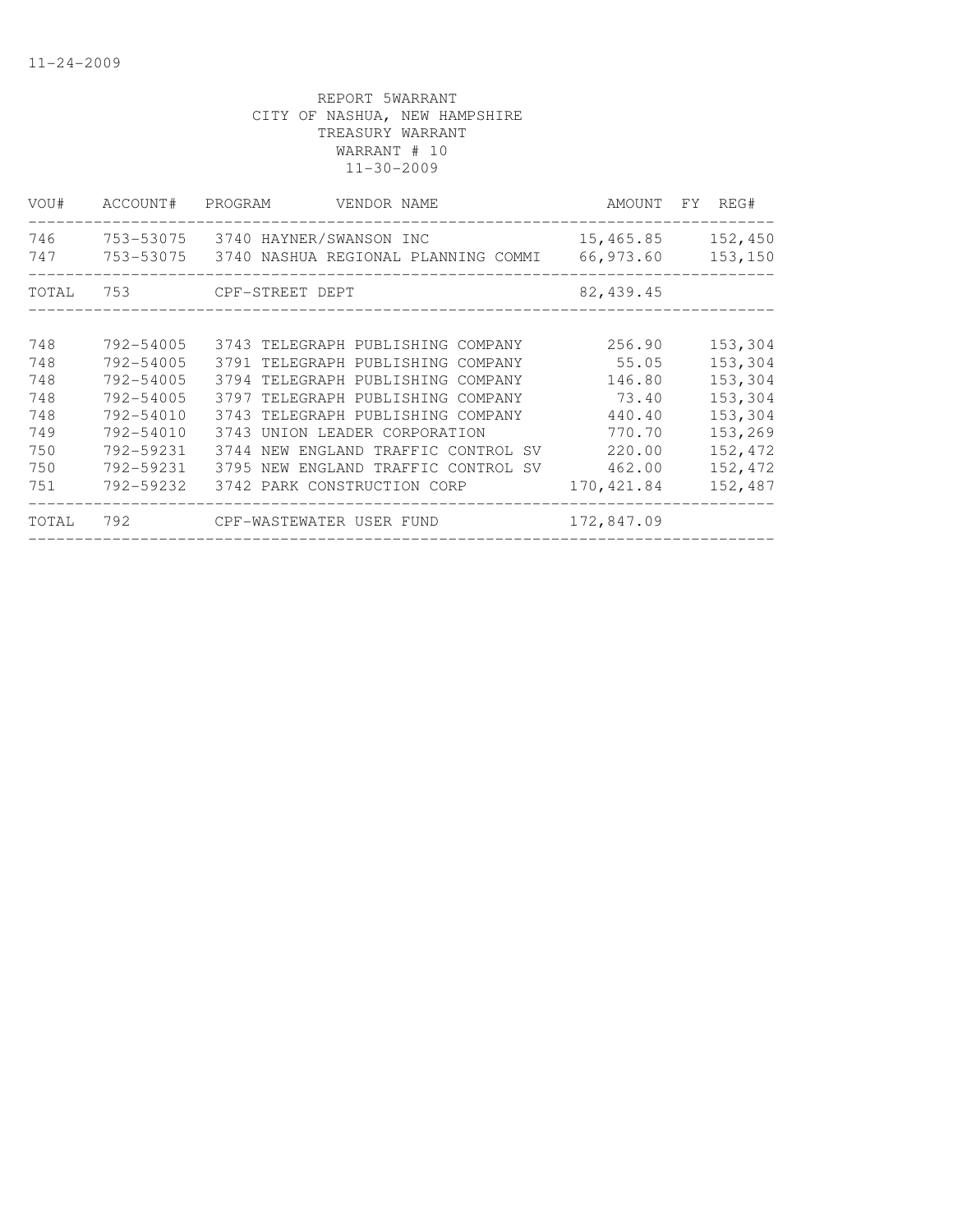| VOU# | ACCOUNT#  | VENDOR NAME                    | AMOUNT   | FY | REG#     |
|------|-----------|--------------------------------|----------|----|----------|
| 752  | 801-31005 | FAIRPOINT COMMUNICATIONS       | 28.48    |    | 153,263  |
| 753  | 801-31040 | PAETEC COMMUNICATIONS INC      | 7.75     |    | 153,228  |
| 754  | 801-41015 | STAPLES BUSINESS ADVANTAGE     | 115.00   |    | 152,673  |
| 755  | 801-42000 | NEW ENGLAND PAPER & SUPPLY     | 106.08   |    | 152,563  |
| 756  | 801-46030 | LEHIGH OUTFITTERS              | 153.45   |    | 152,516  |
| 757  | 801-46045 | CCP INDUSTRIES INC             | 69.88    |    | 152,544  |
| 757  | 801-46045 | CCP INDUSTRIES INC             | 114.92   |    | 152,544  |
| 757  | 801-46045 | CCP INDUSTRIES INC             | 69.88    |    | 152,544  |
| 758  | 801-46045 | M & N SPORTS LLC               | 1,240.55 |    | 152,539  |
| 759  | 801-47010 | BASS FIRST AID SERVICE COMPANY | 180.95   |    | 152,473  |
| 760  | 801-48005 | SHATTUCK MALONE OIL CO         | 987.36   |    | 153,224  |
| 760  | 801-48005 | SHATTUCK MALONE OIL CO         | 1,135.46 |    | 153,224  |
| 760  | 801-48005 | SHATTUCK MALONE OIL CO         | 345.59   |    | 153,224  |
| 761  | 801-53030 | COLUMBIA ANALYTICAL SERVICES I | 675.00   |    | 152,571  |
| 762  | 801-53030 | GZA GEOENVIRONMENTAL INC       | 2,345.55 |    | 152,718  |
| 763  | 801-53030 | SANBORN HEAD & ASSOCIATES INC  | 5,000.00 |    | 153,266  |
| 764  | 801-53075 | USDA APHIS                     | 5,441.67 |    | 153,241  |
| 765  | 801-53087 | ENDYNE INC                     | 1,172.60 |    | 152,575  |
| 765  | 801-53088 | ENDYNE INC                     | 587.00   |    | 152,575  |
| 765  | 801-53130 | ENDYNE INC                     | 1,413.90 |    | 152,575  |
| 766  | 801-59100 | ROUTHIER & SONS INC            | 1,110.78 |    | 152,543  |
| 767  | 801-59100 | SIGNS BY DONNA                 | 240.00   |    | 153,283  |
| 768  | 801-59245 | D & R TOWING INC               | 95.00    |    | 152,844  |
| 769  | 801-64045 | COMCAST                        | 68.48    |    | 153,249  |
| 770  | 801-75023 | BELLETETES INC                 | 58.46    |    | 152,533  |
| 771  | 801-75023 | LOWE'S                         | 202.60   |    | 153,252  |
| 772  | 801-77020 | CHADWICK-BAROSS INC            | 1,844.64 |    | 152,441  |
| 773  | 801-77020 | EASTERN NE HYDRAULIS INC       | 985.00   |    | 152,666  |
| 774  | 801-77020 | LIBERTY INTN'L TRUCKS OF NH LL | $-96.00$ |    | 152,854  |
| 775  | 801-77020 | NEW HAMPSHIRE PETERBILT INC    | 97.26    |    | 153,255  |
| 776  | 801-77020 | POWERPLAN                      | 206.39   |    | 152,657  |
| 777  | 801-77020 | SOUTHWORTH-MILTON INC          | 1,746.20 |    | 152, 417 |
| 778  | 801-78065 | MAYNARD & LESIEUR INCORPORATED | 725.88   |    | 152,859  |
| 779  | 801-78100 | CHAPPELL TRACTOR SALES INC     | 202.66   |    | 152,442  |
| 780  | 801-78100 | CN WOOD CO INC                 | 566.17   |    | 152,763  |
| 781  | 801-78100 | LIBERTY INTN'L TRUCKS OF NH LL | 119.97   |    | 152,854  |
| 781  | 801-78100 | LIBERTY INTN'L TRUCKS OF NH LL | 279.53   |    | 152,854  |
| 782  | 801-78100 | MCDEVITT TRUCKS INC            | 396.85   |    | 153,237  |
| 783  | 801-78100 | NAPA AUTO PARTS                | 81.89    |    | 152,627  |
| 784  | 801-78100 | NEW G.H. BERLIN OIL COMPANY    | 488.62   |    | 152,569  |
| 784  | 801-78100 | NEW G.H. BERLIN OIL COMPANY    | 244.31   |    | 152,569  |
| 784  | 801-78100 | NEW G.H. BERLIN OIL COMPANY    | 244.31   |    | 152,569  |
| 785  | 801-78100 | OMEGA INDUSTRIAL SUPPLY INC    | 131.12   |    | 152,598  |
| 785  | 801-78100 | OMEGA INDUSTRIAL SUPPLY INC    | 65.55    |    | 152,598  |
| 785  | 801-78100 | OMEGA INDUSTRIAL SUPPLY INC    | 65.55    |    | 152,598  |
| 786  | 801-78100 | SANEL AUTO PARTS CO            | 48.70    |    | 152,540  |
| 787  | 801-78100 | THG CORPORATION                | 44.64    |    | 152,740  |
| 788  | 801-82025 | NH RETIREMENT SYSTEM           | 535.39   |    | 281      |
|      |           |                                |          |    |          |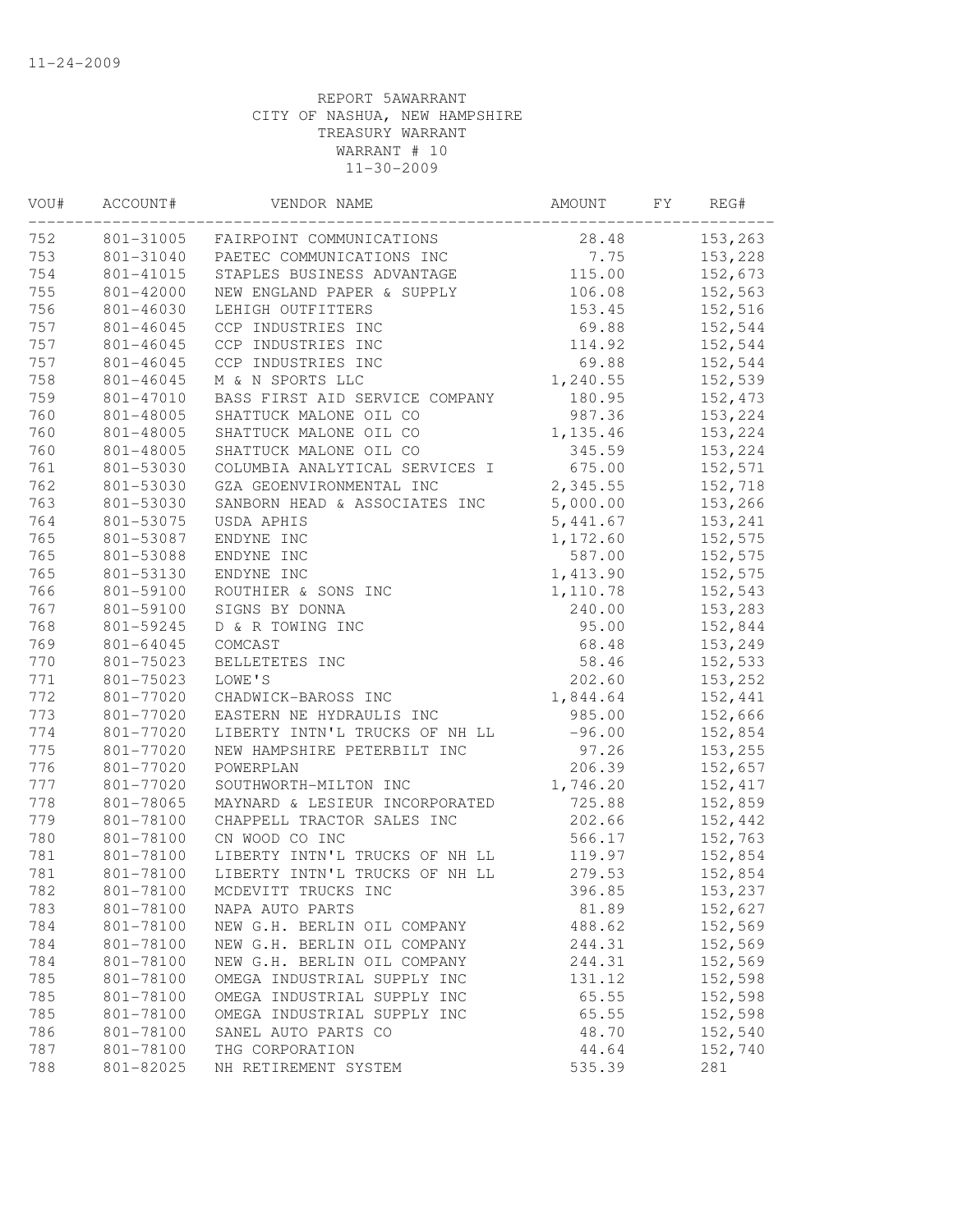| VOU#  | ACCOUNT#  | VENDOR NAME                                         | AMOUNT    | FY | REG#                     |
|-------|-----------|-----------------------------------------------------|-----------|----|--------------------------|
| 790   |           | 789 801-91005 MARKERT DENISE<br>801-98026 TJ'S DELI | 126.00    |    | 45.47 153,221<br>152,402 |
| TOTAL | 801       | SOLID WASTE DISPOSAL                                |           |    | 32, 162.49               |
| 791   | 802-31040 | PAETEC COMMUNICATIONS INC                           | 7.04      |    | 153,228                  |
| 792   | 802-32005 | PSNH                                                | 668.69    |    | 153,272                  |
| 793   | 802-32005 | PUBLIC SERVICE OF NH                                | 46,807.61 |    | 153,274                  |
| 794   | 802-33005 | PENNICHUCK WATER                                    | 177.57    |    | 153,239                  |
| 795   | 802-34015 | NATIONAL GRID                                       | 2,864.89  |    | 153,257                  |
| 796   | 802-41015 | DAYTIMERS                                           | 79.15     |    | 153,281                  |
| 797   | 802-45103 | JCI JONES CHEMICALS INC                             | 3,506.75  |    | 152,564                  |
| 798   | 802-45105 | HOLLAND COMPANY INC                                 | 4,704.00  |    | 152,496                  |
| 799   | 802-45106 | KEMIRA WATER SOLUTIONS INC                          | 4,653.85  |    | 152,566                  |
| 800   | 802-46045 | UNIFIRST CORPORATION                                | 159.27    |    | 152,643                  |
| 800   | 802-46045 | UNIFIRST CORPORATION                                | 778.96    |    | 152,643                  |
| 801   | 802-49070 | IDEXX DISTRIBUTION INC                              | 809.05    |    | 152,582                  |
| 802   | 802-49070 | LAB SAFETY SUPPY INC                                | 472.29    |    | 152,670                  |
| 803   | 802-53030 | EASTERN ANALYTICAL INC                              | 247.00    |    | 152,536                  |
| 804   | 802-53030 | ENVIROSYSTEMS INC                                   | 1,025.00  |    | 152,483                  |
| 805   | 802-53030 | TREASURER STATE OF NH                               | 180.00    |    | 153,267                  |
| 806   | 802-59100 | AMERICAN TANK MANAGEMENT INC                        | 968.00    |    | 152,537                  |
| 807   | 802-59100 | BIOREM ENVIRONMENTALS INC                           | 1,200.00  |    | 152,812                  |
| 808   | 802-59105 | GREENLEAF WILLIAM                                   | 595.00    |    | 152,596                  |
| 810   | 802-59220 | PRINTGRAPHICS OF MAINE                              | 2,000.00  |    | 278                      |
| 809   | 802-59220 | PRINTGRAPHICS OF MAINE                              | 3,194.46  |    | 152,474                  |
| 811   | 802-59230 | BROX INDUSTRIES INC                                 | 282.72    |    | 152,440                  |
| 812   | 802-59230 | CRISP CONTRACTING LLC                               | 3,400.00  |    | 152,457                  |
| 813   | 802-59265 | CITIZENS BANK NH                                    | 529.65    |    | 288                      |
| 814   | 802-59265 | CITIZENS BANK NH                                    | 57.99     |    | 289                      |
| 815   | 802-59320 | CN WOOD CO INC                                      | 174.50    |    | 152,763                  |
| 816   | 802-59320 | NAPA AUTO PARTS                                     | 15.03     |    | 152,627                  |
| 817   | 802-59320 | SANEL AUTO PARTS CO                                 | 11.66     |    | 152,540                  |
| 818   | 802-64192 | BOERGER LLC                                         | 9,072.00  |    | 153,140                  |
| 819   | 802-64192 | CARPARTS OF NASHUA                                  | 7.31      |    | 152,414                  |
| 820   | 802-64192 | DEPENDABLE LOCK SERVICE INC                         | 6.00      |    | 152,644                  |
| 821   | 802-64192 | FASTENAL COMPANY                                    | 9.58      |    | 152,597                  |
| 821   | 802-64192 | FASTENAL COMPANY                                    | 202.11    |    | 152,597                  |
| 822   | 802-64192 | GRAINGER                                            | 555.46    |    | 152,491                  |
| 823   | 802-64192 | HOME DEPOT CREDIT SERVICES                          | 34.95     |    | 153,234                  |
| 824   | 802-64192 | MCMASTER-CARR SUPPLY CO                             | 214.92    |    | 152,527                  |
| 825   | 802-64192 | NH BRAGG & SONS INC                                 | 102.34    |    | 152, 413                 |
| 826   | 802-64192 | PINE MOTOR PARTS                                    | 16.99     |    | 152,861                  |
| 827   | 802-77050 | GRAINGER                                            | 594.18    |    | 152,491                  |
| 828   | 802-77050 | HOME DEPOT CREDIT SERVICES                          | 32.62     |    | 153,234                  |
| 829   | 802-77050 | PINE MOTOR PARTS                                    | 126.47    |    | 152,861                  |
| 830   | 802-77069 | BELLETETES INC                                      | 91.75     |    | 152,533                  |
|       |           |                                                     |           |    |                          |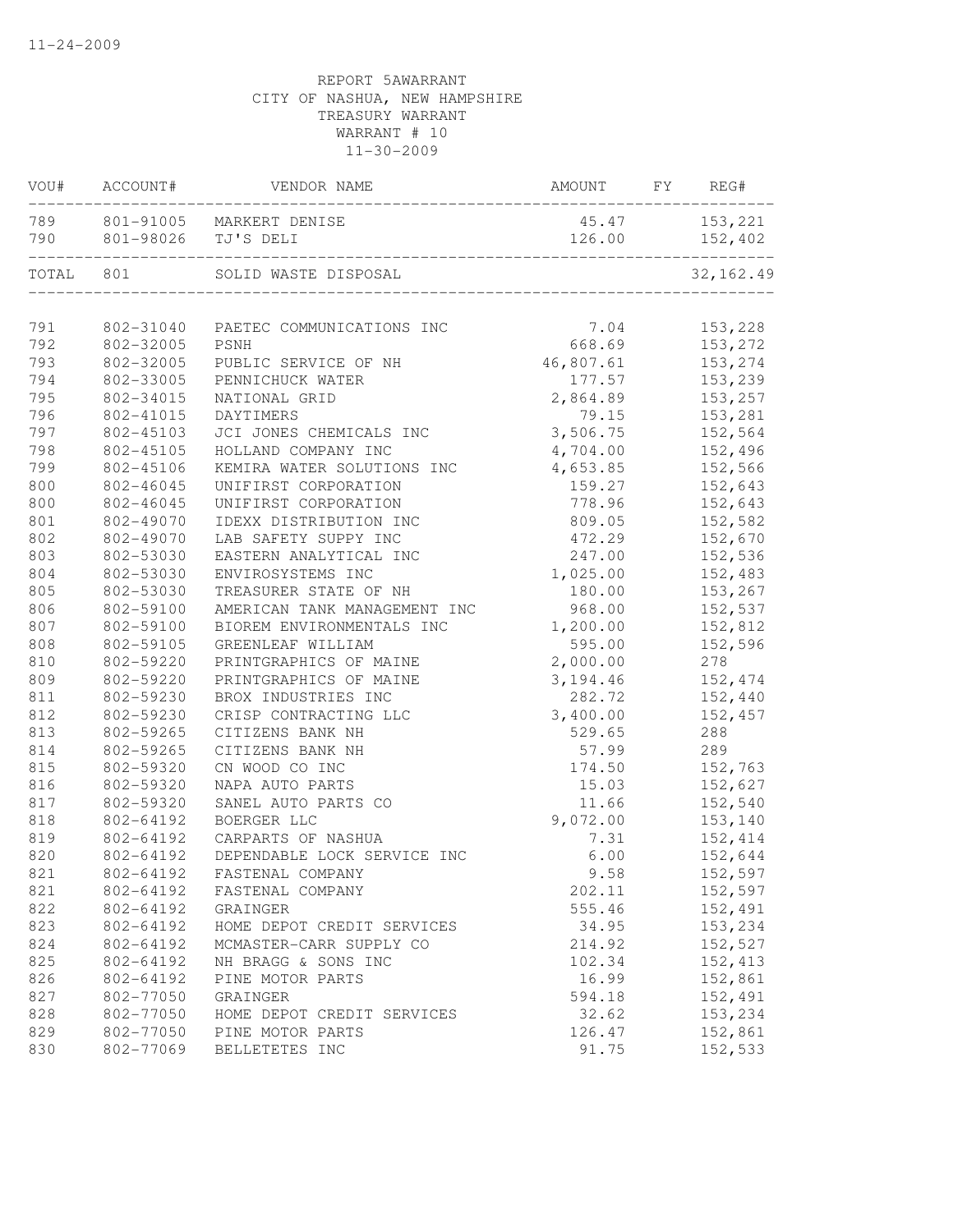| VOU#  | ACCOUNT#  | VENDOR NAME                    | AMOUNT   | FY. | REG#       |
|-------|-----------|--------------------------------|----------|-----|------------|
| 831   | 802-77069 | FASTENAL COMPANY               | 11.07    |     | 152,597    |
| 832   | 802-77069 | GRAINGER                       | 32.49    |     | 152,491    |
| 833   | 802-77069 | M & B MACHINING AND WELDING    | 2,993.00 |     | 152,855    |
| 834   | 802-77069 | M & M ELECTRICAL SUPPLY CO INC | 213.71   |     | 152,839    |
| 835   | 802-77069 | MCMASTER-CARR SUPPLY CO        | 126.56   |     | 152,527    |
| 836   | 802-77070 | WINDWARD PETROLEUM             | 1,857.20 |     | 152,464    |
| 837   | 802-77071 | FASTENAL COMPANY               | 117.88   |     | 152,597    |
| 838   | 802-77072 | GRAINGER                       | 108.09   |     | 152,491    |
| 839   | 802-77072 | HIGHLAND POWER                 | 1,449.77 |     | 152,660    |
| 840   | 802-77072 | M & M ELECTRICAL SUPPLY CO INC | 181.79   |     | 152,839    |
| 841   | 802-77072 | WINDWARD PETROLEUM             | 1,103.40 |     | 152,464    |
| 842   | 802-82025 | NH RETIREMENT SYSTEM           | 64.35    |     | 281        |
| 842   | 802-82025 | NH RETIREMENT SYSTEM           | 896.14   |     | 281        |
| 843   | 802-94005 | NHWPCA                         | 495.00   |     | 153,251    |
| 843   | 802-95005 | NHWPCA                         | 775.00   |     | 153,251    |
| TOTAL | 802       | SEWERAGE DISPOSAL SYSTEM       |          |     | 101,062.26 |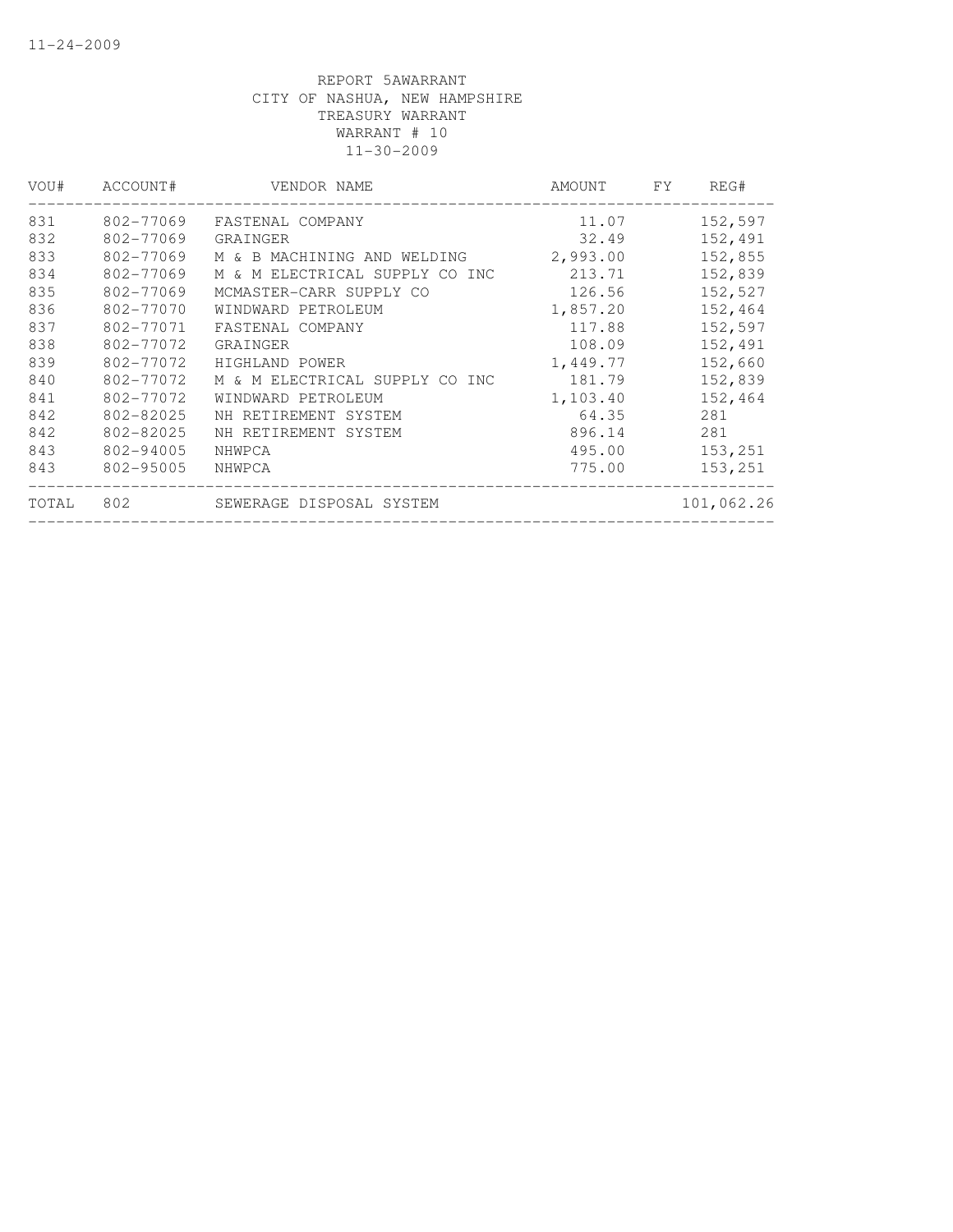| VOU#                                   | ACCOUNT#                                                                           | VENDOR NAME                                                                                                                                 | AMOUNT                                                  | FY REG#                                                        |
|----------------------------------------|------------------------------------------------------------------------------------|---------------------------------------------------------------------------------------------------------------------------------------------|---------------------------------------------------------|----------------------------------------------------------------|
|                                        |                                                                                    | 844 916-45088 RILEIGHS OUTDOOR DECOR                                                                                                        | 1,039.60                                                | 152,403                                                        |
| TOTAL                                  | 916                                                                                | PURCHASING TRUST FUND                                                                                                                       |                                                         | 1,039.60                                                       |
| 845                                    | 931-98029                                                                          | PETTY CASH                                                                                                                                  | 66.08                                                   | 153,222                                                        |
| TOTAL                                  | 931                                                                                | POLICE TRUST FUND                                                                                                                           |                                                         | 66.08                                                          |
| 846<br>847<br>847<br>848<br>849<br>850 | 952-05058<br>$952 - 45065$<br>$952 - 45065$<br>952-75021<br>952-75021<br>952-75021 | HARRIS TROPHY<br>GATE CITY FENCE CO INC<br>GATE CITY FENCE CO INC<br>HOME DEPOT CREDIT SERVICES<br>JG GRADING LLC<br>JOHNSON'S ELECTRIC INC | 307.00<br>740.00<br>115.00<br>15.96<br>425.00<br>793.76 | 152,512<br>152,510<br>152,510<br>153,234<br>152,585<br>152,484 |
| 851<br>852<br>853                      | 952-75021<br>952-75021<br>952-75021                                                | NARDONE SAND & GRAVEL CO INC<br>PENNEY FENCE COMPANY<br>TUCKAHOE TURF FARMS INC                                                             | 1,952.29<br>5,535.00<br>1,612.50                        | 152,525<br>152,562<br>152,427                                  |
| TOTAL                                  | 952                                                                                | PARK & RECREATION TRUST FUND                                                                                                                |                                                         | 11,496.51                                                      |
| 854<br>855<br>856                      | 975-05071<br>975-32005<br>975-34015                                                | COOPER DOVILE<br>PSNH<br>NATIONAL GRID                                                                                                      | 110.00<br>64.50<br>87.15                                | 153,289<br>153,272<br>153,257                                  |
| TOTAL                                  | 975                                                                                | LIBRARY TRUST FUND                                                                                                                          |                                                         | 261.65                                                         |
|                                        | 216,10 981-64192                                                                   | NASCO                                                                                                                                       | 460.62                                                  | 153,031                                                        |
| TOTAL                                  | 981                                                                                | SCHOOL TRUST FUND                                                                                                                           |                                                         | 460.62                                                         |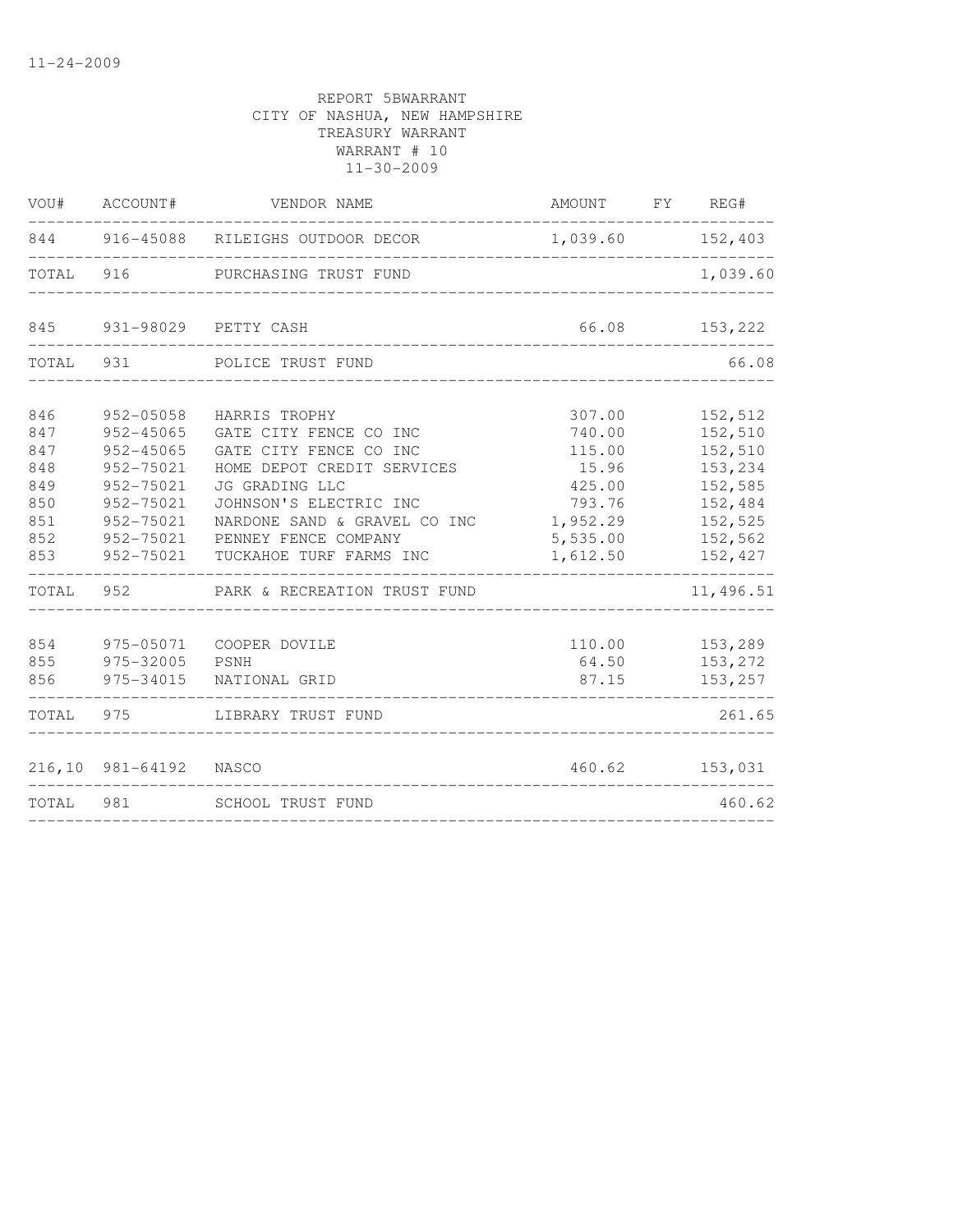|       |                          | ACCOUNT# PAYROLL WEEK ENDING | AMOUNT |
|-------|--------------------------|------------------------------|--------|
|       | $\overline{\phantom{m}}$ | $14 - NOV - 2009$            |        |
| TOTAL |                          |                              |        |
|       |                          |                              |        |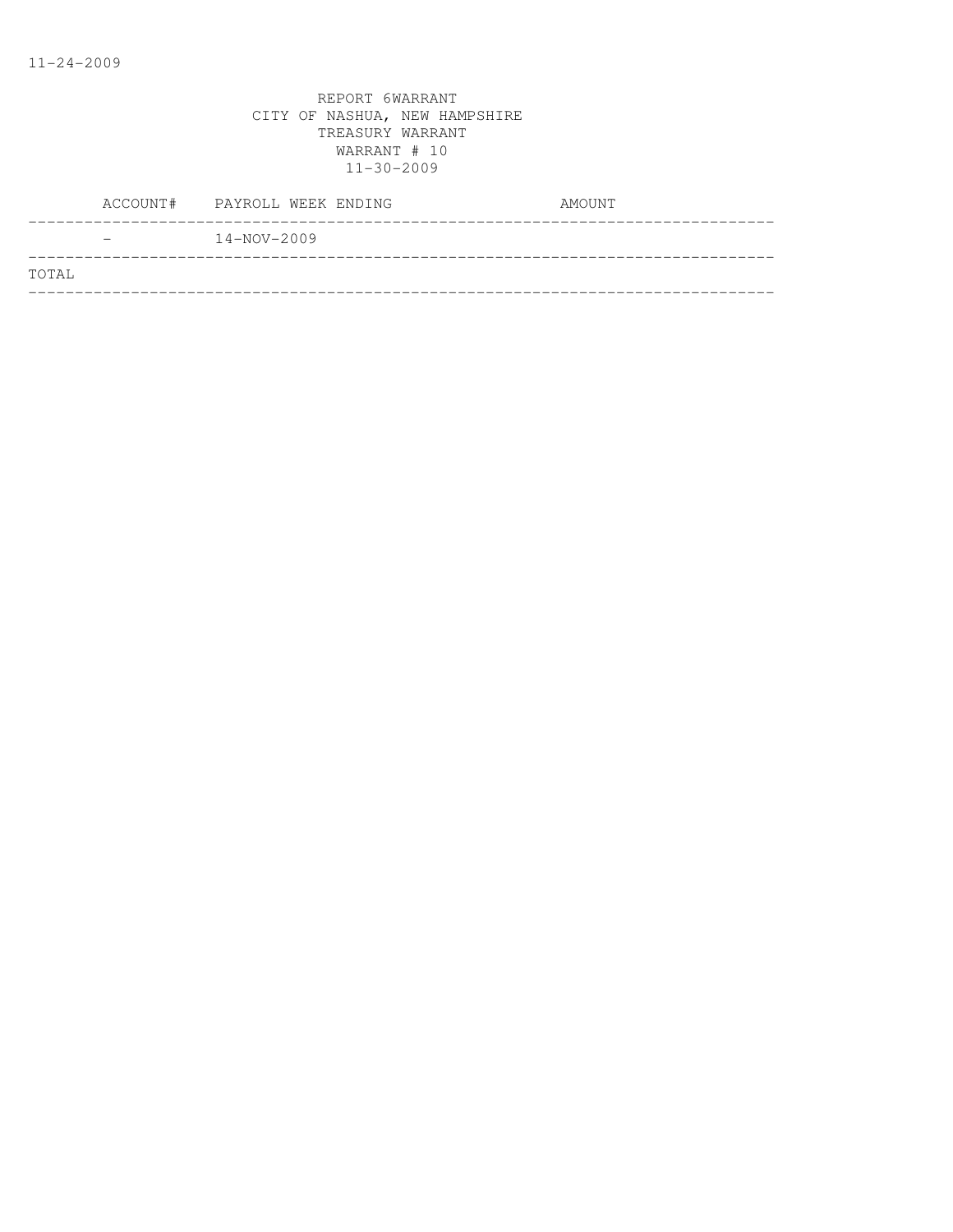|           |            | ACCOUNT# PAYROLL WEEK ENDING  | AMOUNT     |           |
|-----------|------------|-------------------------------|------------|-----------|
|           |            | 305-11125  14-NOV-2009        | 929.81     |           |
|           | 305-11125  | 21-NOV-2009                   | 929.81     |           |
|           |            | 305-11239  14-NOV-2009        | 1,044.25   |           |
|           |            | 305-11239 21-NOV-2009         | 1,044.26   |           |
| TOTAL 305 |            | SRF - CIVIC & COMM ACTIVITIES |            | 3,948.13  |
|           |            |                               |            |           |
|           | 308-11130  | 14-NOV-2009                   | 833.85     |           |
|           | 308-11130  | 21-NOV-2009                   | 833.86     |           |
|           | 308-11418  | 14-NOV-2009                   | 477.91     |           |
|           | 308-11418  | 21-NOV-2009                   | 477.92     |           |
|           | 308-11441  | 14-NOV-2009                   | 1,404.70   |           |
|           | 308-11441  | 21-NOV-2009                   | 1,404.69   |           |
|           | 308-11446  | 14-NOV-2009                   | 838.08     |           |
|           | 308-11446  | 21-NOV-2009                   | 838.07     |           |
|           | 308-11540  | 14-NOV-2009                   | 1,047.51   |           |
|           | 308-11540  | 21-NOV-2009                   | 1,047.51   |           |
|           | 308-11578  | 14-NOV-2009                   | 964.36     |           |
|           | 308-11578  | 21-NOV-2009                   | 964.37     |           |
|           | 308-11589  | 14-NOV-2009                   | 1,044.25   |           |
|           | 308-11589  | 21-NOV-2009                   | 992.05     |           |
|           | 308-83051  | 14-NOV-2009                   | 620.66     |           |
|           | 308-83051  | 21-NOV-2009                   | 1,393.55   |           |
|           | 308-83052  | 14-NOV-2009                   | 1,620.00   |           |
|           | 308-83052  | 21-NOV-2009                   | 1,965.13   |           |
|           |            | 308-83102  14-NOV-2009        | 5,995.34   |           |
|           |            | 308-83102 21-NOV-2009         | 5,995.34   |           |
| TOTAL 308 |            | SRF - INSURANCE               |            | 30,759.15 |
|           |            |                               |            |           |
|           |            | 3097-11162  14-NOV-2009       | 627.00     |           |
|           |            | 3097-11162 21-NOV-2009        | 627.00     |           |
|           | 3097-11408 | 14-NOV-2009                   | 349.73     |           |
|           |            | 3097-11408 21-NOV-2009        | 293.99     |           |
|           | 3097-12112 | 14-NOV-2009                   | 542.52     |           |
|           |            | 3097-12112 21-NOV-2009        | 671.15     |           |
|           | 3097-12830 | $21 - NOV - 2009$             | 81.68      |           |
|           | 3097-19138 | 14-NOV-2009                   | 3,011.20   |           |
|           | 3097-19139 | 14-NOV-2009                   | 12,807.63  |           |
|           | 3097-19140 | 14-NOV-2009                   | 8,924.65   |           |
|           | 3097-19140 | 21-NOV-2009                   | 8,972.95   |           |
|           | 3097-19540 | 14-NOV-2009                   | 22,681.38  |           |
|           | 3097-19540 | 21-NOV-2009                   | 23, 142.98 |           |
|           | 3097-19544 | 14-NOV-2009                   | 538.33     |           |
|           | 3097-19544 | 21-NOV-2009                   | 655.74     |           |
|           | 3097-19545 | 14-NOV-2009                   | 2,450.63   |           |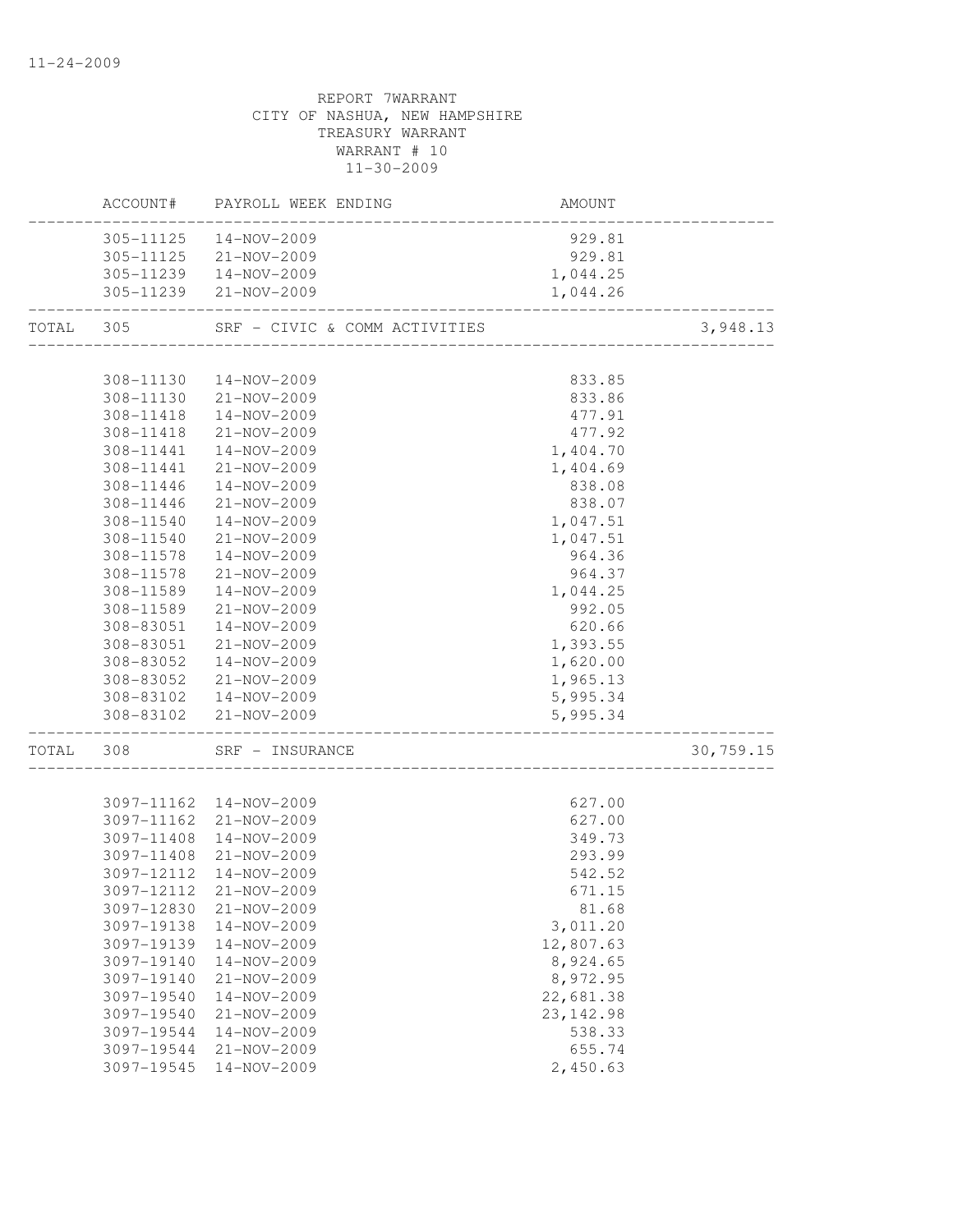|           | AMOUNT             | PAYROLL WEEK ENDING                        | ACCOUNT#               |       |
|-----------|--------------------|--------------------------------------------|------------------------|-------|
|           | 2,829.00           | 3097-19545 21-NOV-2009                     |                        |       |
| 89,207.56 |                    | SRF - FOOD SERVICES<br>------------------- | 309                    | TOTAL |
|           | 609.48             | 3098-13004 14-NOV-2009                     |                        |       |
|           | 358.59             | 3098-13004 21-NOV-2009                     |                        |       |
| 968.07    |                    | FRESH FRUIT & VEGETABLE GRANT              | TOTAL 309              |       |
|           | 2,125.00           | 3117-12006 14-NOV-2009                     |                        |       |
|           | 790.72             | 3117-12006 21-NOV-2009                     |                        |       |
| 2,915.72  |                    | DRIVER'S EDUCATION<br>_________________    | 311                    | TOTAL |
|           | 739.69             | 14-NOV-2009                                | 312-11165              |       |
|           | 739.70             | 21-NOV-2009                                | 312-11165              |       |
|           | 807.83             | $14 - NOV - 2009$                          | 312-11191              |       |
|           | 807.83             | 21-NOV-2009                                | 312-11191              |       |
|           | 142.46             | 14-NOV-2009                                | 312-11445              |       |
|           | 142.46             | 21-NOV-2009                                | 312-11445              |       |
|           | 2,170.11           | 14-NOV-2009<br>21-NOV-2009                 | 312-11547<br>312-11547 |       |
|           | 2,170.11<br>409.25 | 14-NOV-2009                                | 312-12052              |       |
|           | 409.24             | 21-NOV-2009                                | 312-12052              |       |
|           | 614.87             | 14-NOV-2009                                | 312-12116              |       |
|           | 614.87             | 21-NOV-2009                                | 312-12116              |       |
|           | 988.33             | 312-13004  14-NOV-2009                     |                        |       |
|           | 304.98             | 312-13004 21-NOV-2009                      |                        |       |
| 11,061.73 |                    | SRF - FINANCIAL SERVICES                   | 312                    | TOTAL |
|           | 1,187.50           | 3122-12006 14-NOV-2009                     |                        |       |
|           | 487.50             | 3122-12006 21-NOV-2009                     |                        |       |
| 1,675.00  |                    | ADULT ED/CONTINUING ED                     | 312                    | TOTAL |
|           | 600.00             | 3230-11870  14-NOV-2009                    |                        |       |
| 600.00    |                    | ADULT BASIC ED HS ALTERNATIVE              | 323                    | TOTAL |

3245-11860 14-NOV-2009 1,373.08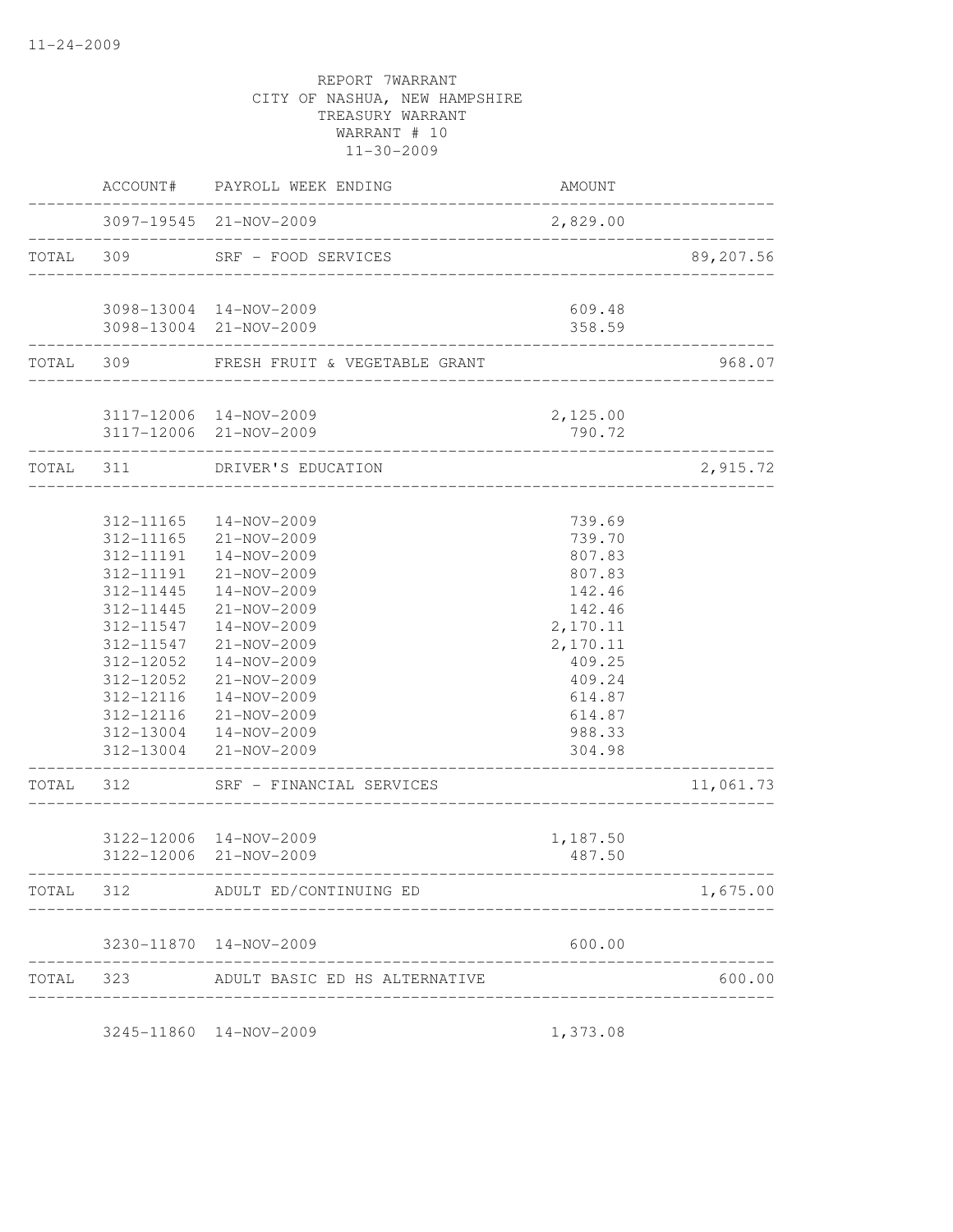|           | ACCOUNT# PAYROLL WEEK ENDING          | AMOUNT                                |           |
|-----------|---------------------------------------|---------------------------------------|-----------|
|           | TOTAL 324 YOUTH SAFE HAVEN-PAL        |                                       | 1,373.08  |
|           | 3260-11726 14-NOV-2009                | 1,915.12                              |           |
|           | TOTAL 326 NH ALTERNATE ASSESS COACH   | --------------------                  | 1,915.12  |
|           | 331-11250  14-NOV-2009                | 699.95                                |           |
|           | 331-11250 21-NOV-2009                 | 699.95                                |           |
|           | 331-11558  14-NOV-2009                | 1,179.05                              |           |
|           | 331-11558 21-NOV-2009                 |                                       |           |
| 331-12115 | 14-NOV-2009                           | 1,179.05<br>570.25                    |           |
| 331-12115 | 21-NOV-2009                           | 570.25                                |           |
| 331-13004 | 14-NOV-2009                           | 65.62                                 |           |
| 331-13004 | $21 - NOV - 2009$                     | 170.62                                |           |
| 331-13038 | 21-NOV-2009                           | 990.44                                |           |
| 331-13044 | 14-NOV-2009                           | 2,703.45                              |           |
| 331-13044 | 21-NOV-2009                           | 1,028.47                              |           |
| 331-13048 | 14-NOV-2009                           | 912.11                                |           |
|           | 331-13048 21-NOV-2009                 | 1,031.54                              |           |
| 331-15002 | 14-NOV-2009                           | 235.81                                |           |
|           | 331-18036  14-NOV-2009                | 12,314.29                             |           |
|           | 331-18036 21-NOV-2009                 | 6,035.97                              |           |
|           | TOTAL 331 SRF - POLICE DEPARTMENT     |                                       | 30,386.82 |
|           | 3330-13133 14-NOV-2009                | $-55.80$                              |           |
|           | TOTAL 333 TITLE I SCHL IMPRV LEDGE ST | _____________________________________ | $-55.80$  |
|           |                                       |                                       |           |
|           | 341-11107  14-NOV-2009                | 367.65                                |           |
|           | 341-11107 21-NOV-2009                 | 367.66                                |           |
| 341-11235 | 14-NOV-2009                           | 1,167.80                              |           |
|           | 341-11235 21-NOV-2009                 | 1,167.80                              |           |
| 341-11484 | 14-NOV-2009                           | 1,040.00                              |           |
| 341-11484 | $21 - NOV - 2009$                     | 480.00                                |           |
| 341-11563 | 14-NOV-2009                           | 966.25                                |           |
| 341-11563 | 21-NOV-2009                           | 966.24                                |           |
| 341-12037 | 14-NOV-2009                           | 166.87                                |           |
| 341-12037 | 21-NOV-2009                           | 107.27                                |           |
| 341-12101 | 14-NOV-2009                           | 331.81                                |           |
| 341-12101 | 21-NOV-2009                           | 407.73                                |           |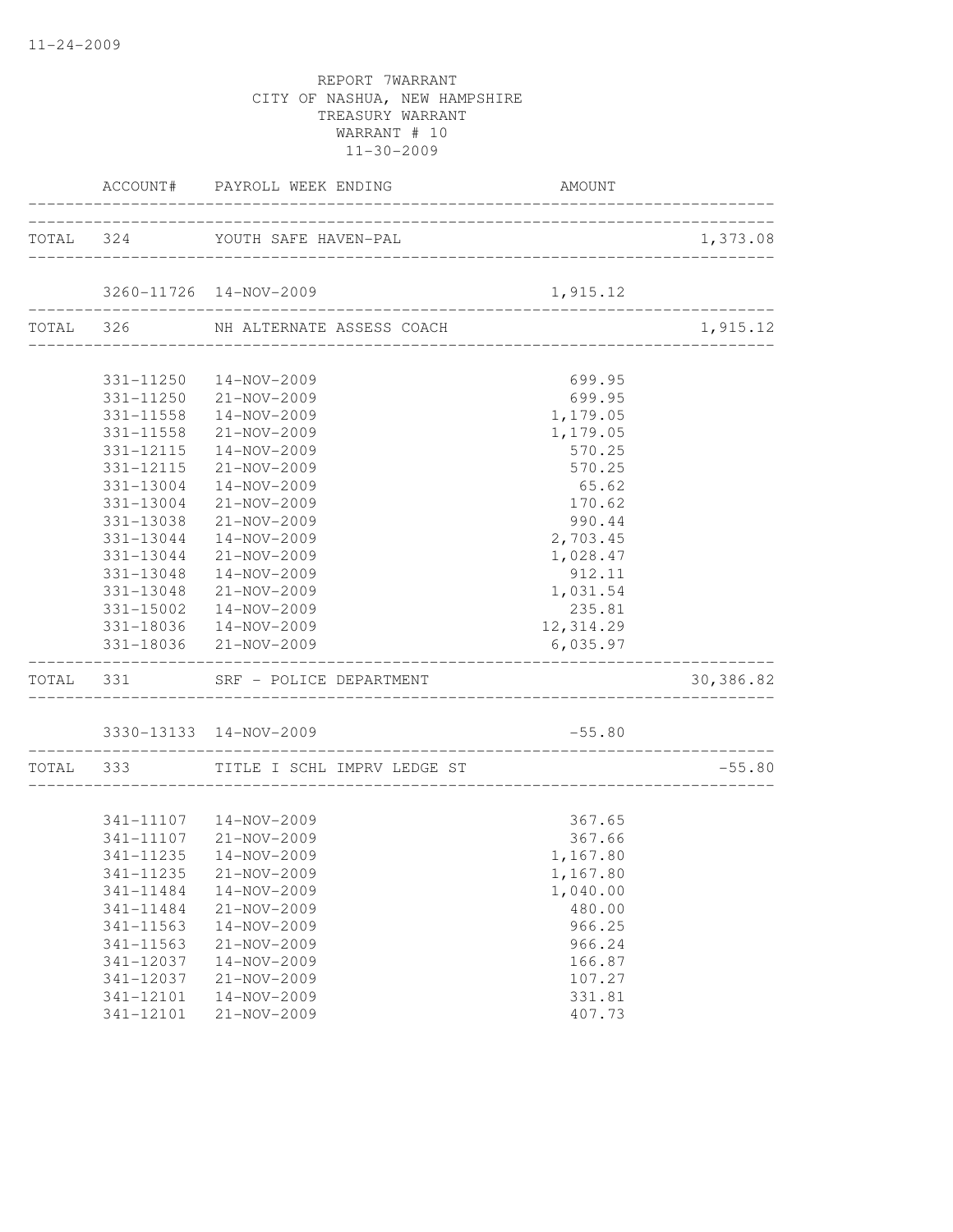|           | ACCOUNT#   | PAYROLL WEEK ENDING            | AMOUNT                             |           |
|-----------|------------|--------------------------------|------------------------------------|-----------|
| TOTAL     | 341        | SRF - COMMUNITY SERVICES       | -----------------------------      | 7,537.08  |
|           |            |                                |                                    |           |
|           | 342-11499  | $14 - NOV - 2009$              | 1,064.00                           |           |
|           | 342-11499  | 21-NOV-2009                    | 1,064.00                           |           |
|           | 342-11584  | 14-NOV-2009                    | 1,643.92                           |           |
|           | 342-11584  | 21-NOV-2009                    | 1,643.92                           |           |
|           | 342-12000  | 14-NOV-2009                    | 693.81                             |           |
|           | 342-12000  | 21-NOV-2009                    | 654.03                             |           |
|           |            | 342-12081  14-NOV-2009         | 61.00                              |           |
| TOTAL     | 342        | SRF - COMMUNITY HEALTH         |                                    | 6,824.68  |
|           |            | 3440-12006 14-NOV-2009         | 330.10                             |           |
| TOTAL 344 |            | AFTER SCHOOL PROGRAM           | __________________________________ | 330.10    |
|           |            |                                |                                    |           |
|           |            | 3450-11162  14-NOV-2009        | 657.75                             |           |
|           |            | 3450-11162 21-NOV-2009         | 657.75                             |           |
|           |            | 3450-11860  14-NOV-2009        | 8,066.87                           |           |
|           | 3450-12006 | 14-NOV-2009                    | 6,390.68                           |           |
|           |            | 3450-12006 21-NOV-2009         | 5, 124.77                          |           |
|           |            | 3450-12111 14-NOV-2009         | $-297.70$                          |           |
|           |            | 3450-12111 21-NOV-2009         | 297.70                             |           |
| TOTAL     | 345        |                                |                                    | 20,897.82 |
|           |            | 3460-11860  14-NOV-2009        | 3,195.87                           |           |
|           | 3460-12006 | 14-NOV-2009                    | 2,525.90                           |           |
|           |            | 3460-12006 21-NOV-2009         | 1,296.00                           |           |
| TOTAL     | 346        | 21 ST CENTURY AFTER SCH MIDDLE |                                    | 7,017.77  |
|           |            |                                |                                    |           |
|           | 3468-11162 | 14-NOV-2009                    | 6,253.28                           |           |
|           | 3468-11162 | 21-NOV-2009                    | 627.00                             |           |
|           | 3468-11870 | 14-NOV-2009                    | 4,461.44                           |           |
|           | 3468-19230 | 14-NOV-2009                    | 4,583.00                           |           |
| TOTAL     | 346        | SMALLER LEARNING COMMUNITY     |                                    | 15,924.72 |
|           | 3500-11726 | 14-NOV-2009                    | 105, 426.12                        |           |
|           | 3500-12201 | 14-NOV-2009                    | 248.00                             |           |
|           |            |                                |                                    |           |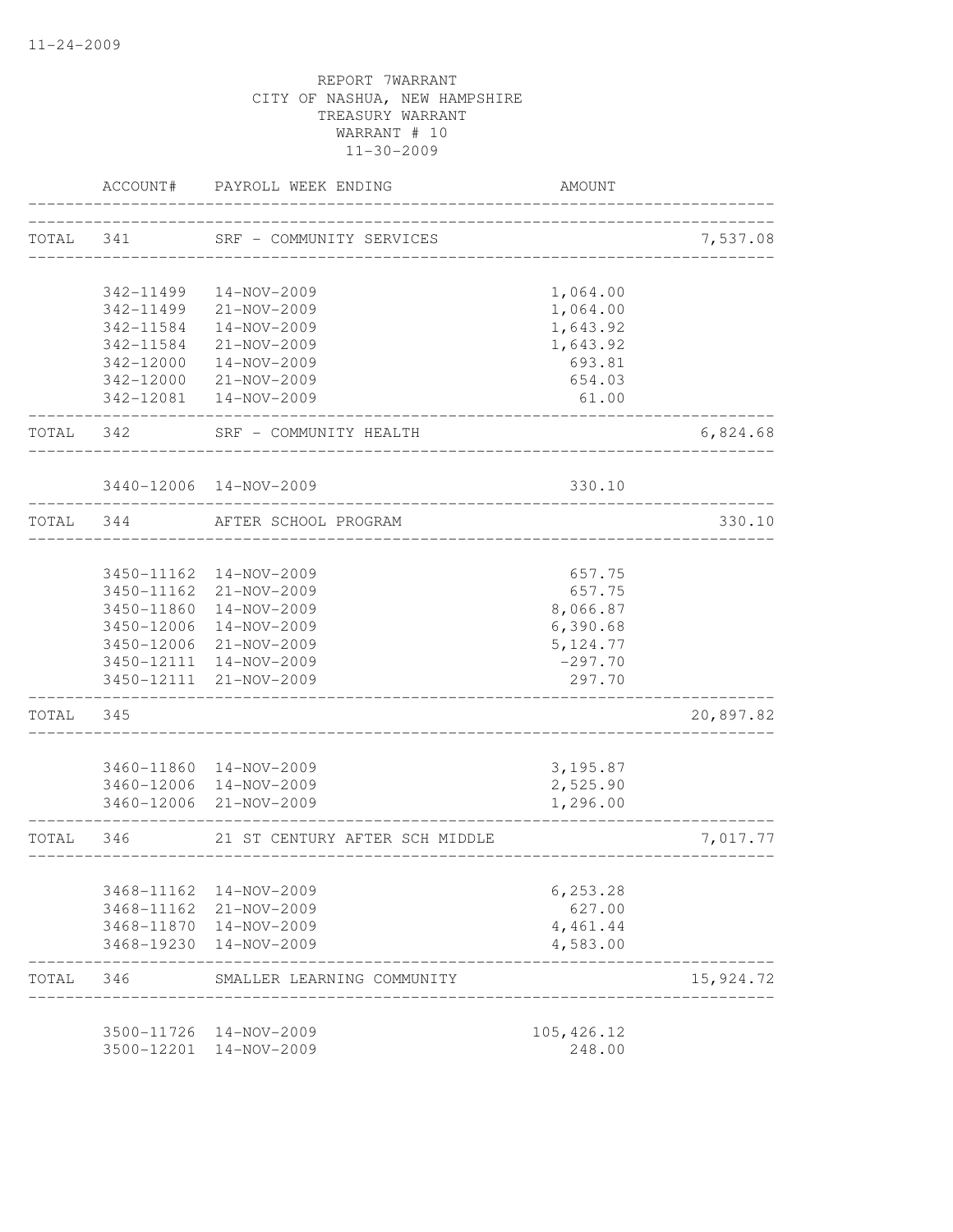|           | ACCOUNT#               | PAYROLL WEEK ENDING                                    | <b>AMOUNT</b>    |              |
|-----------|------------------------|--------------------------------------------------------|------------------|--------------|
|           |                        | 3500-12201 21-NOV-2009<br>---------------------------- | 248.00           |              |
| TOTAL 350 |                        | TITLE IIA HQT                                          |                  | 105,922.12   |
|           |                        | 3509-11726 14-NOV-2009                                 | $-55,068.14$     |              |
|           |                        | 3509-13133 21-NOV-2009                                 | 124.00           |              |
|           |                        | TOTAL 350 TITLE 11A TEACHER QUALITY                    |                  | $-54,944.14$ |
|           |                        | 352-59055  14-NOV-2009                                 | 410.15           |              |
|           |                        | 352-59055 21-NOV-2009                                  | 410.15           |              |
|           |                        | TOTAL 352 SRF - PARKS AND RECREATION                   | .                | 820.30       |
|           |                        | 3530-11870  14-NOV-2009                                | 200.00           |              |
|           | 3530-11870             | 21-NOV-2009                                            | 400.00           |              |
|           | 3530-12006             | 14-NOV-2009                                            | 3,500.00         |              |
|           |                        | 3530-12006 21-NOV-2009                                 | 1,287.50         |              |
|           | 3530-13032             | 3530-13032 14-NOV-2009<br>21-NOV-2009                  | 107.04<br>98.12  |              |
| TOTAL     |                        | 353 ADULT BASIC ED DIPLOMA PROGRAM                     |                  | 5,592.66     |
|           |                        | 3600-11515 14-NOV-2009                                 | 3,372.50         |              |
|           |                        | 3600-13133 14-NOV-2009                                 | 4,300.00         |              |
|           |                        | 3600-13133 21-NOV-2009                                 | 100.00           |              |
| TOTAL     | 360                    | DROP OUT PREVENTION/ADULT ED                           |                  | 7,772.50     |
|           | 374-01126              | 14-NOV-2009                                            | 936.79           |              |
|           | 374-01126              | 21-NOV-2009                                            | 1,191.79         |              |
|           | 374-01210              | 14-NOV-2009                                            | 1,830.26         |              |
|           | 374-01210              | 21-NOV-2009                                            | 1,830.26         |              |
|           | 374-0703P              | 14-NOV-2009                                            | 219.16           |              |
|           | 374-0703P              | 21-NOV-2009                                            | 219.16           |              |
|           | 374-0704P              | 14-NOV-2009                                            | 219.16           |              |
|           | 374-0704P              | 21-NOV-2009                                            | 219.16           |              |
|           | 374-0705M              | 21-NOV-2009                                            | 260.00           |              |
|           | 374-0705P<br>374-0705P | $14 - NOV - 2009$<br>21-NOV-2009                       | 339.41           |              |
|           | 374-07235              | $14 - NOV - 2009$                                      | 339.40<br>219.16 |              |
|           | 374-07235              | $21 - NOV - 2009$                                      | 219.16           |              |
|           | 374-0734P              | 14-NOV-2009                                            | 1,156.37         |              |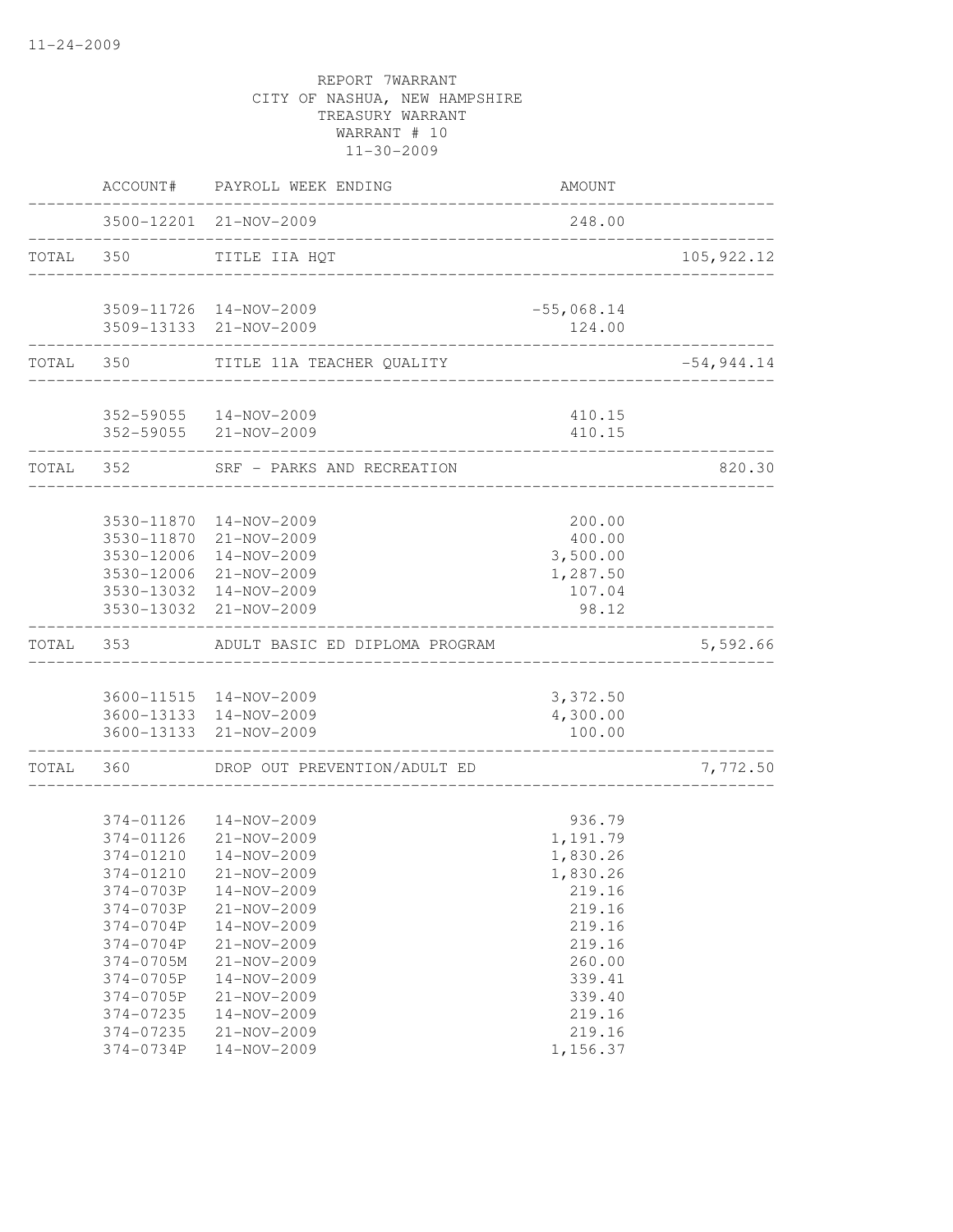|       | ACCOUNT#   | PAYROLL WEEK ENDING                     | AMOUNT                 |            |
|-------|------------|-----------------------------------------|------------------------|------------|
|       | 374-0734P  | 21-NOV-2009                             | 1,324.37               |            |
|       | 374-09003  | 14-NOV-2009                             | 537.15                 |            |
|       | 374-09003  | 21-NOV-2009                             | 537.16                 |            |
|       | 374-11131  | 14-NOV-2009                             | 1,255.86               |            |
|       | 374-11131  | 21-NOV-2009                             | 1,255.87               |            |
|       | 374-11149  | 14-NOV-2009                             | 943.08                 |            |
|       | 374-11149  | 21-NOV-2009                             | 943.08                 |            |
|       | 374-11168  | 14-NOV-2009                             | 952.10                 |            |
|       | 374-11168  | $21 - NOV - 2009$                       | 952.10                 |            |
|       | 374-11653  | 14-NOV-2009                             | 240.49                 |            |
|       | 374-11653  | 21-NOV-2009                             | 240.49                 |            |
|       | 374-11676  | 14-NOV-2009                             | 902.76                 |            |
|       | 374-11676  | 21-NOV-2009                             | 902.76                 |            |
|       | 374-11679  | 14-NOV-2009                             | 902.42                 |            |
|       | 374-11679  | 21-NOV-2009                             | 902.42                 |            |
|       | 374-11680  | 14-NOV-2009                             | 814.26                 |            |
|       | 374-11680  | 21-NOV-2009                             | 814.27                 |            |
|       | 374-11682  | $14 - NOV - 2009$                       | 476.96                 |            |
|       | 374-11682  | 21-NOV-2009                             | 476.96                 |            |
|       | 374-11683  | $14 - NOV - 2009$                       | 1,711.98               |            |
|       | 374-11683  | 21-NOV-2009                             | 1,711.98               |            |
|       | 374-11688  | 14-NOV-2009                             | 618.08                 |            |
|       | 374-11688  | 21-NOV-2009                             | 618.08                 |            |
|       | 374-12188  | 14-NOV-2009                             | 148.02                 |            |
|       | 374-12188  | 21-NOV-2009                             | 148.02                 |            |
|       | 374-13004  | 14-NOV-2009                             | 115.89                 |            |
|       | 374-31050  | 21-NOV-2009                             | 17.00                  |            |
| TOTAL | 374        | SRF - URBAN PROGRAMS                    | ______________________ | 29,662.85  |
|       |            |                                         | __________________     |            |
|       | 3750-11726 | 14-NOV-2009                             | 4,481.31               |            |
|       | 3750-11870 | 14-NOV-2009                             | 600.00                 |            |
|       | 3750-11870 | 21-NOV-2009                             | 750.00                 |            |
|       | 3750-1211  | 21-NOV-2009                             | $-40.08$               |            |
|       | 3750-12111 | 14-NOV-2009                             | 365.79                 |            |
|       | 3750-12111 | 21-NOV-2009                             | 1,214.13               |            |
|       |            | 3750-12198 14-NOV-2009                  | 10, 114.80             |            |
|       |            | 3750-12201 14-NOV-2009                  | 52.70                  |            |
|       |            | 3750-13133 14-NOV-2009                  | 1,725.00               |            |
|       |            | 3750-13133 21-NOV-2009                  | 250.00                 |            |
|       | 3750-19000 | 14-NOV-2009                             | 1,750.00               |            |
| TOTAL | 375        | TITLE ARRA GRANT<br>___________________ |                        | 21, 263.65 |
|       |            |                                         |                        |            |
|       |            | 3760-11726 14-NOV-2009                  | 8,135.93               |            |
|       | 3760-11802 | 14-NOV-2009                             | 2,011.53               |            |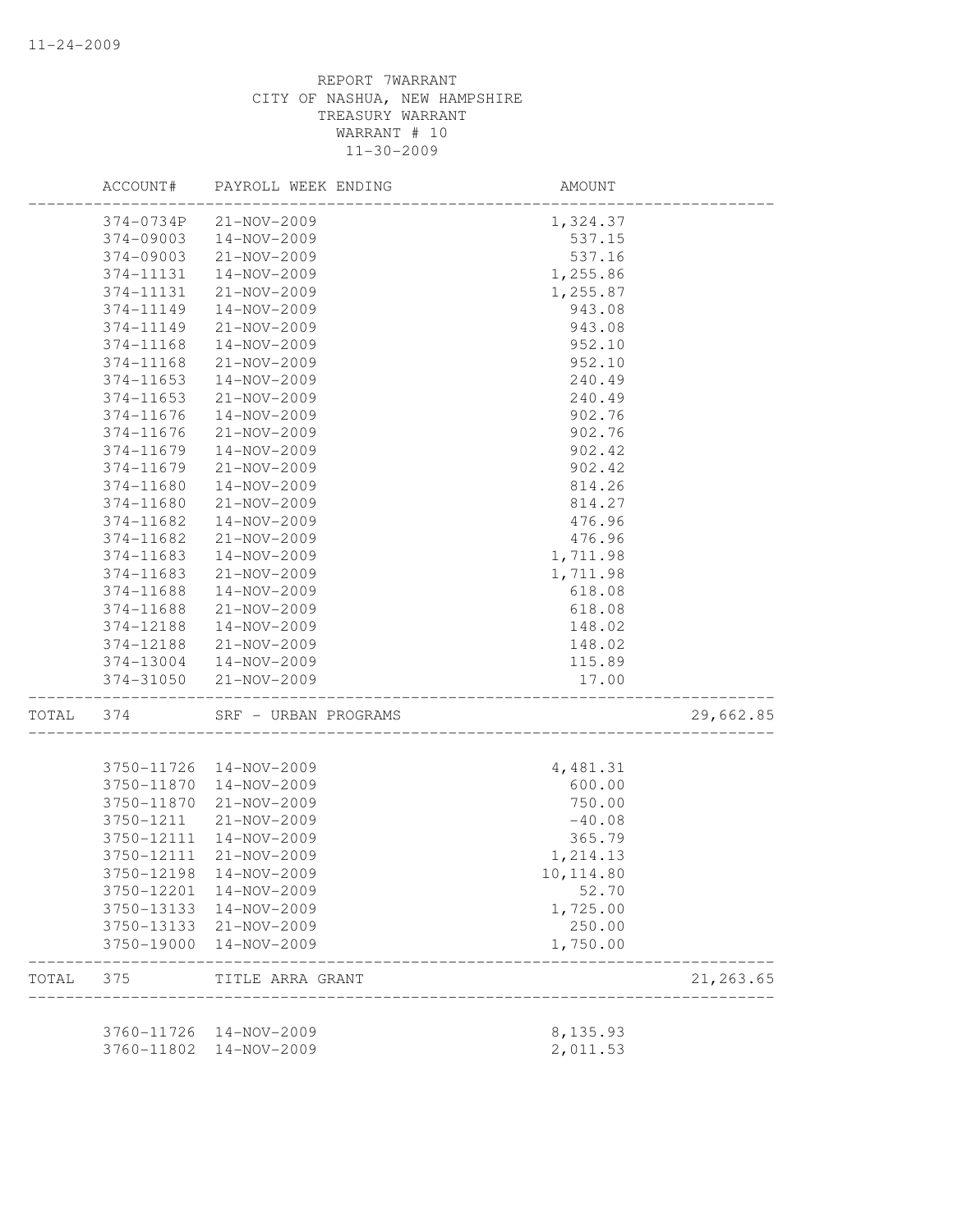|       | ACCOUNT#   | PAYROLL WEEK ENDING                   | AMOUNT      |             |
|-------|------------|---------------------------------------|-------------|-------------|
|       | 3760-11870 | $14 - NOV - 2009$                     | 2,843.02    |             |
|       | 3760-12111 | 14-NOV-2009                           | 6,755.13    |             |
|       | 3760-12111 | 21-NOV-2009                           | 5,943.79    |             |
|       | 3760-12126 | 14-NOV-2009                           | 478.66      |             |
|       | 3760-12126 | 21-NOV-2009                           | 598.33      |             |
|       | 3760-12135 | 21-NOV-2009                           | 83.52       |             |
|       | 3760-12198 | 14-NOV-2009                           | 53,289.40   |             |
|       | 3760-12201 | 14-NOV-2009                           | 55.68       |             |
|       | 3760-12201 | 21-NOV-2009                           | 487.62      |             |
|       | 3760-13133 | 14-NOV-2009                           | 1,525.00    |             |
|       | 3760-13133 | 21-NOV-2009                           | 24.10       |             |
|       | 3760-19000 | 14-NOV-2009                           | 4,487.86    |             |
|       | 3760-19000 | 21-NOV-2009                           | 1,429.79    |             |
| TOTAL | 376        | TITLE I                               |             | 88, 149.36  |
|       |            | 3769-12111 14-NOV-2009                | $-1,918.08$ |             |
| TOTAL | 376        | TITLE I ESEA                          |             | $-1,918.08$ |
|       |            |                                       |             |             |
|       |            | 3900-11726 14-NOV-2009                | 2,356.84    |             |
|       | 3900-12111 | 14-NOV-2009                           | 334.53      |             |
|       | 3900-12111 | 21-NOV-2009                           | 418.16      |             |
|       | 3900-13133 | 14-NOV-2009                           | 800.00      |             |
|       | 3900-19000 | 14-NOV-2009                           | 1,400.00    |             |
| TOTAL | 390        | VOC ED SECONDARY PERKINS              |             | 5,309.53    |
|       | 3937-12201 | 21-NOV-2009                           | 93.00       |             |
|       | 3937-19000 | 14-NOV-2009                           | 825.20      |             |
| TOTAL | 393        | DAY CARE                              |             | 918.20      |
|       |            |                                       |             |             |
|       |            | 3940-11726 14-NOV-2009                | 2,091.30    |             |
|       | 3940-12111 | 14-NOV-2009                           | 12, 132.50  |             |
|       | 3940-12111 | 21-NOV-2009                           | 17, 149.54  |             |
|       | 3940-13137 | 14-NOV-2009                           | 593.56      |             |
| TOTAL | 394        | ARRA IDEA SPEC ED<br>________________ |             | 31,966.90   |
|       | 3950-11726 | 14-NOV-2009                           | 50, 147.23  |             |
|       | 3950-11805 | 14-NOV-2009                           | 1,728.64    |             |
|       | 3950-12201 | 14-NOV-2009                           | 124.00      |             |
|       |            |                                       |             |             |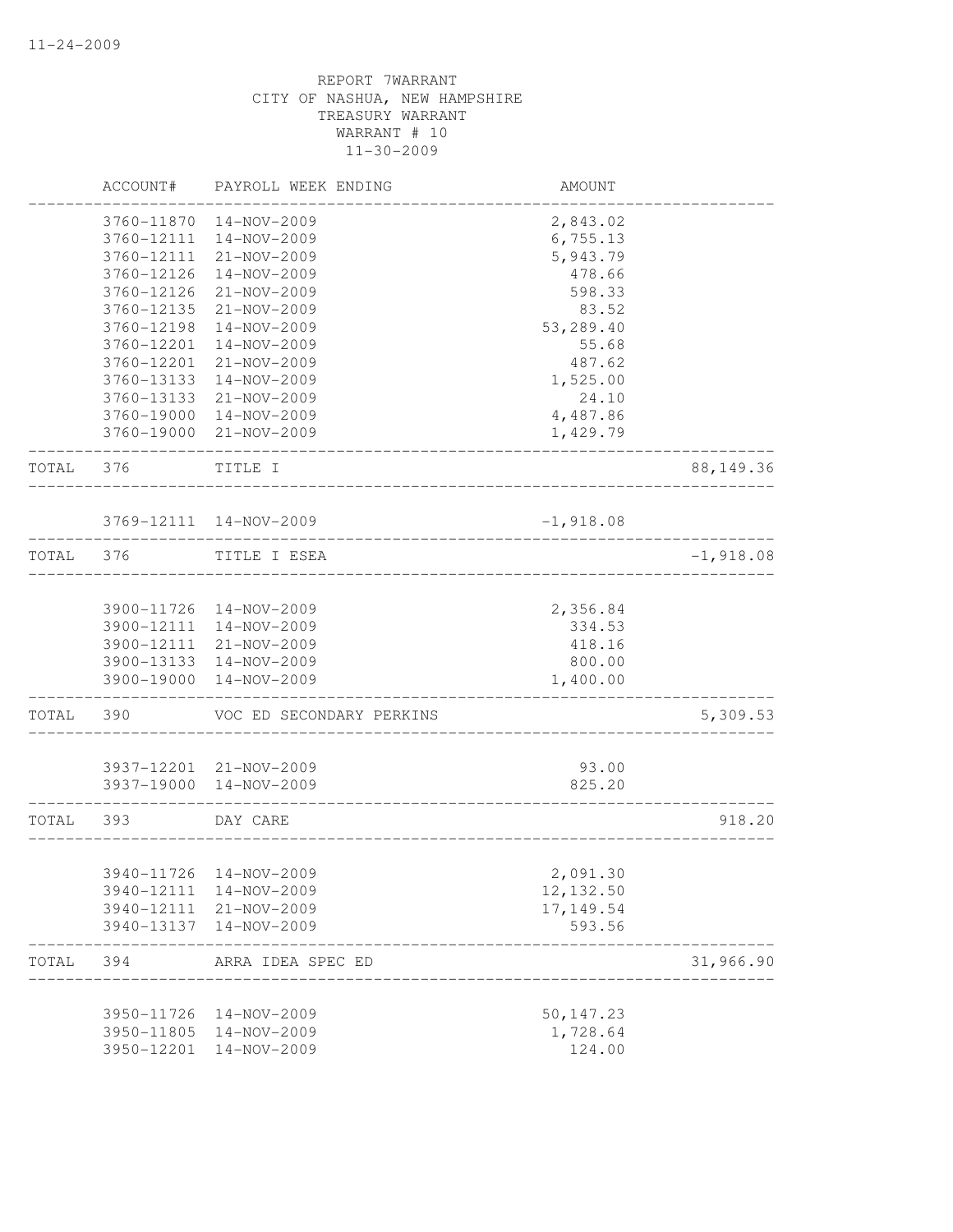|       |     | ACCOUNT# PAYROLL WEEK ENDING | AMOUNT   |           |
|-------|-----|------------------------------|----------|-----------|
| TOTAL | 395 | IDEA B SPECIAL EDUCATION     |          | 51,999.87 |
|       |     | 3960-11726 14-NOV-2009       | 2,279.03 |           |
| TOTAL | 396 | SPECIAL EDUCATION PRE-SCHOOL |          | 2,279.03  |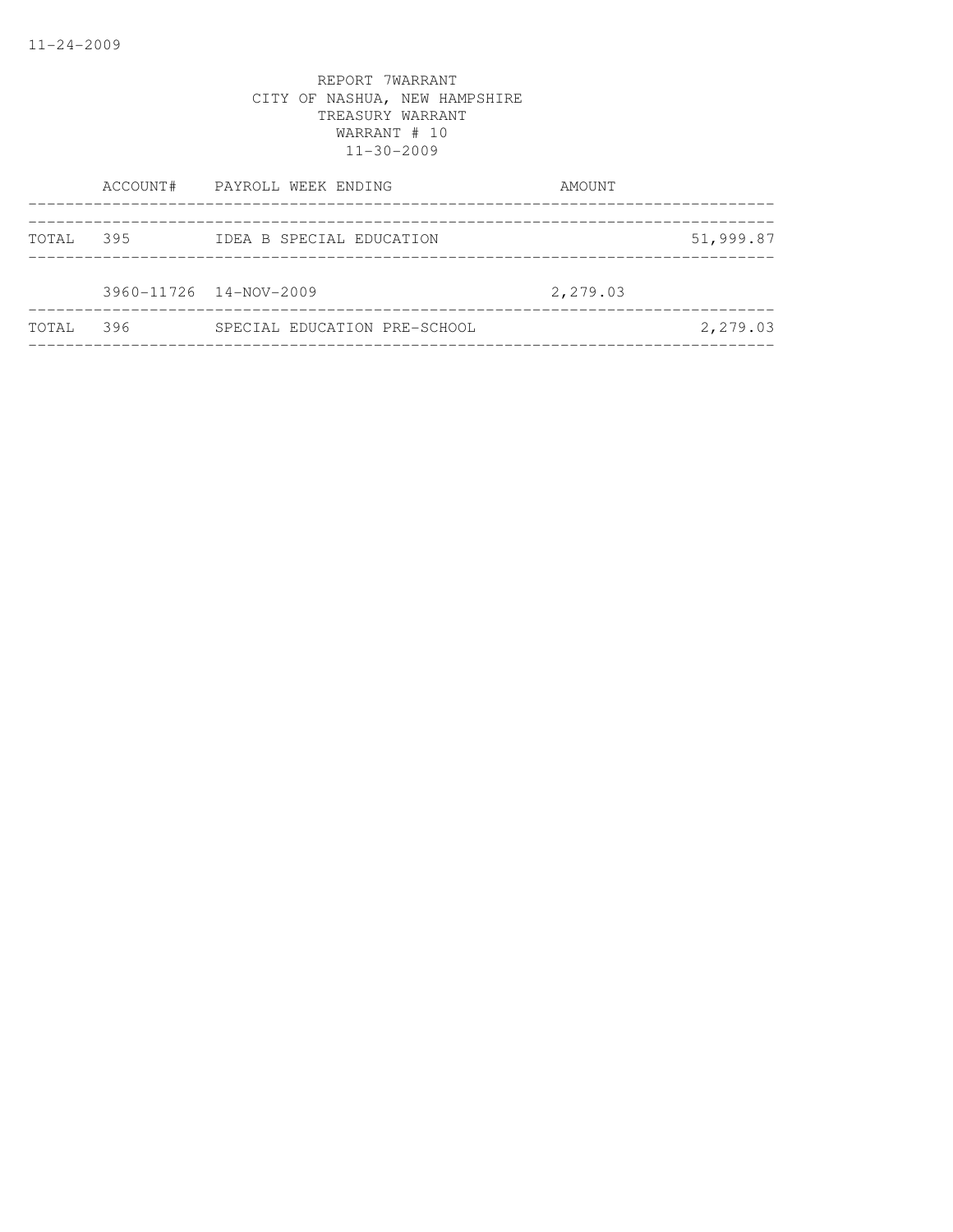|       | ACCOUNT#      | PAYROLL WEEK ENDING   | AMOUNT                |            |
|-------|---------------|-----------------------|-----------------------|------------|
|       | 501-11033     | 14-NOV-2009           | 798.30                |            |
|       | $501 - 11033$ | 21-NOV-2009           | 798.30                |            |
|       | 501-11445     | 14-NOV-2009           | 569.82                |            |
|       | 501-11445     | 21-NOV-2009           | 569.82                |            |
|       | 501-11463     | 14-NOV-2009           | 798.30                |            |
|       | 501-11463     | 21-NOV-2009           | 798.30                |            |
|       | 501-11470     | 14-NOV-2009           | 827.74                |            |
|       | $501 - 11470$ | 21-NOV-2009           | 827.74                |            |
|       | 501-11471     | 14-NOV-2009           | 1,990.00              |            |
|       | $501 - 11471$ | $21 - NOV - 2009$     | 1,990.00              |            |
|       | 501-11611     | $14 - NOV - 2009$     | 546.80                |            |
|       | 501-11611     | 21-NOV-2009           | 546.80                |            |
|       | 501-31050     | $21 - NOV - 2009$     | 400.00                |            |
| TOTAL | 501           | MAYOR'S OFFICE        |                       | 11, 461.92 |
|       |               |                       |                       |            |
|       | 502-11113     | 14-NOV-2009           | 1,371.35              |            |
|       | 502-11113     | 21-NOV-2009           | 1,571.35              |            |
|       | 502-11195     | 14-NOV-2009           | 1,999.68              |            |
|       | 502-11195     | $21 - NOV - 2009$     | 1,999.68              |            |
|       | 502-11219     | 14-NOV-2009           | 1,819.34              |            |
|       | 502-11219     | 21-NOV-2009           | 1,819.33              |            |
|       | 502-11518     | $14 - NOV - 2009$     | 858.44                |            |
|       | 502-11518     | 21-NOV-2009           | 1,716.88              |            |
| TOTAL | 502           | LEGAL DEPARTMENT      |                       | 13, 156.05 |
|       |               |                       |                       |            |
|       | 503-11071     | 14-NOV-2009           | 1,240.67              |            |
|       | 503-11071     | 21-NOV-2009           | 1,240.67              |            |
|       | 503-12092     | 14-NOV-2009           | 505.03                |            |
|       | 503-12092     | 21-NOV-2009           | 505.03                |            |
| TOTAL | 503           | BOARD OF ALDERMEN     | _____________________ | 3,491.40   |
|       |               | 507-82010 21-NOV-2009 | 546.13                |            |
| TOTAL | 507           | PENSIONS              |                       | 546.13     |
|       |               |                       |                       |            |
|       | 511-11247     | 14-NOV-2009           | 666.36                |            |
|       | 511-11247     | 21-NOV-2009           | 666.36                |            |
|       | 511-11248     | $14 - NOV - 2009$     | 1,351.05              |            |
|       | 511-11248     | 21-NOV-2009           | 1,351.05              |            |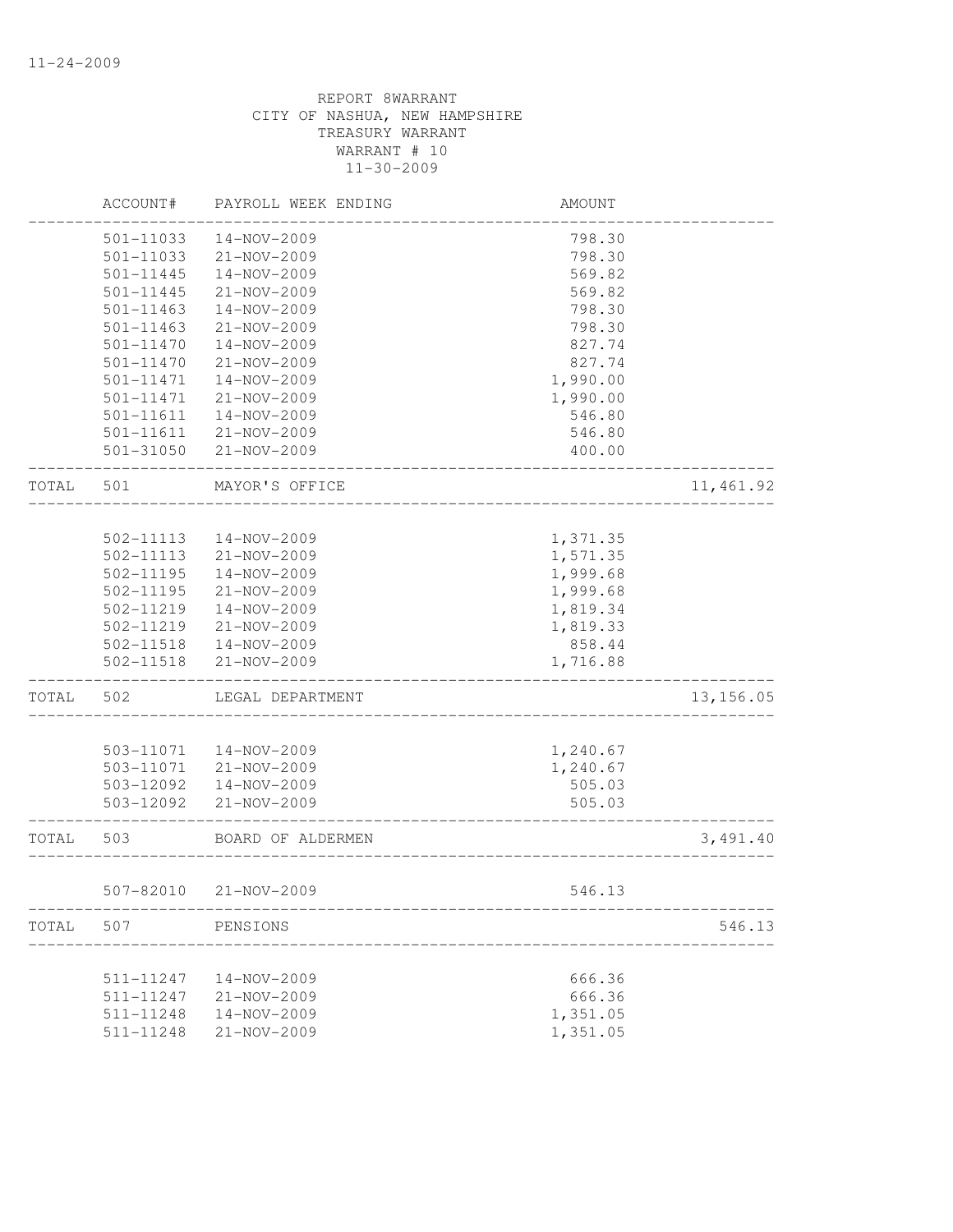| ACCOUNT#               | PAYROLL WEEK ENDING                      | AMOUNT                    |          |
|------------------------|------------------------------------------|---------------------------|----------|
|                        | TOTAL 511 CITI-STAT (FORMERLY ADMIN SVS) | _________________________ | 4,034.82 |
|                        |                                          |                           |          |
|                        | 512-11005  14-NOV-2009                   | 902.41                    |          |
| 512-11005              | $21 - NOV - 2009$                        | 902.42                    |          |
| 512-11050<br>512-11050 | 14-NOV-2009                              | 721.04<br>721.04          |          |
| 512-11064              | 21-NOV-2009<br>14-NOV-2009               | 983.28                    |          |
| 512-11064              | 21-NOV-2009                              | 983.28                    |          |
| 512-11073              | 14-NOV-2009                              | 1,585.81                  |          |
| 512-11073              | 21-NOV-2009                              | 1,585.81                  |          |
| 512-11134              | 14-NOV-2009                              | 773.25                    |          |
| 512-11134              | 21-NOV-2009                              | 773.25                    |          |
| 512-11165              | 14-NOV-2009                              |                           |          |
| 512-11165              | 21-NOV-2009                              | 1,892.65<br>1,892.67      |          |
| 512-11173              | 14-NOV-2009                              |                           |          |
| 512-11173              | 21-NOV-2009                              | 1,404.69<br>1,404.69      |          |
| 512-11177              | 14-NOV-2009                              | 1,941.85                  |          |
| 512-11177              | 21-NOV-2009                              | 1,941.86                  |          |
| 512-11222              | 14-NOV-2009                              |                           |          |
| 512-11222              | 21-NOV-2009                              | 985.73<br>985.72          |          |
| 512-11224              | 14-NOV-2009                              | 981.20                    |          |
| 512-11224              | 21-NOV-2009                              | 981.19                    |          |
| 512-11232              | 14-NOV-2009                              | 1,035.98                  |          |
| 512-11232              | 21-NOV-2009                              | 1,035.98                  |          |
| 512-11265              | 14-NOV-2009                              | 858.44                    |          |
| 512-11265              | $21 - NOV - 2009$                        | 858.44                    |          |
| 512-11531              | 14-NOV-2009                              | 1,761.98                  |          |
| 512-11531              | 21-NOV-2009                              | 1,762.00                  |          |
| 512-11684              | 14-NOV-2009                              | 852.14                    |          |
| 512-11684              | 21-NOV-2009                              | 852.14                    |          |
| 512-11714              | 14-NOV-2009                              | 929.81                    |          |
| 512-11714              | 21-NOV-2009                              | 929.81                    |          |
| 512-11740              | 14-NOV-2009                              | 1,622.10                  |          |
| 512-11740              | 21-NOV-2009                              | 1,622.11                  |          |
| 512-12033              | 14-NOV-2009                              | 598.30                    |          |
|                        | 512-12033 21-NOV-2009                    | 598.30                    |          |
| 512-12052              | 14-NOV-2009                              | 566.79                    |          |
| 512-12052              | 21-NOV-2009                              | 566.66                    |          |
| 512-12056              | 14-NOV-2009                              | 353.36                    |          |
| 512-12056              | 21-NOV-2009                              | 353.37                    |          |
| 512-12749              | 14-NOV-2009                              | 607.36                    |          |
| 512-12749              | 21-NOV-2009                              | 607.36                    |          |
| 512-13004              | 14-NOV-2009                              | 59.07                     |          |
| 512-13004              | 21-NOV-2009                              | 198.94                    |          |
|                        |                                          |                           |          |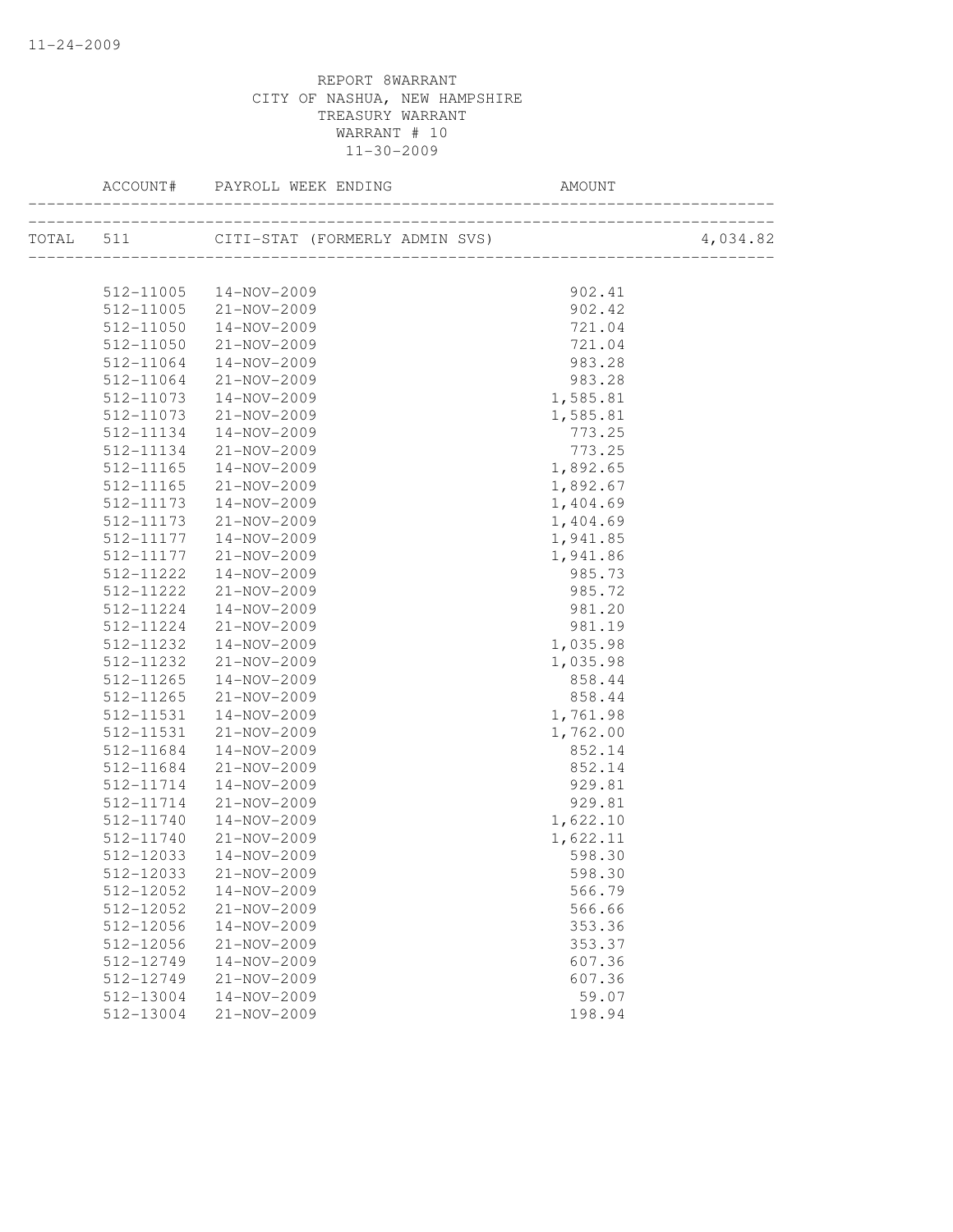|           | ACCOUNT#                  | PAYROLL WEEK ENDING    | AMOUNT                    |           |
|-----------|---------------------------|------------------------|---------------------------|-----------|
| TOTAL 512 |                           | FINANCIAL SERVICES     |                           | 42,974.28 |
|           |                           |                        |                           |           |
|           |                           | 513-11117  14-NOV-2009 | 1,579.19                  |           |
|           |                           | 513-11117 21-NOV-2009  | 1,579.18                  |           |
|           | 513-11171                 | 14-NOV-2009            | 2,634.50                  |           |
|           | 513-11171                 | 21-NOV-2009            | 3,386.07                  |           |
|           | 513-11213                 | 14-NOV-2009            | 1,255.86                  |           |
|           | 513-11213                 | 21-NOV-2009            | 1,255.87                  |           |
|           | 513-11223                 | 14-NOV-2009            | 755.86                    |           |
|           | 513-11223                 | 21-NOV-2009            | 755.86                    |           |
|           | 513-12064                 | 14-NOV-2009            | 40.00                     |           |
|           |                           | 513-12064 21-NOV-2009  | 120.00                    |           |
|           |                           | 513-12132 21-NOV-2009  | 300.00                    |           |
| TOTAL 513 |                           | CITY CLERK'S OFFICE    | _________________________ | 13,662.39 |
|           |                           |                        |                           |           |
|           |                           | 515-11031  14-NOV-2009 | 1,075.15                  |           |
|           | 515-11031                 | 21-NOV-2009            | 1,075.15                  |           |
|           | 515-11350                 | 14-NOV-2009            | 929.81                    |           |
|           | 515-11350                 | 21-NOV-2009            | 929.81                    |           |
|           | 515-11446                 | 14-NOV-2009            | 279.36                    |           |
|           | 515-11446                 | 21-NOV-2009            | 279.36                    |           |
|           | 515-11447                 | 14-NOV-2009            | 1,670.35                  |           |
|           | 515-11447                 | 21-NOV-2009            | 1,670.34                  |           |
|           |                           | 515-12001  14-NOV-2009 | 592.27                    |           |
|           |                           | 515-12001 21-NOV-2009  | 592.27                    |           |
| TOTAL     | ------------------<br>515 | HUMAN RESOURCES        |                           | 9,093.87  |
|           |                           |                        |                           |           |
|           |                           | 516-11147  14-NOV-2009 | 620.13                    |           |
|           | 516-11147                 | 21-NOV-2009            | 620.14                    |           |
|           | 516-11148                 | 14-NOV-2009            | 961.95                    |           |
|           | 516-11148                 | 21-NOV-2009            | 961.94                    |           |
|           | 516-11459                 | 14-NOV-2009            | 1,240.67                  |           |
|           | 516-11459                 | 21-NOV-2009            | 1,240.67                  |           |
|           | 516-11573                 | 14-NOV-2009            | 917.01                    |           |
|           | 516-11573                 | 21-NOV-2009            | 917.02                    |           |
| TOTAL     | 516                       | PURCHASING DEPARTMENT  |                           | 7,479.53  |
|           |                           |                        |                           |           |
|           | 517-11198<br>517-11198    | 14-NOV-2009            | 1,102.38<br>1,102.39      |           |
|           |                           | 21-NOV-2009            |                           |           |
|           | 517-11266                 | 14-NOV-2009            | 626.08                    |           |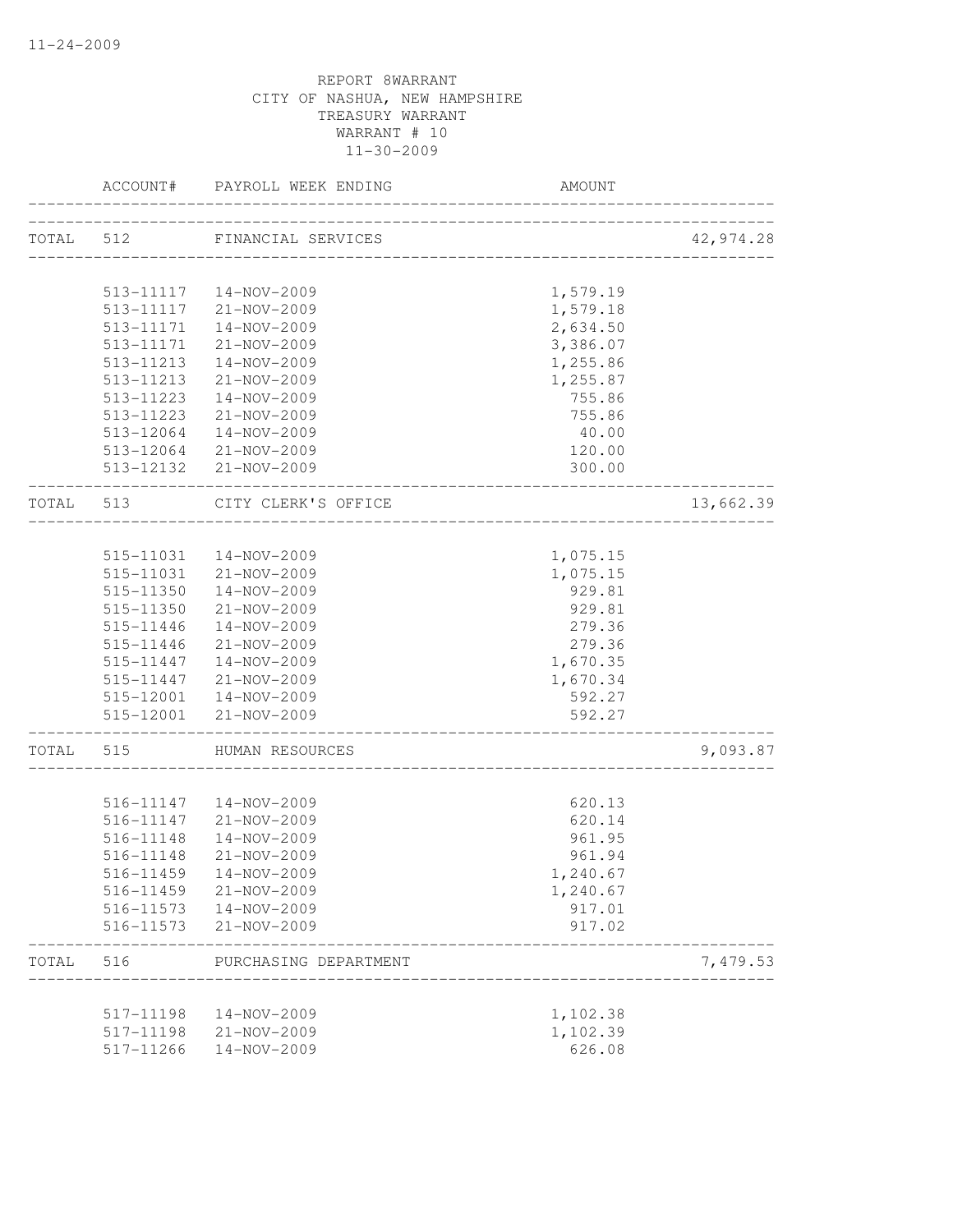|       | ACCOUNT#  | PAYROLL WEEK ENDING         | <b>AMOUNT</b> |            |
|-------|-----------|-----------------------------|---------------|------------|
|       | 517-11266 | $21 - NOV - 2009$           | 626.08        |            |
|       | 517-11420 | 14-NOV-2009                 | 722.90        |            |
|       | 517-11420 | 21-NOV-2009                 | 722.90        |            |
|       | 517-12063 | 14-NOV-2009                 | 290.48        |            |
|       | 517-12063 | 21-NOV-2009                 | 290.48        |            |
| TOTAL | 517       | BUILDING MAINT - CITY ADMIN |               | 5,483.69   |
|       |           |                             |               |            |
|       | 519-11014 | 14-NOV-2009                 | 1,095.79      |            |
|       | 519-11014 | 21-NOV-2009                 | 1,095.79      |            |
|       | 519-11016 | 14-NOV-2009                 | 961.95        |            |
|       | 519-11016 | 21-NOV-2009                 | 961.94        |            |
|       | 519-11017 | 14-NOV-2009                 | 803.69        |            |
|       | 519-11017 | 21-NOV-2009                 | 803.69        |            |
|       | 519-11115 | 14-NOV-2009                 | 1,929.25      |            |
|       | 519-11115 | 21-NOV-2009                 | 1,929.25      |            |
|       | 519-11146 | 14-NOV-2009                 | 837.26        |            |
|       | 519-11146 | 21-NOV-2009                 | 837.28        |            |
|       | 519-11153 | 14-NOV-2009                 | 604.91        |            |
|       | 519-11153 | 21-NOV-2009                 | 604.92        |            |
|       | 519-11154 | 14-NOV-2009                 | 634.65        |            |
|       | 519-11154 | 21-NOV-2009                 | 634.65        |            |
|       | 519-11205 | 14-NOV-2009                 | 796.04        |            |
|       | 519-11205 | 21-NOV-2009                 | 796.04        |            |
|       | 519-11241 | 14-NOV-2009                 | 1,367.59      |            |
|       | 519-11241 | 21-NOV-2009                 | 1,367.59      |            |
|       | 519-18006 | 21-NOV-2009                 | 375.00        |            |
| TOTAL | 519       | ASSESSORS                   |               | 18, 437.28 |
|       |           |                             |               |            |
|       |           | 520-12077  14-NOV-2009      | 266.12        |            |
|       |           | 520-12077 21-NOV-2009       | 266.12        |            |
| TOTAL | 520       | HUNT BUILDING               |               | 532.24     |
|       |           |                             |               |            |
|       | 522-11127 | 14-NOV-2009                 | 1,674.48      |            |
|       | 522-11127 | 21-NOV-2009                 | 1,674.48      |            |
|       | 522-11128 | 14-NOV-2009                 | 1,124.40      |            |
|       | 522-11128 | $21 - NOV - 2009$           | 1,124.40      |            |
|       | 522-11286 | 14-NOV-2009                 | 591.61        |            |
|       | 522-11286 | 21-NOV-2009                 | 591.62        |            |
|       | 522-11356 | 14-NOV-2009                 | 952.10        |            |
|       | 522-11356 | $21 - NOV - 2009$           | 952.10        |            |
|       | 522-11429 | 14-NOV-2009                 | 1,819.34      |            |
|       | 522-11429 | $21 - NOV - 2009$           | 1,819.33      |            |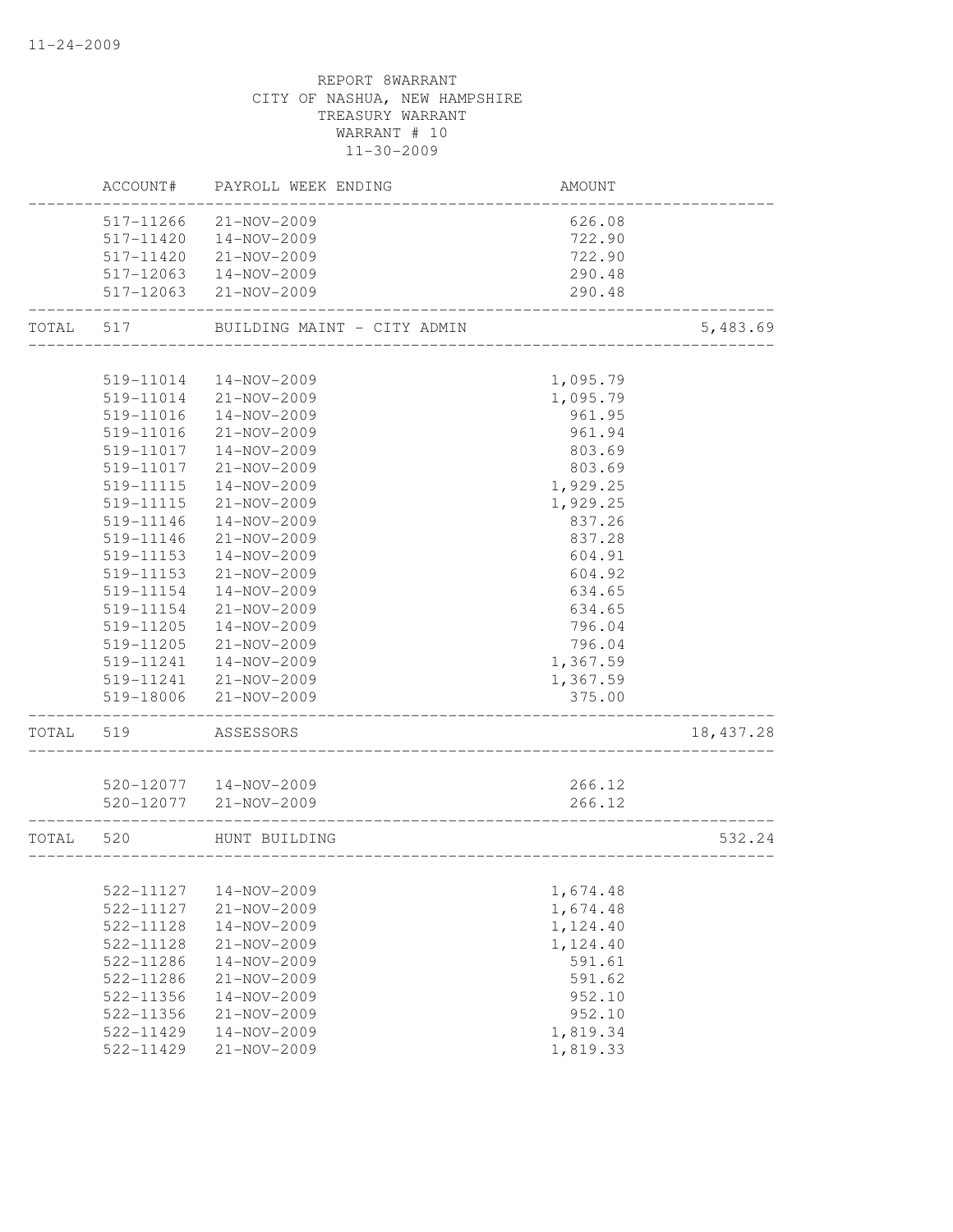|       | ACCOUNT#  | PAYROLL WEEK ENDING    | AMOUNT            |            |
|-------|-----------|------------------------|-------------------|------------|
|       | 522-11641 | 14-NOV-2009            | 1,375.56          |            |
|       | 522-11641 | 21-NOV-2009            | 1,375.56          |            |
|       | 522-11652 | 14-NOV-2009            | 1,446.40          |            |
|       | 522-11652 | 21-NOV-2009            | 1,446.40          |            |
|       | 522-11721 | 14-NOV-2009            | 1,518.76          |            |
|       | 522-11721 | 21-NOV-2009            | 1,518.77          |            |
|       | 522-11724 | 14-NOV-2009            | 1,331.47          |            |
|       | 522-11724 | 21-NOV-2009            | 1,331.47          |            |
|       | 522-11725 | 14-NOV-2009            | 974.61            |            |
|       | 522-11725 | 21-NOV-2009            | 974.62            |            |
|       | 522-11729 | $14 - NOV - 2009$      | 2,177.08          |            |
|       | 522-11729 | 21-NOV-2009            | 2,177.10          |            |
|       | 522-13004 | 14-NOV-2009            | 95.86             |            |
|       | 522-13004 | 21-NOV-2009            | 108.47            |            |
|       | 522-31050 | 21-NOV-2009            | 17.00             |            |
| TOTAL | 522       | INFORMATION TECHNOLOGY | _________________ | 30, 192.99 |
|       |           |                        |                   |            |
|       |           | 523-11332  14-NOV-2009 | 981.52            |            |
|       |           | 523-11332 21-NOV-2009  | 981.52            |            |
| TOTAL | 523       | GIS                    |                   | 1,963.04   |
|       |           |                        |                   |            |
|       | 531-11065 | 14-NOV-2009            | 1,110.43          |            |
|       | 531-11065 | 21-NOV-2009            | 1,110.43          |            |
|       | 531-11085 | 14-NOV-2009            | 899.54            |            |
|       | 531-11085 | 21-NOV-2009            | 899.54            |            |
|       | 531-11114 | 14-NOV-2009            | 2,297.84          |            |
|       | 531-11114 | 21-NOV-2009            | 2,297.83          |            |
|       | 531-11129 | 14-NOV-2009            | 1,931.19          |            |
|       | 531-11129 | 21-NOV-2009            | 1,931.19          |            |
|       | 531-11164 | $14 - NOV - 2009$      | 1,149.90          |            |
|       | 531-11164 | $21 - NOV - 2009$      | 1,149.90          |            |
|       | 531-11166 | 14-NOV-2009            | 2,515.44          |            |
|       | 531-11166 | $21 - NOV - 2009$      | 2,515.44          |            |
|       |           | 531-11170  14-NOV-2009 | 1,474.42          |            |
|       | 531-11170 | 21-NOV-2009            | 1, 474.44         |            |
|       | 531-11201 | 14-NOV-2009            | 1,338.90          |            |
|       | 531-11201 | 21-NOV-2009            | 1,338.91          |            |
|       | 531-11203 | 14-NOV-2009            | 659.67            |            |
|       | 531-11203 | 21-NOV-2009            | 659.67            |            |
|       | 531-11242 | 14-NOV-2009            | 1,119.60          |            |
|       | 531-11242 | $21 - NOV - 2009$      | 1,119.60          |            |
|       | 531-11245 | 14-NOV-2009            | 621.25            |            |
|       | 531-11245 | $21 - NOV - 2009$      | 621.26            |            |
|       | 531-11257 | 14-NOV-2009            | 2,673.80          |            |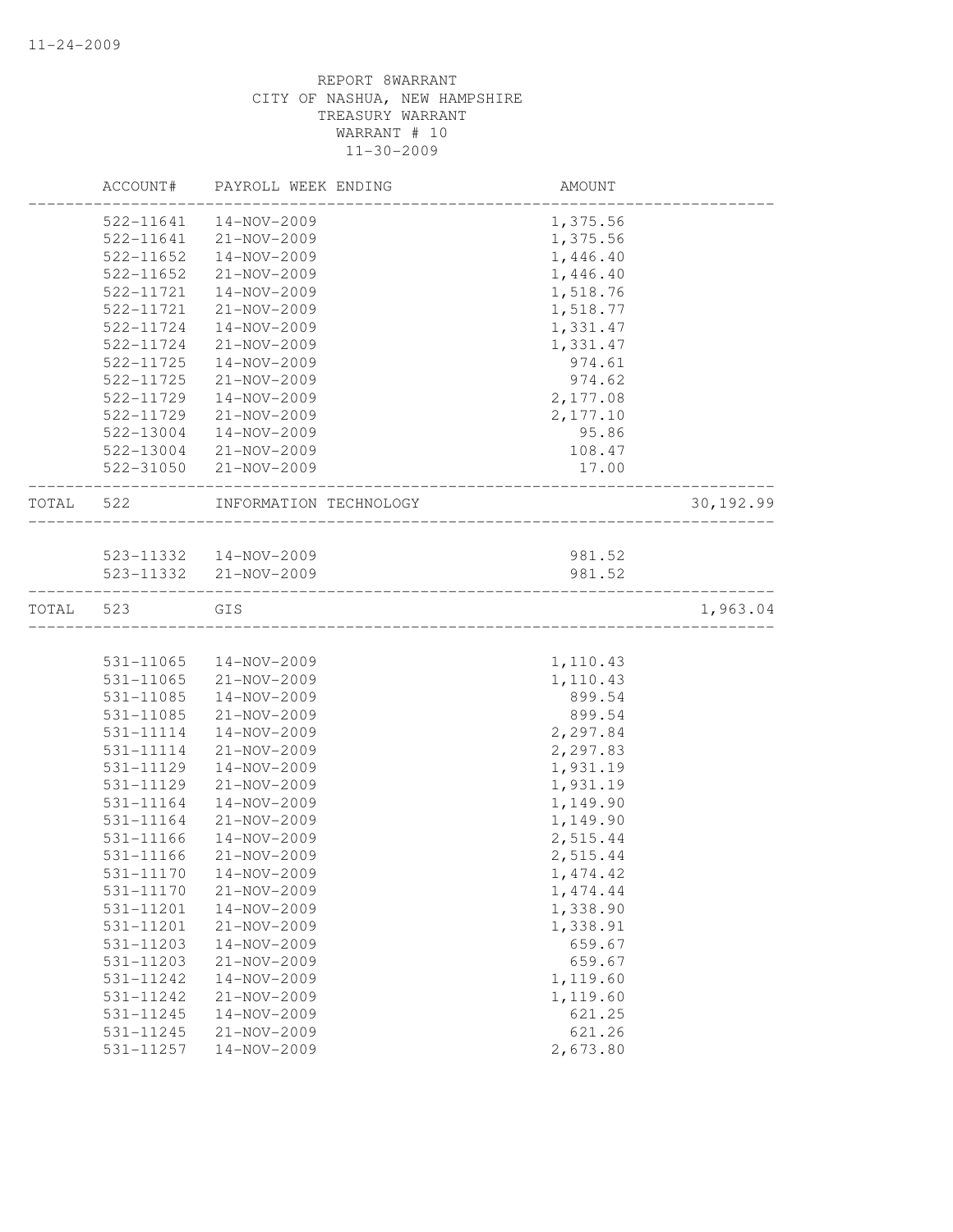| ACCOUNT#  | PAYROLL WEEK ENDING | AMOUNT      |  |
|-----------|---------------------|-------------|--|
| 531-11257 | 21-NOV-2009         | 2,673.80    |  |
| 531-11398 | 14-NOV-2009         | 624.40      |  |
| 531-11398 | 21-NOV-2009         | 624.40      |  |
| 531-11477 | 14-NOV-2009         | 626.99      |  |
| 531-11477 | 21-NOV-2009         | 626.99      |  |
| 531-11487 | 14-NOV-2009         | 1,366.19    |  |
| 531-11487 | 21-NOV-2009         | 1,366.19    |  |
| 531-11495 | 14-NOV-2009         | 1,011.98    |  |
| 531-11495 | $21 - NOV - 2009$   | 1,011.98    |  |
| 531-11498 | 14-NOV-2009         | 856.76      |  |
| 531-11498 | 21-NOV-2009         | 856.76      |  |
| 531-11516 | 14-NOV-2009         | 854.66      |  |
| 531-11516 | 21-NOV-2009         | 854.66      |  |
| 531-11534 | 14-NOV-2009         | 1,460.11    |  |
| 531-11534 | 21-NOV-2009         | 1,460.12    |  |
| 531-11535 | 14-NOV-2009         | 13,054.59   |  |
| 531-11535 | $21 - NOV - 2009$   | 13,054.58   |  |
| 531-11537 | $14 - NOV - 2009$   | 14, 132. 12 |  |
| 531-11537 | 21-NOV-2009         | 14, 132.10  |  |
| 531-11538 | 14-NOV-2009         | 899.54      |  |
| 531-11538 | 21-NOV-2009         | 899.54      |  |
| 531-11539 | 14-NOV-2009         | 1,533.61    |  |
| 531-11539 | 21-NOV-2009         | 1,533.61    |  |
| 531-11544 | 14-NOV-2009         | 4,164.50    |  |
| 531-11544 | 21-NOV-2009         | 4,164.50    |  |
| 531-11549 | 14-NOV-2009         | 8,042.91    |  |
| 531-11549 | $21 - NOV - 2009$   | 8,221.64    |  |
| 531-11550 | 14-NOV-2009         | 934.00      |  |
| 531-11550 | 21-NOV-2009         | 1,307.59    |  |
| 531-11552 | 14-NOV-2009         | 21,364.36   |  |
| 531-11552 | 21-NOV-2009         | 21,330.17   |  |
| 531-11553 | 21-NOV-2009         | 64,950.00   |  |
| 531-11555 | 14-NOV-2009         | 25,503.55   |  |
| 531-11555 | 21-NOV-2009         | 25,503.55   |  |
| 531-11558 | 14-NOV-2009         | 68,943.54   |  |
| 531-11558 | 21-NOV-2009         | 68,921.22   |  |
| 531-11561 | 14-NOV-2009         | 14,539.07   |  |
| 531-11561 | 21-NOV-2009         | 14,525.45   |  |
| 531-11567 | 14-NOV-2009         | 33, 353.39  |  |
| 531-11567 | 21-NOV-2009         | 33, 353.39  |  |
| 531-11569 | 14-NOV-2009         | 1,184.40    |  |
| 531-11569 | 21-NOV-2009         | 1,184.40    |  |
| 531-11618 | 14-NOV-2009         | 2,829.75    |  |
| 531-11618 | $21 - NOV - 2009$   | 2,829.75    |  |
| 531-11622 | 14-NOV-2009         | 2,976.98    |  |
| 531-11622 | 21-NOV-2009         | 2,976.99    |  |
| 531-11636 | $14 - NOV - 2009$   | 790.88      |  |
| 531-11636 | 21-NOV-2009         | 988.60      |  |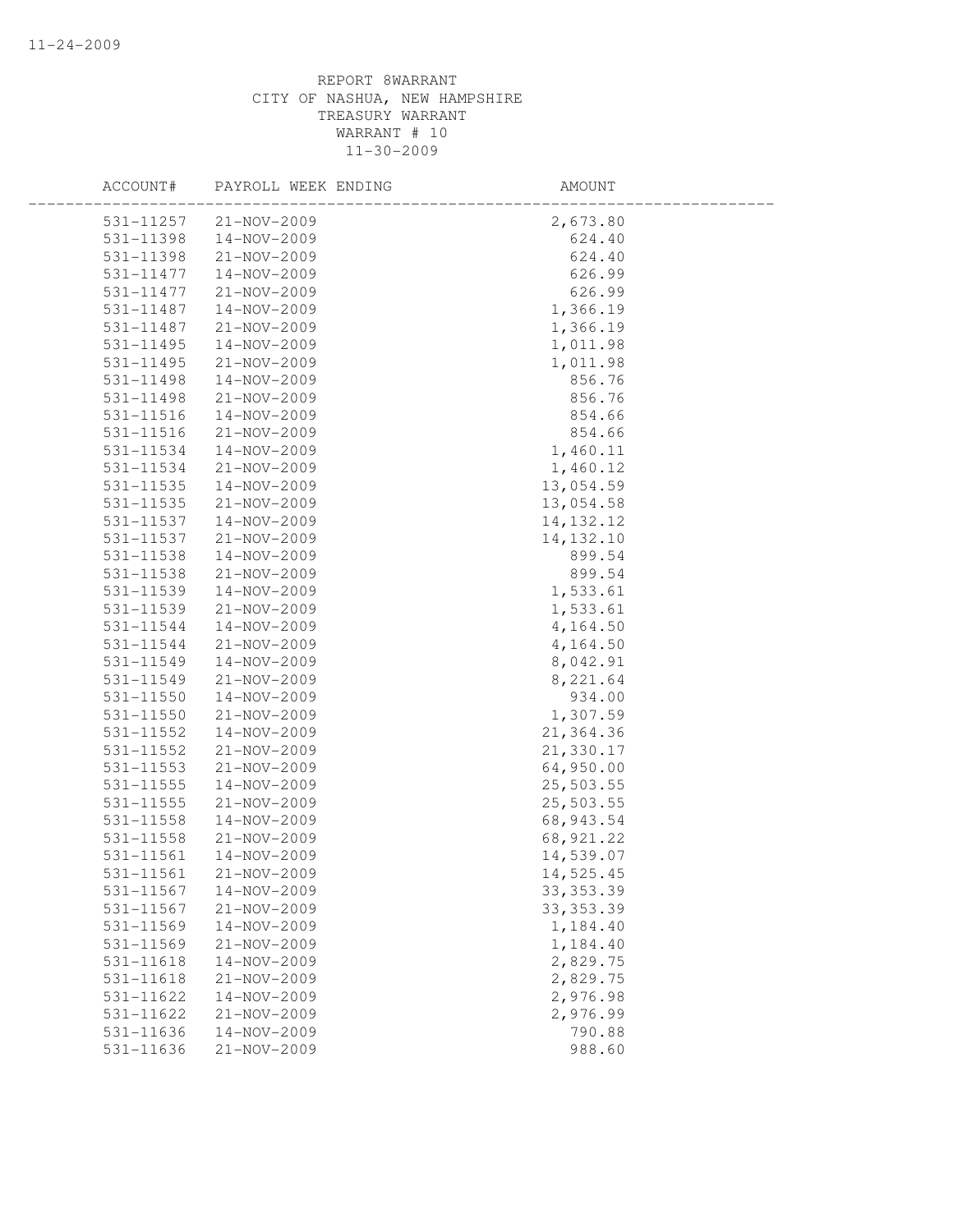|       | ACCOUNT#      | PAYROLL WEEK ENDING | AMOUNT    |            |
|-------|---------------|---------------------|-----------|------------|
|       | 531-11664     | 14-NOV-2009         | 1,142.61  |            |
|       | 531-11664     | 21-NOV-2009         | 1,142.61  |            |
|       | 531-11665     | 14-NOV-2009         | 782.01    |            |
|       | 531-11665     | 21-NOV-2009         | 782.02    |            |
|       | 531-11719     | 14-NOV-2009         | 926.11    |            |
|       | 531-11719     | 21-NOV-2009         | 926.12    |            |
|       | 531-11732     | 14-NOV-2009         | 6,674.79  |            |
|       | 531-11732     | 21-NOV-2009         | 6,490.60  |            |
|       | 531-12020     | 14-NOV-2009         | 951.68    |            |
|       | $531 - 12020$ | $21 - NOV - 2009$   | 951.68    |            |
|       | 531-12042     | 14-NOV-2009         | 1,974.06  |            |
|       | 531-12042     | 21-NOV-2009         | 2,166.39  |            |
|       | 531-12066     | 14-NOV-2009         | 684.12    |            |
|       | 531-12066     | 21-NOV-2009         | 684.11    |            |
|       | 531-12068     | 14-NOV-2009         | 1,468.42  |            |
|       | 531-12068     | 21-NOV-2009         | 1,468.42  |            |
|       | 531-12071     | 14-NOV-2009         | 258.96    |            |
|       | 531-12071     | $21 - NOV - 2009$   | 258.97    |            |
|       | 531-12119     | $14 - NOV - 2009$   | 1,130.25  |            |
|       | 531-12119     | 21-NOV-2009         | 1,130.25  |            |
|       | 531-13004     | $14 - NOV - 2009$   | 3,030.87  |            |
|       | 531-13004     | 21-NOV-2009         | 1,824.76  |            |
|       | 531-13038     | 14-NOV-2009         | 6,072.92  |            |
|       | 531-13038     | $21 - NOV - 2009$   | 457.61    |            |
|       | 531-13040     | 14-NOV-2009         | 4,657.62  |            |
|       | 531-13040     | 21-NOV-2009         | 2,801.91  |            |
|       | 531-13044     | 14-NOV-2009         | 5,607.13  |            |
|       | 531-13044     | 21-NOV-2009         | 1,395.89  |            |
|       | 531-13047     | 14-NOV-2009         | 15,386.01 |            |
|       | 531-13047     | 21-NOV-2009         | 5, 122.12 |            |
|       | 531-13048     | 14-NOV-2009         | 6,323.31  |            |
|       | 531-13048     | 21-NOV-2009         | 7,058.51  |            |
|       | 531-15002     | 14-NOV-2009         | 44,012.26 |            |
|       | 531-17006     | $21 - NOV - 2009$   | 2,250.00  |            |
|       | 531-18051     | 21-NOV-2009         | 350.00    |            |
| TOTAL | 531           | POLICE DEPARTMENT   |           | 681,655.55 |
|       | 532-11024     | 14-NOV-2009         | 2,060.39  |            |
|       | 532-11024     | 21-NOV-2009         | 2,060.38  |            |
|       | 532-11036     | 14-NOV-2009         | 1,873.48  |            |
|       | 532-11036     | 21-NOV-2009         | 1,873.48  |            |
|       | 532-11063     | 14-NOV-2009         | 1,343.44  |            |
|       | 532-11063     | $21 - NOV - 2009$   | 1,343.44  |            |
|       | 532-11066     | $14 - NOV - 2009$   | 1,439.92  |            |
|       | 532-11066     | $21 - NOV - 2009$   | 1,439.92  |            |
|       | 532-11069     | 14-NOV-2009         | 2,700.57  |            |
|       |               |                     |           |            |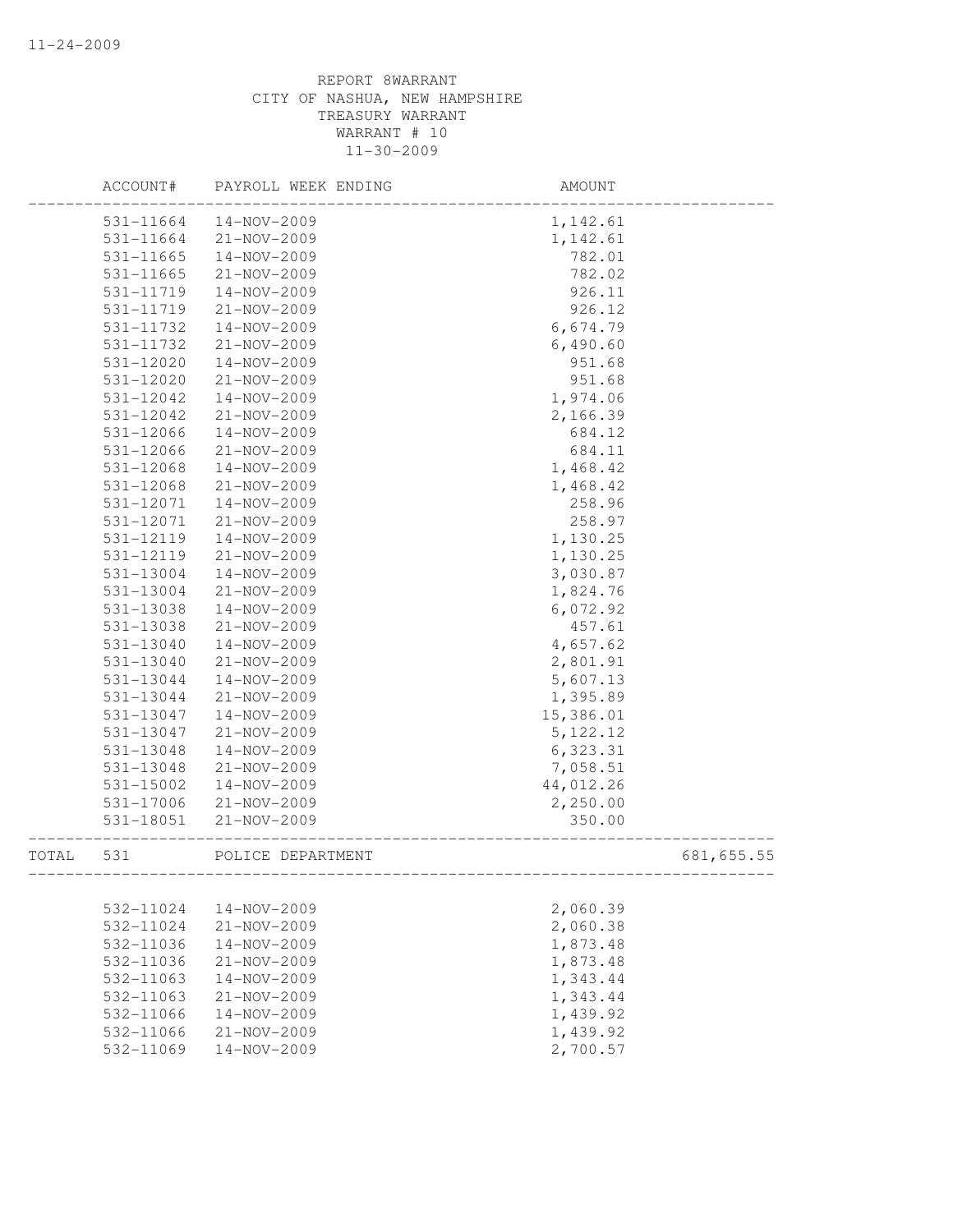| ACCOUNT#               | PAYROLL WEEK ENDING        | AMOUNT                |  |
|------------------------|----------------------------|-----------------------|--|
| 532-11069              | 21-NOV-2009                | 2,700.58              |  |
| 532-11111              | 14-NOV-2009                | 2,183.76              |  |
| 532-11111              | 21-NOV-2009                | 2,183.76              |  |
| 532-11207              | 14-NOV-2009                | 7,477.79              |  |
| 532-11207              | 21-NOV-2009                | 6,697.95              |  |
| 532-11281              | 14-NOV-2009                | 981.65                |  |
| 532-11281              | 21-NOV-2009                | 981.65                |  |
| 532-11285              | 14-NOV-2009                | 7,272.98              |  |
| 532-11285              | 21-NOV-2009                | 7,272.98              |  |
| 532-11291              | 14-NOV-2009                | 6,241.44              |  |
| 532-11291              | 21-NOV-2009                | 6,089.94              |  |
| 532-11298              | 14-NOV-2009                | 832.22                |  |
| 532-11298              | 21-NOV-2009                | 1,313.67              |  |
| 532-11300              | 14-NOV-2009                | 36,955.63             |  |
| 532-11300              | 21-NOV-2009                | 36,955.63             |  |
| 532-11303              | 14-NOV-2009                | 1,203.00              |  |
| 532-11303              | 21-NOV-2009                | 1,203.00              |  |
| 532-11305              | 14-NOV-2009                | 4,800.06              |  |
| 532-11305              | 21-NOV-2009                | 4,800.06              |  |
| 532-11309              | 14-NOV-2009                | 107,314.08            |  |
| 532-11309              | 21-NOV-2009                | 108,510.65            |  |
| 532-11660              | 14-NOV-2009                | 1,513.38              |  |
| 532-11660              | 21-NOV-2009                | 1,513.38              |  |
| 532-11663              | $14 - NOV - 2009$          | 862.92                |  |
| 532-11663              | 21-NOV-2009                | 544.65                |  |
| 532-11666              | 14-NOV-2009                | 1,498.40              |  |
| 532-11666              | $21 - NOV - 2009$          | 1,498.40              |  |
| 532-11669              | 14-NOV-2009                | 1,498.40              |  |
| 532-11669              | 21-NOV-2009                | 1,498.40              |  |
| 532-12070              | 14-NOV-2009                | 24,523.69             |  |
| 532-12070              | 21-NOV-2009                | 19,297.43             |  |
| 532-13003              | 14-NOV-2009                | $-369.52$             |  |
| 532-13004              | 14-NOV-2009                | 187.03                |  |
| 532-13004<br>532-13018 | 21-NOV-2009<br>14-NOV-2009 | 354.60                |  |
| 532-13018              | 21-NOV-2009                | 2,151.68<br>2,100.28  |  |
| 532-13024              | 21-NOV-2009                | 102.54                |  |
| 532-13050              | 14-NOV-2009                | 8,468.38              |  |
| 532-13050              | 21-NOV-2009                |                       |  |
| 532-15002              | 14-NOV-2009                | 6,603.80<br>46,670.05 |  |
| 532-17020              | 21-NOV-2009                | 146,278.08            |  |
| 532-19231              | 14-NOV-2009                | 1,410.41              |  |
| 532-19231              | 21-NOV-2009                | 1,394.26              |  |
| 532-19232              | 14-NOV-2009                | 2,044.41              |  |
| 532-19232              | 21-NOV-2009                | 2,050.97              |  |
| 532-19233              | 14-NOV-2009                | 3,100.40              |  |
| 532-19233              | 21-NOV-2009                | 3,077.27              |  |
| 532-19234              | 14-NOV-2009                | 1,924.36              |  |
|                        |                            |                       |  |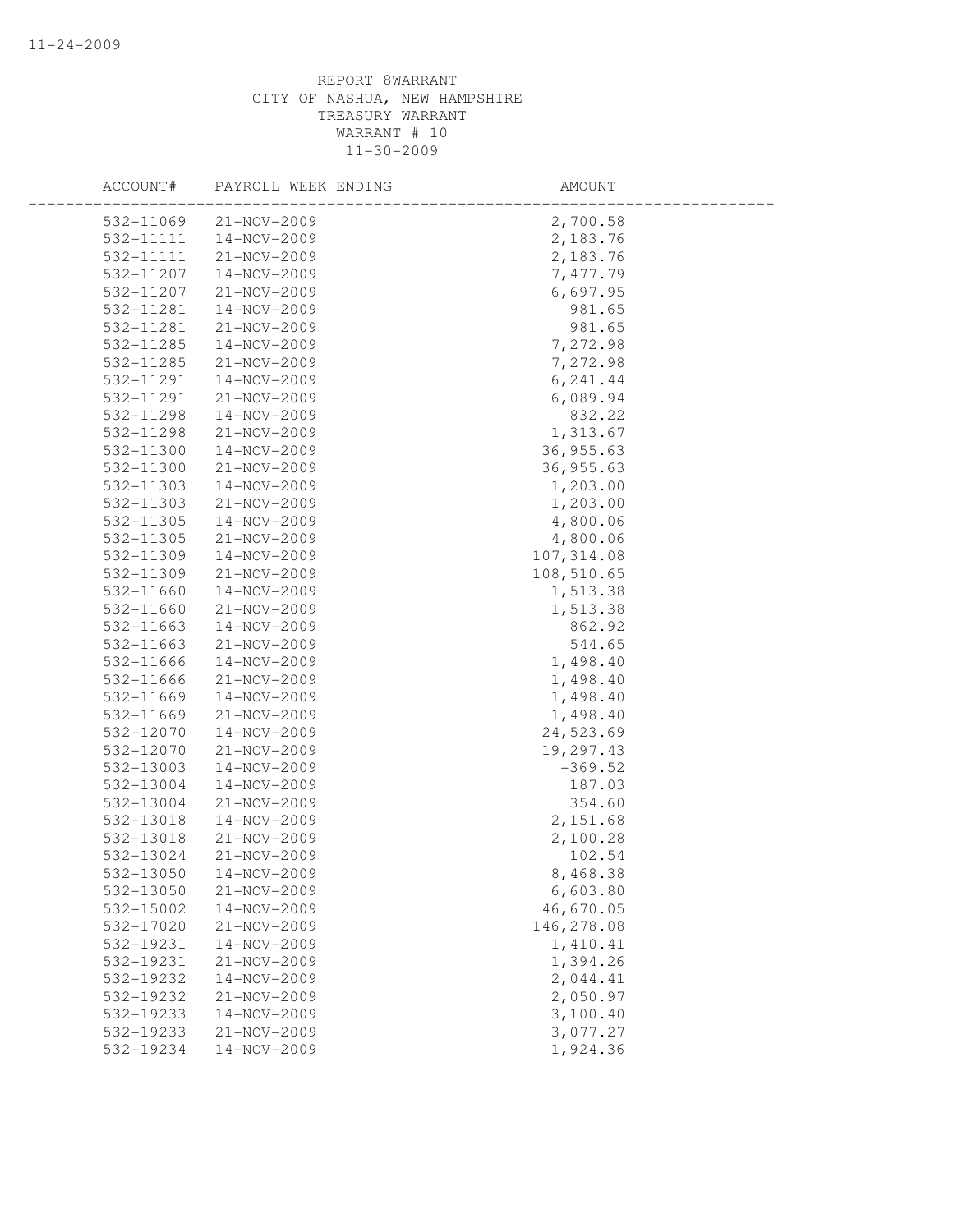|           | ACCOUNT#               | PAYROLL WEEK ENDING         | AMOUNT          |            |
|-----------|------------------------|-----------------------------|-----------------|------------|
|           |                        | 532-19234 21-NOV-2009       | 1,945.27        |            |
| TOTAL 532 |                        | FIRE DEPARTMENT             |                 | 653,850.82 |
|           |                        | 535-19230  14-NOV-2009      | 192.30          |            |
|           |                        | 535-19230 21-NOV-2009       | 192.30          |            |
|           | TOTAL 535              | EMERGENCY MANAGEMENT        |                 | 384.60     |
|           | 536-11200              | 14-NOV-2009                 | 1, 414.25       |            |
|           |                        | 536-11200 21-NOV-2009       | 1, 414.24       |            |
|           |                        | 536-12137  14-NOV-2009      | 1,200.12        |            |
|           |                        | 536-12137 21-NOV-2009       | 1,200.12        |            |
| TOTAL 536 |                        | CITYWIDE COMMUNICATIONS     |                 | 5,228.73   |
|           |                        |                             |                 |            |
|           | 541-11048              | 14-NOV-2009                 | 68.90           |            |
|           | 541-11048              | 21-NOV-2009                 | 68.90           |            |
|           | 541-11104              | 14-NOV-2009                 | 1,014.26        |            |
|           | 541-11104              | 21-NOV-2009                 | 1,014.26        |            |
|           | 541-11107              | 14-NOV-2009                 | 245.10          |            |
|           | 541-11107              | 21-NOV-2009                 | 245.10          |            |
|           | 541-11240              | 14-NOV-2009                 | 1,449.15        |            |
|           | 541-11240              | 21-NOV-2009                 | 1,449.15        |            |
|           | 541-12038              | 14-NOV-2009                 | 451.38          |            |
|           | 541-12038<br>541-31050 | 21-NOV-2009<br>21-NOV-2009  | 451.38<br>80.00 |            |
| TOTAL     | 541                    | COMMUNITY SERVICES DIVISION |                 | 6,537.58   |
|           |                        |                             |                 |            |
|           | 542-11024              | 14-NOV-2009                 | 634.76          |            |
|           | 542-11024              | $21 - NOV - 2009$           | 634.77          |            |
|           | 542-11426              | 14-NOV-2009                 | 1,364.20        |            |
|           | 542-11426              | 21-NOV-2009                 | 1,364.20        |            |
|           | 542-11584              | 14-NOV-2009                 | 2,573.53        |            |
|           | 542-11584              | 21-NOV-2009                 | 2,573.53        |            |
|           | 542-12044              | 14-NOV-2009                 | 109.25          |            |
|           | 542-12109              | 14-NOV-2009                 | 144.00          |            |
|           | 542-12109              | 21-NOV-2009                 | 128.00          |            |
|           | 542-12582              | 14-NOV-2009                 | 606.03          |            |
|           | 542-12582              | 21-NOV-2009                 | 606.03          |            |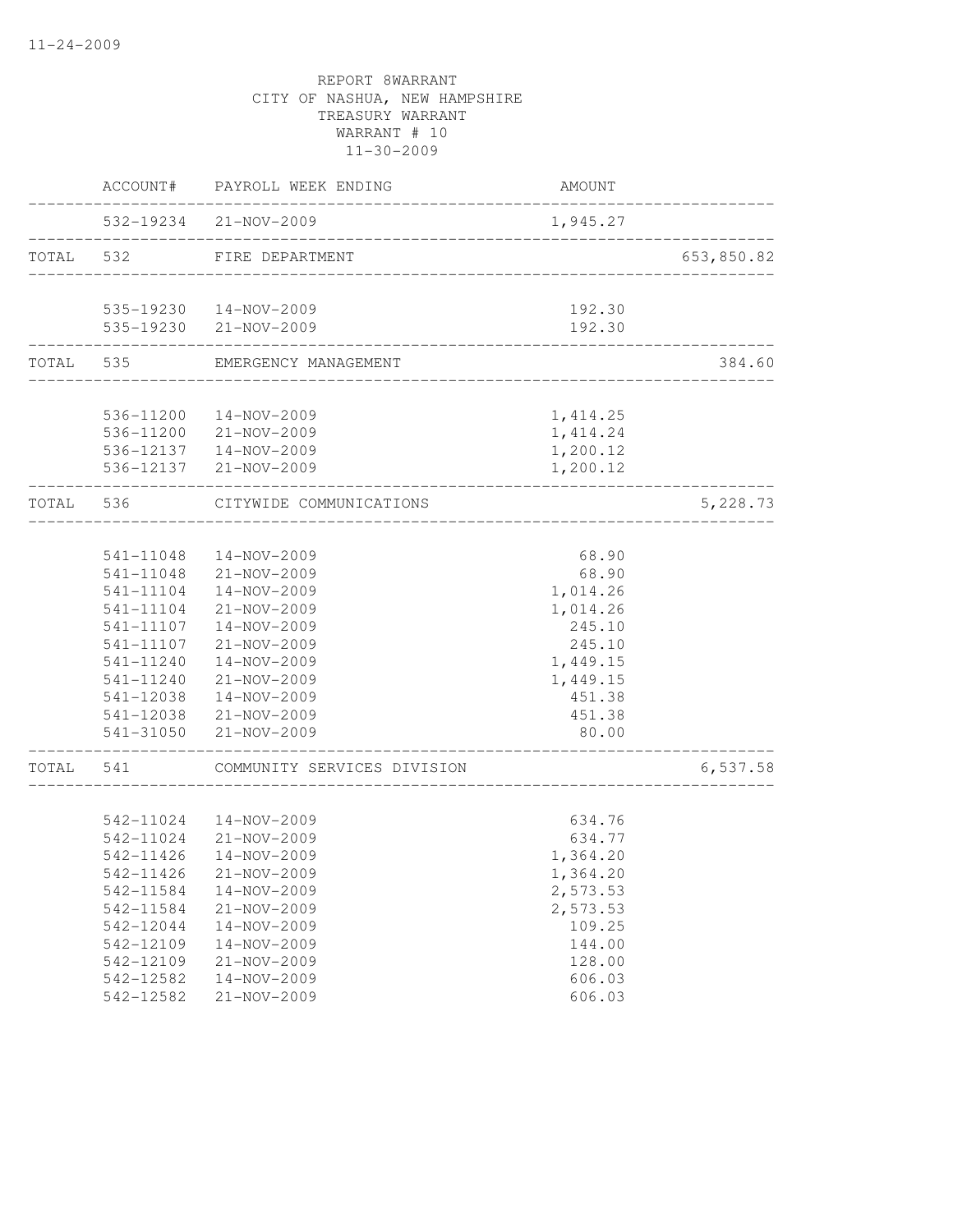|           | ACCOUNT#  | PAYROLL WEEK ENDING        | AMOUNT                                         |           |
|-----------|-----------|----------------------------|------------------------------------------------|-----------|
| TOTAL 542 |           | COMMUNITY HEALTH           | ______________________________________         | 10,738.30 |
|           |           |                            |                                                |           |
|           | 543-11380 | 14-NOV-2009                | 952.96                                         |           |
|           | 543-11380 | 21-NOV-2009                | 952.97                                         |           |
|           | 543-11438 | 14-NOV-2009                | 1,286.72                                       |           |
|           | 543-11438 | 21-NOV-2009                | 1,286.72                                       |           |
|           | 543-11602 | $14 - NOV - 2009$          | 883.76                                         |           |
|           | 543-11602 | 21-NOV-2009                | 883.76                                         |           |
|           | 543-11604 | 14-NOV-2009                | 1,528.64                                       |           |
|           | 543-11604 | 21-NOV-2009                | 1,528.63                                       |           |
|           | 543-11605 | 14-NOV-2009                | 956.86                                         |           |
|           | 543-11605 | 21-NOV-2009                | 956.86                                         |           |
|           |           | 543-31050 21-NOV-2009      | 80.00<br>. _ _ _ _ _ _ _ _ _ _ _ _ _ _ _ _ _ _ |           |
| TOTAL 543 |           | ENVIRONMENTAL HEALTH DEPT. |                                                | 11,297.88 |
|           |           |                            |                                                |           |
|           | 544-11008 | 14-NOV-2009                | 744.55                                         |           |
|           | 544-11008 | 21-NOV-2009                | 744.55                                         |           |
|           | 544-11099 | 14-NOV-2009                | 2,358.80                                       |           |
|           | 544-11099 | 21-NOV-2009                | 2,421.32                                       |           |
|           | 544-11112 | 14-NOV-2009                | 852.14                                         |           |
|           | 544-11112 | 21-NOV-2009                | 852.14                                         |           |
|           | 544-11367 | 14-NOV-2009                | 833.89                                         |           |
|           | 544-11367 | 21-NOV-2009                | 833.90                                         |           |
|           | 544-11777 | 14-NOV-2009                | 1,289.91                                       |           |
|           | 544-11777 | 21-NOV-2009                | 1,289.91                                       |           |
|           |           | 544-12101  14-NOV-2009     | 295.34                                         |           |
|           |           | 544-12101 21-NOV-2009      | 279.02<br>._____________________________       |           |
| TOTAL     | 544       | WELFARE ADMINISTRATION     |                                                | 12,795.47 |
|           |           |                            |                                                |           |
|           | 551-11028 | 14-NOV-2009                | 544.44                                         |           |
|           | 551-11028 | 21-NOV-2009                | 544.44                                         |           |
|           |           | 551-11057  14-NOV-2009     | 899.05                                         |           |
|           | 551-11057 | 21-NOV-2009                | 899.04                                         |           |
|           | 551-11094 | 14-NOV-2009                | 306.26                                         |           |
|           | 551-11094 | 21-NOV-2009                | 306.26                                         |           |
|           | 551-11097 | 14-NOV-2009                | 1,076.08                                       |           |
|           | 551-11097 | 21-NOV-2009                | 1,076.08                                       |           |
|           | 551-11211 | 14-NOV-2009                | 613.89                                         |           |
|           | 551-11211 | $21 - NOV - 2009$          | 613.89                                         |           |
|           | 551-11212 | 14-NOV-2009                | 1,450.00                                       |           |
|           | 551-11212 | 21-NOV-2009                | 1,450.00                                       |           |
|           | 551-11249 | 14-NOV-2009                | 1,281.85                                       |           |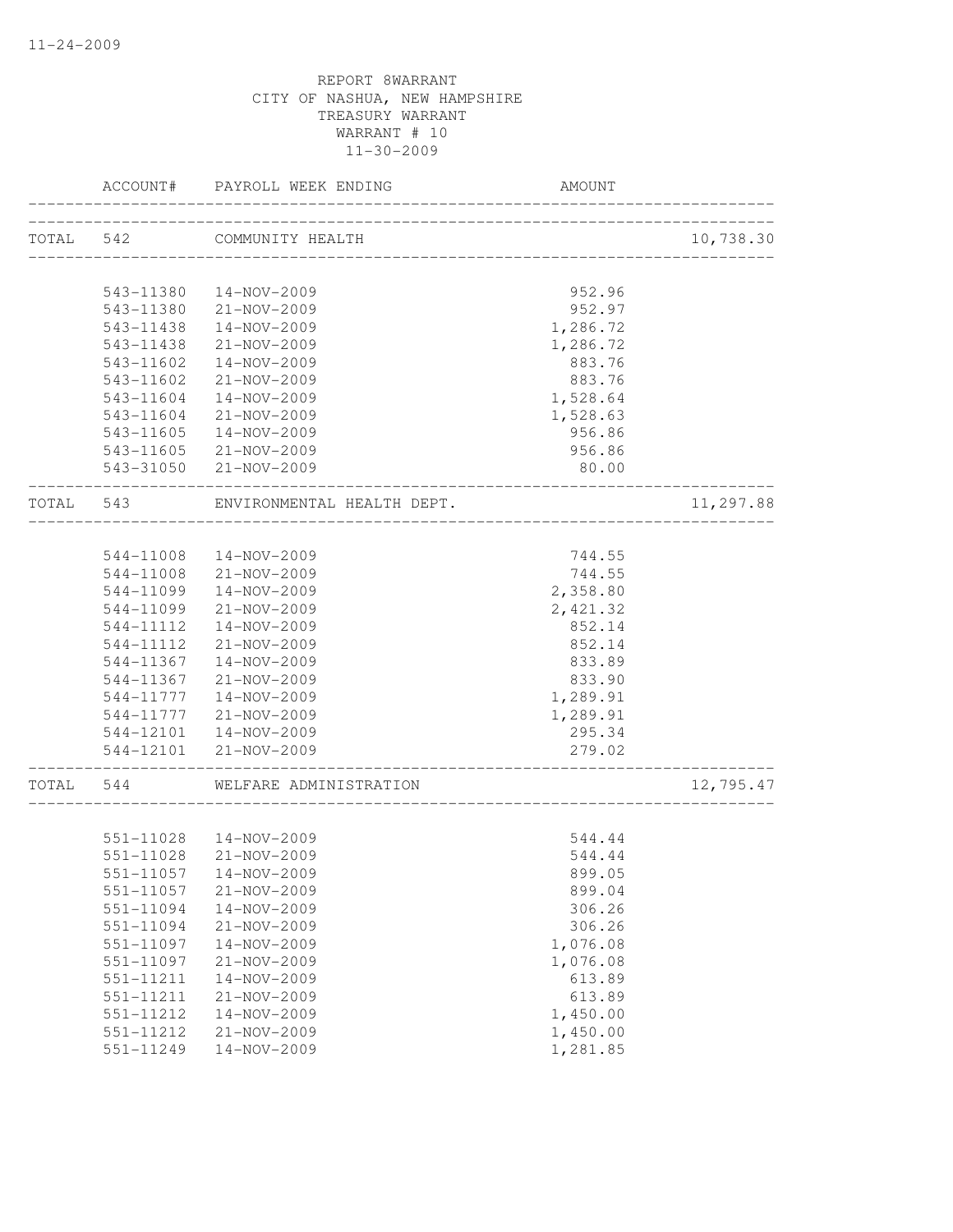|           | ACCOUNT#  | PAYROLL WEEK ENDING            | AMOUNT    |           |
|-----------|-----------|--------------------------------|-----------|-----------|
|           | 551-11249 | 21-NOV-2009                    | 1,281.85  |           |
|           | 551-11273 | 14-NOV-2009                    | 1,687.48  |           |
|           | 551-11273 | 21-NOV-2009                    | 1,687.49  |           |
|           | 551-11435 | 14-NOV-2009                    | 909.66    |           |
|           | 551-11435 | 21-NOV-2009                    | 909.67    |           |
|           | 551-11462 | 14-NOV-2009                    | 1,034.29  |           |
|           | 551-11462 | 21-NOV-2009                    | 1,034.29  |           |
|           | 551-11638 | 14-NOV-2009                    | 2,877.29  |           |
|           | 551-11638 | 21-NOV-2009                    | 1,177.18  |           |
|           | 551-13004 | 14-NOV-2009                    | 815.74    |           |
|           |           | 551-13004 21-NOV-2009          | 272.38    |           |
|           |           | 551-91010 21-NOV-2009          | 1,140.00  |           |
| TOTAL 551 |           | PUBLIC WORKS DIV & ENGINEERING |           | 25,888.60 |
|           |           |                                |           |           |
|           | 552-11024 | 21-NOV-2009                    | 666.37    |           |
|           | 552-11077 | 14-NOV-2009                    | 1,293.11  |           |
|           | 552-11077 | 21-NOV-2009                    | 1,293.11  |           |
|           | 552-11087 | 14-NOV-2009                    | 833.92    |           |
|           | 552-11087 | 21-NOV-2009                    | 819.60    |           |
|           | 552-11143 | 14-NOV-2009                    | 858.40    |           |
|           | 552-11143 | 21-NOV-2009                    | 858.40    |           |
|           | 552-11324 | 14-NOV-2009                    | 4,137.17  |           |
|           | 552-11324 | 21-NOV-2009                    | 5, 171.44 |           |
|           | 552-11339 | 14-NOV-2009                    | 2,944.00  |           |
|           | 552-11339 | $21 - NOV - 2009$              | 2,944.00  |           |
|           | 552-11342 | 14-NOV-2009                    | 772.80    |           |
|           | 552-11342 | 21-NOV-2009                    | 772.80    |           |
|           | 552-11343 | 14-NOV-2009                    | 2,596.32  |           |
|           | 552-11343 | 21-NOV-2009                    | 2,590.80  |           |
|           | 552-11407 | 14-NOV-2009                    | 5,347.20  |           |
|           | 552-11407 | 21-NOV-2009                    | 5,347.20  |           |
|           | 552-11492 | $14 - NOV - 2009$              | 817.60    |           |
|           | 552-11492 | 21-NOV-2009                    | 817.60    |           |
|           | 552-11548 | 14-NOV-2009                    | 1,053.25  |           |
|           | 552-11548 | 21-NOV-2009                    | 26,067.98 |           |
|           | 552-11562 | 14-NOV-2009                    | 410.16    |           |
|           | 552-11562 | 21-NOV-2009                    | 410.16    |           |
|           | 552-11580 | 14-NOV-2009                    | 985.56    |           |
|           | 552-11580 | 21-NOV-2009                    | 985.56    |           |
|           | 552-11618 | 14-NOV-2009                    | 653.83    |           |
|           | 552-11672 | 14-NOV-2009                    | 1,446.40  |           |
|           | 552-11672 | 21-NOV-2009                    | 1,446.40  |           |
|           | 552-11750 | 14-NOV-2009                    | 785.60    |           |
|           | 552-11750 | 21-NOV-2009                    | 785.60    |           |
|           | 552-13004 | $14 - NOV - 2009$              | 2,422.16  |           |
|           | 552-13004 | $21 - NOV - 2009$              | 936.82    |           |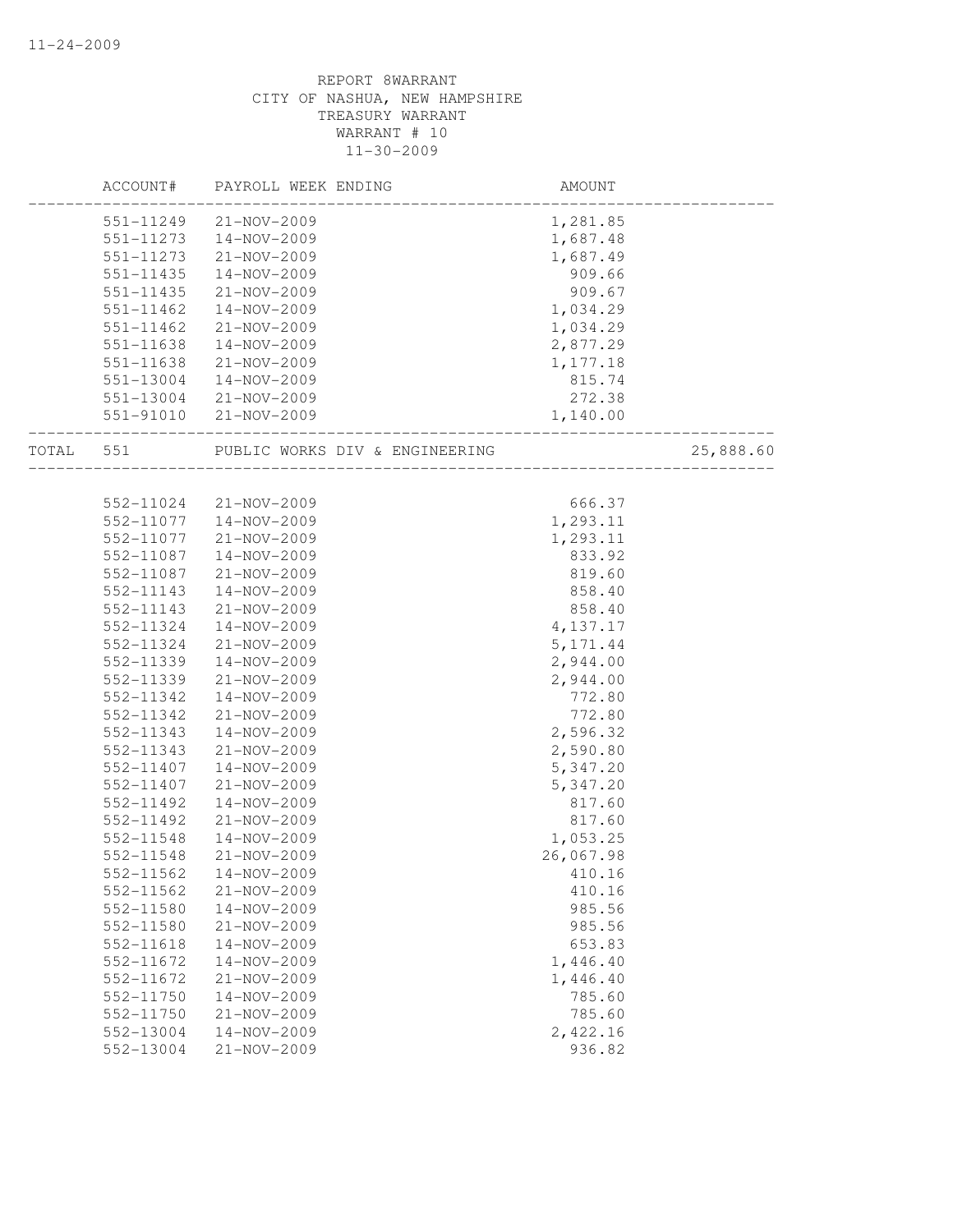|       | ACCOUNT#  | PAYROLL WEEK ENDING  | AMOUNT    |           |
|-------|-----------|----------------------|-----------|-----------|
|       | 552-13067 | 14-NOV-2009          | 2,655.35  |           |
|       | 552-13067 | 21-NOV-2009          | 2,409.14  |           |
|       | 552-17002 | 21-NOV-2009          | 500.00    |           |
|       | 552-17008 | 21-NOV-2009          | 900.00    |           |
|       | 552-17010 | 14-NOV-2009          | 1,100.00  |           |
|       | 552-31050 | 21-NOV-2009          | 34.00     |           |
| TOTAL | 552       | PARKS AND RECREATION |           | 86,869.81 |
|       |           |                      |           |           |
|       | 553-11024 | 14-NOV-2009          | 318.58    |           |
|       | 553-11024 | 21-NOV-2009          | 314.78    |           |
|       | 553-11041 | 14-NOV-2009          | 1,041.26  |           |
|       | 553-11041 | 21-NOV-2009          | 17,516.74 |           |
|       | 553-11078 | 14-NOV-2009          | 1,426.99  |           |
|       | 553-11078 | 21-NOV-2009          | 1,529.24  |           |
|       | 553-11098 | 14-NOV-2009          | 1,014.00  |           |
|       | 553-11098 | $21 - NOV - 2009$    | 1,014.00  |           |
|       | 553-11169 | 14-NOV-2009          | 1,046.24  |           |
|       | 553-11169 | 21-NOV-2009          | 1,046.24  |           |
|       | 553-11192 | 14-NOV-2009          | 1,021.09  |           |
|       | 553-11192 | 21-NOV-2009          | 957.92    |           |
|       | 553-11279 | 14-NOV-2009          | 6,210.30  |           |
|       | 553-11279 | $21 - NOV - 2009$    | 6,210.27  |           |
|       | 553-11327 | 14-NOV-2009          | 2,275.45  |           |
|       | 553-11327 | 21-NOV-2009          | 2,482.29  |           |
|       | 553-11375 | 14-NOV-2009          | 2,126.08  |           |
|       | 553-11375 | 21-NOV-2009          | 2,126.08  |           |
|       | 553-11465 | 14-NOV-2009          | 2,478.35  |           |
|       | 553-11465 | 21-NOV-2009          | 2,289.28  |           |
|       | 553-11474 | 14-NOV-2009          | 3,729.20  |           |
|       | 553-11474 | 21-NOV-2009          | 3,729.20  |           |
|       | 553-11475 | 14-NOV-2009          | 2,834.40  |           |
|       | 553-11475 | 21-NOV-2009          | 2,834.40  |           |
|       | 553-11630 | 14-NOV-2009          | 1,575.20  |           |
|       | 553-11630 | 21-NOV-2009          | 1,575.20  |           |
|       | 553-11631 | 14-NOV-2009          | 799.60    |           |
|       | 553-11631 | 21-NOV-2009          | 799.61    |           |
|       | 553-11648 | 14-NOV-2009          | 840.31    |           |
|       | 553-11648 | $21 - NOV - 2009$    | 840.31    |           |
|       | 553-11678 | 14-NOV-2009          | 1,595.77  |           |
|       | 553-11678 | 21-NOV-2009          | 1,442.84  |           |
|       | 553-11759 | 14-NOV-2009          | 14,552.56 |           |
|       | 553-11759 | 21-NOV-2009          | 15,226.31 |           |
|       | 553-11771 | $14 - NOV - 2009$    | 1,851.20  |           |
|       | 553-11771 | 21-NOV-2009          | 1,851.20  |           |
|       | 553-13004 | 14-NOV-2009          | 2,734.99  |           |
|       | 553-13004 | $21 - NOV - 2009$    | 3,726.69  |           |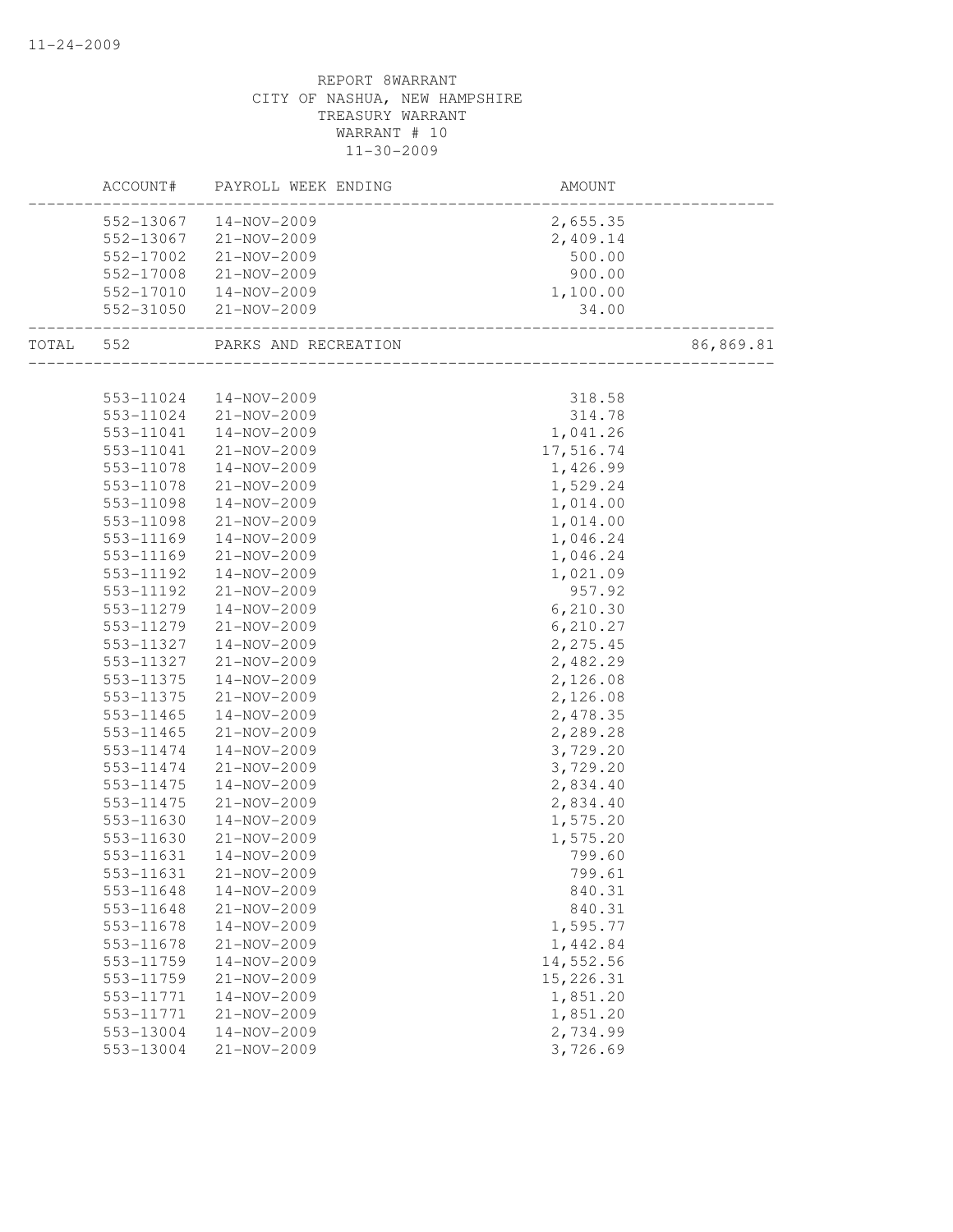|       | ACCOUNT#               | PAYROLL WEEK ENDING              | AMOUNT           |            |
|-------|------------------------|----------------------------------|------------------|------------|
|       |                        | 553-13901 21-NOV-2009            | 11,899.15        |            |
|       | 553-17008              | 14-NOV-2009                      | 900.00           |            |
| TOTAL | 553                    | STREET DEPARTMENT                |                  | 129,783.32 |
|       |                        |                                  |                  |            |
|       | 555-11024              | 14-NOV-2009                      | 318.58           |            |
|       | 555-11024              | 21-NOV-2009                      | 314.78           |            |
|       | 555-11058              | 14-NOV-2009                      | 985.56           |            |
|       | 555-11058              | 21-NOV-2009                      | 985.56           |            |
|       | 555-11461              | $14 - NOV - 2009$                | 1,446.40         |            |
|       | 555-11461              | 21-NOV-2009                      | 1,446.40         |            |
|       | 555-11505              | 14-NOV-2009                      | 1,184.60         |            |
|       | 555-11505              | 21-NOV-2009                      | 1,184.60         |            |
|       | 555-11639              | 14-NOV-2009                      | 817.60           |            |
|       | 555-11639              | 21-NOV-2009                      | 817.60           |            |
|       | 555-11640              | $14 - NOV - 2009$                | 761.60           |            |
|       | 555-11640              | 21-NOV-2009                      | 761.60           |            |
|       | 555-11738              | 14-NOV-2009                      | 1,941.60         |            |
|       | 555-11738              | 21-NOV-2009                      | 1,941.60         |            |
|       | 555-11745              | 14-NOV-2009                      | 810.80           |            |
|       | 555-11745              | 21-NOV-2009                      | 810.80           |            |
|       | 555-11746              | 14-NOV-2009                      | 1,139.75         |            |
|       | 555-11746              | 21-NOV-2009                      | 1,139.75         |            |
|       | 555-13004              | 14-NOV-2009                      | 109.22           |            |
|       | 555-13004              | 21-NOV-2009                      | 218.44           |            |
|       | 555-13068              | 14-NOV-2009                      | 254.84           |            |
|       | 555-13068              | 21-NOV-2009                      | 254.84           |            |
| TOTAL | 555                    | TRAFFIC DEPARTMENT               |                  | 19,646.52  |
|       |                        |                                  |                  |            |
|       | 557-11161              | 14-NOV-2009                      | 817.60           |            |
|       | 557-11161              | 21-NOV-2009<br>14-NOV-2009       | 817.60           |            |
|       | 557-13004              |                                  | 23.90            |            |
| TOTAL | 557                    | PARKING LOTS                     |                  | 1,659.10   |
|       |                        |                                  |                  |            |
|       | 561-11345              | 14-NOV-2009                      | 1,204.95         |            |
|       | 561-11345              | 21-NOV-2009                      | 1,204.95         |            |
|       | 561-11651<br>561-11651 | 14-NOV-2009<br>$21 - NOV - 2009$ | 860.38<br>860.38 |            |
|       | 561-11658              | 14-NOV-2009                      | 1,044.70         |            |
|       | 561-11658              | 21-NOV-2009                      | 1,044.70         |            |
|       | 561-12153              | 14-NOV-2009                      | 310.00           |            |
|       | 561-12153              | 21-NOV-2009                      | 390.00           |            |
|       | 561-91010              | 21-NOV-2009                      | 100.00           |            |
|       |                        |                                  |                  |            |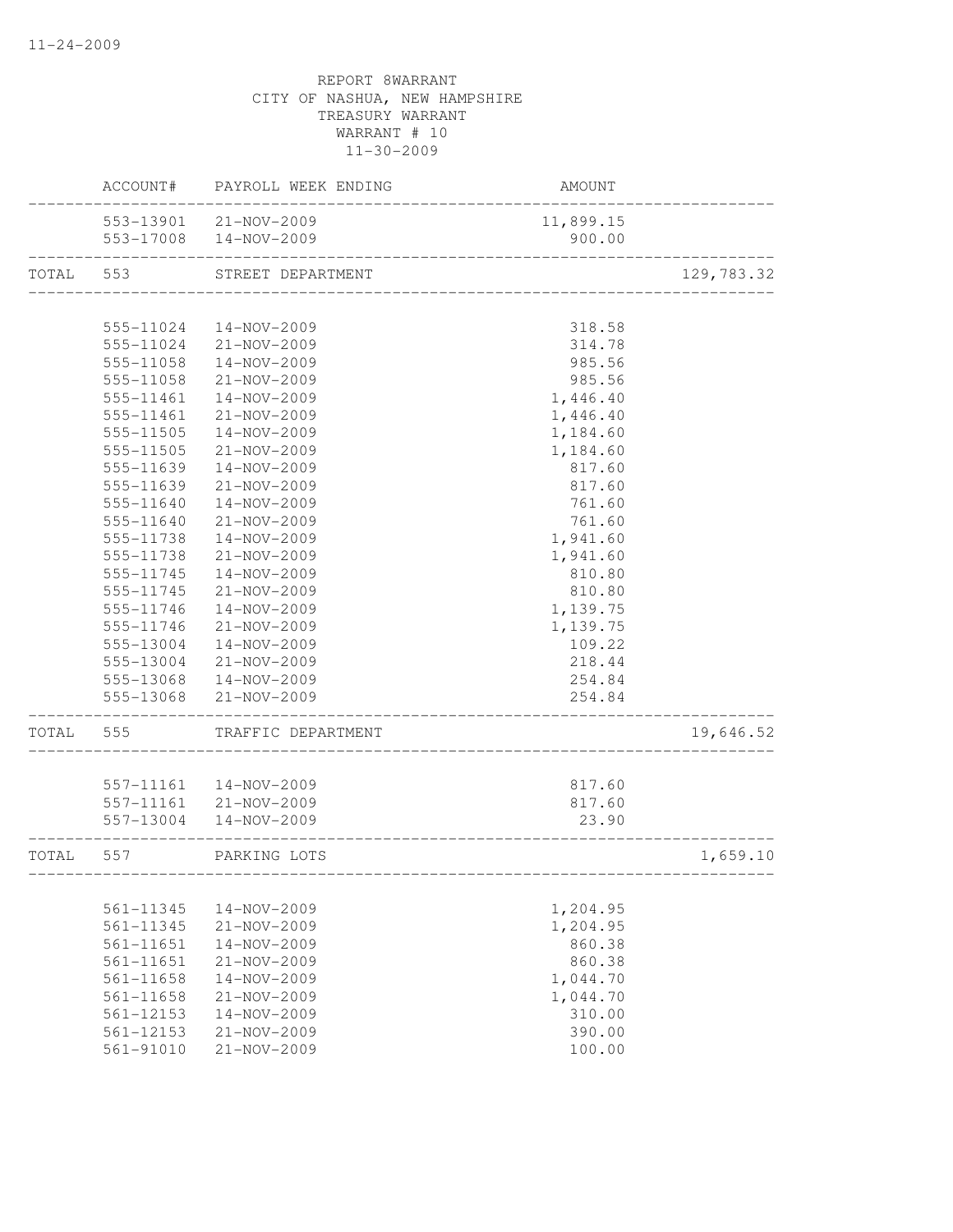|           | ACCOUNT#  | PAYROLL WEEK ENDING                  | <b>AMOUNT</b>         |           |
|-----------|-----------|--------------------------------------|-----------------------|-----------|
| TOTAL 561 |           | EDGEWOOD CEMETERY                    |                       | 7,020.06  |
|           |           |                                      |                       |           |
|           | 563-11345 | 14-NOV-2009                          | 1,159.59              |           |
|           |           | 563-11345 21-NOV-2009                | 1,159.57              |           |
|           | 563-11651 | 14-NOV-2009                          | 766.05                |           |
|           | 563-11651 | 21-NOV-2009                          | 766.05                |           |
|           | 563-11657 | 14-NOV-2009                          | 957.28                |           |
|           |           | 563-11657 21-NOV-2009                | 957.28                |           |
|           |           | 563-12153  14-NOV-2009               | 320.00                |           |
|           |           | 563-12153 21-NOV-2009                | 320.00                |           |
| TOTAL 563 |           | WOODLAWN CEMETERY                    | _____________________ | 6,405.82  |
|           | 571-11174 |                                      | 127.43                |           |
|           | 571-11174 | 14-NOV-2009<br>21-NOV-2009           | 294.81                |           |
|           | 571-11237 |                                      |                       |           |
|           |           | 14-NOV-2009<br>571-11237 21-NOV-2009 | 1,999.68              |           |
|           |           | 571-12045  14-NOV-2009               | 1,999.68              |           |
|           | 571-12045 | 21-NOV-2009                          | 265.81<br>308.80      |           |
| TOTAL     | 571       | COMMUNITY DEVELOPMENT                |                       | 4,996.21  |
|           |           |                                      |                       |           |
|           | 572-11024 | 14-NOV-2009                          | 653.12                |           |
|           |           | 572-11024 21-NOV-2009                | 653.12                |           |
|           | 572-11215 | 14-NOV-2009                          | 3,635.96              |           |
|           | 572-11215 | 21-NOV-2009                          | 3,635.97              |           |
|           | 572-11238 | 14-NOV-2009                          | 861.65                |           |
|           | 572-11238 | $21 - NOV - 2009$                    | 861.65                |           |
|           | 572-11450 | 14-NOV-2009                          | 1,720.01              |           |
|           | 572-11450 | $21 - NOV - 2009$                    | 1,720.02              |           |
|           | 572-11522 | 14-NOV-2009                          | 837.26                |           |
|           | 572-11522 | $21 - NOV - 2009$                    | 837.27                |           |
|           | 572-11525 | $14 - NOV - 2009$                    | 1,032.64              |           |
|           | 572-11525 | 21-NOV-2009                          | 1,032.64              |           |
|           | 572-58005 | 14-NOV-2009                          | 300.00                |           |
|           | 572-58005 | 21-NOV-2009                          | 400.00                |           |
|           | 572-98046 | 21-NOV-2009                          | 100.00                |           |
| TOTAL     | 572       | PLANNING DEPARTMENT                  |                       | 18,281.31 |
|           |           |                                      |                       |           |
|           | 573-11444 | 14-NOV-2009                          | 1,618.06              |           |
|           | 573-11444 | 21-NOV-2009                          | 1,618.06              |           |
|           | 573-12029 | 14-NOV-2009                          | 355.51                |           |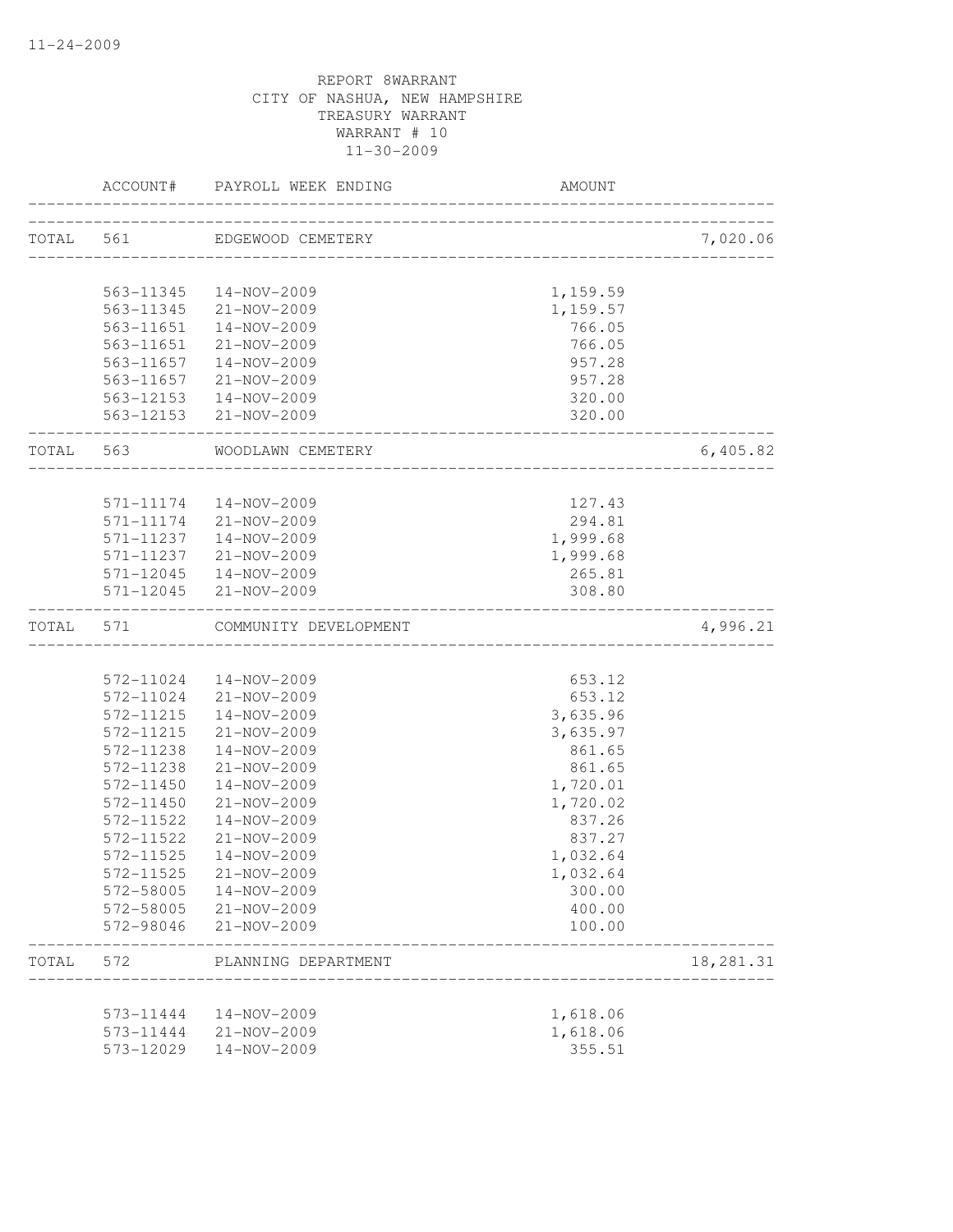|           | ACCOUNT#  | PAYROLL WEEK ENDING   | AMOUNT                                 |           |
|-----------|-----------|-----------------------|----------------------------------------|-----------|
|           |           | 573-12029 21-NOV-2009 | 355.51                                 |           |
| TOTAL 573 |           | ECONOMIC DEVELOPMENT  | L<br>--------------------------------- | 3,947.14  |
|           |           |                       |                                        |           |
|           | 575-11032 | 14-NOV-2009           | 717.24                                 |           |
|           | 575-11032 | 21-NOV-2009           | 717.23                                 |           |
|           | 575-11042 | 14-NOV-2009           | 1,616.98                               |           |
|           | 575-11042 | 21-NOV-2009           | 1,616.99                               |           |
|           | 575-11062 | 14-NOV-2009           | 627.75                                 |           |
|           | 575-11062 | 21-NOV-2009           | 627.75                                 |           |
|           | 575-11189 | 14-NOV-2009           | 1,102.42                               |           |
|           | 575-11189 | 21-NOV-2009           | 1,102.42                               |           |
|           | 575-11365 | 14-NOV-2009           | 562.69                                 |           |
|           | 575-11365 | 21-NOV-2009           | 562.69                                 |           |
|           | 575-11387 | 14-NOV-2009           | 6,920.46                               |           |
|           | 575-11387 | 21-NOV-2009           | 6,854.42                               |           |
|           | 575-11393 | 14-NOV-2009           | 3,648.25                               |           |
|           | 575-11393 | 21-NOV-2009           | 3,648.26                               |           |
|           | 575-11400 | 14-NOV-2009           | 7,580.67                               |           |
|           | 575-11400 | 21-NOV-2009           | 7,580.67                               |           |
|           | 575-11401 | 14-NOV-2009           | 4, 119.76                              |           |
|           | 575-11401 | 21-NOV-2009           | 3,999.44                               |           |
|           | 575-11403 | 14-NOV-2009           | 858.44                                 |           |
|           | 575-11403 | 21-NOV-2009           | 858.44                                 |           |
|           | 575-11404 | 14-NOV-2009           | 779.93                                 |           |
|           | 575-11404 | 21-NOV-2009           | 779.92                                 |           |
|           | 575-12073 | 14-NOV-2009           | 382.25                                 |           |
|           | 575-12073 | 21-NOV-2009           | 382.25                                 |           |
|           | 575-12090 | 14-NOV-2009           | 1,095.15                               |           |
|           | 575-12090 | 21-NOV-2009           | 1,125.56                               |           |
|           | 575-12114 | 14-NOV-2009           | 1,389.27                               |           |
|           | 575-12114 | 21-NOV-2009           | 1,467.21                               |           |
|           | 575-13035 | 14-NOV-2009           | 1,019.16                               |           |
|           | 575-13035 | 21-NOV-2009           | 687.39                                 |           |
| TOTAL     | 575       | PUBLIC LIBRARIES      |                                        | 64,431.06 |
|           |           |                       |                                        |           |
|           | 576-11221 | 14-NOV-2009           | 1,065.24                               |           |
|           | 576-11221 | $21 - NOV - 2009$     | 1,065.23                               |           |
|           | 576-11315 | 14-NOV-2009           | 1,329.78                               |           |
|           | 576-11315 | 21-NOV-2009           | 1,329.79                               |           |
|           | 576-11361 | 14-NOV-2009           | 4,005.16                               |           |
|           | 576-11361 | 21-NOV-2009           | 4,005.16                               |           |
|           | 576-11362 | 14-NOV-2009           | 1,087.24                               |           |
|           | 576-11362 | 21-NOV-2009           | 1,087.23                               |           |
|           | 576-91010 | 21-NOV-2009           | 1,520.00                               |           |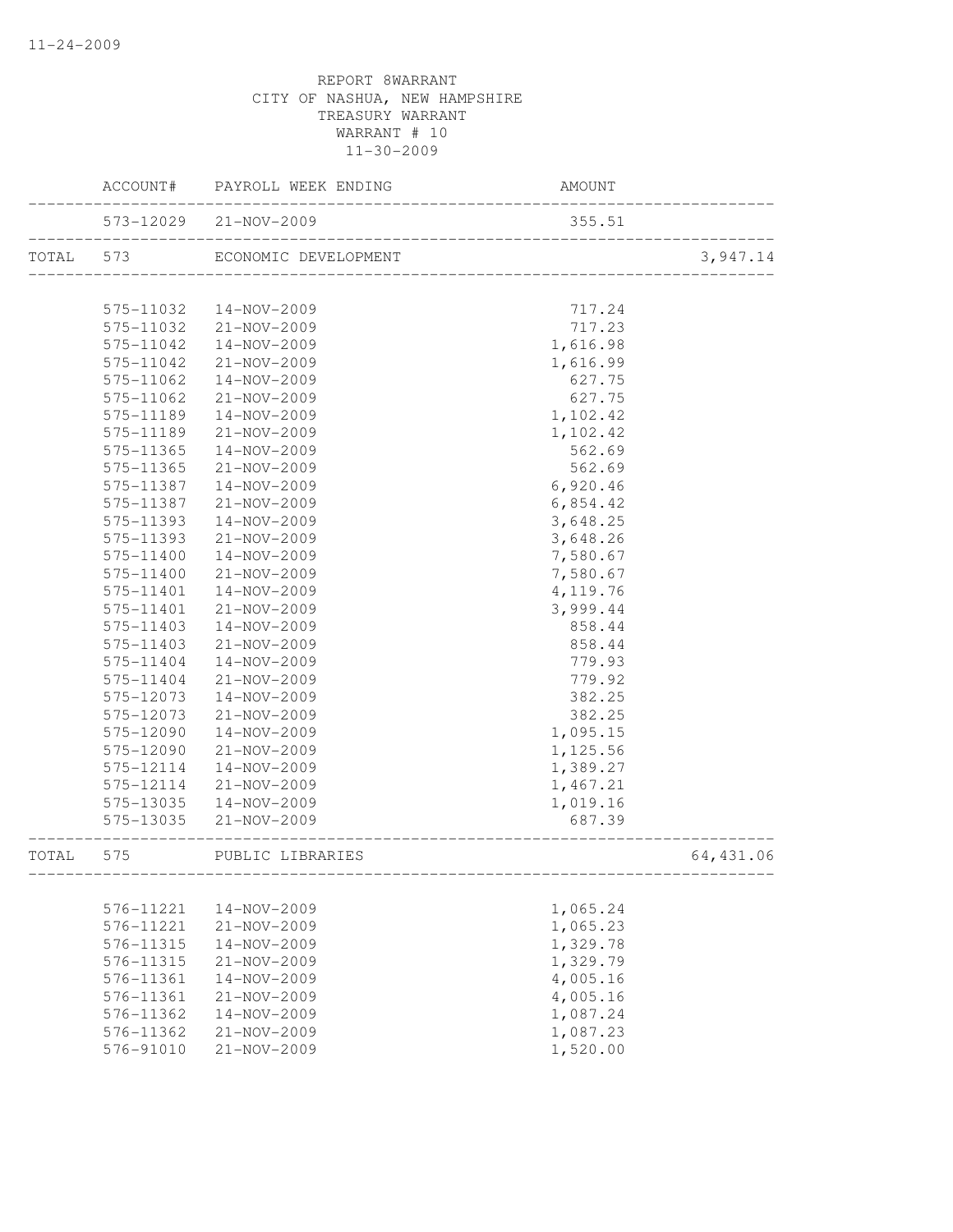|                                | ACCOUNT# PAYROLL WEEK ENDING  | <b>AMOUNT</b>                       |           |
|--------------------------------|-------------------------------|-------------------------------------|-----------|
|                                | TOTAL 576 BUILDING DEPARTMENT | ___________________________________ | 16,494.83 |
|                                |                               |                                     |           |
|                                | 577-11067  14-NOV-2009        | 1,181.68                            |           |
|                                | 577-11067 21-NOV-2009         | 1,181.69                            |           |
|                                | 577-11183  14-NOV-2009        | 1,889.28                            |           |
|                                | 577-11183 21-NOV-2009         | 1,889.28                            |           |
| 577-91010<br>_________________ | 21-NOV-2009                   | 510.00                              |           |
|                                | TOTAL 577 CODE ENFORCEMENT    | __________________________          | 6,651.93  |
|                                |                               |                                     |           |
| 581-11012<br>581-11075         | 14-NOV-2009                   | 511.18                              |           |
| 581-11081                      | 14-NOV-2009<br>14-NOV-2009    | 4,312.64<br>2,550.00                |           |
| 581-11162                      | 14-NOV-2009                   | 47,672.88                           |           |
| 581-11162                      | 21-NOV-2009                   | 52,901.86                           |           |
| 581-11204                      | 14-NOV-2009                   | 11,218.40                           |           |
| 581-11204                      | 21-NOV-2009                   | 13,468.64                           |           |
| 581-11348                      | 14-NOV-2009                   | 85,884.91                           |           |
| 581-11366                      | 14-NOV-2009                   | 55, 495.54                          |           |
| 581-11366                      | 21-NOV-2009                   | 53, 719.21                          |           |
| 581-11396                      | 14-NOV-2009                   | 42,590.64                           |           |
| 581-11402                      | 14-NOV-2009                   | 2,700.96                            |           |
| 581-11402                      | 21-NOV-2009                   | 3,376.20                            |           |
| 581-11408                      | 14-NOV-2009                   | 18,643.22                           |           |
| $581 - 11408$                  | $21 - NOV - 2009$             | 17,773.20                           |           |
| 581-11486                      | 14-NOV-2009                   | 44, 135.71                          |           |
| 581-11515                      | 14-NOV-2009                   | 2,910.48                            |           |
| 581-11570                      | 14-NOV-2009                   | 61,660.51                           |           |
| 581-11572                      | 14-NOV-2009                   | 61,089.41                           |           |
| 581-11579                      | 14-NOV-2009                   | 39,079.20                           |           |
| 581-11628                      | 14-NOV-2009                   | 1,631.04                            |           |
| 581-11628                      | $21 - NOV - 2009$             | 1,359.21                            |           |
| 581-11675                      | 14-NOV-2009                   | 5,343.75                            |           |
| 581-11709                      | 14-NOV-2009                   | 2,957.14                            |           |
| 581-11711                      | 14-NOV-2009                   | 2,705.80                            |           |
| 581-11726                      | 14-NOV-2009                   | 1,632,208.50                        |           |
| 581-11800                      | 14-NOV-2009                   | 46, 252.75                          |           |
| 581-11801                      | 14-NOV-2009                   | 14,827.93                           |           |
| 581-11802                      | 14-NOV-2009                   | 13,219.99                           |           |
| 581-11803                      | 14-NOV-2009                   | 15,865.27                           |           |
| 581-11803                      | $21 - NOV - 2009$             | 712.93                              |           |
| 581-11805                      | 14-NOV-2009                   | 18,621.21                           |           |
| 581-11812                      | 14-NOV-2009                   | 2,609.97                            |           |
| 581-11816                      | 14-NOV-2009                   | 3,799.07                            |           |
| 581-11830                      | 14-NOV-2009                   | 3,989.65                            |           |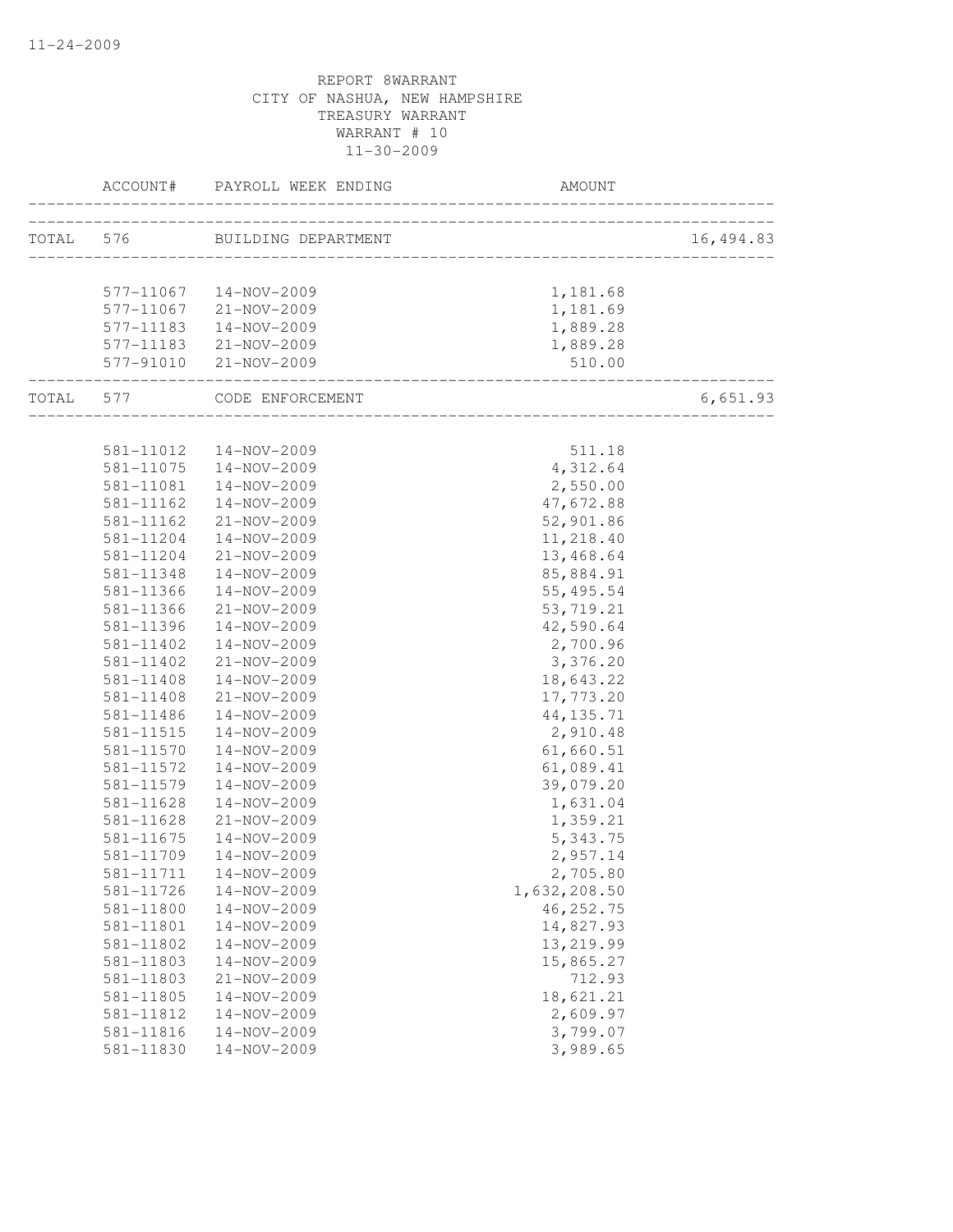| ACCOUNT#      | PAYROLL WEEK ENDING | AMOUNT        |  |
|---------------|---------------------|---------------|--|
| 581-11850     | 14-NOV-2009         | 2,198.88      |  |
| 581-11850     | 21-NOV-2009         | 2,798.60      |  |
| 581-11860     | 14-NOV-2009         | 6,920.45      |  |
| 581-12021     | 14-NOV-2009         | 3,433.26      |  |
| 581-12021     | 21-NOV-2009         | 1,200.00      |  |
| 581-12060     | 14-NOV-2009         | 2,372.26      |  |
| 581-12060     | 21-NOV-2009         | 2,963.06      |  |
| 581-12078     | 14-NOV-2009         | 1,887.50      |  |
| 581-12081     | 14-NOV-2009         | 2,401.05      |  |
| 581-12084     | 14-NOV-2009         | 2,637.50      |  |
| 581-12084     | 21-NOV-2009         | 1,612.50      |  |
| 581-12111     | 14-NOV-2009         | 121,084.64    |  |
| 581-12111     | $21 - NOV - 2009$   | 136,849.10    |  |
| 581-12112     | 14-NOV-2009         | 8,446.03      |  |
| 581-12112     | 21-NOV-2009         | 10,828.81     |  |
| 581-12126     | 14-NOV-2009         | 6,260.28      |  |
| 581-12126     | 21-NOV-2009         | 7,420.41      |  |
| 581-12135     | $14 - NOV - 2009$   | 1,954.27      |  |
| 581-12135     | 21-NOV-2009         | 4,255.52      |  |
| 581-12136     | 14-NOV-2009         | 681.63        |  |
| 581-12136     | 21-NOV-2009         | 661.23        |  |
| 581-12138     | 21-NOV-2009         | 634.94        |  |
| 581-12141     | 14-NOV-2009         | 200.00        |  |
| 581-12198     | $14 - NOV - 2009$   | 27,088.64     |  |
| 581-12200     | 14-NOV-2009         | 1,594.38      |  |
| 581-12200     | 21-NOV-2009         | 1,223.78      |  |
| 581-12201     | $14 - NOV - 2009$   | 16,808.02     |  |
| 581-12201     | 21-NOV-2009         | 20,765.79     |  |
| 581-13004     | 14-NOV-2009         | 2,790.68      |  |
| 581-13021     | 14-NOV-2009         | 138.40        |  |
| 581-13021     | $21 - NOV - 2009$   | 38.23         |  |
| 581-13032     | 14-NOV-2009         | 497.49        |  |
| 581-13032     | 21-NOV-2009         | 89.85         |  |
| 581-13120     | 14-NOV-2009         | 3,954.00      |  |
| 581-13120     | 21-NOV-2009         | 1,955.93      |  |
| 581-13133     | 14-NOV-2009         | 2,025.00      |  |
| 581-13133     | 21-NOV-2009         | 850.00        |  |
| 581-13137     | 14-NOV-2009         | 910.00        |  |
| 581-13137     | 21-NOV-2009         | 280.00        |  |
| $581 - 17004$ | $21 - NOV - 2009$   | 1,500.00      |  |
| 581-19000     | 14-NOV-2009         | 7,708.59      |  |
| 581-19210     | 14-NOV-2009         | $-13, 450.10$ |  |
| 581-19230     | 14-NOV-2009         | 1,075.00      |  |
| 581-19240     | 14-NOV-2009         | 50.40         |  |
| 581-19310     | 14-NOV-2009         | 3,336.00      |  |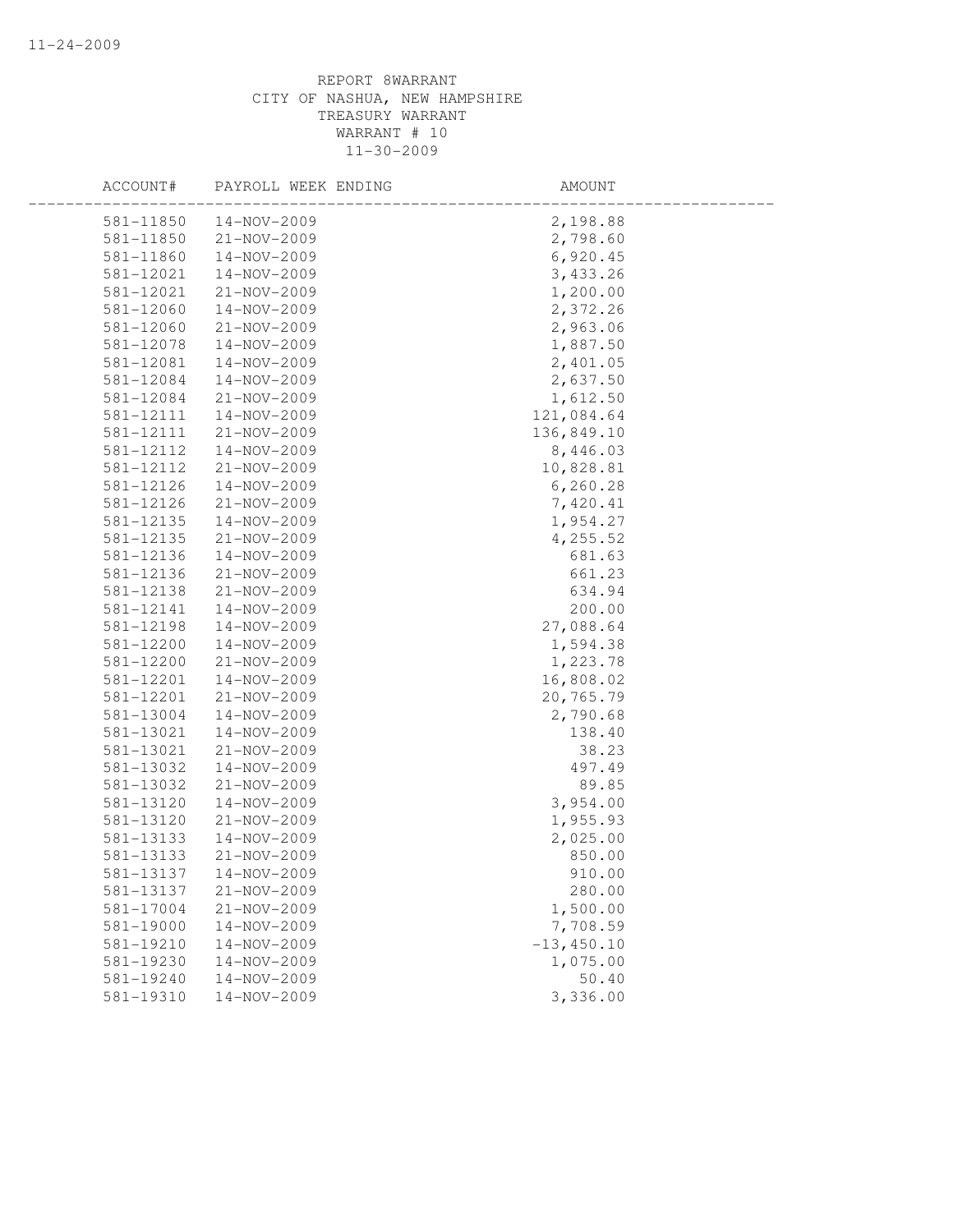|           | ACCOUNT# PAYROLL WEEK ENDING | AMOUNT       |
|-----------|------------------------------|--------------|
|           |                              |              |
| TOTAL 581 | SCHOOL DEPARTMENT            | 2,798,731.00 |
|           |                              |              |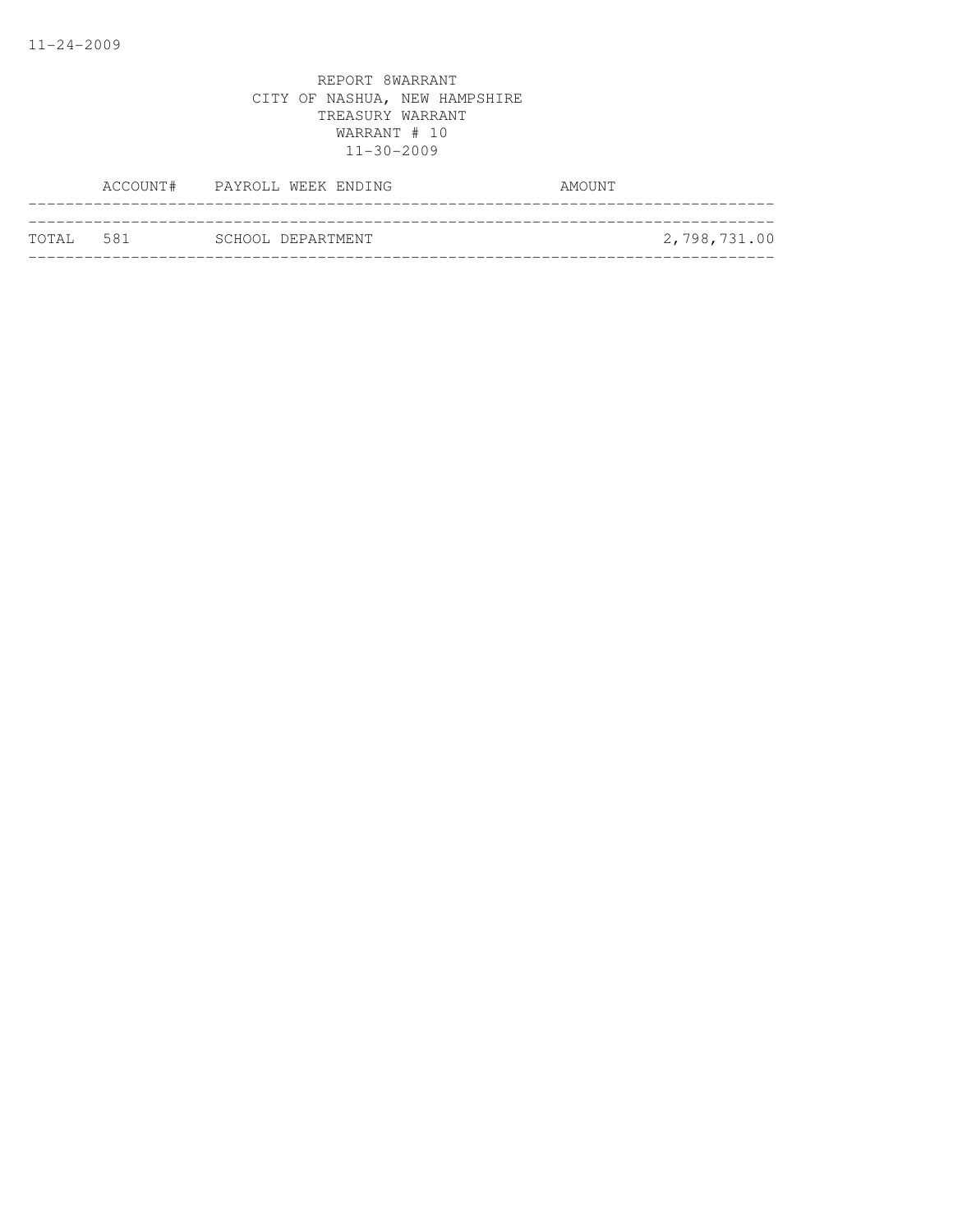|           | ACCOUNT#               | PAYROLL WEEK ENDING              | AMOUNT                    |  |
|-----------|------------------------|----------------------------------|---------------------------|--|
|           | 751-11638<br>751-11638 | 14-NOV-2009<br>$14 - NOV - 2009$ | $-1, 526.93$<br>$-173.18$ |  |
| TOTAL 751 |                        | CPF-PWD & ENGINEERING            | $-1,700.11$               |  |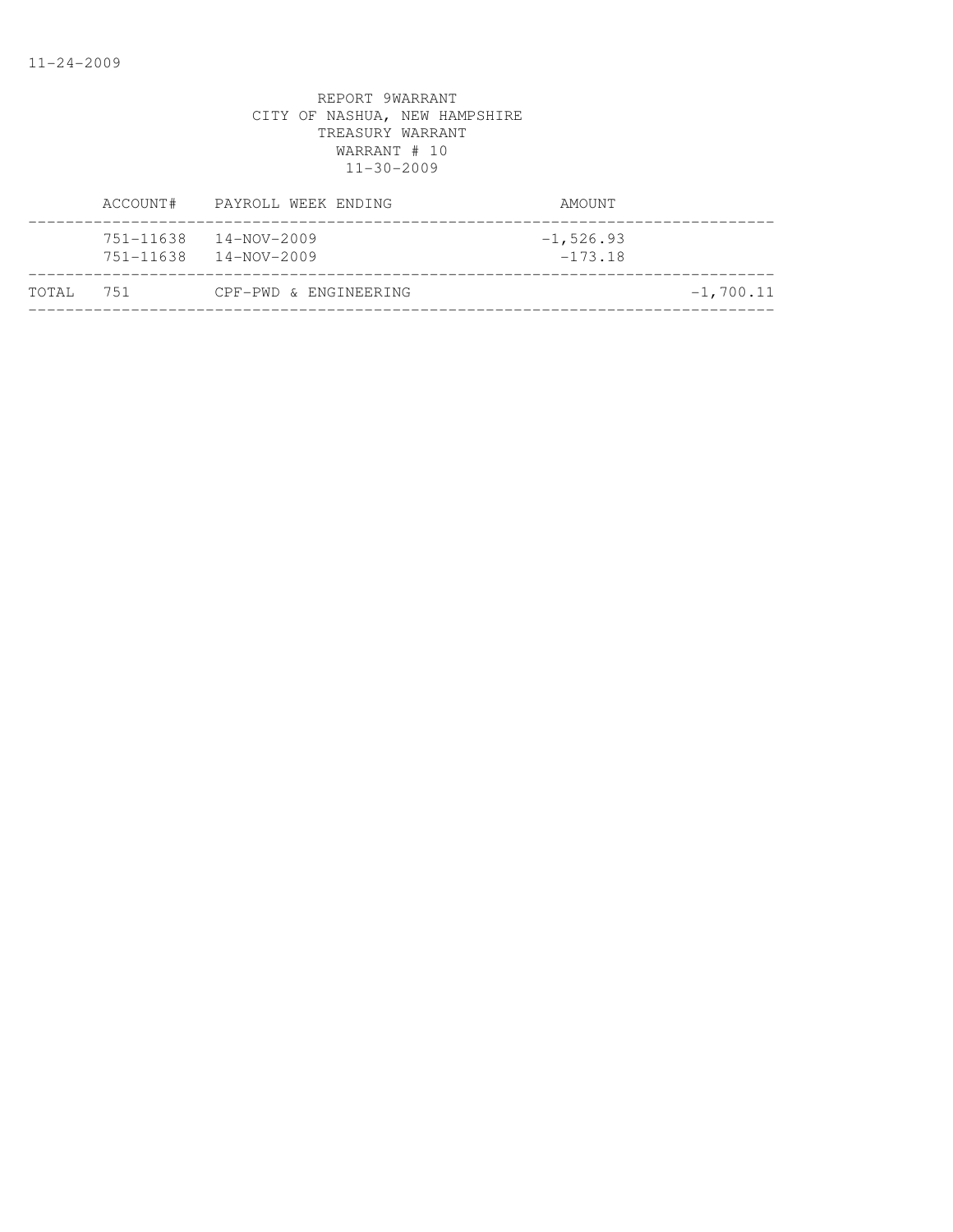| ACCOUNT#  | PAYROLL WEEK ENDING | AMOUNT    |  |
|-----------|---------------------|-----------|--|
| 801-11008 | 14-NOV-2009         | 592.13    |  |
| 801-11008 | 21-NOV-2009         | 592.15    |  |
| 801-11028 | 14-NOV-2009         | 60.49     |  |
| 801-11028 | 21-NOV-2009         | 60.49     |  |
| 801-11064 | 14-NOV-2009         | 140.47    |  |
| 801-11064 | 21-NOV-2009         | 140.47    |  |
| 801-11094 | 14-NOV-2009         | 102.09    |  |
| 801-11094 | 21-NOV-2009         | 102.09    |  |
| 801-11190 | 14-NOV-2009         | 409.48    |  |
| 801-11190 | 21-NOV-2009         | 409.48    |  |
| 801-11193 | 14-NOV-2009         | 1,000.84  |  |
| 801-11193 | $21 - NOV - 2009$   | 1,000.83  |  |
| 801-11211 | 14-NOV-2009         | 68.21     |  |
| 801-11211 | 21-NOV-2009         | 68.21     |  |
| 801-11222 | 14-NOV-2009         | 211.23    |  |
| 801-11222 | 21-NOV-2009         | 211.23    |  |
| 801-11249 | 14-NOV-2009         | 183.12    |  |
| 801-11249 | 21-NOV-2009         | 183.12    |  |
| 801-11271 | $14 - NOV - 2009$   | 1,150.52  |  |
| 801-11271 | 21-NOV-2009         | 1,150.53  |  |
| 801-11276 | $14 - NOV - 2009$   | 4,390.00  |  |
| 801-11276 | $21 - NOV - 2009$   | 4,390.00  |  |
| 801-11435 | 14-NOV-2009         | 272.90    |  |
| 801-11435 | 21-NOV-2009         | 272.90    |  |
| 801-11595 | 14-NOV-2009         | 5,686.80  |  |
| 801-11595 | 14-NOV-2009         | 4,874.40  |  |
| 801-11595 | 21-NOV-2009         | 5,732.80  |  |
| 801-11595 | 21-NOV-2009         | 3,249.60  |  |
| 801-11596 | 14-NOV-2009         | 3,433.60  |  |
| 801-11596 | 21-NOV-2009         | 3,433.60  |  |
| 801-11598 | 14-NOV-2009         | 850.41    |  |
| 801-11598 | $21 - NOV - 2009$   | 850.40    |  |
| 801-11599 | 14-NOV-2009         | 1,088.51  |  |
| 801-11599 | 14-NOV-2009         | 1,088.51  |  |
| 801-11599 | 21-NOV-2009         | 1,088.52  |  |
| 801-11599 | 21-NOV-2009         | 1,088.52  |  |
| 801-11606 | 14-NOV-2009         | 708.24    |  |
| 801-11606 | $21 - NOV - 2009$   | 708.24    |  |
| 801-11647 | 14-NOV-2009         | 1,401.24  |  |
| 801-11647 | $21 - NOV - 2009$   | 1,401.23  |  |
| 801-12128 | 21-NOV-2009         |           |  |
| 801-13004 | 14-NOV-2009         | 4,319.56  |  |
| 801-13004 | 14-NOV-2009         | 10,048.54 |  |
| 801-13004 | 14-NOV-2009         | 1,745.52  |  |
| 801-13004 | 21-NOV-2009         | 1,400.50  |  |
| 801-13004 | 21-NOV-2009         | 908.20    |  |
| 801-31050 | 21-NOV-2009         | 17.00     |  |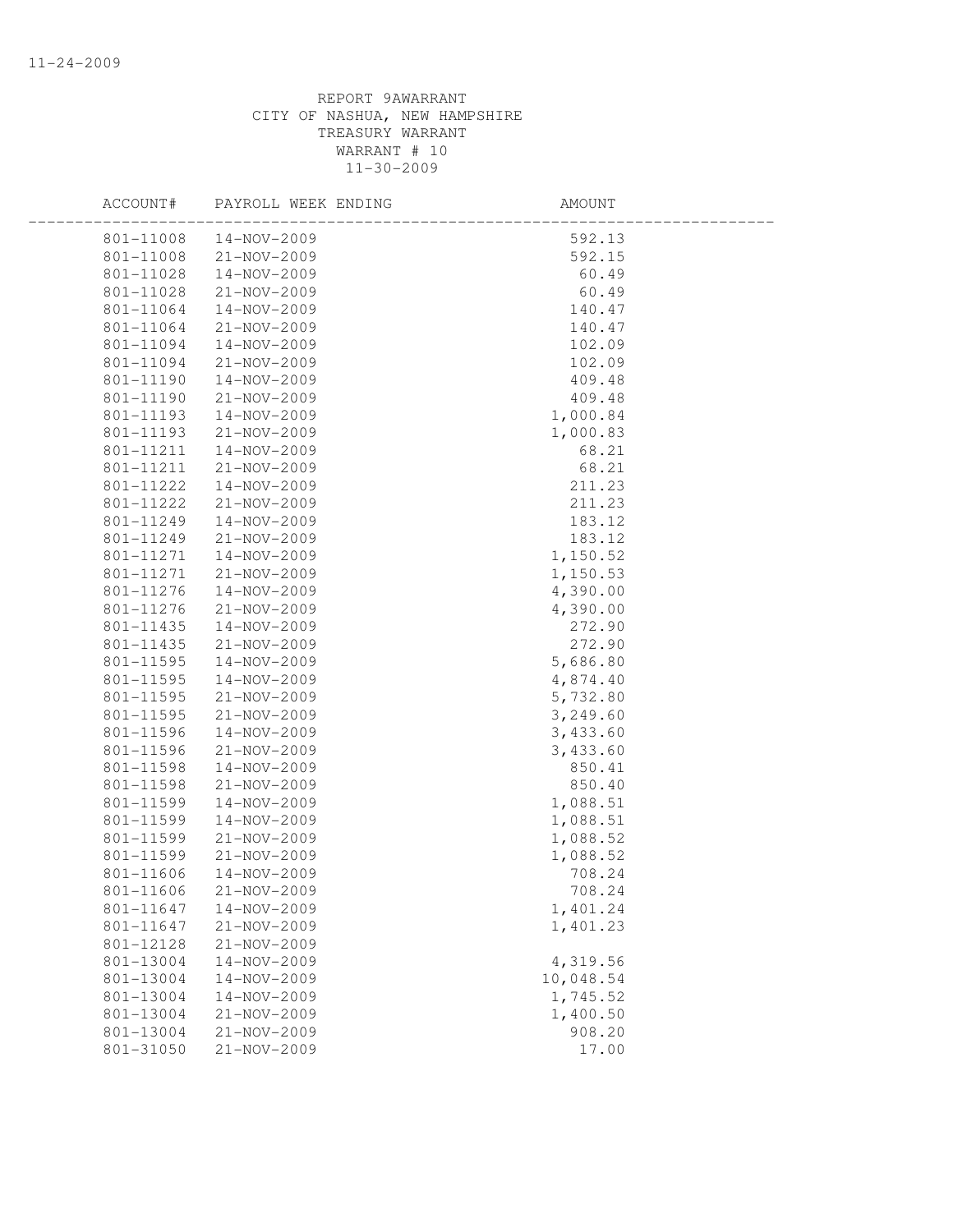|           | ACCOUNT#  | PAYROLL WEEK ENDING  | AMOUNT                                   |           |
|-----------|-----------|----------------------|------------------------------------------|-----------|
| TOTAL 801 |           | SOLID WASTE DISPOSAL | L<br>___________________________________ | 72,286.92 |
|           |           |                      |                                          |           |
|           | 802-11024 | 21-NOV-2009          | 156.78                                   |           |
|           | 802-11024 | 21-NOV-2009          | 627.12                                   |           |
|           | 802-11028 | 14-NOV-2009          | 411.35                                   |           |
|           | 802-11028 | 14-NOV-2009          | 193.58                                   |           |
|           | 802-11028 | 21-NOV-2009          | 411.36                                   |           |
|           | 802-11028 | 21-NOV-2009          | 193.58                                   |           |
|           | 802-11064 | 14-NOV-2009          | 140.47                                   |           |
|           | 802-11064 | 14-NOV-2009          | 140.47                                   |           |
|           | 802-11064 | 21-NOV-2009          | 140.47                                   |           |
|           | 802-11064 | 21-NOV-2009          | 140.47                                   |           |
|           | 802-11091 | 14-NOV-2009          | 1,106.97                                 |           |
|           | 802-11091 | 21-NOV-2009          | 1,106.97                                 |           |
|           | 802-11092 | 14-NOV-2009          | 790.96                                   |           |
|           | 802-11092 | $21 - NOV - 2009$    | 790.96                                   |           |
|           | 802-11094 | 14-NOV-2009          | 306.24                                   |           |
|           | 802-11094 | 14-NOV-2009          | 306.26                                   |           |
|           | 802-11094 | $21 - NOV - 2009$    | 306.24                                   |           |
|           | 802-11094 | 21-NOV-2009          | 306.26                                   |           |
|           | 802-11096 | 21-NOV-2009          | 937.21                                   |           |
|           | 802-11102 | 14-NOV-2009          | 906.86                                   |           |
|           | 802-11102 | 21-NOV-2009          | 964.13                                   |           |
|           | 802-11105 | 14-NOV-2009          | 1,012.39                                 |           |
|           | 802-11105 | $21 - NOV - 2009$    | 1,012.38                                 |           |
|           | 802-11124 | 14-NOV-2009          | 739.10                                   |           |
|           | 802-11124 | 21-NOV-2009          | 739.10                                   |           |
|           | 802-11155 | 14-NOV-2009          | 1,025.70                                 |           |
|           | 802-11155 | 21-NOV-2009          | 1,028.39                                 |           |
|           | 802-11157 | 14-NOV-2009          | 2,575.20                                 |           |
|           | 802-11157 | 21-NOV-2009          | 2,607.06                                 |           |
|           | 802-11158 | 14-NOV-2009          | 1,842.40                                 |           |
|           | 802-11158 | 21-NOV-2009          | 1,842.40                                 |           |
|           | 802-11190 | 14-NOV-2009          | 409.48                                   |           |
|           | 802-11190 | $21 - NOV - 2009$    | 409.48                                   |           |
|           | 802-11211 | 14-NOV-2009          | 272.84                                   |           |
|           | 802-11211 | 14-NOV-2009          | 409.26                                   |           |
|           | 802-11211 | 21-NOV-2009          | 272.84                                   |           |
|           | 802-11211 | 21-NOV-2009          | 409.26                                   |           |
|           | 802-11222 | 14-NOV-2009          | 211.23                                   |           |
|           | 802-11222 | 21-NOV-2009          | 211.23                                   |           |
|           | 802-11249 | 14-NOV-2009          | 183.12                                   |           |
|           | 802-11249 | 14-NOV-2009          | 183.12                                   |           |
|           | 802-11249 | 21-NOV-2009          | 183.12                                   |           |
|           | 802-11249 | 21-NOV-2009          | 183.12                                   |           |
|           | 802-11260 | 14-NOV-2009          | 1,945.60                                 |           |